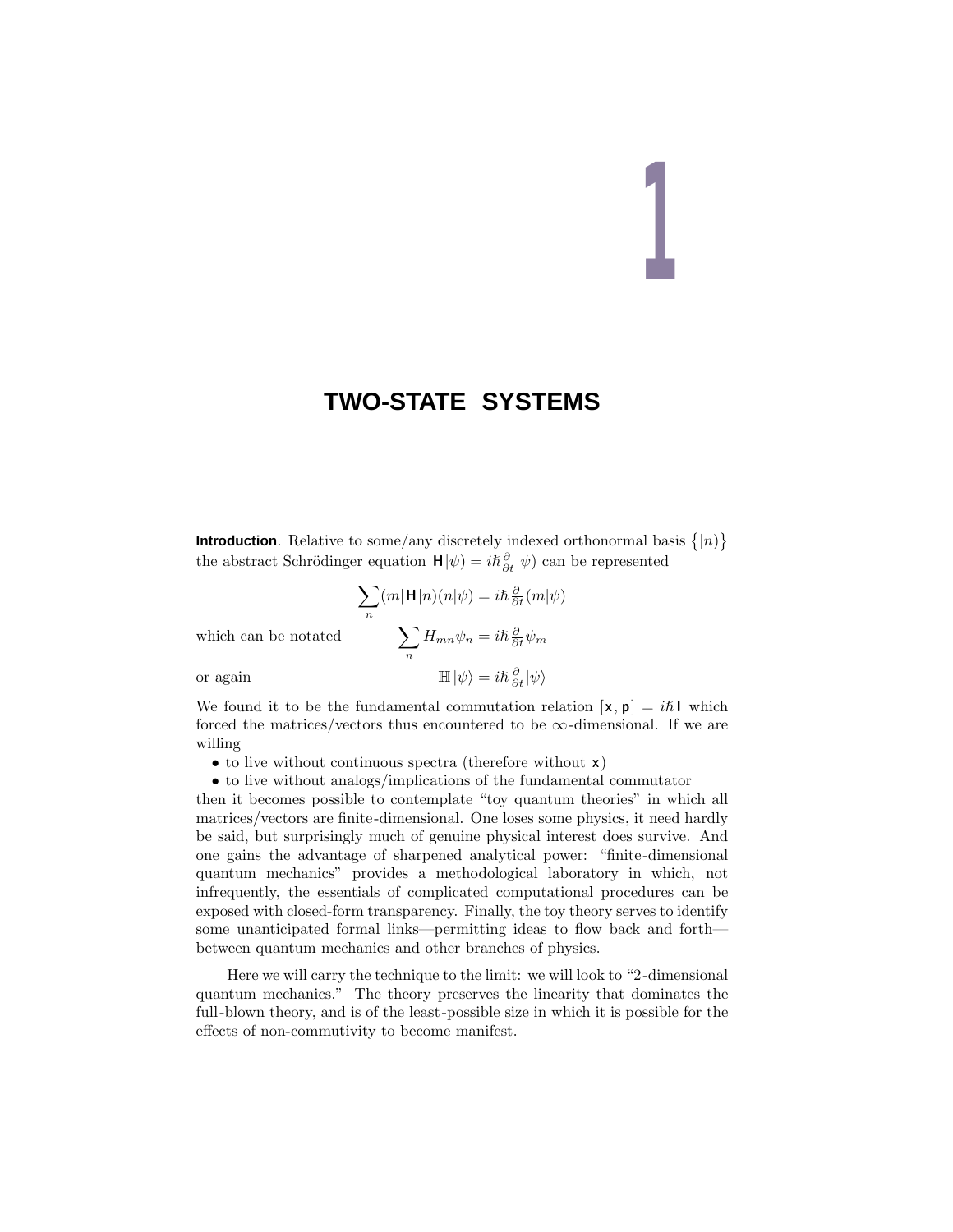We have seen that quantum mechanics can be portrayed as a theory in which

- states are represented by self-adjoint linear operators *ρ* ;
- motion is generated by self-adjoint linear operators **H**;
- measurement devices are represented by self-adjoint linear operators **A**.

In orthonormal representation those self-adjoint operators become Hermitian matrices

$$
\mathbb{R} = \left\| (m|\pmb{\rho} \,|n) \right\|, \quad \mathbb{H} = \left\| (m|\mathbf{H} \,|n) \right\| \quad \text{and} \quad \mathbb{A} = \left\| (m|\mathbf{A} \,|n) \right\|
$$

which in the toy theory become  $2 \times 2$ . We begin, therefore, with review of the

**Properties of 2x2 Hermitian matrices**. The most general such matrix can be  $described<sup>1</sup>$ 

$$
\mathbb{H} = \begin{pmatrix} h_0 + h_3 & h_1 - ih_2 \\ h_1 + ih_2 & h_0 - h_3 \end{pmatrix}
$$
 (1)

and contains a total of 4 adjustable real parameters. Evidently

$$
\text{tr}\,\mathbb{H} = 2h_0 \quad \text{and} \quad \det \mathbb{H} = h_0^2 - h_1^2 - h_2^2 - h_3^2 \tag{2}
$$

so we have

det (
$$
\mathbb{H} - \lambda \mathbb{I}
$$
) =  $\lambda^2 - 2h_0\lambda + (h_0^2 - h_1^2 - h_2^2 - h_3^2)$   
=  $\lambda^2 - (\text{tr }\mathbb{H})\lambda + \text{det }\mathbb{H}$  (3)

By the Cayley-Hamilton theorem

$$
\mathbb{H}^{2} - (\text{tr}\,\mathbb{H}) \cdot \mathbb{H} + (\det \mathbb{H}) \cdot \mathbb{I} = \mathbb{O}
$$
 (4)

from which it follows that

$$
\mathbb{H}^{-1} = (\det \mathbb{H})^{-1} \Big[ (\text{tr } \mathbb{H}) \cdot \mathbb{I} - \mathbb{H} \Big] \n= (h_0^2 - h_1^2 - h_2^2 - h_3^2)^{-1} \begin{pmatrix} h_0 - h_3 & h_1 + ih_2 \\ h_1 - ih_2 & h_0 + h_3 \end{pmatrix}
$$
\n(5)

Returning to (1), we can write

$$
\mathbb{H} = h_0 \sigma_0 + h_1 \sigma_1 + h_2 \sigma_2 + h_3 \sigma_3 \tag{6}
$$

where  $\sigma_0 \equiv \mathbb{I}$  and

$$
\boldsymbol{\sigma}_1 \equiv \begin{pmatrix} 0 & 1 \\ 1 & 0 \end{pmatrix}, \quad \boldsymbol{\sigma}_2 \equiv \begin{pmatrix} 0 & -i \\ i & 0 \end{pmatrix}, \quad \boldsymbol{\sigma}_3 \equiv \begin{pmatrix} 1 & 0 \\ 0 & -1 \end{pmatrix} \tag{7}
$$

<sup>1</sup> Here H is intended to evoke not Hamilton but Hermite *...*though, since we are developing what is in effect the theory of quaternions (the invention closest to Hamilton's heart), the former evocation would not be totally inappropriate.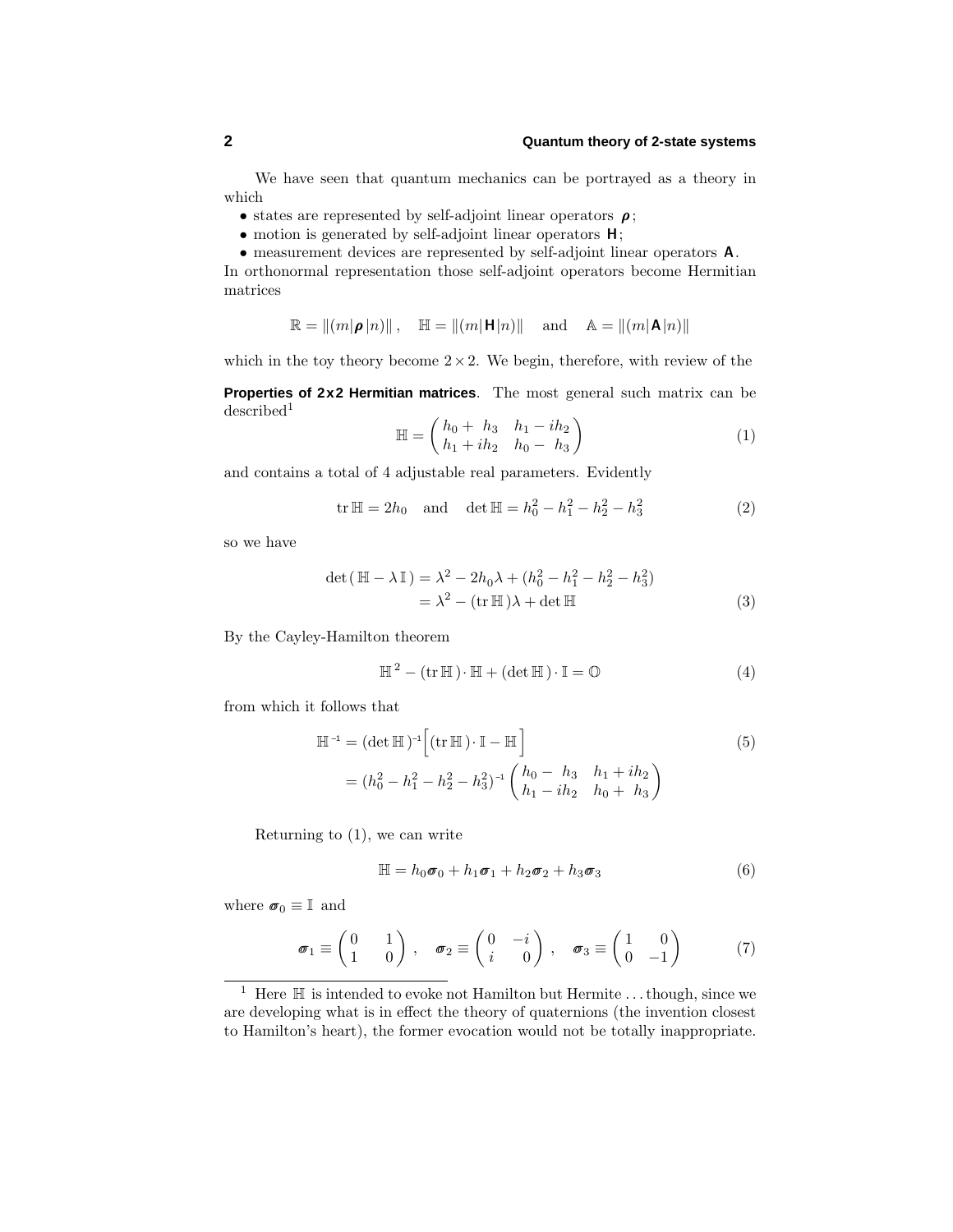### **Properties of 2x2 Hermitian matrices 3**

are the familiar "Pauli matrices." The linearly independent *σσ*-matrices span the 4-dimensional real vector space of  $2\times 2$  Hermitian matrices  $\mathbb H$ , in which they comprise an algebraically convenient basis. Each of the three Pauli matrices is traceless, Hermitian and has det  $\sigma = -1$ ; their multiplicative properties can be summarized

$$
\sigma_1^2 = \sigma_2^2 = \sigma_3^2 = \mathbb{I} \tag{8.1}
$$

$$
\begin{aligned}\n\sigma_1 \sigma_2 &= i \sigma_3 = -\sigma_2 \sigma_1 \\
\sigma_2 \sigma_3 &= i \sigma_1 = -\sigma_3 \sigma_2 \\
\sigma_3 \sigma_1 &= i \sigma_2 = -\sigma_1 \sigma_3\n\end{aligned}
$$
\n(8.2)

Equations (8) imply (and can be recovered from) the multiplication formula<sup>2</sup>

$$
\begin{aligned}\n\mathbb{A} \mathbb{B} &= (a_0 \boldsymbol{\sigma}_0 + a_1 \boldsymbol{\sigma}_1 + a_2 \boldsymbol{\sigma}_2 + a_3 \boldsymbol{\sigma}_3)(b_0 \boldsymbol{\sigma}_0 + b_1 \boldsymbol{\sigma}_1 + b_2 \boldsymbol{\sigma}_2 + b_3 \boldsymbol{\sigma}_3) \\
&= (a_0 b_0 + a_1 b_1 + a_2 b_2 + a_3 b_3) \boldsymbol{\sigma}_0 \\
&+ (a_0 b_1 + a_1 b_0 + i a_2 b_3 - i a_3 b_2) \boldsymbol{\sigma}_1 \\
&+ (a_0 b_2 + a_2 b_0 + i a_3 b_1 - i a_1 b_3) \boldsymbol{\sigma}_2 \\
&+ (a_0 b_3 + a_3 b_0 + i a_1 b_2 - i a_2 b_1) \boldsymbol{\sigma}_3 \\
&= (a_0 b_0 + \boldsymbol{a} \cdot \boldsymbol{b}) \boldsymbol{\sigma}_0 + (a_0 \boldsymbol{b} + b_0 \boldsymbol{a} + i \boldsymbol{a} \times \boldsymbol{b}) \cdot \boldsymbol{\sigma}\n\end{aligned} \tag{9}
$$

If we agree to write

$$
\mathbb{A} = a_0 \boldsymbol{\sigma}_0 + \boldsymbol{a} \cdot \boldsymbol{\sigma} \quad \ \left\{\n \begin{array}{c}\n \lambda = a_0 \boldsymbol{\sigma}_0 - \boldsymbol{a} \cdot \boldsymbol{\sigma}\n \end{array}\n \right\}\n \tag{10}
$$

then (9) supplies

$$
\bar{\mathbb{A}}\,\mathbb{A} = (\det \mathbb{A})\,\mathbb{I} \tag{11}
$$

Also

$$
[\mathbb{A}, \mathbb{B}] = 2i(\mathbf{a} \times \mathbf{b}) \cdot \mathbf{\sigma}
$$
 (12)

which conforms to the general principle that

 $\lceil$  hermitian, hermitian  $\rceil = i$  (hermitian) = antihermitian

From (12) it becomes explicitly clear that/why

 $[\mathbb{X}, \mathbb{P}] = i\hbar \mathbb{I}$  is impossible

and that A and  $\mathbb B$  will commute if and only if  $\mathbf a \sim \mathbf b$ :

$$
[\mathbb{A}, \mathbb{B}] = \mathbb{O} \quad \text{requires} \quad \mathbb{B} = \alpha \mathbb{A} + \beta \mathbb{I} \tag{13}
$$

<sup>2</sup> This is the formula that had Hamilton so excited, and which inspired Gibbs to say "Let's just define the  $\cdot$  and  $\times$  products, and be done with it!" Whence the 3-vector algebra of the elementary physics books.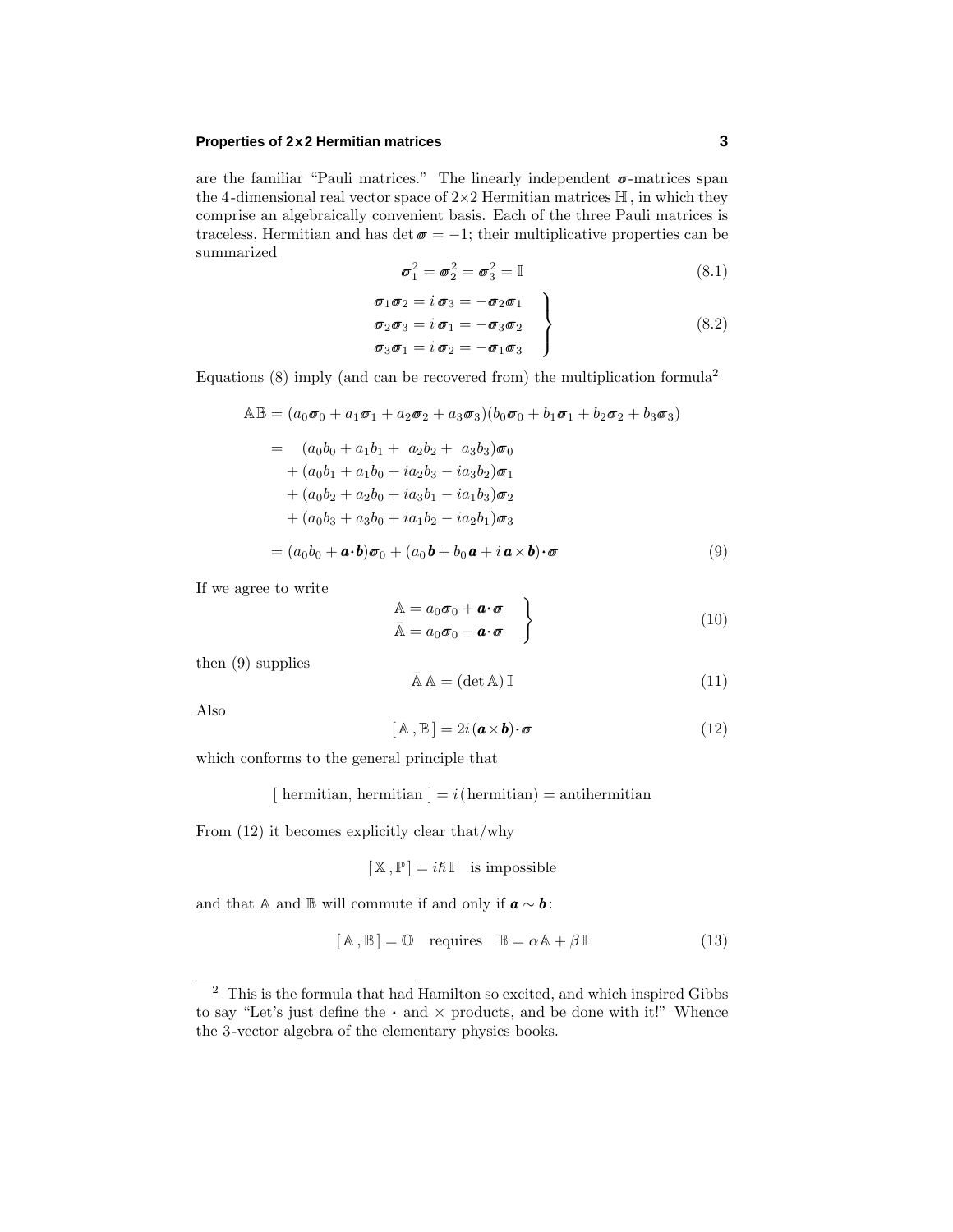### **4 Quantum theory of 2-state systems**

Looking back again to (3), we see that

if H is traceless 
$$
(h_0 = 0)
$$
 then det  $\mathbb{H} = -\mathbf{h} \cdot \mathbf{h}$ 

If, moreover, *h* is a unit vector  $(h \cdot h = 1)$  then  $\det(\mathbb{H} - \lambda \mathbb{I}) = \lambda^2 - 1 = 0$ . The eigenvalues of such a matrix are  $\pm 1$ . In particular, the eigenvalues of each of the three Pauli matrices are  $\pm 1$ . The eigenvalues of  $\mathbb H$  in the *general* case (1) are

$$
h_{\pm} = (h_0 \pm h) \tag{14}
$$

$$
h \equiv \sqrt{\mathbf{h} \cdot \mathbf{h}} = (h_1^2 + h_2^2 + h_3^2)^{\frac{1}{2}} \ge 0
$$

Evidently *spectral degeneracy* requires  $\mathbf{h} \cdot \mathbf{h} = 0$ , so occurs only in the cases  $\mathbb{H} \sim \mathbb{I}$ .

To simplify discussion of the associated eigenvectors we write  $\mathbb{H} = h_0 \mathbb{I} + h$ with  $h \equiv \mathbf{h} \cdot \mathbf{\sigma}$  and on the supposition that  $h|h_{\pm}\rangle = \pm h|h_{\pm}\rangle$  obtain

$$
\mathbb{H}\left| h_{\pm}\right\rangle =\left( h_{0}\pm h\right) \left| h_{\pm}\right\rangle
$$

In short, the spectrum of  $\mathbb H$  is displaced relative to that of  $\mathbb h$ , but they share the same eigenvectors: the eigenvectors of  $\mathbb{H}$  must therefore be  $h_0$ -independent, and could more easily be computed from  $h$ . And for the purposes of that computation on can without loss of generality assume *h* to be a unit vector, which proves convenient. We look, therefore, to the solution of

$$
\begin{pmatrix} h_3 & h_1 - ih_2 \ h_1 + ih_2 & h_3 \end{pmatrix} |h_{\pm}\rangle = \pm |h_{\pm}\rangle
$$

and, on the assumption that  $\mathbf{h} \cdot \mathbf{h} = 1$  and  $1 \pm h_3 \neq 0$ , readily obtain normalized eigenvectors

$$
|h_{\pm}\rangle = \begin{pmatrix} \sqrt{\frac{1 \pm h_3}{2}} \\ \pm \sqrt{\frac{1}{2(1 \pm h_3)}} (h_1 + ih_2) \end{pmatrix} \cdot e^{i\alpha} \quad : \quad \alpha \text{ arbitrary} \tag{15.1}
$$

To mechanize compliance with the condition  $h_1^2 + h_2^2 = 1 - h_3^2$  let us write

$$
h_1 = \sqrt{1 - h_3^2} \cos \phi
$$

$$
h_2 = \sqrt{1 - h_3^2} \sin \phi
$$

We then have

$$
|h_{\pm}\rangle = \begin{pmatrix} \sqrt{\frac{1 \pm h_3}{2}} \\ \pm \sqrt{\frac{1 \mp h_3}{2}} e^{i\phi} \end{pmatrix}
$$
 (15.2)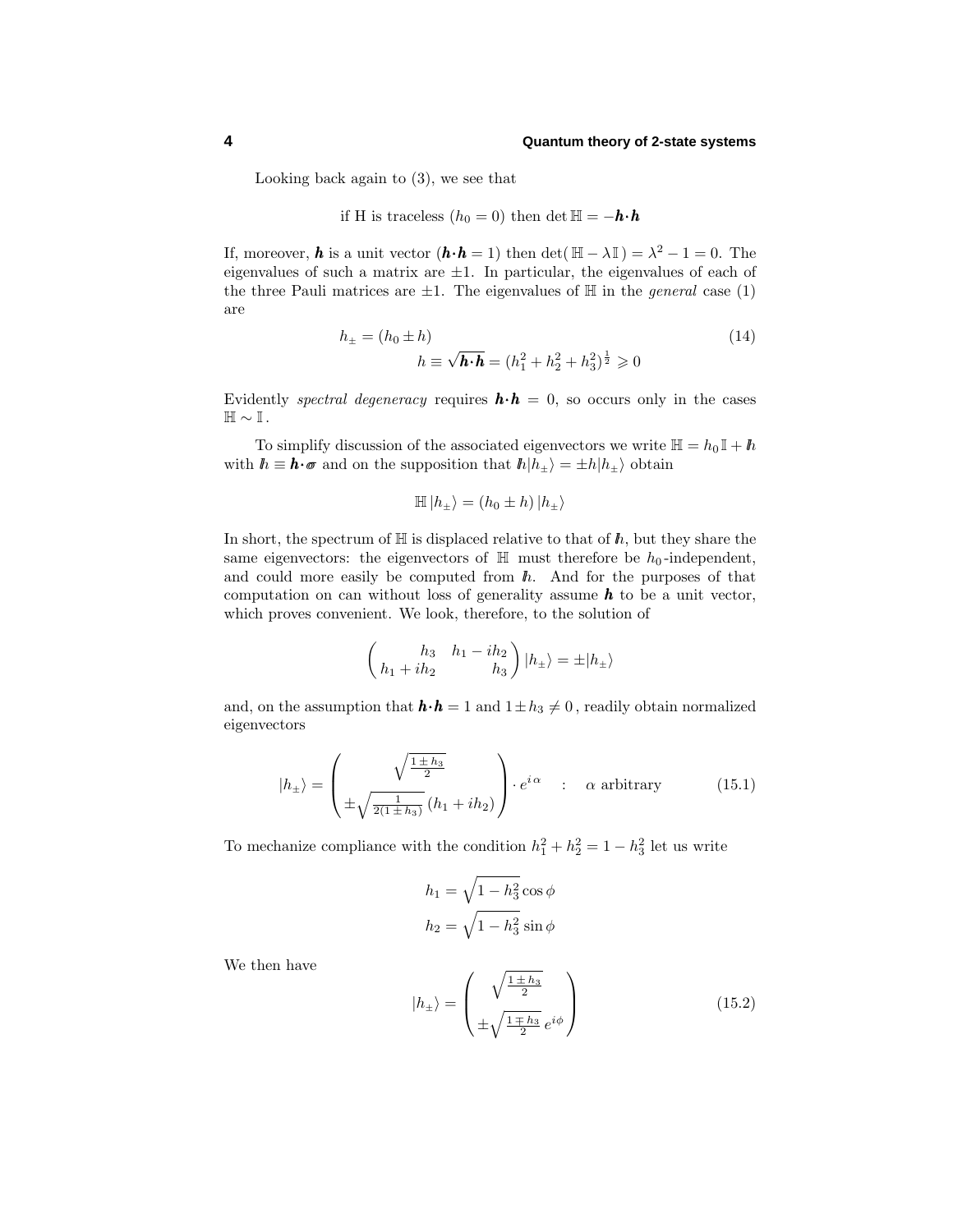### **Observables 5**

Finally we set  $h_3 = \cos \theta$  and obtain<sup>3</sup>

$$
|h_{+}\rangle = \begin{pmatrix} \cos\frac{1}{2}\theta \\ +\sin\frac{1}{2}\theta \cdot e^{i\phi} \end{pmatrix}, \quad |h_{-}\rangle = \begin{pmatrix} \sin\frac{1}{2}\theta \\ -\cos\frac{1}{2}\theta \cdot e^{i\phi} \end{pmatrix}
$$
(15.3)

Our objective in the manipulations which led to  $(15.2)/(15.3)$  was to escape the force of the circumstance that (15.1) becomes meanless when  $1 \pm h_3 = 0$ . Working now most directly from  $(15.2)$ ,<sup>4</sup> we find

$$
\sigma_1|1\pm\rangle = \pm 1 \cdot |1\pm\rangle \quad \text{with} \quad |1+\rangle = \frac{1}{\sqrt{2}} \begin{pmatrix} 1 \\ +1 \end{pmatrix}, \quad |1-\rangle = \frac{1}{\sqrt{2}} \begin{pmatrix} 1 \\ -1 \end{pmatrix}
$$

$$
\sigma_2|2\pm\rangle = \pm 1 \cdot |2\pm\rangle \quad \text{with} \quad |2+\rangle = \frac{1}{\sqrt{2}} \begin{pmatrix} 1 \\ +i \end{pmatrix}, \quad |2-\rangle = \frac{1}{\sqrt{2}} \begin{pmatrix} 1 \\ -i \end{pmatrix}
$$

$$
\sigma_3|3\pm\rangle = \pm 1 \cdot |3\pm\rangle \quad \text{with} \quad |3+\rangle = \begin{pmatrix} 1 \\ 0 \end{pmatrix}, \quad |3-\rangle = \begin{pmatrix} 0 \\ -1 \end{pmatrix}
$$

**Observables**. Let the Hermitian matrix

$$
a_0 \mathbb{I} + \mathbf{a} \cdot \mathbf{\sigma} \equiv \mathbb{A}
$$
 represent an  $A$ -meter  
 $\hat{\mathbf{a}} \cdot \mathbf{\sigma} \equiv \mathbb{A}_0$  represent an  $A_0$ -meter

where  $\hat{a}$  is a unit vector, and where  $a = k\hat{a}$ . As we've seen,  $\mathbb{A}_0$  and  $\mathbb{A}$  have share the same population of eigenvectors, but the spectrum of the latter is got by dilating/shifting the spectrum of the other:

$$
\mathbb{A}_0|a\rangle = a|a\rangle \quad \iff \quad \mathbb{A}|a\rangle = (a_0 + ka)|a\rangle
$$

To say the same thing in more physical terms: the  $A_0$ -meter and the  $A$ -meter function identically, but the former is calibrated to read  $a = \pm 1$ , the latter to read  $a_0 \pm k$ . Both are "two-state devices." In the interest of simplicity we agree henceforth to use only  $A_0$ -meters, but to drop the decorative hat and  $_0$ , writing

$$
\mathbb{A} = a_1 \boldsymbol{\sigma}_1 + a_2 \boldsymbol{\sigma}_2 + a_3 \boldsymbol{\sigma}_3 \quad \text{with } \boldsymbol{a} \text{ a unit vector}
$$

We find ourselves now in position to associate

A-meters 
$$
\longleftrightarrow
$$
 points on unit sphere  $a_1^2 + a_2^2 + a_3^2 = 1$ 

and from the spherical coordinates of such a point, as introduced by

$$
\begin{aligned}\na_1 &= \sin \theta \cos \phi \\
a_2 &= \sin \theta \sin \phi \\
a_3 &= \cos \theta\n\end{aligned}
$$
\n(16)

<sup>3</sup> Compare Griffiths, p. 160, whose conventions I have contrived to mimic.

<sup>4</sup> Set 
$$
h_0 = 0
$$
 and  $\mathbf{h} = \begin{pmatrix} 1 \\ 0 \\ 0 \end{pmatrix}$ , else  $\begin{pmatrix} 0 \\ 1 \\ 0 \end{pmatrix}$ , else  $\begin{pmatrix} 0 \\ 0 \\ 1 \end{pmatrix}$ .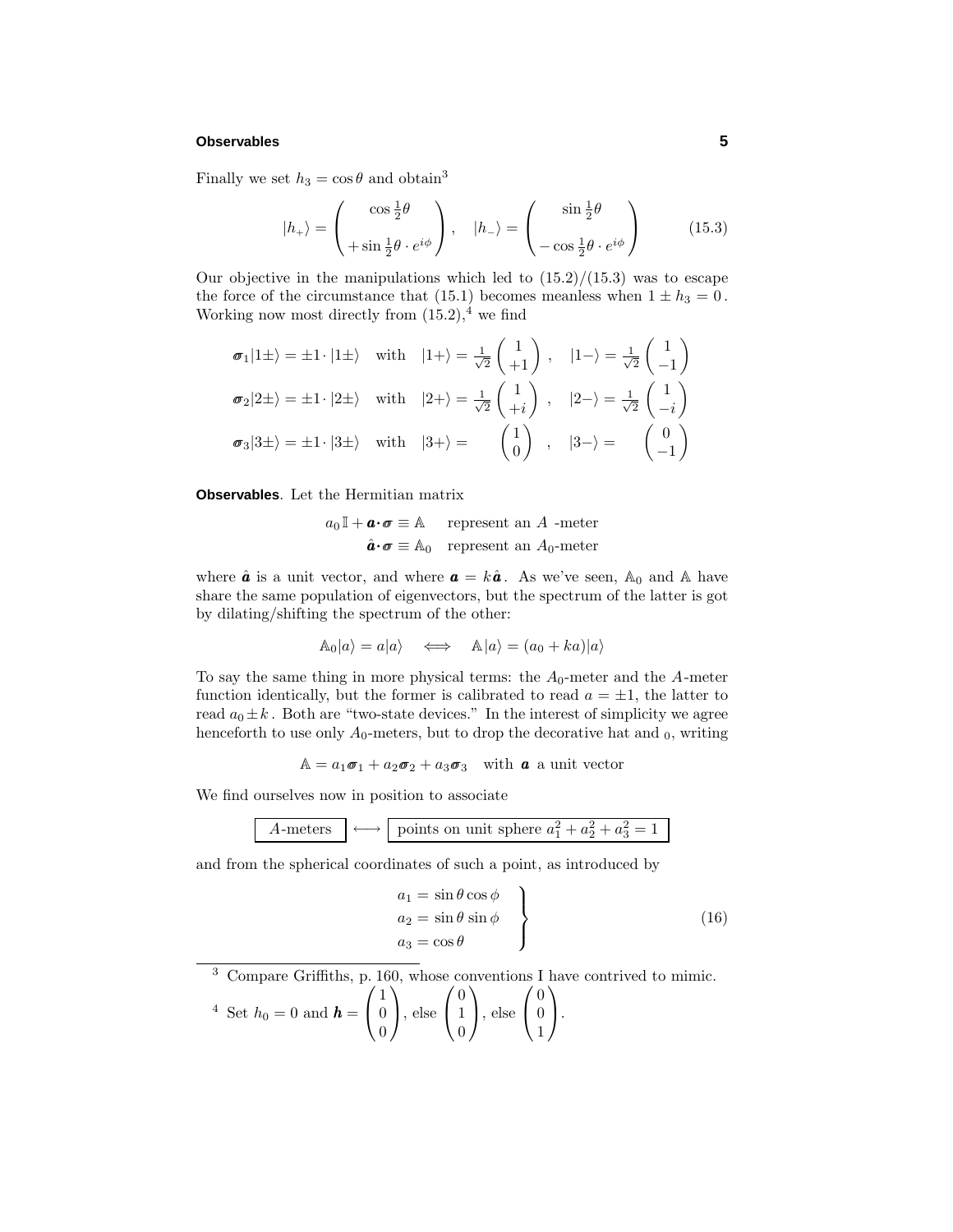### **6 Quantum theory of 2-state systems**

to be able to read off, by (15.3), explicit descriptions of the output states  $|a_{\pm}\rangle$ characteristic of the device. And, in terms of those states—as an instance of  $A = \int |a \, da \, (a|$ —to have

$$
\mathbb{A} = |a_{+}\rangle\langle a_{+}| - |a_{-}\rangle\langle a_{-}| \tag{17}
$$

It is interesting to notice what has happened to the concept of "physical dimension." We recognize a physical parameter *t* with the dimensionality of "time," which we read from the "clock on the wall," not from the printed output of a "meter" as here construed: time we are prepared to place in a class by *itself*. Turning to the things we measure with meters, we might be inclinded to say that we are

- "measuring a variable with the dimension [*a*]" as a way of announcing our intention to use an *A*-meter;
- "measuring a variable with the dimension [*b*]" as a way of announcing our intention to use a *B*-meter; etc.

To adopt such practice would be to assign distinct physical dimension to every point on the *a*-sphere. Which would be fine and natural if we possessed only a limited collection of meters.

Made attractive by the circumstance that they are addressable (if not, at the moment, by us) are some of the questions which now arise:

- Under what conditions (i.e., equipped with what minimal collection of meters  $P, Q, R \ldots$ ) does it become feasible for us to "play scientist"—to expect to find *reproducible functional relationships*  $f_i(\bar{p}, \bar{q}, \bar{r}, \ldots) = 0$ among the numbers produced by our experiments?
- Under what conditions does a "dimensional analysis" become available as a guide to the construction of such relationships?
- How—and with what guarantee of uniqueness—would you work backwards from the "classical" relationships  $f_i(p,q,r,\ldots) = 0$  I hand you (or that you deduce from experiment) to the quantum theory from which I obtained them?

We gain the impression that two-state theory might profitably be pressed into service as a laboratory for the philosophy of science, and are not surprised to learn that the laboratory has in fact had occasional users *...*though most of them (with names like Einstein, Pololsky, Rosen, Bell, *...*) have not been card-carrying philosophers.

The expected result of presenting a quantum system in (pure) state  $|\psi\rangle$  to an *A*-meter can be represented

$$
|\psi\rangle \longrightarrow \boxed{A\text{-meter}} \longrightarrow \left\{ \begin{array}{c} |a_+\rangle \text{ with probability } |(a_+|\psi)|^2\\ |a_-\rangle \text{ with probability } |(a_-|\psi)|^2 \end{array} \right.
$$

The meter registers  $+$  or  $-$  to report which projection has, in the particular instance, actually taken place.

Suppose—downstream from the *A*-meter—we have installed an " $|a_{+}\rangle$ -gate" which passes  $|a_+|$  states, but excludes  $|a_-|$  states. And—downstream from the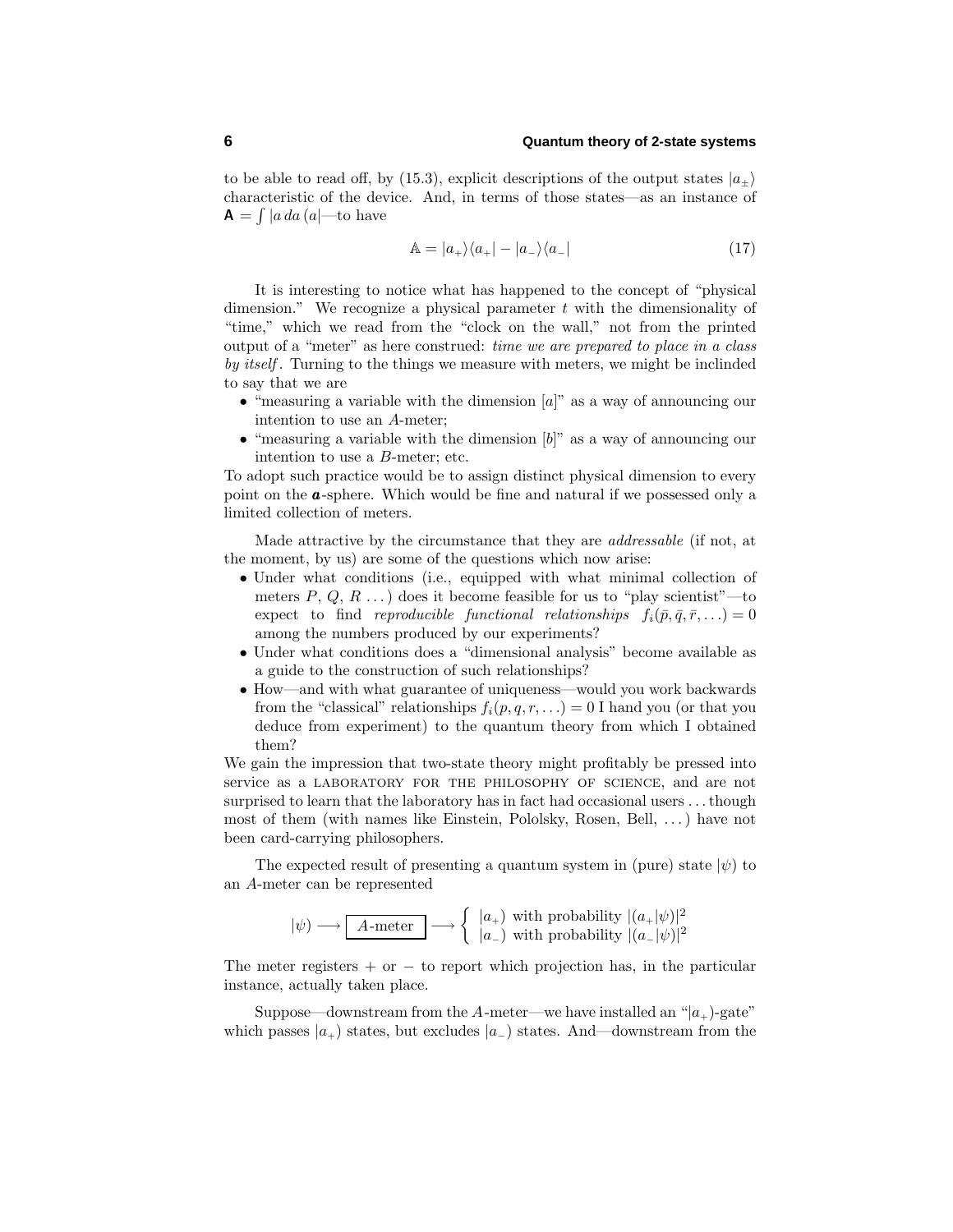### **Observables 7**

gate—a *B*-meter. Activity of the latter can be represented

$$
|a_+\rangle \longrightarrow
$$
 B-meter  $\longrightarrow$   $\begin{cases} |b_+\rangle \\ |b_-\rangle \end{cases}$  with probability  $|(b_+|a_+\rangle|^2$   
 $|(b_-|a_+\rangle|^2$ 

The *B*-meter will act *disruptively* upon the  $|a_+|$ -state (the output of the gated *A*-meter) unless  $|a_+\rangle$ —an eigenstate of A—is an eigenstate also of  $\mathbb{B}$  (i.e., unless  $|a_{+}\rangle = |b_{+}\rangle$  else  $|b_{-}\rangle$ ). In the former case  $\boldsymbol{b} = +\boldsymbol{a}$ : the *B*-meter is in reality a second *A*-meter and, even if the gate were removed, would always replicate the result yielded by the first *A*-meter: it is on those grounds alone that we can assert that the first meter actually measured something! In the alternative case **: the** *B***-meter acts like an** *A***-meter in which the read-out device has** been cross-wired, so that + reads – and *vice versa*. In the former case  $\mathbb{B} = \mathbb{A}$ ; in the latter case  $\mathbb{B} = \mathbb{A}^{-1}$ ... in which regard it must be emphasized that  $\mathbb{A}^{-1}$ does not act like an *A*-meter run backwards (does not "un-project").

Recent remarks can be further clarified if one retreats for a moment to general quantum theory *...* where one encounters the

> **B** acts non-disruptively upon the states output by **A** if and only if  $[A, B] = 0$

(though **B** may be non-disruptive of a subset of the **A**-states under weaker conditions). Looking back in this light to (12) we see that

$$
[\mathbb{A}\,,\mathbb{B}\,]=\mathbb{O}\quad\text{requires}\quad \pmb{\mathit{a}}\sim\pmb{\mathit{b}}
$$

Which if **a** and **b** are both unit vectors requires  $\mathbf{b} = \pm \mathbf{a}$ .

We recently had occasion to draw casually upon the concept of a "gate." How do we construct/represent such a device, a "filter transparent to some specified state  $|\gamma|$ "? Two (ultimately equivalent) procedures recommend themselves. If  $|\gamma|$  is represented

$$
|\gamma\rangle = \begin{pmatrix} \gamma_1 \\ \gamma_2 \end{pmatrix}
$$

then we have only to construct the projection operator  $\mathbf{G} \equiv |\gamma\rangle(\gamma)$  represented

$$
\mathbb{G} \equiv |\gamma\rangle\langle\gamma| = \begin{pmatrix} \gamma_1 \gamma_1^* & \gamma_1 \gamma_2^* \\ \gamma_2 \gamma_1^* & \gamma_2 \gamma_2^* \end{pmatrix}
$$
 (18.1)

—to achieve the desired result, for clearly  $\mathbb{G}|\gamma\rangle = |\gamma\rangle$ . In some circumstances it is, however, convenient—drawing upon (15.3)—to use

$$
\begin{pmatrix} \gamma_1 \\ \gamma_2 \end{pmatrix} = \begin{pmatrix} \cos \frac{1}{2} \theta \\ \sin \frac{1}{2} \theta \cdot e^{i\phi} \end{pmatrix} e^{i\alpha}
$$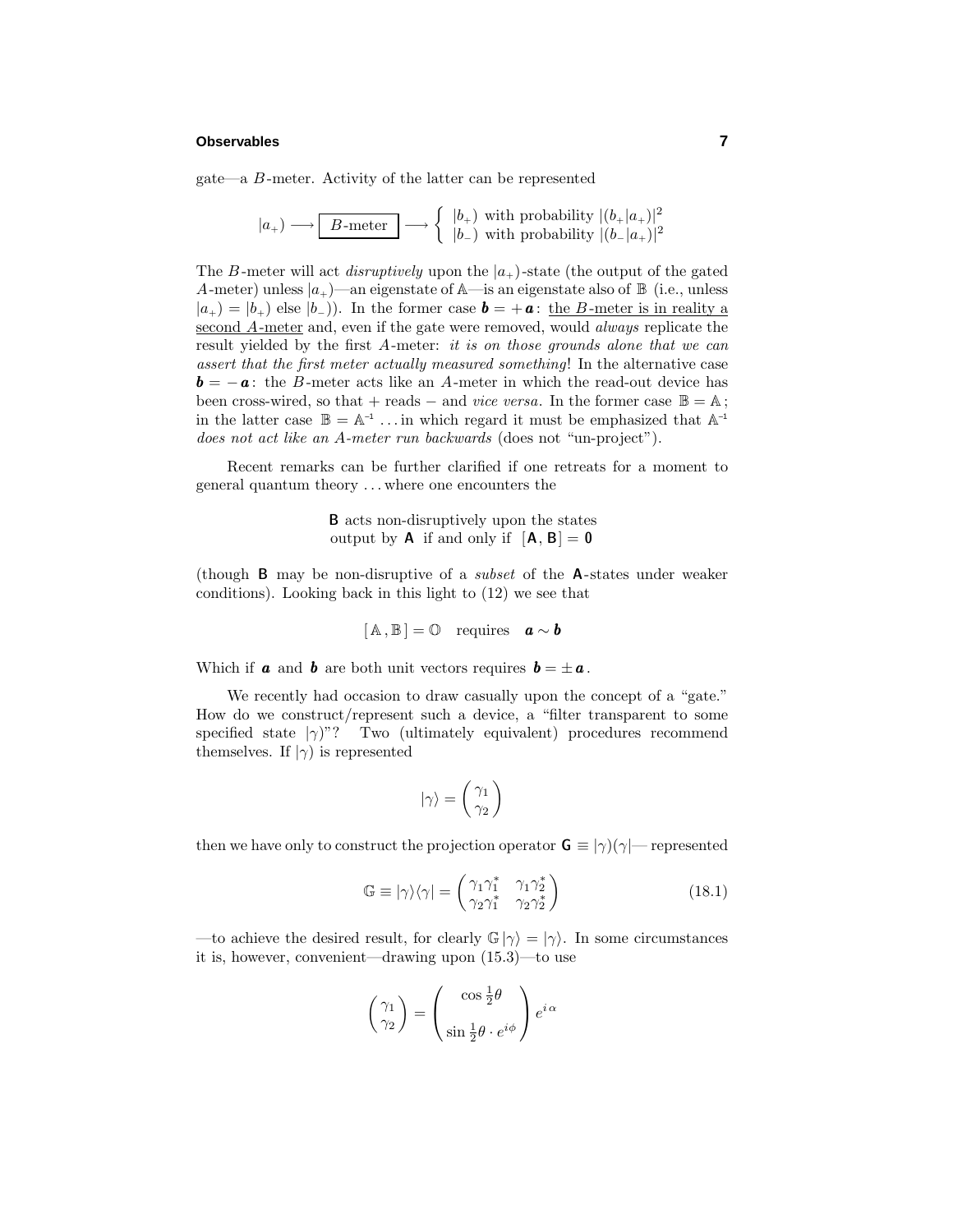### **8 Quantum theory of 2-state systems**

to ascribe "spherical coordinates" (and an overall phase) to  $|\gamma\rangle$ , and to use those coordinates in (16) to construct a unit 3-vector *g*. This we do because we know  $\mathbb{H} = h_0 \mathbb{I} + h g \cdot \boldsymbol{\sigma}$  to be the Hermitian matrix which

> assigns eigenvalue  $h_0 + h$  to eigenvector  $|\gamma\rangle$ assigns eigenvalue  $h_0 - h$  to eigenvector  $|\gamma\rangle_{\perp}$

and which *annihilates*  $|\gamma\rangle_{\perp}$  if  $h_0 - h = 0$ . Setting  $h_0 = h = \frac{1}{2}$  we are led to the representation

$$
\mathbb{G} = \frac{1}{2} (\mathbb{I} + \boldsymbol{g} \cdot \boldsymbol{\sigma}) = \frac{1}{2} \begin{pmatrix} 1 + g_3 & g_1 - ig_2 \\ g_1 + ig_2 & 1 - g_3 \end{pmatrix}
$$
(18.2)

which does not much resemble (18.1), but can be shown to be equivalent *...*to one another and to the "spectral representation"

$$
\mathbb{G} = \left| \gamma \right\rangle \cdot 1 \cdot \left\langle \gamma \right| + \left| \gamma \right\rangle_{\!\bot} \cdot 0 \cdot_{\!\bot} \! \left\langle \gamma \right|
$$

I end this discussion with a question, which I must, for the moment, be content to leave hanging in the air: How does one represent a measuring device of imperfect resolution?

**Equivalent mixtures**. To describe a statistical mixture of states  $|u|$ ,  $|v|$  and  $|w|^{5}$ we write  $\rho = |u| p_u(u| + |v| p_v(v| + |w) p_w(w)$ , represented

$$
\mathbb{R} = |u\rangle p_u \langle u| + |v\rangle p_v \langle v| + |w\rangle p_w \langle w|
$$
\n(19.1)

with  $p_u + p_v + p_w = 1$ . The  $2 \times 2$  matrix  $\mathbb R$  is Hermitian, therefore possesses real eigenvalues  $r_1, r_2$  and orthonormal eigenvectors  $|r_1\rangle, |r_2\rangle$  in terms of which it can be displayed

$$
\mathbb{R} = |r_1\rangle r_1 \langle r_1| + |r_2\rangle r_2 \langle r_2|
$$
\n(19.2)

with  $\text{tr}\,\mathbb{R} = r_1 + r_2 = p_u + p_v + p_w = 1$ . We may consider (19.2) to describe a mixture of states—and "eigenmixture" distinct from but equivalent to the original mixture. The right sides of (19) express a "distinction without a difference:"  $\mathbb R$  (rather: the  $\rho$  which it represents) is the object of physical significance, and its display as a "mixture" is, to a large degree, arbitrary.

From this fundamental fact arises a technical problem: Describe the set of equivalent mixtures. This is a problem which, in two-state theory, admits of illuminating geometrical solution, which I now describe.<sup>6</sup>

 $5 \text{ I mix }$  three states to emphasize that no orthogonality assumption has been made. You may consider any number of arbitrarily selected additional states to be present in the mixture with (in this case) zero probability.

 $6$  It was at 2:55 p.m. on 5 May 1998, as a senior oral on which we both sat was breaking up, that I posed the problem to Tom Wieting. He instantly outlined the argument I am about to present, and by 5:00 p.m., when we emerged from our next orals, he had ironed out all the wrinkles and written a sketch.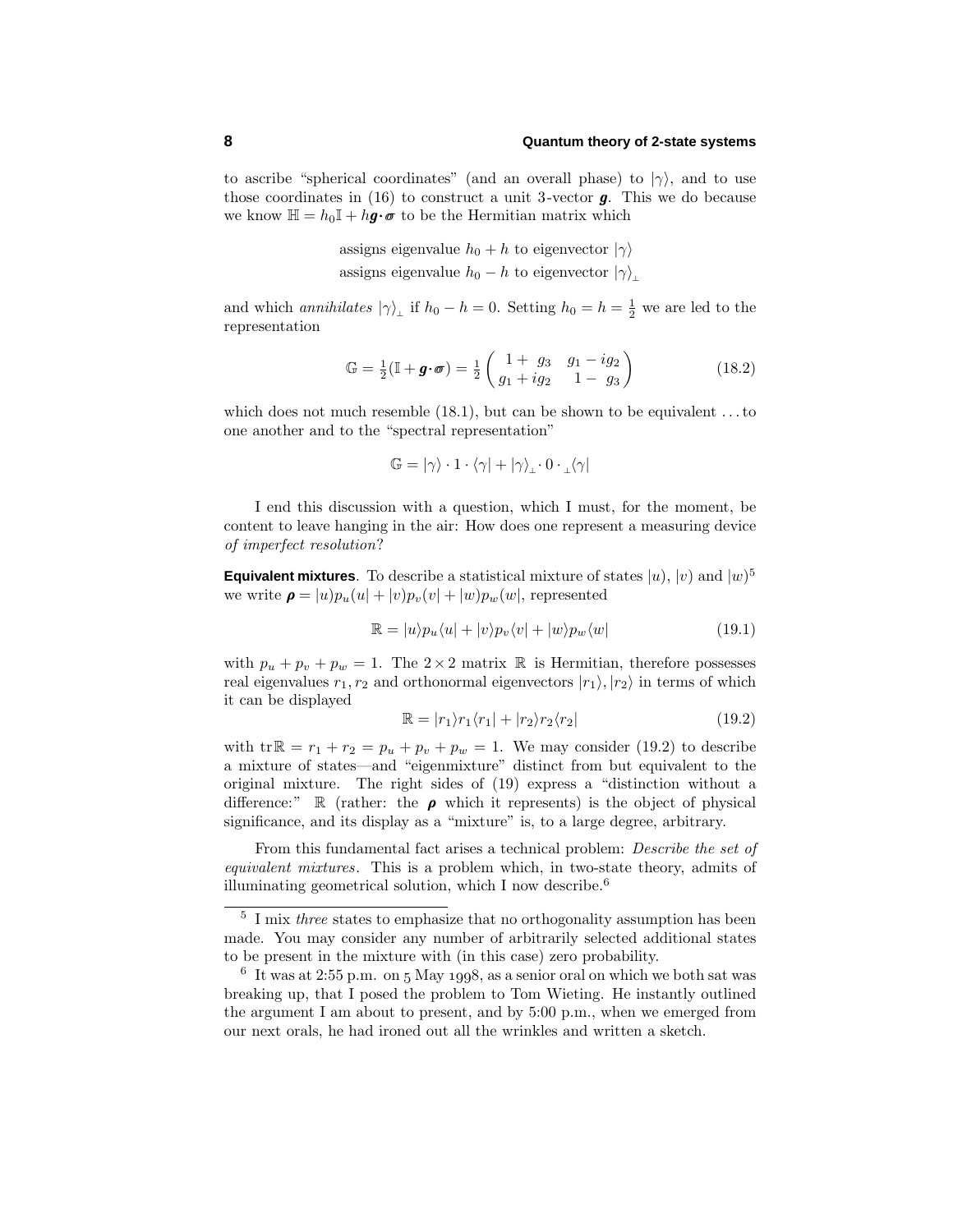### **Equivalent mixtures 9**

We have learned to associate unit complex 2-vectors  $|a\rangle$  with unit real 2-vectors *a* , and in terms of the latter to describe the matrix

$$
|a\rangle\langle a| = \frac{1}{2} \{ \mathbb{I} + \boldsymbol{a} \cdot \boldsymbol{\sigma} \}
$$
 (20)

which projects onto  $|a\rangle$ . We are in position, therefore, to associate the right side of (19.1) with a trio of weighted points

> point *u* with weight  $p_u$ point  $\boldsymbol{v}$  with weight  $p_v$ point *w* with weight *p<sup>w</sup>*

marked on the surface of the 3-ball. Bringing (20) to (19.1) we have

$$
\mathbb{R} = \frac{1}{2} \{ (p_u + p_v + p_w) \mathbb{I} + (p_u \mathbf{u} + p_v \mathbf{v} + p_w \mathbf{w}) \cdot \mathbf{\sigma} \}
$$
  
\n
$$
= \frac{1}{2} \{ \mathbb{I} + \mathbf{r} \cdot \mathbf{\sigma} \}
$$
  
\n
$$
\mathbf{r} \equiv p_u \mathbf{u} + p_v \mathbf{v} + p_w \mathbf{w} = r \hat{\mathbf{r}}
$$
 (21)

Introducing  $r_1$  and  $r_2$  by

$$
\begin{array}{ccc} r_1 + r_2 = 1 \\ r_1 - r_2 = r \end{array} \bigg\} \quad \Longrightarrow \quad \begin{cases} \quad r_1 = \frac{1}{2}(1+r) \\ \quad r_2 = \frac{1}{2}(1-r) \end{cases}
$$

we have

$$
\mathbb{R} = r_1 \cdot \frac{1}{2} \{ \mathbb{I} + \hat{\mathbf{r}} \cdot \mathbf{\sigma} \} + r_2 \cdot \frac{1}{2} \{ \mathbb{I} - \hat{\mathbf{r}} \cdot \mathbf{\sigma} \}
$$
(22)  
= weighted sum of orthogonal projection matrices

If  $\mathbb{P}_+ \equiv \frac{1}{2} \{ \mathbb{I} + \hat{r} \cdot \sigma \}$  projects onto  $|r_1\rangle$  then  $\mathbb{P}_-$  projects onto  $|r_2\rangle \equiv |r_1\rangle_{\perp}$ , the orthogonal complement of  $|r_1\rangle$ : in (22) we have recovered precisely (19.2).

We are brought thus to the conclusion that density matrices  $\mathbb{R}, \mathbb{R}', \mathbb{R}''$ , ... describe physically indistinguishable equivalent mixtures if and only if, when written in the form (21), they share the same "center of mass" vector  $\mathbf{r} = \sum p_i \hat{\mathbf{r}}_i$ . And to help us comprehend the meaning of membership in the equivalence set  $\{\mathbb{R}, \mathbb{R}', \mathbb{R}'', \dots\}$  we have now this geometrical imagery: take a string of unit length, attach one end to the origin, the other end to a point  $r$  ( $r \leq 1$ ) and think of the class of "string curves"  $0 \rightarrow r$ . To each corresponds an R. Obviously  $\{\mathbb{R}, \mathbb{R}', \mathbb{R}'', \dots\}$  contains only a single element if  $r = 1$ , and—in some difficult-to-quantify sense contains increasing more elements as *r* becomes smaller.

Though some celebrated physicists have been known to assert (mistakenly) the uniqueness of quantum mixtures, modern authors—if they mention the point at all—tend to have it right,<sup>7</sup> but to remain unaware of Wieting's pretty

<sup>&</sup>lt;sup>7</sup> See L. E. Ballentine, *Quantum Mechanics* (1990), §2–3; K. Blum, *Density* Matrix Theory and Applications  $(2<sup>nd</sup>$  edition 1996), p. 16.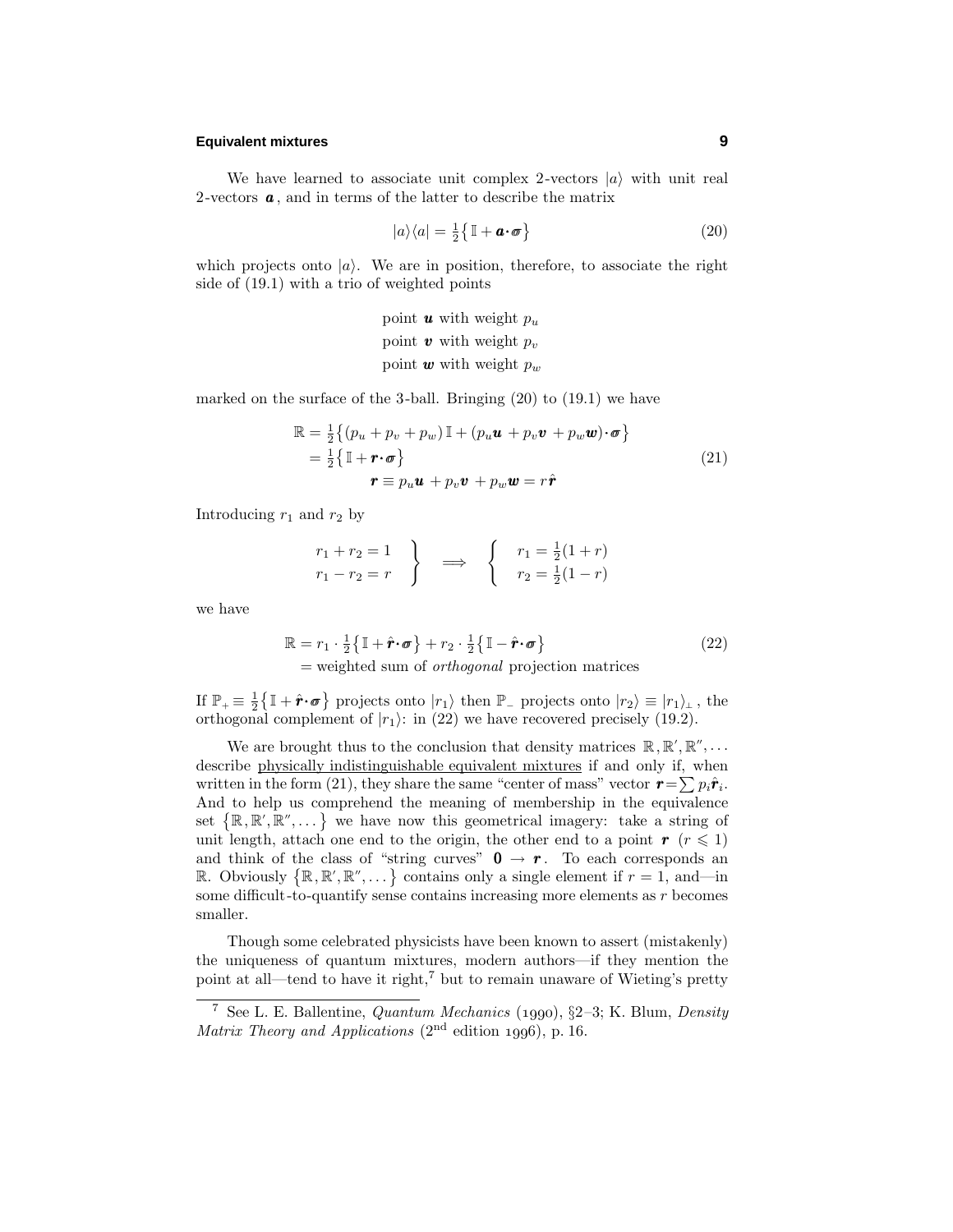

FIGURE 1: At left, three weighted points on the unit 3-ball represent a mixture of three quantum states. On the right a dimension has been discarded: the unit 3-ball has become the unit circle, on which weighted points  $\{u, v, w\}$  are deposited. Constructions indicate how one might compute the center of mass of  $\{u, v\}$ , then of  $\{u, v, w\}$ to determine finally the location of the *r* which enters into the "eigenrepresentation"  $(21)$  of the mixture. The figure illustrates the procedure—due to Wieting—that takes one from  $(19.1)$  to  $(22)$ .

demonstration of the point. Thus far, neither Weiting nor I have been able to discover, for ourselves or in the literature, a generalized construction that extends to *N*-state systems with *N >* 2.

It becomes fairly natural at this point to introduce a

"degree of mixedness"  $Q \equiv 1 - r = \begin{cases} 0 \text{ for pure states} \\ 1 \text{ for maximally} \end{cases}$ 1 for maximally mixed states states

This idea is (as will emerge) closely analogous to the "degree of polarization" introduced by George Stokes (and even more closely analogous to what might be called the "degree of depolarization"). But it proves to be often more useful to associate an "entropy" with quantum mixtures (as von Neumann was the first to do), writing

"entropy" 
$$
S \equiv -r_1 \log r_1 - r_2 \log r_2 \tag{23.1}
$$

Using  $\lim_{x\downarrow0} x \log x = \lim_{x\uparrow1} x \log x = 0$  we have

$$
S = \begin{cases} 0 & \text{for pure states} \\ \log 2 & \text{for maximally mixed states} \end{cases}
$$

It is fairly easy to show, as a general proposition, that if  $\mathbb P$  is a projection matrix then

$$
\log(\alpha \, \mathbb{I} + \beta \, \mathbb{P}) = (\log \alpha) \cdot \mathbb{I} + (1 + \beta/\alpha) \cdot \mathbb{P}
$$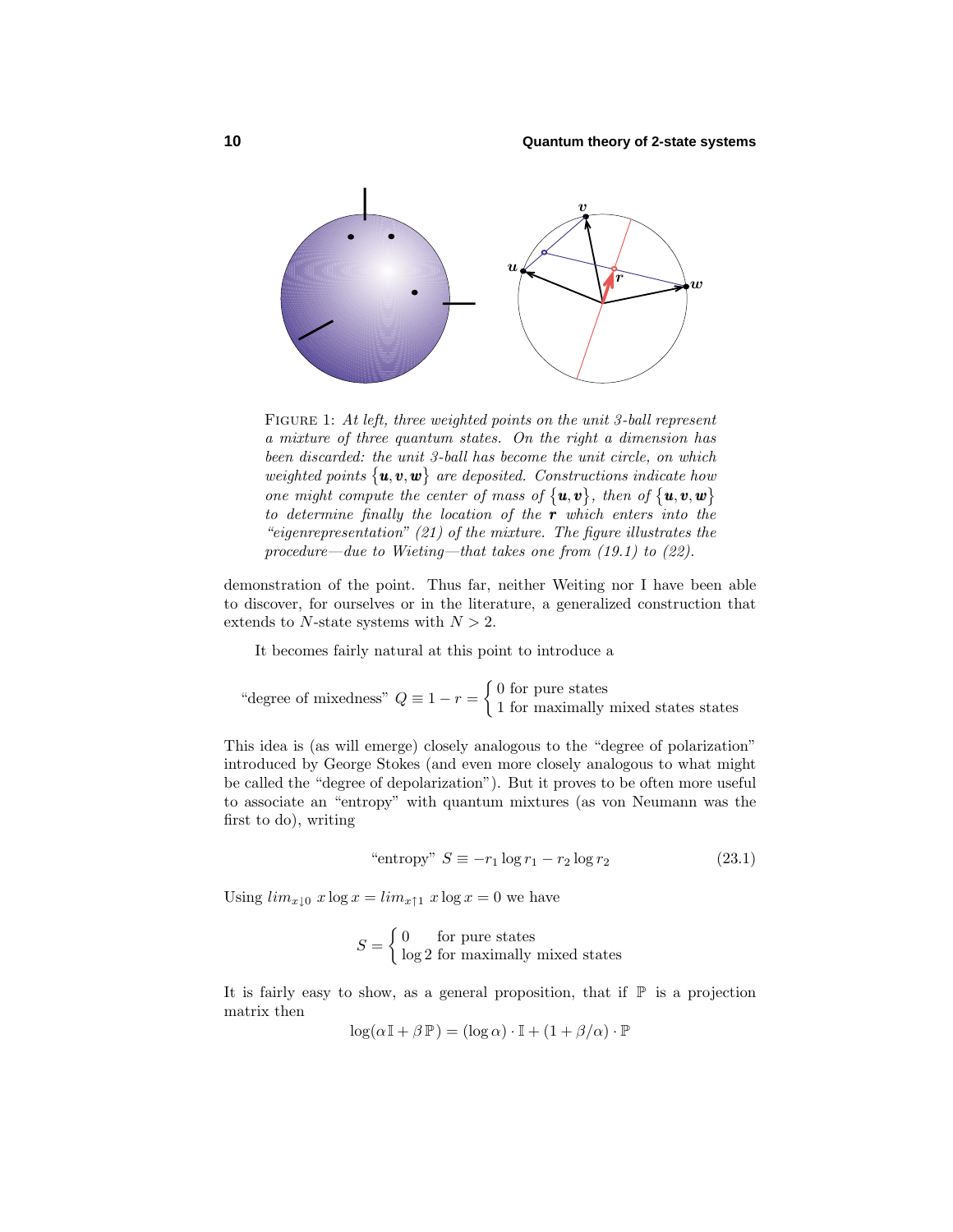### **Theory of measurement, revisited 11**

and, on this basis, that (working from  $(21)$ ) it makes sense to write<sup>8</sup>

$$
S = -\text{tr} \{\mathbb{R} \log \mathbb{R} \}
$$
 (23.2)  
=  $-\text{tr} \{\boldsymbol{\rho} \log \boldsymbol{\rho} \}$  more abstractly/generally

**Measurement on mixtures, with devices of imperfect resolution**. When a mixture

$$
\mathbb{R}_{\rm in} = |r_1\rangle r_1 \langle r_1| + |r_2\rangle r_2 \langle r_2|
$$

is presented to an ideal device

$$
\mathbb{A} = |a_1\rangle a_1 \langle a_1| + |a_2\rangle a_2 \langle a_2|
$$

the output (displayed as a density matrix) will be the

pure state 
$$
|a_1\rangle\langle a_1|
$$
 with probability  $\langle a_1|\mathbb{R}_{\text{in}}|a_1\rangle = \text{tr}\{|a_1\rangle\langle a_1|\mathbb{R}_{\text{in}}\}$   
pure state  $|a_2\rangle\langle a_2|$  with probability  $\langle a_2|\mathbb{R}_{\text{in}}|a_2\rangle = \text{tr}\{|a_2\rangle\langle a_2|\mathbb{R}_{\text{in}}\}$ 

but one will not know which was, in that event, the case until after the meter has been read.<sup>9</sup> The entropy of the mixture representative of the system  $\mathfrak{S}$ has (unless the system was already in a pure state) decreased (the mixture has become "less disordered"), from

 $-r_1 \log r_1 - r_2 \log r_2 \longrightarrow 0$ 

*...* which we interpret to mean that, by that individual act of measurement, we have

gained "information" =  $-r_1 \log r_1 - r_2 \log r_2$ 

Let us, as at (21), again write

$$
\mathbb{R}_{\rm in} = \frac{1}{2} \left\{ \mathbb{I} + r_1 \boldsymbol{\sigma}_1 + r_2 \boldsymbol{\sigma}_2 + r_3 \boldsymbol{\sigma}_3 \right\}
$$

to describe the pre-measurement state of  $\mathfrak{S}$ . By any of a variety of appropriately contrived *sequences* of measurements one can discover the values of  $r_1, r_2, r_3$ . I describe what is certainly the simplest such procedure: the Hermitian matrices  $\sigma_1, \sigma_2, \sigma_3$  are, by quick implication of (7) and (8), tracewise orthogonal and individually traceless:

$$
\operatorname{tr} \sigma_i \sigma_j = 2 \delta_{ij} \quad \text{and} \quad \operatorname{tr} \sigma_i = 0 \tag{24}
$$

<sup>8</sup> See p. 57 in "Ellipsometry: Stokes' parameters & related constructs in optics  $\&$  classical/quantum mechanics" (1999).

<sup>&</sup>lt;sup>9</sup> The number  $\langle A \rangle$  = tr AR refers to the *average* of the meter readings obtained in a long experimemtal run.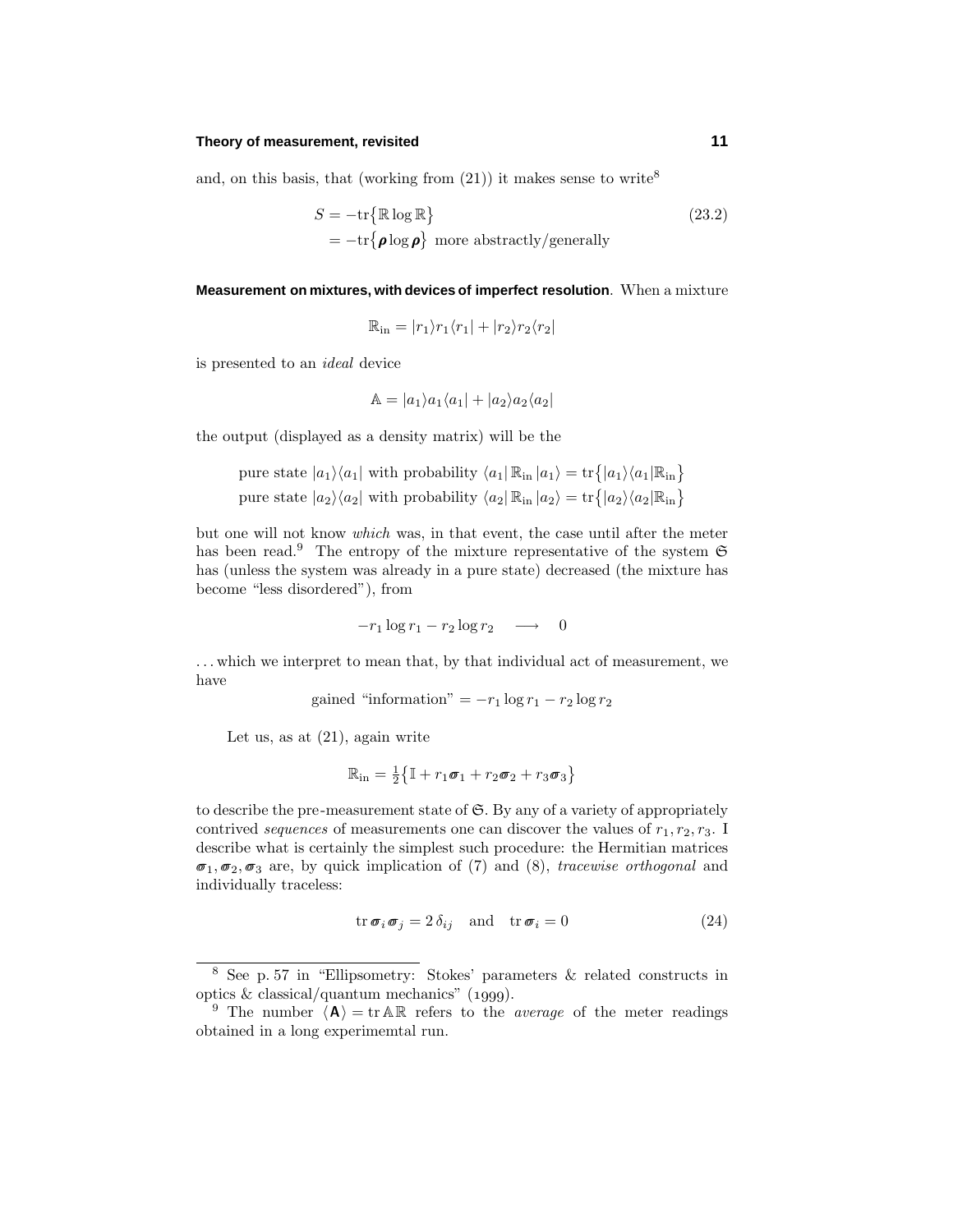### **12 Quantum theory of 2-state systems**

Look upon the *σσ* matrices as representatives of "Pauli meters" (which come in three different flavors), and observe that

$$
s_i \equiv \langle \pmb{\sigma}_i \rangle = \text{tr}\{\pmb{\sigma}_i \, \mathbb{R}\} = r_i \tag{25}
$$

We can, in particular, look to

$$
s^2 \equiv s_1^2 + s_2^2 + s_3^2 \leq 1 \tag{26}
$$

to discover whether or not  $\mathfrak S$  was in a pure state.

Suppose it were, and that had resurrected (from (15.3)) a former notation

$$
|\psi\rangle = \begin{pmatrix} \cos\frac{1}{2}\theta \\ \sin\frac{1}{2}\theta \cdot e^{i\phi} \end{pmatrix}
$$
 (27)

to describe that state. We would then have

$$
s_1 = \langle \psi | \sigma_1 | \psi \rangle = \sin \theta \cos \phi
$$
  
\n
$$
s_2 = \langle \psi | \sigma_2 | \psi \rangle = \sin \theta \sin \phi
$$
  
\n
$$
s_3 = \langle \psi | \sigma_3 | \psi \rangle = \cos \theta
$$
\n(28.1)

which are familiar from (16), and which in the impure case are replaced by

$$
s_1 = s \sin \theta \cos \phi s_2 = s \sin \theta \sin \phi : 0 \le s \le 1s_3 = s \cos \theta
$$
 (28.2)

We are doing 2-state quantum mechanics, but have at this point reproduced the essentials of pretty mathematics introduced into the theory of polarized light beams by Stokes (1852), Poincaré (1892), Clark Jones (1941) and others.<sup>10</sup>

Consider now the action of an imperfect measurement device—a device with the property that its output remains to some degree uncertain. We may be tempted to say of the output that it is a "statistical distribution" of states (as might be described by positing some distribution function on the surface of the 3-ball), but the phrase conveys a more detailed meaning that we can justify ("misplaced concreteness" again): we can assert that the device delivers a mixed state, but not how that mixture has been concocted.

I propose—tentatively, in the absence (so far as I am aware) of any well established theory—to model imperfect *A*-meters as otherwise "perfect" meters speak with fuzzy imprecision: when

$$
\mathbf{A} = \int |a) \, da \, (a \, | \quad : \quad \text{imperfect}
$$

<sup>&</sup>lt;sup>10</sup> See E. Hecht, *Optics* ( $2<sup>nd</sup>$  edition 1990), §8.12; C. Brosseau, *Fundamentals* of Polarized Light: A Statistical Optics Approach  $(1998)$  or ELECTRODYNAMICS  $(1980)$ , pp. 344–370 for details.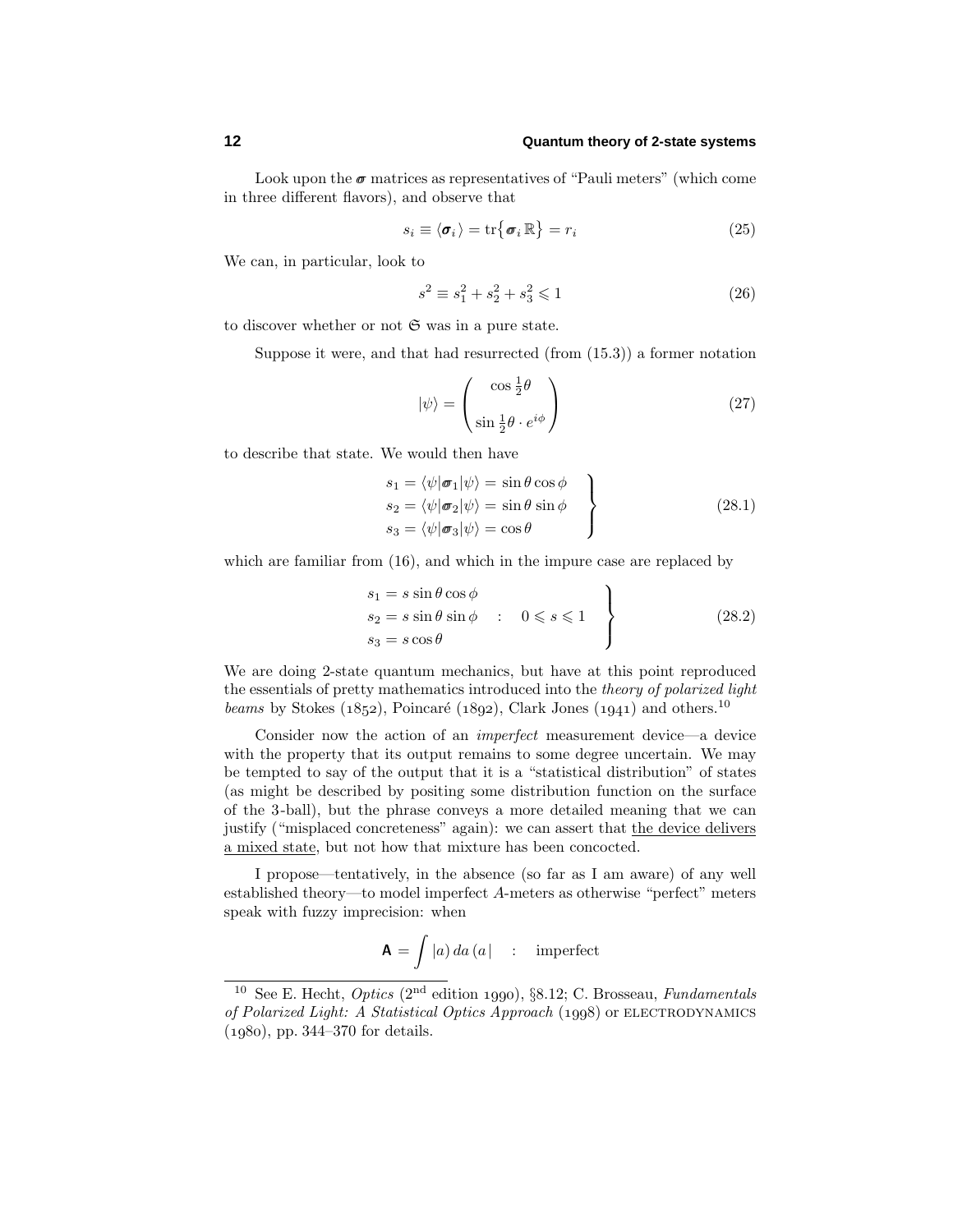### **Theory of measurement, revisited 13**

looks at  $\rho_{\text{in}}$  and announces " $a_0$ " it signifies that it has constructed not the pure state  $\rho_{\text{out}} = |a_0| (a_0)$  characteristic of a perfect meter, but an  $a_0$ -centered mixed state *...*something like

$$
\boldsymbol{\rho}_{\text{out}}(a_0) = \int |a) p(a_0; a) da (a) \quad \text{with} \quad \langle a \rangle = \int p(a_0; a) a da = a_0 \tag{29}
$$

Formally, by this account, the action of an imperfect device is nearly but not quite that of a projection operator, and **A** by itself provides only a partial characterization of the device: full description of an imperfect *A*-meter requires presentation of the duplex data  $\{A; p(a_0, a)\}.$ <sup>11</sup>

The probability that an imperfect *A*-meter will, upon examination of  $\rho_{\text{in}}$ , announce " $a_0$ " is (we postulate) given by

$$
P(a_0) = Z^{-1} \cdot \int (a|\boldsymbol{\rho}_{\text{in}}|a)p(a_0; a) da = \text{tr}\{\boldsymbol{\rho}_{\text{in}} \boldsymbol{\rho}_{\text{out}}(a_0)\}
$$
(30.1)

where

$$
Z = Z(\boldsymbol{\rho}_{\text{in}}) \equiv \int \text{tr}\{\boldsymbol{\rho}_{\text{in}} \boldsymbol{\rho}_{\text{out}}(a_0)\} da_0
$$
 (30.2)

is a normalization factor, introduced to insure that  $\int P(a_0) da_0 = 1$ . For perfect meters the statements (30) assume the simpler form

$$
P(a_0) = Z^{-1} \cdot (a_0 | \boldsymbol{\rho}_{\text{in}} | a_0)
$$
  
\n
$$
Z = Z(\boldsymbol{\rho}_{\text{in}}) = 1 \quad : \quad (\text{all} \boldsymbol{\rho}_{\text{in}})
$$
\n(31)

If we use a perfect device then we find that prompt remeasurement after a measurement has yielded  $a_0$  will again yield  $a_0$  with certainty. Not so if we are less well equipped, for prompt remeasurement after our device has yielded  $a_0$  will yield  $a_1$  with conditional probability

$$
P(a_0; a_1) = Z^{-1} \cdot \int (a | \boldsymbol{\rho}_{\text{out}}(a_0) | a) p(a_1; a) da = Z^{-1} \text{tr} \{ \boldsymbol{\rho}_{\text{out}}(a_0) \boldsymbol{\rho}_{\text{out}}(a_1) \} \tag{32}
$$

$$
Z = Z(\boldsymbol{\rho}_{\text{out}}(a_0))
$$

 $11$  It is perhaps most natural (but certainly not necessary) to assume

$$
p(a_0; a) = \frac{1}{\epsilon \sqrt{2\pi}} \exp \left\{-\frac{1}{2} \left[\frac{a-a_0}{\epsilon}\right]^2\right\} \equiv g(a-a_0; \epsilon)
$$

as was suggested on p. 51 of Chapter 0. In this instance  $p(a; a_0)$  depends upon its arguments only through their difference, which we may expect to be a commonplace simplification. In any event, we expect to have

$$
p(a_0; a) \longrightarrow \delta(a - a_0)
$$

as instrumental precision is increased.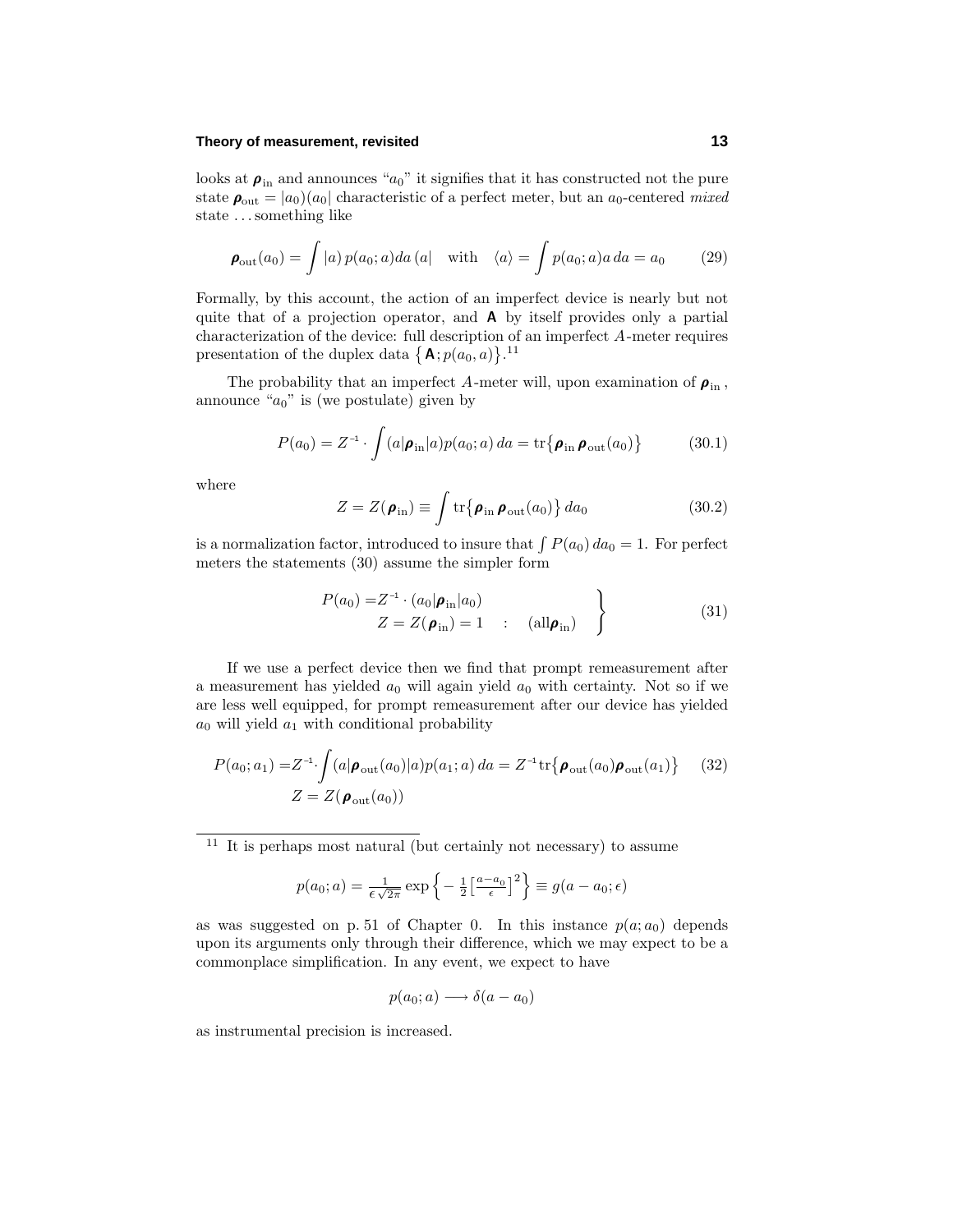### **14 Quantum theory of 2-state systems**

An imperfect instrument examines a mixture  $\rho_{\text{in}} = \int |r| p_r(r) dr$  with entropy

$$
S_{\rm in} \equiv S(\pmb{\rho}_{\rm in}) = -\int p_r \log p_r \, dr \tag{33.1}
$$

announces " $a_0$ ," and delivers the mixture (29), of which the entropy is

$$
S_{\text{out}} \equiv S(\pmb{\rho}_{\text{out}}(a_0)) = -\int p(a_0; a) \log p(a_0; a) da \geqslant 0 \tag{33.2}
$$

(with equality if and only if the instrument is in fact perfect). From

information gained = 
$$
S_{\text{in}} - S_{\text{out}} \leq S_{\text{in}}
$$
 (34)

we see that the information gained by imperfect measurement is always less than would have been gained by perfect measurement. It is entirely possible for information to be *lost rather than gained*: in such cases we would have a "device" all right, but one hardly worthy of being called a "measuring device."<sup>12</sup> If  $\rho_{\text{in}}$  referred in fact to a pure state (output of some prior perfect device), then measurement with an imperfect device always serves to mess things up (i.e., to produce mixtures of increased entropy, with negative information gain).

I suspect that one would be able to argue in quantitative detail to the effect that all measurement devices are imperfect. For example: one does not expect to be able to measure position with accuracy greater than  $\Delta x \sim \hbar/mc$ , where *m* is the mass of the least massive particle (electron?). Or angular momentum with accuracy much greater than  $\Delta \ell \sim \hbar$ . But I can cite no source in which such argument is undertaken with serious intent, and would be inclined to read with reservation any such paper not written by an experimentalist of the first rank.

Let's look to see what the general theory sketched above has to say when applied to two-state systems. To describe  $\rho_{\rm in}$  we have learned at (21/22) to write

$$
\mathbb{R}_{\text{in}} = \frac{1}{2} \{ \mathbb{I} + \mathbf{r} \cdot \boldsymbol{\sigma} \} \n= r_1 \cdot \frac{1}{2} \{ \mathbb{I} + \hat{\mathbf{r}} \cdot \boldsymbol{\sigma} \} + r_2 \cdot \frac{1}{2} \{ \mathbb{I} - \hat{\mathbf{r}} \cdot \boldsymbol{\sigma} \}
$$
\n(35)

A similar construction  $A = a_1 \cdot \frac{1}{2} \{ \mathbb{I} + \hat{a} \cdot \sigma \} + a_2 \cdot \frac{1}{2} \{ \mathbb{I} - \hat{a} \cdot \sigma \}$  is available to describe the Hermitian matrix representative of an ideal device, though in that context we can/will exercise the option to set  $a_1 = +1$  and  $a_2 = -1$ , giving

$$
\mathbb{A} = \hat{\boldsymbol{a}} \cdot \boldsymbol{\sigma} \tag{36}
$$

<sup>12</sup> Optical depolarizers provide a case in point.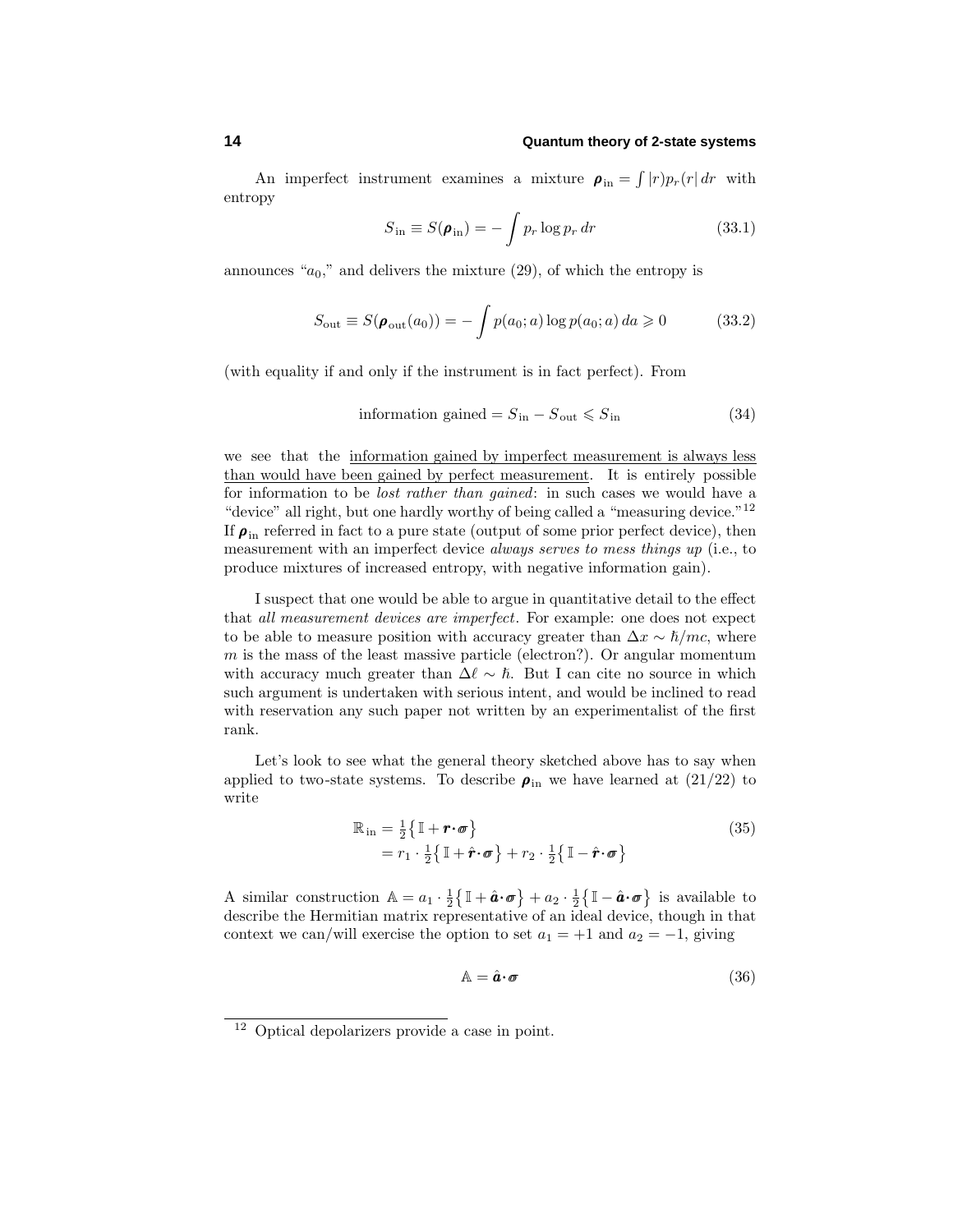

FIGURE 2: The figure at upper left stands as a reminder that the other figures refer to diametrically placed points on spheres, not circles. At upper right is a representation of the description (35) of the mixture  $\mathbb{R}_{\text{in}}$  to be examined by the imperfect device. When the device announces " $\pm$ " it burps out the mixture (37) represented by the figure at lower left/right.

Those two ideas become fused when we undertake to describe  $\rho_{\text{out}}(\pm)$ :

$$
\mathbb{R}_{\text{out}}(+) = p(+, +) \cdot \frac{1}{2} \{ \mathbb{I} + \hat{\mathbf{a}} \cdot \mathbf{\sigma} \} + p(+, -) \cdot \frac{1}{2} \{ \mathbb{I} - \hat{\mathbf{a}} \cdot \mathbf{\sigma} \} \n= \frac{1}{2} \{ \mathbb{I} + \mathbf{a}_+ \cdot \mathbf{\sigma} \} \n\mathbb{R}_{\text{out}}(-) = p(-, +) \cdot \frac{1}{2} \{ \mathbb{I} + \hat{\mathbf{a}} \cdot \mathbf{\sigma} \} + p(-, -) \cdot \frac{1}{2} \{ \mathbb{I} - \hat{\mathbf{a}} \cdot \mathbf{\sigma} \} \n= \frac{1}{2} \{ \mathbb{I} + \mathbf{a}_- \cdot \mathbf{\sigma} \}
$$
\n(37)

where  $\mathbf{a}_{+} \equiv [p(+, +) - p(+, -)]\hat{\mathbf{a}}$ , and  $\mathbf{a}_{-}$  is defined similarly. If, in an effort to reduce notational clutter, we implement  $p(\bullet, +) + p(\bullet, -) = 1$  by writing

$$
p(+, +) = 1 - \epsilon_{+} \quad ; \quad p(+, -) = \epsilon_{+} p(-, +) = \epsilon_{-} \quad ; \quad p(-, -) = 1 - \epsilon_{-}
$$
 (38.1)

then (37) becomes

$$
\mathbb{R}_{\text{out}}(+) = \frac{1}{2} \{ \mathbb{I} + (1 - 2\epsilon_+) \hat{\mathbf{a}} \cdot \boldsymbol{\sigma} \}
$$
  

$$
\mathbb{R}_{\text{out}}(-) = \frac{1}{2} \{ \mathbb{I} - (1 - 2\epsilon_-) \hat{\mathbf{a}} \cdot \boldsymbol{\sigma} \}
$$
 (38.2)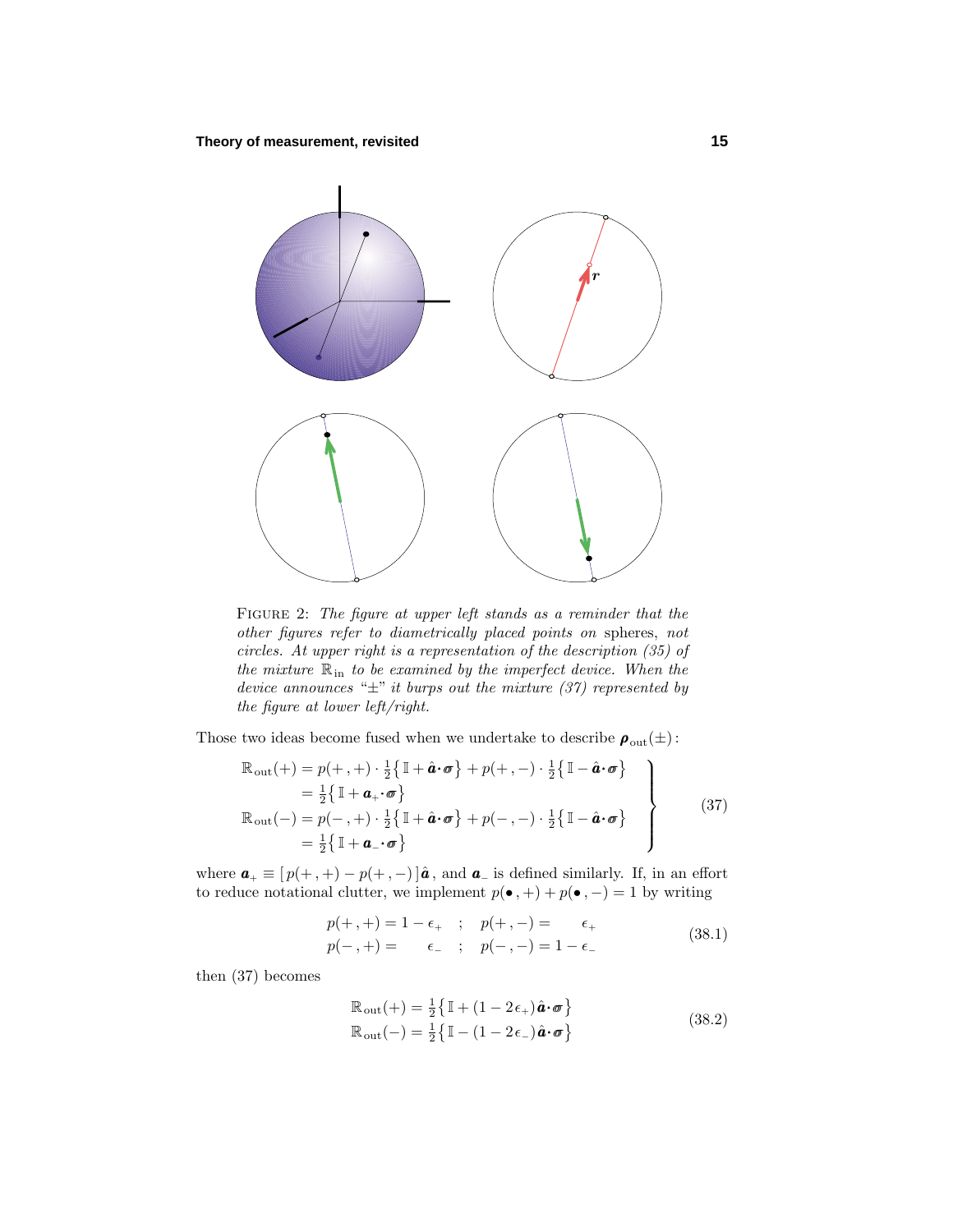The entropy of those mixtures is given by expressions of the form

$$
S(\epsilon) = -(1 - \epsilon) \log(1 - \epsilon) - \epsilon \log \epsilon
$$

$$
= \epsilon (1 - \log \epsilon) - \frac{1}{2} \epsilon^2 + \cdots
$$

and the mixtures become pure (operation of the instrument becomes perfect) as  $\epsilon \downarrow 0$ .

Presentation of  $\mathbb{R}_{\text{in}}$  to our imperfect device yields the response " $\pm$ " with  $probabilities<sup>13</sup>$ 

$$
P(\pm) = Z^{-1} \cdot \text{tr} \{ \mathbb{R}_{\text{in}} \mathbb{R}_{\text{out}}(\pm) \}
$$
  
= Z^{-1} \cdot \frac{1}{2} (1 + \mathbf{r} \cdot \mathbf{a}\_{\pm}) \t\t(39.1)

where  $\mathbf{a}_{+} \equiv +(1-2\epsilon_{+})\hat{\mathbf{a}}$ ,  $\mathbf{a}_{-} \equiv -(1-2\epsilon_{-})\hat{\mathbf{a}}$  and

$$
Z = 1 + \frac{1}{2}\mathbf{r} \cdot (\mathbf{a}_{+} + \mathbf{a}_{-}) = 1 - (\epsilon_{+} - \epsilon_{-})\mathbf{r} \cdot \hat{\mathbf{a}} \tag{39.2}
$$

Motivated again by a desire to reduce notational clutter, I restrict my attention henceforth to the case in which the device is of "symmetric design," in the sense that  $\epsilon_+ = \epsilon_- \equiv \epsilon$ : then  $\mathbf{a}_+ = -\mathbf{a}_- = \mathbf{a} \equiv (1 - 2\epsilon)\hat{\mathbf{a}}$  and  $Z = 1$ .

A " $+$ " response is confirmed by prompt (but imperfect) remeasurement with probability

$$
P(+, +) = \text{tr}\{\mathbb{R}_{\text{out}}(+)\mathbb{R}_{\text{out}}(+)\}
$$
  
=  $\frac{1}{2}(1 + \boldsymbol{a} \cdot \boldsymbol{a})$  (40.1)

and contradicted with probability

$$
P(+,-) = \frac{1}{2}(1 - \boldsymbol{a} \cdot \boldsymbol{a}) \tag{40.2}
$$

and the same can be said of  $P(-, -)$  and  $P(-, +)$ . In  $\epsilon$ -notation the preceding equations read

$$
P(+) = \frac{1}{2} \{ 1 + (1 - 2\epsilon) \mathbf{r} \cdot \hat{\mathbf{a}} \}
$$
  
\n
$$
P(+, +) = \frac{1}{2} \{ 1 + (1 - 2\epsilon)^2 \}
$$
  
\n
$$
P(+, -) = \frac{1}{2} \{ 1 - (1 - 2\epsilon)^2 \}
$$
  
\n
$$
P(-) = \frac{1}{2} \{ 1 - (1 - 2\epsilon) \mathbf{r} \cdot \hat{\mathbf{a}} \}
$$
  
\n
$$
P(-, -) = \frac{1}{2} \{ 1 + (1 - 2\epsilon)^2 \}
$$
  
\n
$$
P(-, +) = \frac{1}{2} \{ 1 - (1 - 2\epsilon)^2 \}
$$
 (41)

<sup>13</sup> See again (30). Essential use will be made here of the "traceless tracewise orthogonality" properties  $(24)$  of the  $\sigma$ -matrices.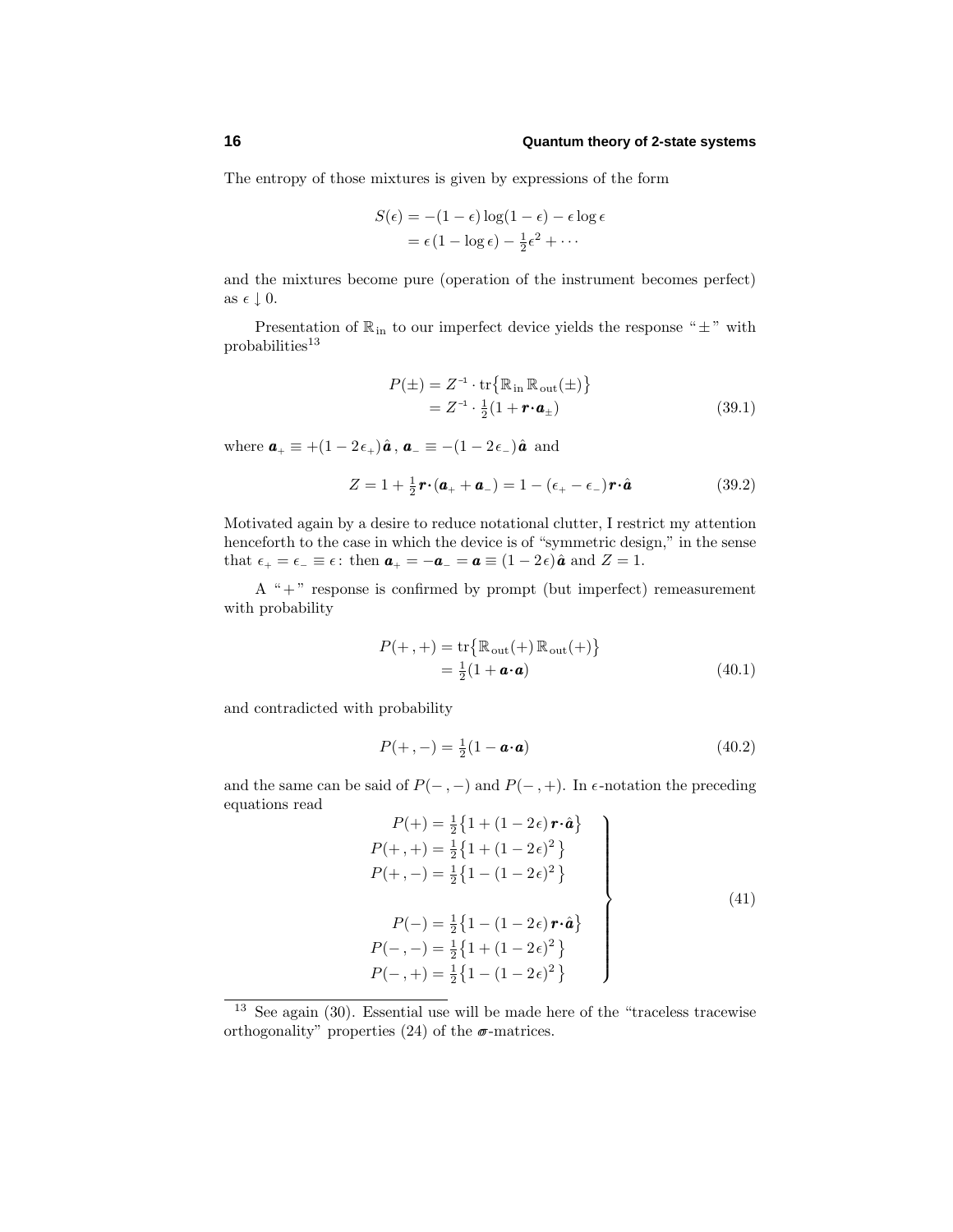### **Dynamical motion 17**

In the special case  $\epsilon = 0$  of an ideal instrument we on this basis have

$$
P(+) = \frac{1}{2} \{1 + r \cdot \hat{a}\}
$$
  
\n
$$
P(+, +) = 1
$$
  
\n
$$
P(+, -) = 0
$$
  
\n
$$
P(-) = \frac{1}{2} \{1 - r \cdot \hat{a}\}
$$
  
\n
$$
P(-, -) = 1
$$
  
\n
$$
P(-, +) = 0
$$

 $\mathcal{L}$ 

 $\begin{array}{c} \begin{array}{c} \end{array} \end{array}$ 

 $\begin{array}{c} \hline \end{array}$ 

 $\mathcal{L}$ 

 $\overline{\mathcal{L}}$ 

 $\begin{array}{c} \hline \end{array}$ 

(confirmation is certain) while in the rather more interesting case of a "perfectly worthless instrument"  $(\epsilon = \frac{1}{2})$  we have

$$
P(+) = \frac{1}{2}
$$
  
\n
$$
P(+, +) = \frac{1}{2}
$$
  
\n
$$
P(-, +) = \frac{1}{2}
$$
  
\n
$$
P(-) = \frac{1}{2}
$$
  
\n
$$
P(-, -) = \frac{1}{2}
$$
  
\n
$$
P(+, -) = \frac{1}{2}
$$

—irrespective of any/all properties of the state (mixture) being examined.

The discussion could be extended: one might inquire into the moments of imperfectly measure data, the correlations that arise when a second imperfect device *B* is brought into play *...* but this is not the place. While the little "theory of imperfect measurement" sketched above might (in my view) be held to be intuitively/formally quite satisfying, I must stress that the question Does it conform to the observed facts of the matter? remains open. We have interest, therefore, in the results of experiments designed to expose its defects (if any). The main purpose of the discussion was to underscore the proposition that the proper formal repository for the concept of "quantum state" is (not  $|\psi\rangle$  but)  $\rho$ *...* and that it is a meaningless frivolity to ask for the "identities of the states present in a mixture:" no specific answer to the latter question is objectively defensible, and none is needed to do practical computation.

**Dynamics of two-state systems**. I have recently had occasion to speak of prompt remeasurement, where "prompt" means "before the system has had an opportunity to move dynamically away from its measured state." I turn now from the projective/irreversible state-adjustments we call "measurements" to the Hamiltonian-driven unitary (and therefore formally reversible) adjustments which we imagine to be taking place *between* observations.

Assume the Hamiltonian to be time-independent. We then have

$$
|\psi)_0 \longrightarrow |\psi)_t = \mathbf{U}(t)|\psi)_0 \quad \text{with} \quad \mathbf{U}(t) \equiv \exp\left\{-\frac{i}{\hbar} \mathbf{H} t\right\} \tag{42}
$$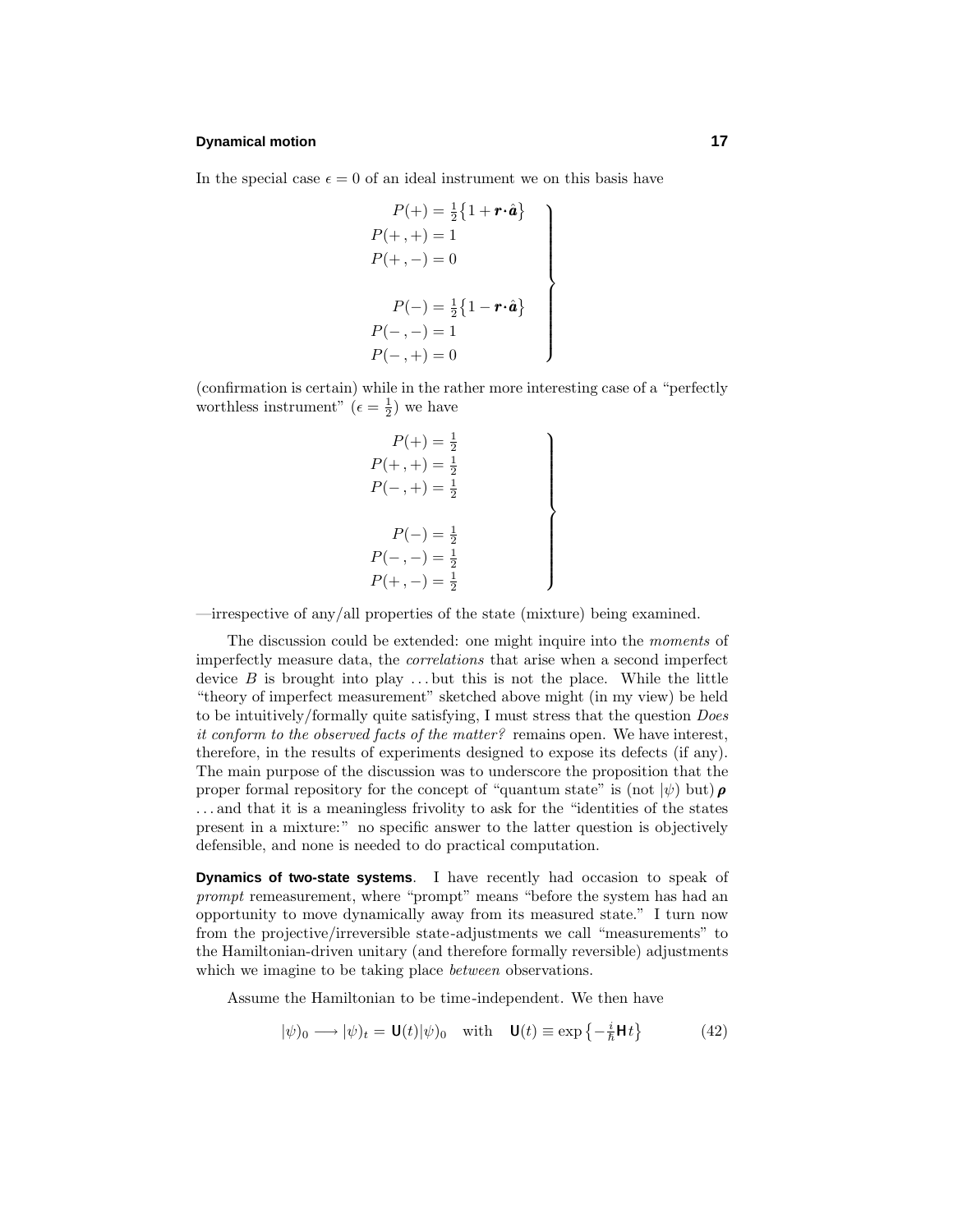### **18 Quantum theory of 2-state systems**

or again (and more generally)

$$
\boldsymbol{\rho}_0 \longrightarrow \boldsymbol{\rho}_t = \mathbf{U}(t) \, \boldsymbol{\rho}_0 \, \mathbf{U}^{-1}(t) \tag{43}
$$

In orthonormal representation the propagator  **becomes a unitary matrix** 

$$
\mathbb{U}(t) = \exp\left\{-\frac{i}{\hbar}\mathbb{H}\,t\right\} \tag{44}
$$

which in two-state theory is  $2 \times 2$ . The Hermitian Hamiltonian matrix can be described (see again (6))

$$
\mathbb{H} = h_0 \sigma_0 + h_1 \sigma_1 + h_2 \sigma_2 + h_3 \sigma_3 = \hbar(\omega_0 \mathbb{I} + \omega \hat{\boldsymbol{h}} \cdot \boldsymbol{\sigma}) \tag{45}
$$

and (see again (14)) has eigenvalues

$$
E_{\pm} = \hbar(\omega_0 \pm \omega) \tag{46}
$$

Writing

$$
\mathbb{U}(t) = e^{-i\omega_0 t} \cdot \mathbb{S}(t) \quad \text{with} \quad \mathbb{S}(t) \equiv \exp\left\{-i\omega h t\right\} \tag{47}
$$
\n
$$
h \equiv \hat{h} \cdot \sigma
$$

we observe<sup>14</sup> that, because  $\hbar$  is traceless,  $\mathcal{S}(t)$  is unimodular:  $\det \mathcal{S}(t) = 1$ . And because, by (2) and (4), det  $h = -1$  we have  $h^2 = \mathbb{I}$ . Therefore

$$
\mathbb{S}(t) = \cosh(-i\omega t) \cdot \mathbb{I} + \sinh(-i\omega t) \cdot \mathbf{h}
$$
  
=  $\cos \omega t \cdot \mathbb{I} - i \sin \omega t \cdot \mathbf{h}$  (48)

whence finally

$$
\mathbb{U}(t) = e^{-i\omega_0 t} \{ \cos \omega t \cdot \mathbb{I} - i \sin \omega t \cdot \mathbf{h} \}
$$
 (49)

So the description of  $|\psi\rangle_t = U(t)|\psi\rangle_0$  has been reduced to a matter of simple matrix multiplication, and becomes even simpler if one works in terms of the energy eigenbasis, defined

$$
\mathbb{H} |\pm\rangle = \hbar(\omega_0 \pm \omega)|\pm\rangle \tag{50}
$$

For then

$$
|\psi\rangle_0 = |+\rangle\langle+|\psi\rangle_0 + |-\rangle\langle-|\psi\rangle_0
$$
  

$$
|\psi\rangle_t = |+\rangle e^{-i(\omega_0+\omega)t}\langle+|\psi\rangle_0 + |-\rangle e^{-i(\omega_0-\omega)t}\langle-|\psi\rangle_0
$$
  
(51)

The  $|+\rangle$  and  $|-\rangle$  components of  $|\psi\rangle_0$  simply "buzz," each with its own frequency.

<sup>&</sup>lt;sup>14</sup> Use det  $M = e^{\text{tr} \log M}$ .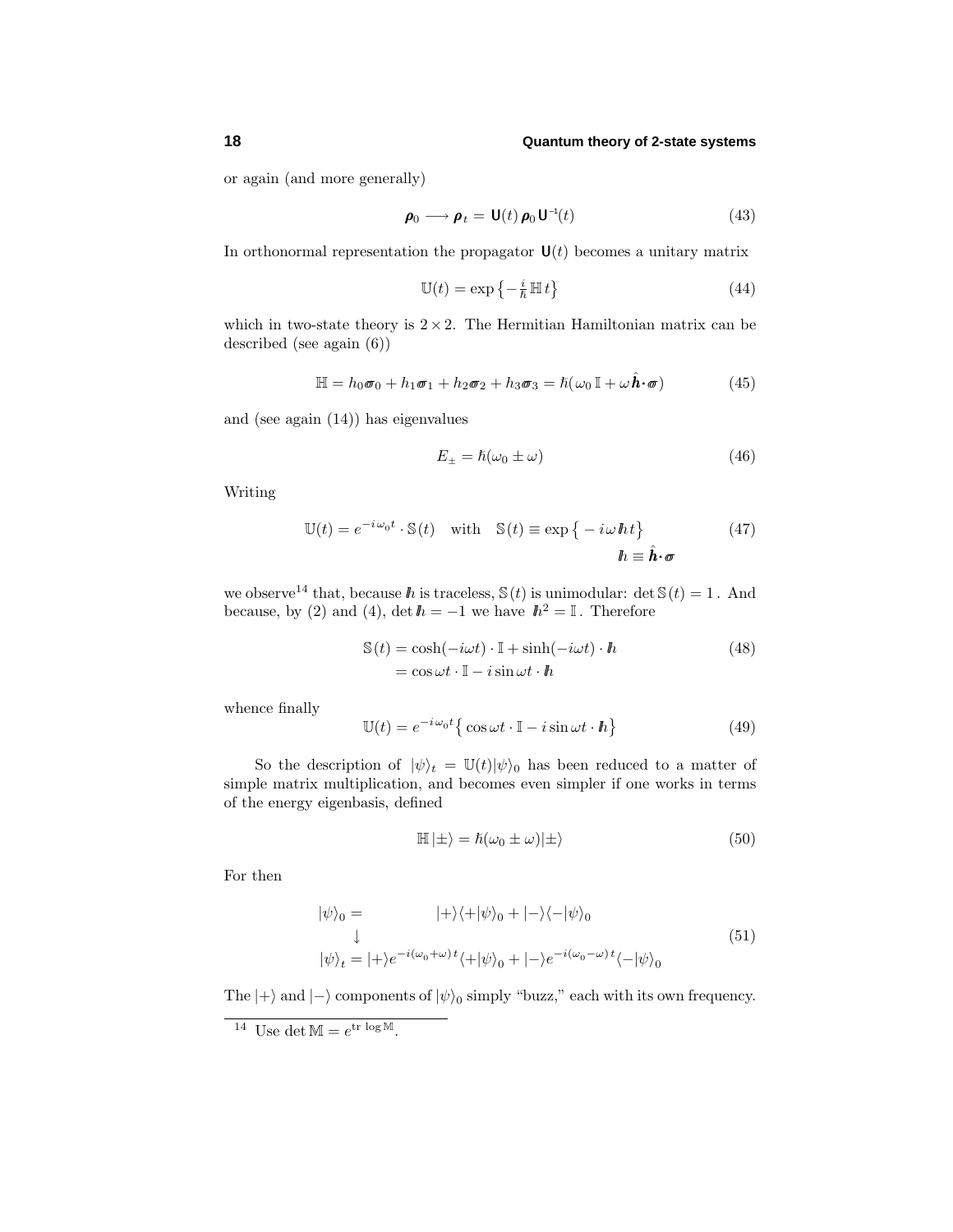### **Dynamical motion 19**

But it is perhaps more illuminating—certainly more comprehensive—to look to the motion of

$$
\mathbb{R}_t = \frac{1}{2} \{ \mathbb{I} + \mathbf{r}(t) \cdot \mathbf{\sigma} \}
$$
 (52)

to which, we notice,  $\omega_0$  makes no contribution. The problem before us is to extract useful information from

$$
\mathbb{R}_{t} = \mathbb{S}(t) \mathbb{R}_{0} \mathbb{S}^{-1}(t)
$$
\n
$$
= \left\{ \cos \omega t \cdot \mathbb{I} - i \sin \omega t \cdot \mathbf{h} \right\} \frac{1}{2} \left\{ \mathbb{I} + \mathbf{r}(0) \cdot \mathbf{\sigma} \right\} \left\{ \cos \omega t \cdot \mathbb{I} + i \sin \omega t \cdot \mathbf{h} \right\}
$$
\n(53)

There are many ways to proceed. We might proceed from the observation that when *t* is small the preceding equation reads (if we allow ourselves temporary liberty to write  $\boldsymbol{r}$  for  $\boldsymbol{r}(0)$ )

$$
\mathbb{R}_{\,\tau}=\mathbb{R}_{\,0}-\tfrac{1}{2}i\,\omega\,\tau[\,\hat{\bm{h}}\!\cdot\!\boldsymbol{\sigma},\bm{r}\!\cdot\!\boldsymbol{\sigma}\,]+\cdots
$$

By (12)  $[\hat{\boldsymbol{h}} \cdot \boldsymbol{\sigma}, \boldsymbol{r} \cdot \boldsymbol{\sigma}] = 2i(\hat{\boldsymbol{h}} \times \boldsymbol{r}) \cdot \boldsymbol{\sigma}$  so we have

$$
\mathbb{R}_{\tau} = \mathbb{R}_{0} + \omega \tau(\hat{\boldsymbol{h}} \times \boldsymbol{r}) \cdot \boldsymbol{\sigma} + \cdots
$$

which can be expressed

$$
\mathbf{r}(\tau) = \left\{ \begin{pmatrix} 1 & 0 & 0 \\ 0 & 1 & 0 \\ 0 & 0 & 1 \end{pmatrix} + 2\omega\tau \begin{pmatrix} 0 & -\hat{h}_3 & \hat{h}_2 \\ \hat{h}_3 & 0 & -\hat{h}_1 \\ -\hat{h}_2 & \hat{h}_1 & 0 \end{pmatrix} + \cdots \right\} \mathbf{r}(0)
$$

and clearly speaks of rotation about the  $\hat{h}$ -axis, through the doubled angle  $2\omega\tau$ . Iteration leads to

$$
\mathbb{U}(t) = e^{-i\omega_0 t} \cdot \exp\left\{-i\omega t \begin{pmatrix} \hat{h}_3 & \hat{h}_1 - i\hat{h}_2 \\ \hat{h}_1 + i\hat{h}_2 & -\hat{h}_3 \end{pmatrix} \right\}
$$
  

$$
\updownarrow
$$
  

$$
\exp\left\{2\omega t \begin{pmatrix} 0 & -\hat{h}_3 & \hat{h}_2 \\ \hat{h}_3 & 0 & -\hat{h}_1 \\ -\hat{h}_2 & \hat{h}_1 & 0 \end{pmatrix} \right\}
$$
  
(54)

where the  $2 \times 2$  top matrix either hits  $|\psi\rangle$  (pure case) or wraps around R, while the  $3 \times 3$  bottom matrix hits *r* (either case) to achieve the same effect. The top matrix is unitary *...*the bottom matrix rotational. Altenatively, we might—having resolved  $\dot{r}$  into components parallel/perpendicular to  $\hat{h}$ 

$$
\boldsymbol{r} = \boldsymbol{r}_{\parallel} + \boldsymbol{r}_{\perp} \quad \text{with} \quad \begin{cases} \boldsymbol{r}_{\parallel} = (\boldsymbol{r} \cdot \hat{\boldsymbol{h}}) \hat{\boldsymbol{h}} \\ \boldsymbol{r}_{\perp} = \boldsymbol{r} - \boldsymbol{r}_{\parallel} \end{cases}
$$

—write

$$
\mathbb{R} = \mathbb{R}_{\parallel} + \mathbb{R}_{\perp} \quad \text{with} \quad \begin{cases} \mathbb{R}_{\parallel} = \frac{1}{2} (\mathbb{I} + \boldsymbol{r}_{\parallel} \cdot \boldsymbol{\sigma}) \\ \mathbb{R}_{\perp} = \frac{1}{2} (\boldsymbol{r}_{\perp} \cdot \boldsymbol{\sigma}) \end{cases}
$$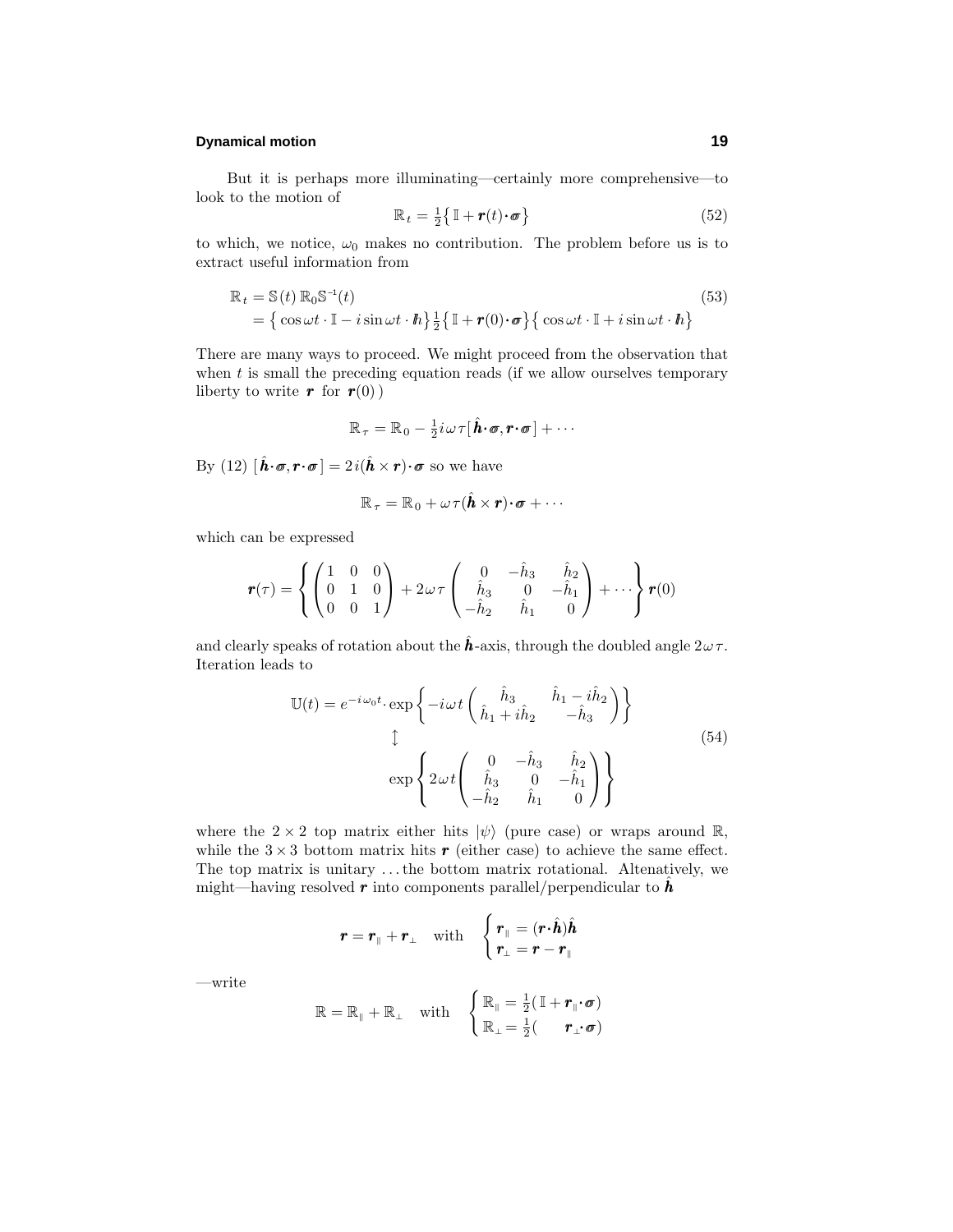

FIGURE 3: The long (green) arrow is set by the Hamiltonian, and points fore/aft to points representative of the energy eigenstates. The shorter (red) arrow describes the mixture (pure if the arrow is of unit length, otherwise an impure mixture of non-zero entropy), and twirls around the Hamiltonian axis with angular frequency 2*ω*.

and ask what  $i\hbar \frac{d}{dt}\mathbb{R} = [\mathbb{H}, \mathbb{R}]$  says about the motion of  $\mathbb{R}_{\parallel}$  and  $\mathbb{R}_{\perp}$ . We are led promptly to the statements

$$
\frac{\frac{d}{dt}\mathbf{r}_{\parallel} = \mathbf{0}}{\frac{d}{dt}\mathbf{r}_{\perp} = 2\omega\hat{\mathbf{h}} \times \mathbf{r}_{\perp}} \qquad (55)
$$

By either line of argument, we are led to the motion illustrated in the figure. Several points now merit comment:

The motion of  $|\psi\rangle$  depends, according to (49), on  $\omega_0$ , but the motion of the density matrix—whether one works from (54) or from (55)—depends only on

 $\omega = \frac{1}{2\hbar} \{ E_+ - E_-\} \sim$ energy <u>difference</u>

from which we infer that  $\omega_0$  is (at least in the absence of relativity/gravitation) not physically observable/meaningful. But this is hardly surprising, since in classical physics one can always assign any desired value to the energy reference level, and only energy differences matter. Let us agree henceforth to

$$
set \omega_0 = 0
$$

At time  $t = \frac{1}{2}\tau = \pi/\omega$  the unitary matrix  $\mathbb{U}(t)$  has, according to (49) (from which the unphysical  $e^{i\omega_0 t}$ -factor has now been discarded), advanced through half a period, and we have  $\mathbb{U}(\frac{1}{2}\tau) = -\mathbb{I}$ : the original state vector has reappeared, but with reversed sign. The density matrix is, however, assembled quadratically from state vectors, and insensitive to sign flips: it has returned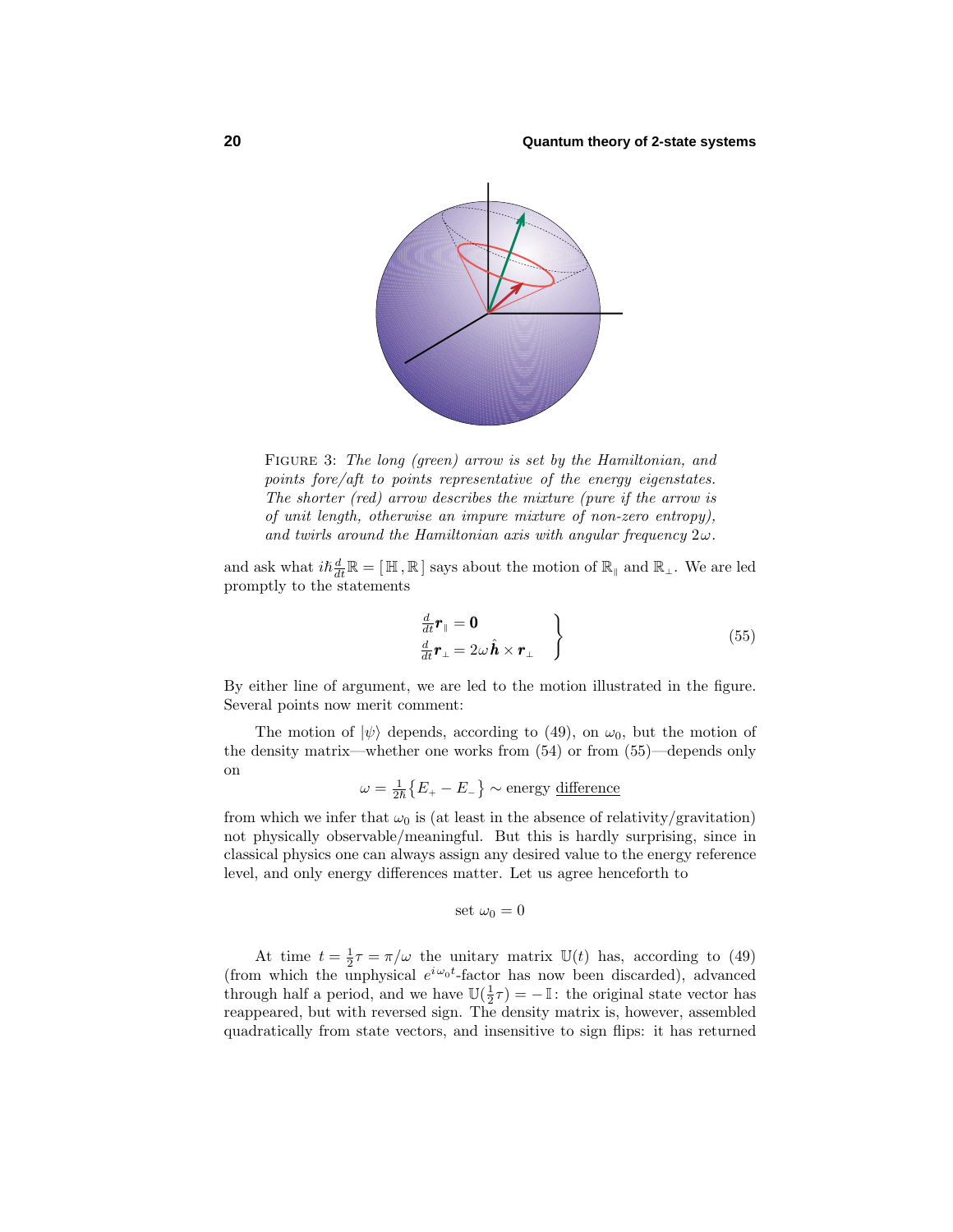### **Measurement on composite spin systems 21**

to its original value  $\mathbb{R}(\frac{1}{2}\tau) = +\mathbb{I}$  and the *r* vector in Figure 3—which moves with doubled frequency—has made one *complete* tour of the cone. What we have encountered here once again is the celebrated double-valuedness of the spinor representations of the 3-dimensional rotation group  $O(3)$ . But here the encounter is peculiar in one particular: usually (as historicaly) one starts from a system which exhibits overt  $O(3)$  symmetry, and is led to the spinors as a discovered resource. But here *O*(3) has emerged as a "hidden symmetry" latent in the simplicity of the two-state model *...* pretty nearly the reverse of the more common progression.

The manifest dynamical constancy of the length of the *r* vector—made obvious by the figure—can be read as an illustration of what we may take to be a general proposition:

Quantum dynamical motion is isentropic: 
$$
\frac{d}{dt}S = 0
$$
 (56)

**Two-state theory as a theory of spin systems**. From (8.2) we have

$$
[\sigma_1, \sigma_2] = 2i\sigma_3
$$

$$
[\sigma_2, \sigma_3] = 2i\sigma_1
$$

$$
[\sigma_3, \sigma_1] = 2i\sigma_2
$$

which, if we introduce dimensioned Hermitian matrices  $\mathbb{S}_k \equiv \frac{\hbar}{2} \sigma_k$ , can be expressed

$$
\begin{aligned}\n\left[ S_1, S_2 \right] &= i\hbar S_3 \\
\left[ S_2, S_3 \right] &= i\hbar S_1 \\
\left[ S_3, S_1 \right] &= i\hbar S_2\n\end{aligned}\n\tag{57}
$$

But these are precisely the commutation relations which at (1–50) were found to be characteristic of the *angular momentum* operators  $\mathsf{L}_1, \mathsf{L}_2, \mathsf{L}_3$ . The algebraic quantum theory of angular momentum<sup>15</sup> derives much of its shape from the circumstance that the set  $\{L_1, L_2, L_3\}$  is—though closed with respect to commutation—not multiplicatively closed, in the sense that it is not possible to write  $\mathbf{L}_i \mathbf{L}_j = \sum_k c_i^k j \mathbf{L}_k$ . In this important sense the S matrices—for which one by (8.2) has equations of form  $S_1 S_2 = i \frac{\hbar}{2} S_3$ —are distinguished by the relative richness of their algebraic properties.

In the general theory one constructs

$$
\mathsf{L}^2 \equiv \mathsf{L}_1^2 + \mathsf{L}_2^2 + \mathsf{L}_3^2 \tag{58.1}
$$

and shows  $(i)$  that

$$
[L^2, L_1^2] = [L^2, L_1^2] = [L^2, L_1^2] = 0
$$
 (58.2)

<sup>&</sup>lt;sup>15</sup> For a good brief account see Griffiths, pp.  $146-149$ .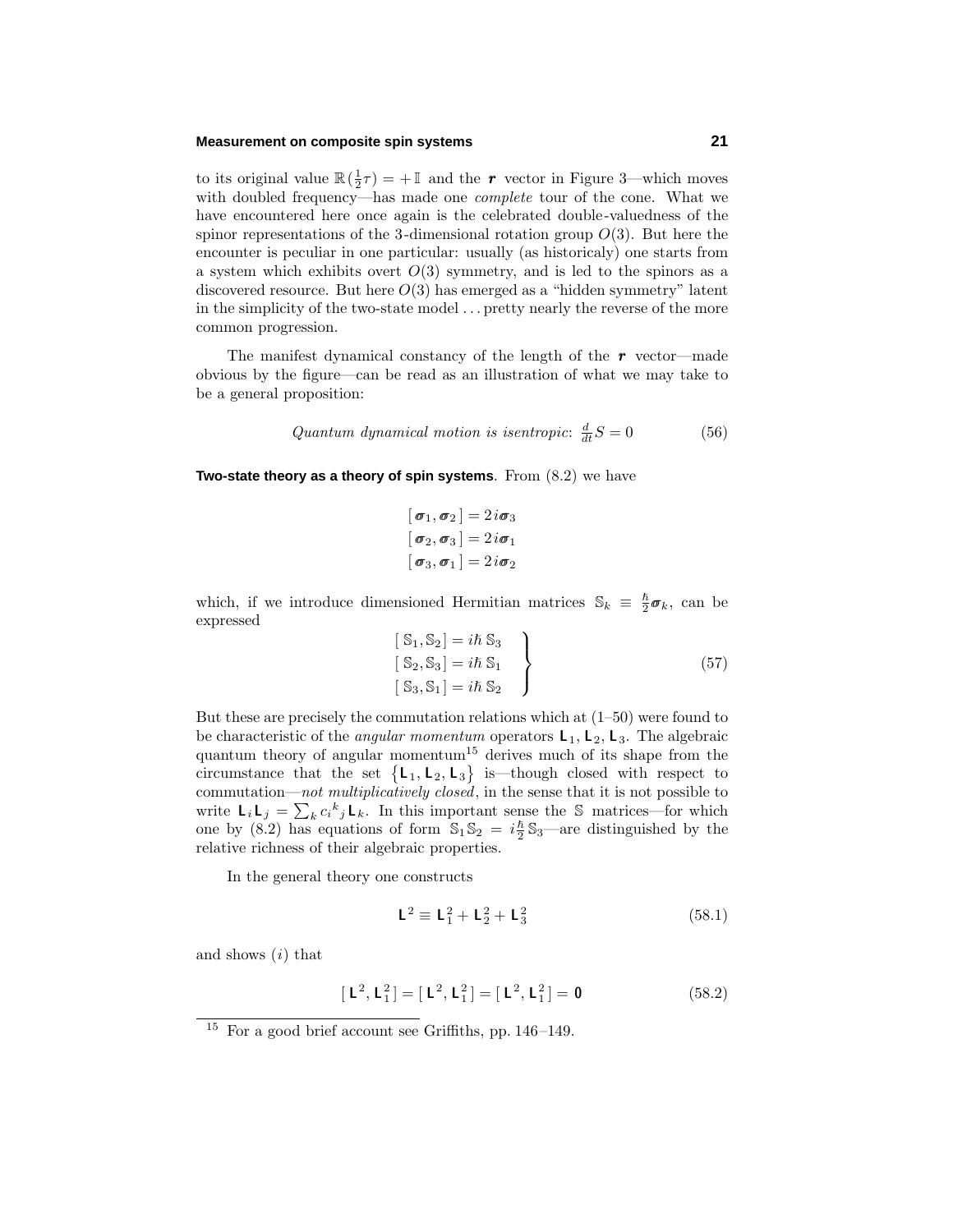### **22 Quantum theory of 2-state systems**

and (ii) that

$$
\text{if } \mathsf{L}^2|\ell\rangle = \lambda|\ell\rangle \text{ then } \lambda = \hbar^2 \ell(\ell+1) \quad : \quad \ell = 0, \frac{1}{2}, 1, \frac{3}{2}, 2, \frac{5}{2}, \dots
$$

On the other hand, in  $S$  theory it follows from  $(8.1)$  that

$$
\mathbb{S}^2 \equiv \mathbb{S}_1^2 + \mathbb{S}_2^2 + \mathbb{S}_3^2 = 3 \cdot \left(\frac{\hbar}{2}\right)^2 \mathbb{I} = \hbar^2 \frac{1}{2} \left(\frac{1}{2} + 1\right) \mathbb{I}
$$
 (59)

which enforces  $\ell = \frac{1}{2}$  and informs us that in fact every 2-component  $|\psi\rangle$  is an eigenvector of the "total spin" matrix  $\mathbb{S}^2$ . We therefore expect  $\mathbb{S}^2$  to playh an insignificant role in the theory of spin  $\frac{1}{2}$  systems; the operators of interest are  $\{\mathbb{S}_1, \mathbb{S}_2, \mathbb{S}_3\}$ , each of which has eigenvalues  $\pm \frac{1}{2}\hbar$ .

If we had had spin on our minds then the (most general) Hamiltonian introduced at (45) might have been notated  $\mathbb{H} = \frac{1}{2}(\omega_0 \mathbb{I} + \omega \hat{\boldsymbol{h}} \cdot \mathbb{S})$  or again—if we exercise our option to set  $\omega_0 = 0$ , and adopt Griffiths' physically motivated  $notation<sup>16</sup>$ —

$$
\mathbb{H}=-\gamma\boldsymbol{B}\!\cdot\!\mathbb{S}
$$

We would then interpret dynamical results obtained in the preceding section as having to do with the "precession of an electron in an impressed magnetic field."<sup>17</sup> Good physics, nothing wrong with that *...* and its gratifying to learn that "toy quantum mechanics" has something to say about the real world. The point I would emphasize, however, is that one is under no obligation to adopt spin language when thinking/talking about two-state systems: such language is always available, but sometimes it is liberating to put it out of mind.

Suppose one had two (or more) two-state systems, and wanted to assemble from them a *composite* system (a "molecule," a "system of spins" or "spin system"); how would one proceed?

If a particle *m* were moving quantum mechanically in one dimension we might write  $|\psi\rangle$  to indicate the state of the particle, and would find it natural to introduce an operator **x** responsive to the question "Where is the particle?" Then  $\psi(x)=(x|\psi)$  becomes available as a descriptor of the particle's location. If the system were comprised of *two* particles  $m_1$  and  $m_2$  then we would have need of a *pair* of operators,  $x_1$  and  $x_2$ , responsive to the questions "Where is  $m_1$ ?" and "Where is  $m_2$ ?" On the presumption that those are compatable questions (formally, that  $[\mathbf{x}_1, \mathbf{x}_2] = \mathbf{0}$ ) it becomes possible to introduce a doubly-indexed orthonormal basis  $\{|x_1, x_2\rangle\}$  and obtain  $\psi(x_1, x_2) = (x_1, x_2 | \psi)$ . The operator  $x_1$  has a degenerate spectrum, and so does  $x_2$ :

$$
\mathbf{x}_1|x_1, x_2) = x_1|x_1, x_2)
$$

$$
\mathbf{x}_2|x_1, x_2) = x_2|x_1, x_2)
$$

<sup>16</sup> See Griffiths, p. 160.

<sup>17</sup> For classical discussion of the same problem—presented as an exercise in Poisson bracket algebra, so as to look "maximally quantum mechanical"—see pp.  $276-279$  in CLASSICAL MECHANICS  $(1983)$ .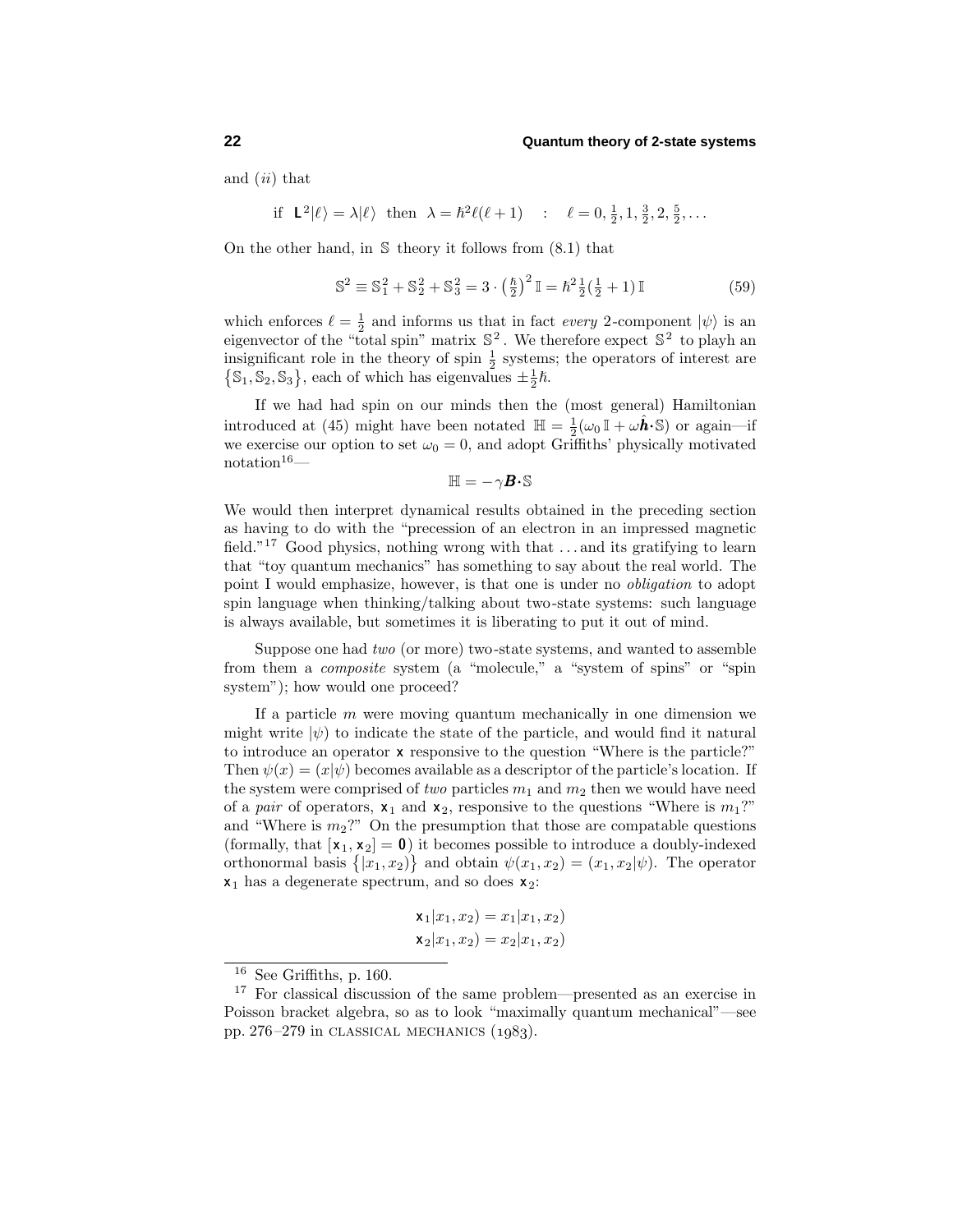### **Measurement on composite spin systems 23**

But when announces its own individual eigenvalue they collaboratively identify a unique element  $|x_1, x_2|$  of the composite basis. In general, therefore, we expect to write

$$
\psi(x_1, x_2)
$$
, not (say)  $\begin{pmatrix} \psi_1(x_1) \\ \psi_2(x_2) \end{pmatrix}$ 

As a point of mathematical technique we may undertake to write something like

$$
\psi(x_1, x_2) = \sum_{m,n} \varphi_m(x_1) \varphi_n(x_2) \tag{59.1}
$$

and do not, in general, expect to see the sum reduce to a single term. If, however,  $m_1$  and  $m_2$  were on opposite sides of the room—were physically non-interactive, though *mentally* conjoined—then we *would* expect to have

$$
\downarrow
$$
  
=  $\psi_1(x_1) \cdot \psi_1(x_2)$  (59.2)

In the latter circumstance one has

joint distribution = 
$$
(x_1
$$
-distribution) ·  $(x_1$ -distribution) (60)

and says of  $x_1$  and  $x_2$  that they *independent* random variables—uncorrelated that knowledge of the value of one conveys no information concerning the value of the other. It is with those general observations in mind that we return to consideration of how composite systems  $\mathfrak{S} = \mathfrak{S}_1 \times \mathfrak{S}_2 \times \cdots$  might be assembled from 2-state elements.

While the state of an individual 2-state element might (with respect to some arbitrarily selected orthonormal basis) be described

$$
|\psi\rangle = \begin{pmatrix} \psi_1 \\ \psi_2 \end{pmatrix} \tag{61.1}
$$

it could equally well (as we have seen) be described

$$
\mathbb{R} = \begin{pmatrix} \psi_1 \\ \psi_2 \end{pmatrix} \begin{pmatrix} \psi_1^* & \psi_2^* \end{pmatrix} = \begin{pmatrix} \psi_1 \psi_1^* & \psi_1 \psi_2^* \\ \psi_2 \psi_1^* & \psi_2 \psi_2^* \end{pmatrix} : \text{ pure state} \qquad (61.2)
$$

$$
= \begin{pmatrix} R_{11} & R_{12} \\ R_{21} & R_{22} \end{pmatrix} \qquad \text{: mixed state} \qquad (61.3)
$$

The (latently more general) density matrix language is, as will emerge, uniquely well suited to the work before us, but its efficient management requires some familiarity with an elementary mathematical device which I now digress to describe:<sup>18</sup>

 $^{18}\,$  The following material has been excerpted from Chapter 3 of my  $\it Classical$ Theory of Fields  $(1999)$ , where it appears on pp. 32–33.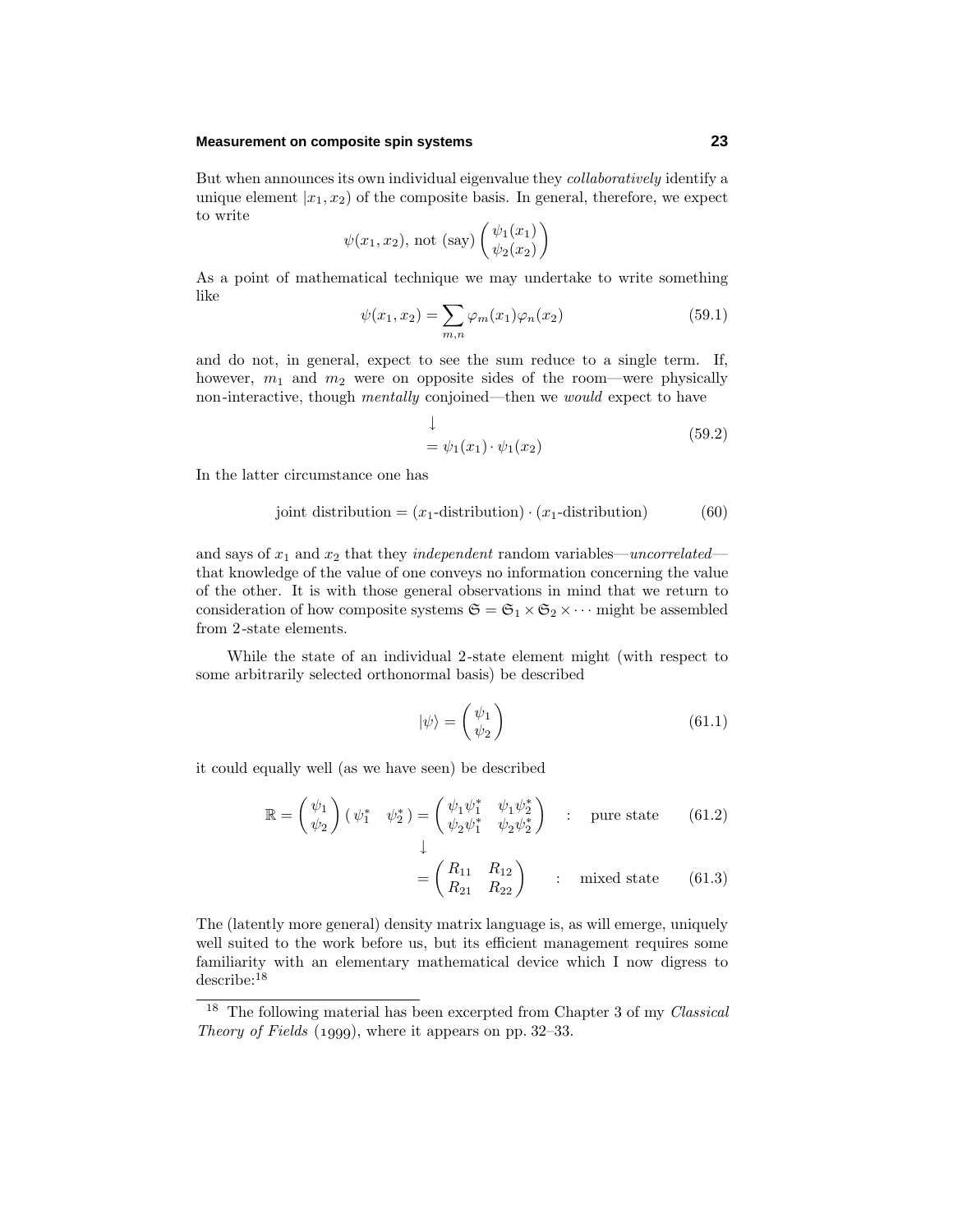### **24 Quantum theory of 2-state systems**

The "Kronecker product" (sometimes called the "direct product") of

- $\bullet$ an  $m \times n$  matrix  $\mathbb A$  onto
- a  $p \times q$  matrix  $\mathbb{B}$

is the  $mp \times nq$  matrix defined<sup>19</sup>

$$
\mathbb{A} \otimes \mathbb{B} \equiv ||a_{ij} \mathbb{B}|| \tag{62}
$$

Manipulation of expressions involving Kronecker products is accomplished by appeal to general statements such as the following:

$$
k(\mathbb{A}\otimes\mathbb{B})=(k\mathbb{A})\otimes\mathbb{B}=\mathbb{A}\otimes(k\mathbb{B})
$$
\n(63.1)

$$
(A + B) \otimes C = A \otimes C + B \otimes C
$$
  
\n
$$
A \otimes (B + C) = A \otimes B + A \otimes C
$$
  
\n(63.2)

$$
\mathbb{A} \otimes (\mathbb{B} \otimes \mathbb{C}) = (\mathbb{A} \otimes \mathbb{B}) \otimes \mathbb{C} \equiv \mathbb{A} \otimes \mathbb{B} \otimes \mathbb{C}
$$
 (63.3)

$$
(\mathbb{A}\otimes\mathbb{B})^{\mathsf{T}}=\mathbb{A}^{\mathsf{T}}\otimes\mathbb{B}^{\mathsf{T}}\tag{63.4}
$$

$$
tr(A \otimes \mathbb{B}) = trA \cdot trB \tag{63.5}
$$

—all of which are valid except when meaningless.<sup>20</sup> Less obviously (but often very usefully)

$$
(\mathbb{A} \otimes \mathbb{B})(\mathbb{C} \otimes \mathbb{D}) = \mathbb{A}\mathbb{C} \otimes \mathbb{B}\mathbb{D} \quad \text{if} \quad \begin{cases} \mathbb{A} \text{ and } \mathbb{C} \text{ are } m \times m \\ \mathbb{B} \text{ and } \mathbb{D} \text{ are } n \times n \end{cases} \tag{63.6}
$$

from which one can extract<sup>21</sup>

$$
\mathbb{A} \otimes \mathbb{B} = (\mathbb{A} \otimes \mathbb{I}_n)(\mathbb{I}_m \otimes \mathbb{B})
$$
\n(63.7)

$$
\det(\mathbb{A}\otimes\mathbb{B}) = (\det \mathbb{A})^n (\det \mathbb{B})^m
$$
\n(63.8)

$$
(\mathbb{A}\otimes\mathbb{B})^{-1}=\mathbb{A}^{-1}\otimes\mathbb{B}^{-1} \tag{63.9}
$$

Here I have used  $\mathbb{I}_m$  to designate the  $m \times m$  identity matrix; when the dimension is obvious from the context I will, in the future, allow myself to omit the subscript. The identities (63) are proven in each case by direct computation, and their great power will soon become evident.

I will write  $\mathfrak{S} = \mathfrak{S}_1 \otimes \mathfrak{S}_2$  when I intend the non-interactive "mental" conjoin of two (or more) systems, and  $\mathfrak{S}_1 \times \mathfrak{S}_2$  when elements of the composite

<sup>&</sup>lt;sup>19</sup> The alternative definition  $\mathbb{A} \otimes \mathbb{B} \equiv \|\mathbb{A} b_{ij}\|$  gives rise to a "mirror image" of the standard theory. Good discussions can be found in E. P. Wigner, Group Theory and its Application to the Quantum Theory of Atomic Spectra  $(1959)$ , Chapter 2; P. Lancaster, Theory of Matrices (1969), §8.2; Richard Bellman, Introduction to Matrix Analysis ( $2<sup>nd</sup>$  edition 1970), Chapter 12, §§5-13.

<sup>20</sup> Recall that one cannot add matrices unless they are co-dimensional, and does not speak of the trace of a matrix unless it is square.

 $21$  See Lancaster<sup>32</sup> for the detailed arguments.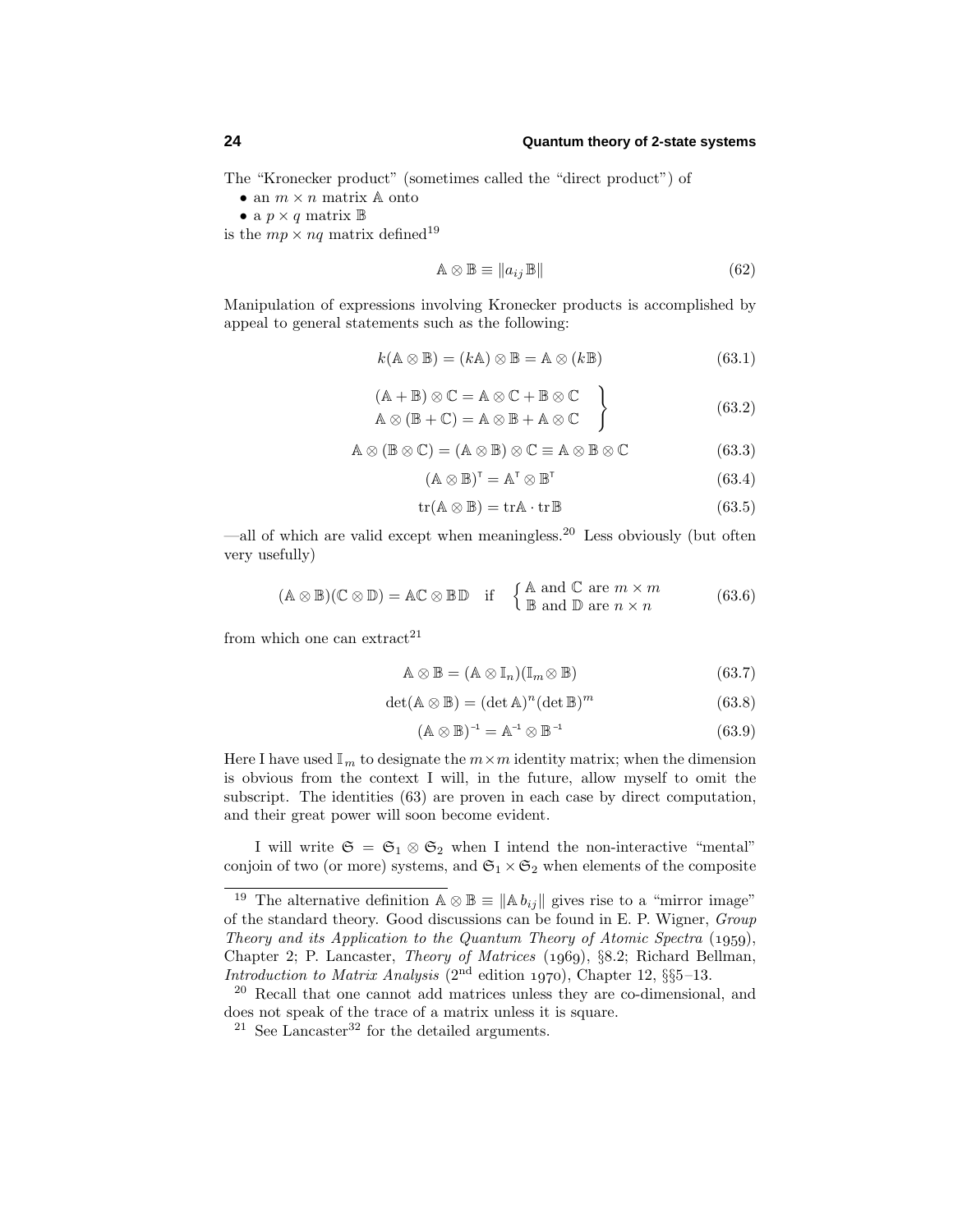### **Measurement on composite spin systems 25**

system are permitted to interact physically. To describe the state of  $\mathfrak{S}_1 \otimes \mathfrak{S}_2$ I propose to write

$$
\mathbf{R} = \mathbb{R}_1 \otimes \mathbb{R}_2 \quad : \quad 4 \times 4 \tag{64}
$$

in connection with which we notice that  $(by (63.5) and (61.2))$ 

$$
\operatorname{tr} \mathbb{R} = \operatorname{tr} \mathbb{R}_1 \cdot \operatorname{tr} \mathbb{R}_2 = \begin{cases} (\psi_1 \psi_1^* + \psi_2 \psi_2^*)_1 \cdot (\psi_1 \psi_1^* + \psi_2 \psi_2^*)_2 = 1 & : \text{ pure case} \\ 1 \cdot 1 = 1 & \text{even in the mixed case} \end{cases}
$$

Drawing upon (63.6) we have

$$
(\mathbb{A}_1 \otimes \mathbb{I}) \mathbf{R} (\mathbb{B}_1 \otimes \mathbb{I}) = \mathbb{A}_1 \mathbb{R}_1 \mathbb{B}_1 \otimes \mathbb{R}_2 (\mathbb{I} \otimes \mathbb{A}_2) \mathbf{R} (\mathbb{I} \otimes \mathbb{B}_2) = \mathbb{R}_1 \otimes \mathbb{A}_2 \mathbb{R}_2 \mathbb{B}_2
$$

which tells us in general terms how to construct

- operators which act upon  $\mathfrak{S}_1$  but ignore  $\mathfrak{S}_2$ ;
- operators which ignore  $\mathfrak{S}_1$  but act upon  $\mathfrak{S}_2$ .

We note also in this connection that if A and B are  $2 \times 2$  Hermitian, then (by (63.4))  $\mathbb{A} \otimes \mathbb{B}$  is necessarily  $4 \times 4$  Hermitian.

It becomes natural, in the light of preceding remarks, to introduce

$$
\mathbf{S}_k \equiv (\mathbb{S}_k \otimes \mathbb{I}) + (\mathbb{I} \otimes \mathbb{S}_k) \quad : \quad k = 1, 2, 3 \tag{65.1}
$$

as the operator which assigns "net *k*-component of spin" to the composite system, and to call

$$
\mathbf{S}^2 \equiv \mathbf{S}_1^2 + \mathbf{S}_2^2 + \mathbf{S}_3^2 \tag{65.2}
$$

the "total spin operator." From (63.6) follows the useful identity

$$
[(A \otimes \mathbb{B}), (\mathbb{C} \otimes \mathbb{D})]
$$
  
=  $(AC \otimes \mathbb{B} \mathbb{D}) + \{ - (CA \otimes \mathbb{B} \mathbb{D}) + (CA \otimes \mathbb{B} \mathbb{D}) \} - (CA \otimes \mathbb{D} \mathbb{B})$   
=  $([A, \mathbb{C}] \otimes \mathbb{B} \mathbb{D}) + (CA \otimes [\mathbb{B}, \mathbb{D}])$  (66)

with the aid of which we quickly obtain

$$
[\mathbf{S}_1, \mathbf{S}_2] = ([S_1, S_2] \otimes \mathbb{I}) + (\mathbb{I} \otimes [S_1, S_2]) = i\hbar \mathbf{S}_3 , etc. \tag{67}
$$

Further computation

$$
\mathbf{S}^2 = \sum_k \left[ (\mathbb{S}_k \otimes \mathbb{I}) + (\mathbb{I} \otimes \mathbb{S}_k) \right]^2
$$
  
= 
$$
\sum_k \left[ (\mathbb{S}_k^2 \otimes \mathbb{I}) + 2(\mathbb{S}_k \otimes \mathbb{S}_k) + (\mathbb{I} \otimes \mathbb{S}_k^2) \right]
$$
  
= 
$$
(\mathbb{S}^2 \otimes \mathbb{I}) + 2 \sum_k (\mathbb{S}_k \otimes \mathbb{S}_k) + (\mathbb{I} \otimes \mathbb{S}^2)
$$

gives (recall (59))

$$
= \frac{3}{2}\hbar^2(\mathbb{I}\otimes\mathbb{I}) + 2\sum_k(\mathbb{S}_k\otimes\mathbb{S}_k)
$$
\n(68)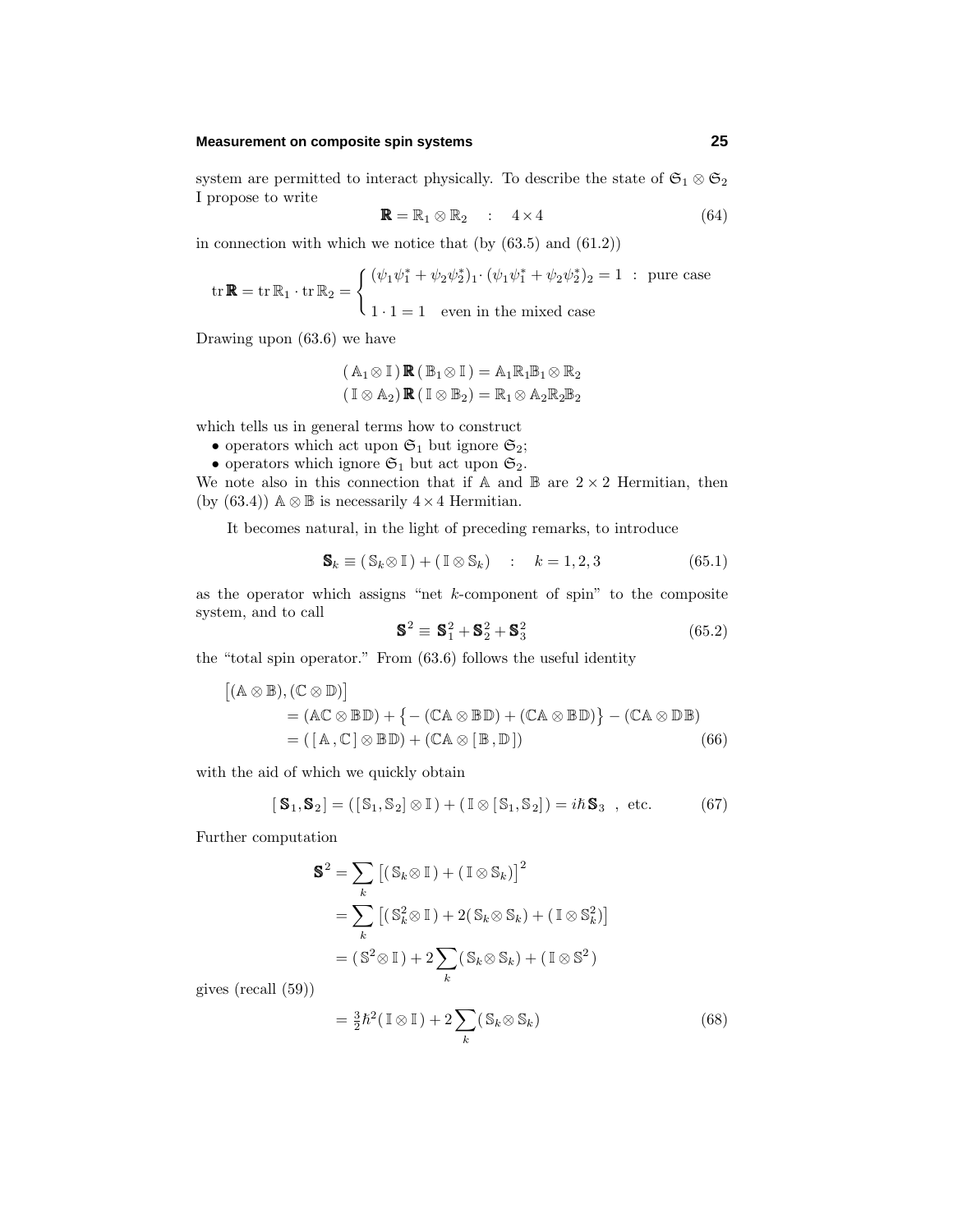and with this information, drawing again upon (66) and the commutation relations (57), we are led to

$$
[\mathbf{S}^2, \mathbf{S}_1] = [\mathbf{S}^2, \mathbf{S}_2] = [\mathbf{S}^2, \mathbf{S}_3] = \mathbf{0}
$$
 (69)

Retreating again to generalities for a moment: in density matrix language the eigenvalue problem  $\mathbb{A}|a\rangle = a|a\rangle$  becomes  $\mathbb{A}\mathbb{R} = a\mathbb{R}$ , and requires that the mixture contain only states that share the eigenvalue *a* (but puts no restriction on the relative weights assigned to those states, provided they sum to unity). If, in particular, the eigenvalue *a* is non-degenerate then necessarily  $\mathbb{R} = |a\rangle\langle a|$ and  $\mathbb{R}^2 = \mathbb{R}$ . Building on this foundation, we find that

$$
(\mathbb{A} \otimes \mathbb{B})(\mathbb{R}_1 \otimes \mathbb{R}_2) = \lambda(\mathbb{R}_1 \otimes \mathbb{R}_2)
$$
  
\n
$$
\updownarrow
$$
  
\n
$$
\mathbb{A} \mathbb{R}_1 = a \mathbb{R}_1 \text{ and } \mathbb{B} \mathbb{R}_2 = b \mathbb{R}_2
$$
  
\n(70.1)

and supplies  $\lambda = ab$ . And we find that

$$
[(\mathbb{A}\otimes\mathbb{I})+(\mathbb{I}\otimes\mathbb{B})](\mathbb{R}_1\otimes\mathbb{R}_2)=\lambda(\mathbb{R}_1\otimes\mathbb{R}_2)
$$
 (70.1)

imposes similar requirements upon  $\mathbb{R}_1$  and  $\mathbb{R}_2$ , while supplying  $\lambda = a + b$ .

Let us take  $\mathbb{S}^2$  and (say)  $\mathbb{S}_3$  to be simultaneous observables. Then

$$
\mathbf{S}_3 \mathbf{R} = \mu \mathbf{R} \quad \text{entails} \quad \mathbb{S}_3 \mathbb{R}_1 = m_1 \mathbb{R}_1 \quad \text{and} \quad \mathbb{S}_3 \mathbb{R}_2 = m_2 \mathbb{R}_2
$$

We know from previous work (see again (59) ) that  $m_1, m_2 = \pm \frac{1}{2}\hbar$ , and will call the associated "eigendensities"  $\mathbb{R}_+$  and  $\mathbb{R}_-$ . So the eigenvalues of  $\mathbb{S}_3$  can be described

$$
\mu = m_1 + m_2 \quad : \quad \text{ranges on} \quad \left\{ -\hbar, 0, +\hbar \right\}
$$

and the associated eigendensities of the composite system become

$$
\mathbf{R}_{-1} = \mathbb{R}_{-} \otimes \mathbb{R}_{-} \quad : \quad \mathbf{R}_{0} = \begin{cases} \mathbb{R}_{+} \otimes \mathbb{R}_{-} \\ \mathbb{R}_{-} \otimes \mathbb{R}_{+} \end{cases} \quad : \quad \mathbf{R}_{+1} = \mathbb{R}_{+} \otimes \mathbb{R}_{+}
$$

It is the degeneracy of  $\mathbb{R}_0$  we ask  $\mathbb{S}^2$  to resolve. In an effort to avoid confusing "formalism within formalism" I adopt an "experimentally computational" approach to the later problem:

We elect to work in the standard Pauli representation (7), and therefore have

$$
\mathbb{S}_1 = \frac{\hbar}{2} \begin{pmatrix} 0 & 1 \\ 1 & 0 \end{pmatrix} , \quad \mathbb{S}_2 = \frac{\hbar}{2} \begin{pmatrix} 0 & -i \\ i & 0 \end{pmatrix} , \quad \mathbb{S}_3 = \frac{\hbar}{2} \begin{pmatrix} 1 & 0 \\ 0 & -1 \end{pmatrix} \tag{71}
$$

The normalized eigenvectors of  $\mathbb{S}_3$  are  $\begin{pmatrix} 1 \\ 0 \end{pmatrix}$  and  $\begin{pmatrix} 0 \\ 1 \end{pmatrix}$ , with respective eigenvalues  $\pm \frac{\hslash}{2}$ , so we have

$$
\mathbb{R}_{+} = \begin{pmatrix} 1 & 0 \\ 0 & 0 \end{pmatrix} \quad \text{and} \quad \mathbb{R}_{+} = \begin{pmatrix} 0 & 0 \\ 0 & 1 \end{pmatrix} \tag{72}
$$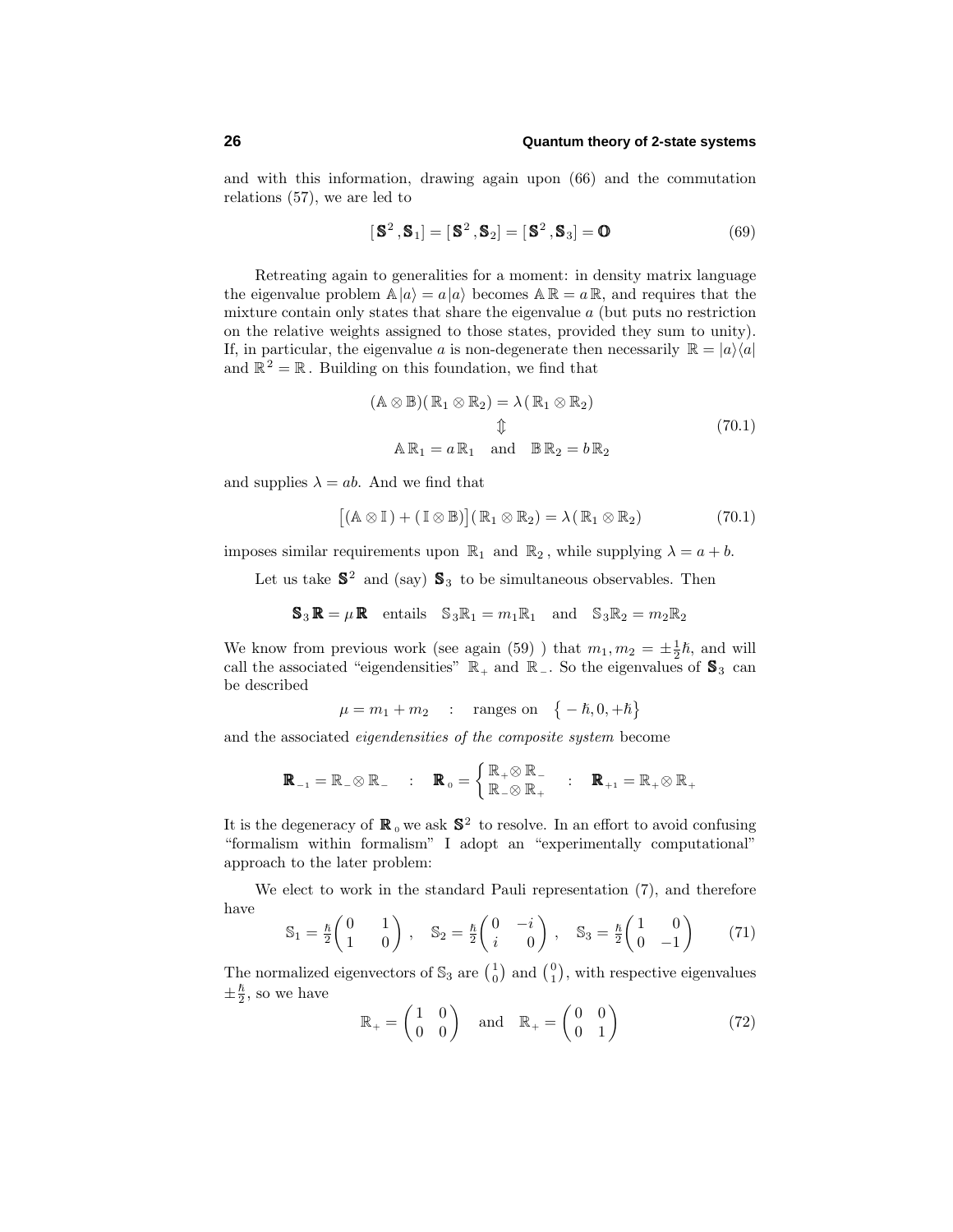### **Measurement on composite spin systems 27**

which, quite obviously, comprise a complete set of  $2 \times 2$  orthogonal projection matrices. Building on this information, we obtain

$$
\mathbf{R}_{+1} = \begin{pmatrix} 1 & 0 & 0 & 0 \\ 0 & 0 & 0 & 0 \\ 0 & 0 & 0 & 0 \\ 0 & 0 & 0 & 0 \end{pmatrix} , \quad \mathbb{R}_{+} \otimes \mathbb{R}_{-} = \begin{pmatrix} 0 & 0 & 0 & 0 \\ 0 & 1 & 0 & 0 \\ 0 & 0 & 0 & 0 \\ 0 & 0 & 0 & 0 \end{pmatrix}
$$

$$
\mathbb{R}_{-} \otimes \mathbb{R}_{+} = \begin{pmatrix} 0 & 0 & 0 & 0 \\ 0 & 0 & 0 & 0 \\ 0 & 0 & 1 & 0 \\ 0 & 0 & 0 & 0 \end{pmatrix} , \quad \mathbb{R}_{-1} = \begin{pmatrix} 0 & 0 & 0 & 0 \\ 0 & 0 & 0 & 0 \\ 0 & 0 & 0 & 0 \\ 0 & 0 & 0 & 1 \end{pmatrix}
$$
(73)

(once again: a complete set of orthogonal projection matrices, but active now on 4-space). The names  $\, {\mathbf{R}}_{\pm1} \,$  will be motivated in a moment. Basic spin matrices for the composite system are

$$
\mathbf{S}_{1} = \frac{\hbar}{2} \begin{pmatrix} 0 & 1 & 1 & 0 \\ 1 & 0 & 0 & 1 \\ 1 & 0 & 0 & 1 \\ 0 & 1 & 1 & 0 \end{pmatrix} , \quad \mathbf{S}_{2} = \frac{\hbar}{2} \begin{pmatrix} 0 & -i & -i & 0 \\ i & 0 & 0 & -i \\ i & 0 & 0 & -i \\ 0 & i & i & 0 \end{pmatrix}
$$
  

$$
\mathbf{S}_{3} = \hbar \begin{pmatrix} 1 & 0 & 0 & 0 \\ 0 & 0 & 0 & 0 \\ 0 & 0 & 0 & 0 \\ 0 & 0 & 0 & -1 \end{pmatrix}
$$
 (74)

One verifies by direct matrix calculation that these possess the commutation properties alleged at (67), and that

$$
\begin{aligned}\n\mathbf{S}_3 \mathbf{R}_{+1} &= +\hbar \mathbf{R}_{+1} \\
\mathbf{S}_3 \mathbf{R}_{\circ} &= \mathbf{0} \quad : \quad \mathbf{R}_{\circ} = \text{any linear combination of} \quad \left\{ \begin{aligned}\n\mathbb{R}_+ \otimes \mathbb{R}_- \\
\mathbb{R}_- \otimes \mathbb{R}_+ \\
\mathbb{R}_- \otimes \mathbb{R}_+ \\
\end{aligned}\right. \n\end{aligned}
$$
\n(75)

Finally we compute

$$
\mathbf{S}^2 \equiv \mathbf{S}_1^2 + \mathbf{S}_2^2 + \mathbf{S}_3^2 = \hbar^2 \begin{pmatrix} 2 & 0 & 0 & 0 \\ 0 & 1 & 1 & 0 \\ 0 & 1 & 1 & 0 \\ 0 & 0 & 0 & 2 \end{pmatrix}
$$
(76)

and observe that both  $\mathbf{R}_{+1}$  and  $\mathbf{R}_{-1}$  satisfy

$$
\mathbf{S}^2 \mathbf{R} = \ell(\ell+1)\hbar^2 \mathbf{R} \quad \text{with} \quad \ell = 1 \tag{77}
$$

To say the same thing another way:  $\mathbb{R}_{+1}$  and  $\mathbb{R}_{-1}$  project onto *simultaneous*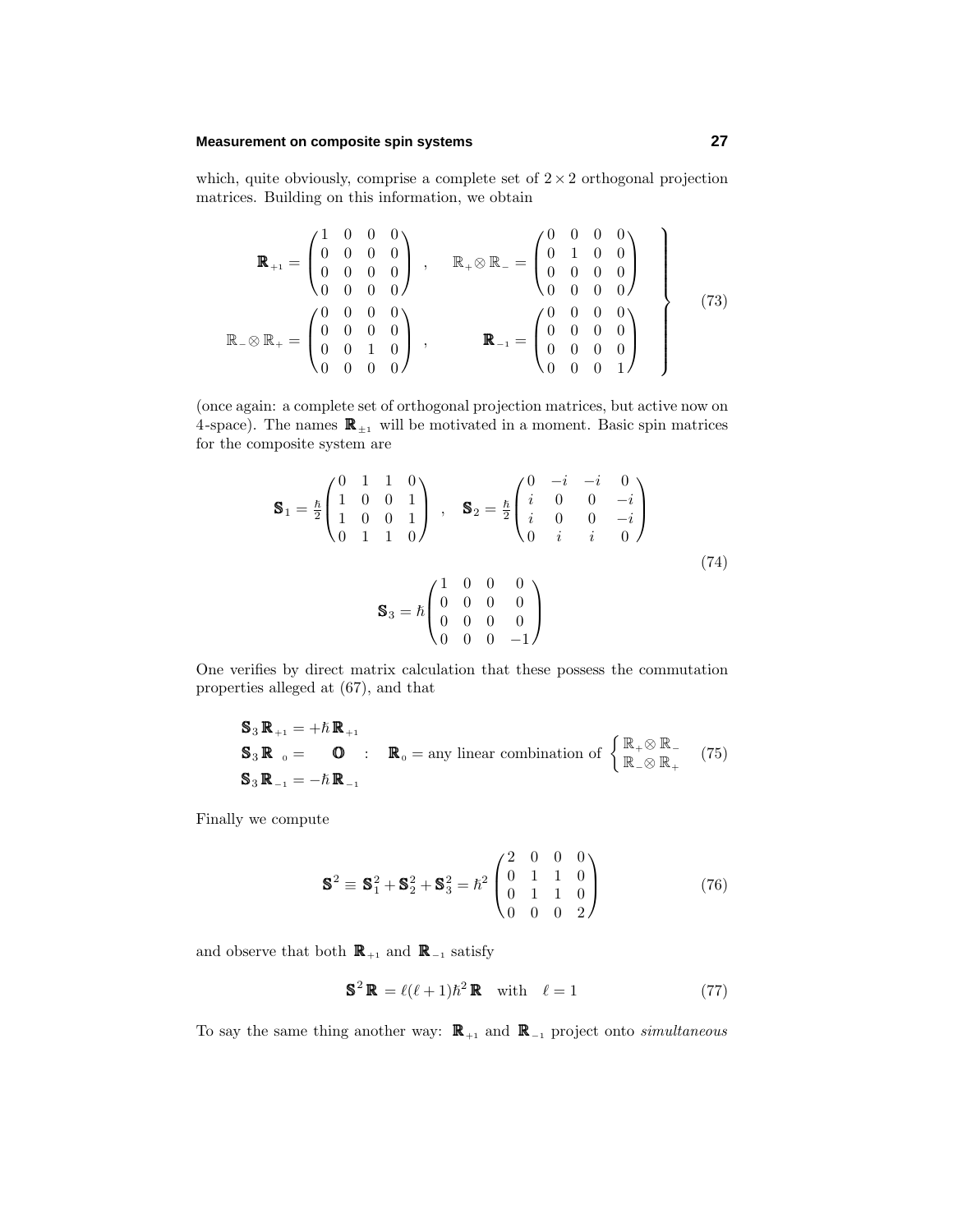eigenvectors

$$
|1, +1\rangle \equiv \begin{pmatrix} 1 \\ 0 \\ 0 \\ 0 \end{pmatrix} \equiv \uparrow \uparrow \quad \text{and} \quad |1, -1\rangle \equiv \begin{pmatrix} 0 \\ 0 \\ 0 \\ 1 \end{pmatrix} \equiv \downarrow \downarrow \tag{78.1}
$$

of  $\mathbf{S}_3$  and  $\mathbf{S}^2$ . To obtain the final pair of such vectors we must diagonalize the central block  $\begin{pmatrix} 1 & 1 \\ 1 & 1 \end{pmatrix}$  of the matrix described at (76); introducing

$$
\mathbf{U} \equiv \begin{pmatrix} 1 & 0 & 0 & 0 \\ 0 & \frac{1}{\sqrt{2}} & \frac{1}{\sqrt{2}} & 0 \\ 0 & \frac{-1}{\sqrt{2}} & \frac{1}{\sqrt{2}} & 0 \\ 0 & 0 & 0 & 1 \end{pmatrix} \quad : \quad 45^{\circ} \text{ rotational unitary}
$$

we obtain

$$
\mathbf{U}^{-1} \mathbf{S}^2 \mathbf{U} = \begin{pmatrix} 2 & 0 & 0 & 0 \\ 0 & \mathbf{0} & 0 & 0 \\ 0 & 0 & \mathbf{2} & 0 \\ 0 & 0 & 0 & \mathbf{2} \end{pmatrix}
$$

and so, in  $|\ell, m\rangle$ -notation and the frequently encountered<sup>22</sup> "arrow notation," we are led to write

$$
|0,0\rangle = \mathbf{U} \begin{pmatrix} 0 \\ 1 \\ 0 \\ 0 \end{pmatrix} = \frac{1}{\sqrt{2}} (\uparrow \downarrow - \downarrow \uparrow) , \quad |1,0\rangle = \mathbf{U} \begin{pmatrix} 0 \\ 0 \\ 1 \\ 0 \end{pmatrix} = \frac{1}{\sqrt{2}} (\uparrow \downarrow + \downarrow \uparrow) \tag{78.2}
$$

The methods described above could (I presume) be extended to construct

- a theory of *N*-element composites of *n*-state systems;
- a general account of the addition of angular momentum.

We look now to results which arise when measurements are performed on composite systems. Continuing to work in the basis introduced at (73), we observe that the "spectral resolution" of (76) can be expressed

$$
\mathbf{S}^2 = 2\hbar^2 \, \mathbf{P}_{\text{triplet}} + 0\hbar^2 \, \mathbf{P}_{\text{singlet}} \tag{79.1}
$$

where

$$
\mathbf{P}_{\text{triplet}} \equiv \begin{pmatrix} 1 & 0 & 0 & 0 \\ 0 & \frac{1}{2} & \frac{1}{2} & 0 \\ 0 & \frac{1}{2} & \frac{1}{2} & 0 \\ 0 & 0 & 0 & 1 \end{pmatrix} , \quad \mathbf{P}_{\text{singlet}} \equiv \begin{pmatrix} 0 & 0 & 0 & 0 \\ 0 & \frac{1}{2} & -\frac{1}{2} & 0 \\ 0 & -\frac{1}{2} & \frac{1}{2} & 0 \\ 0 & 0 & 0 & 0 \end{pmatrix}
$$
(79.2)

comprise a complete orthogonal set of projection operators; the spectrum of  $\mathbb{P}_{\text{triplet}}$  can be described  $\{0,1^3\}$  so that matrix projects onto a 3-space, while

 $22$  Griffiths,  $§4.4.3$ .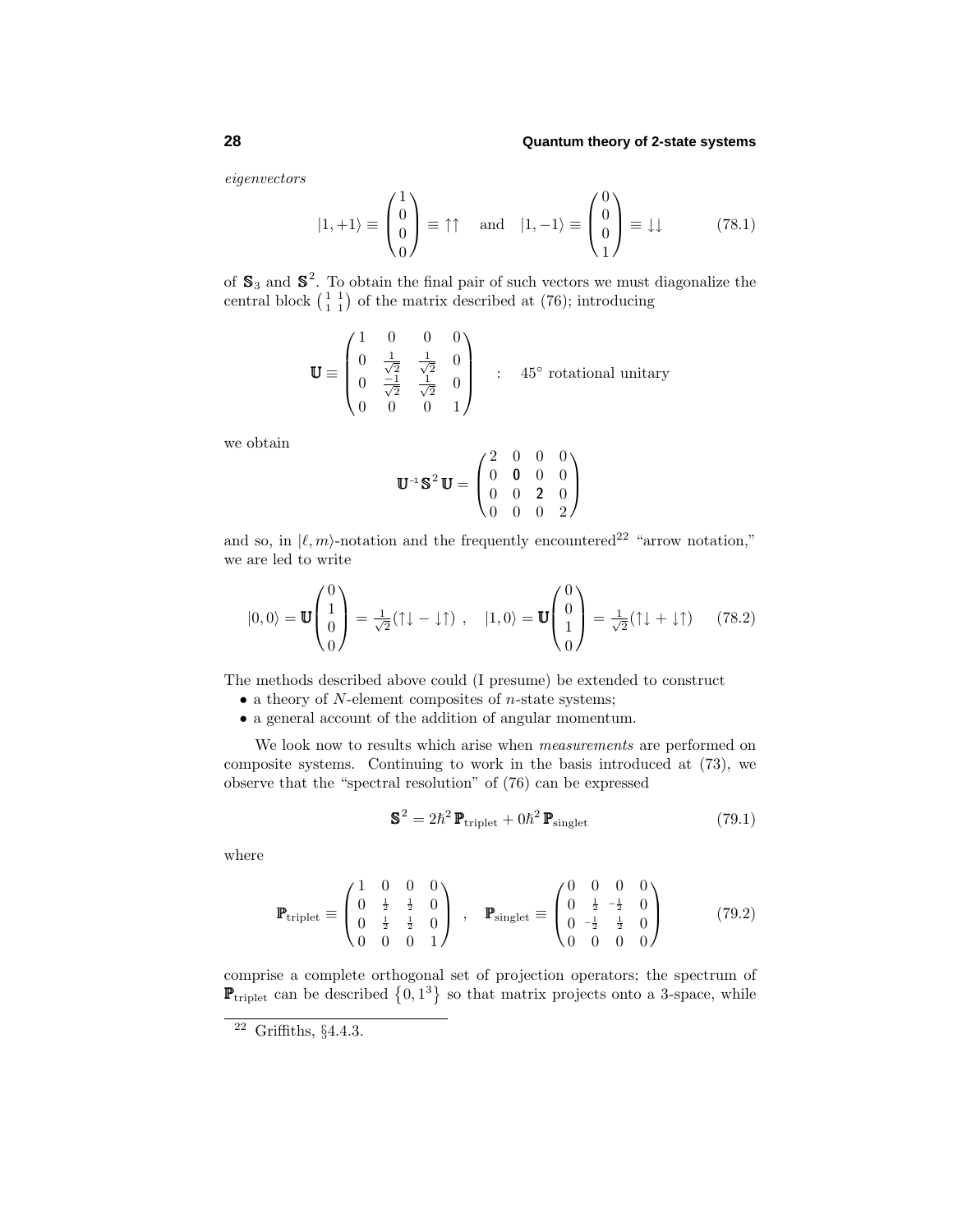### **Measurement on composite spin systems 29**

 $\mathbb{P}_{\text{singlet}}$ , with spectrum  $\{0^3, 1\}$ , projects onto the orthogonal 1-space. When an (ideal)  $\mathbf{S}^2$ -meter looks to a composite system in state

$$
|\psi\rangle_{\text{in}}=\begin{pmatrix} \psi_1 \\ \psi_2 \\ \psi_3 \\ \psi_4 \end{pmatrix}
$$

it announces " $S^2 = 2\hbar^2$ " and creates

$$
|\psi\rangle_{\text{out}} = \text{(normalization factor)} \cdot \mathbf{P}_{\text{triplet}} |\psi\rangle_{\text{in}} \sim \begin{pmatrix} \psi_1 \\ (\psi_2 + \psi_3)/2 \\ (\psi_2 + \psi_3)/2 \\ \psi_4 \end{pmatrix}
$$
 (80.1)

with probability  $|_{\text{out}} \langle \psi | \psi \rangle_{\text{in}}|^2$ . Else it announces " $S^2 = 0 \hbar^2$ " and creates

$$
|\psi\rangle_{\text{out}} = \text{(normalization factor)} \cdot \mathbf{P}_{\text{singlet}} |\psi\rangle_{\text{in}} \sim \begin{pmatrix} 0\\ (\psi_2 - \psi_3)/2\\ (\psi_3 - \psi_2)/2\\ 0 \end{pmatrix}
$$
 (80.2)

with complementary probability. Similarly, the spectral resolution of  $\mathbb{S}_3$  which represents the action of a meter which looks to the  $S_3$  of the entire composite system—can, by (74), be displayed

$$
\mathbf{S}_3 = (+1\hbar)\,\mathbf{P}_{+1} + (0\hbar)\,\mathbf{P}_0 + (-1\hbar)\,\mathbf{P}_{-1} \tag{81}
$$

with

$$
\mathbb{P}_{+1} \equiv \begin{pmatrix} 1 & 0 & 0 & 0 \\ 0 & 0 & 0 & 0 \\ 0 & 0 & 0 & 0 \\ 0 & 0 & 0 & 0 \end{pmatrix} , \quad \mathbb{P}_{0} \equiv \begin{pmatrix} 0 & 0 & 0 & 0 \\ 0 & 1 & 0 & 0 \\ 0 & 0 & 1 & 0 \\ 0 & 0 & 0 & 0 \end{pmatrix} , \quad \mathbb{P}_{-1} \equiv \begin{pmatrix} 0 & 0 & 0 & 0 \\ 0 & 0 & 0 & 0 \\ 0 & 0 & 0 & 0 \\ 0 & 0 & 0 & 1 \end{pmatrix}
$$

and supports an identical set of measurement-theoretic remarks. But if the meter looks only to the  $S_3$  value of the  $\#1$  element then we must write

$$
\mathbf{S}_{3}^{\#1} \equiv \mathbb{S}_{3} \otimes \mathbb{I} = \frac{1}{2} \hbar \begin{pmatrix} 1 & 0 & 0 & 0 \\ 0 & 1 & 0 & 0 \\ 0 & 0 & -1 & 0 \\ 0 & 0 & 0 & -1 \end{pmatrix} = \left( + \frac{1}{2} \hbar \right) \mathbf{P}_{+}^{\#1} + \left( - \frac{1}{2} \hbar \right) \mathbf{P}_{-}^{\#1} \tag{82.1}
$$

with

$$
\mathbb{P}_{+}^{\#1} \equiv \begin{pmatrix} 1 & 0 & 0 & 0 \\ 0 & 1 & 0 & 0 \\ 0 & 0 & 0 & 0 \\ 0 & 0 & 0 & 0 \end{pmatrix} , \quad \mathbb{P}_{-}^{\#1} \equiv \begin{pmatrix} 0 & 0 & 0 & 0 \\ 0 & 0 & 0 & 0 \\ 0 & 0 & 1 & 0 \\ 0 & 0 & 0 & 1 \end{pmatrix}
$$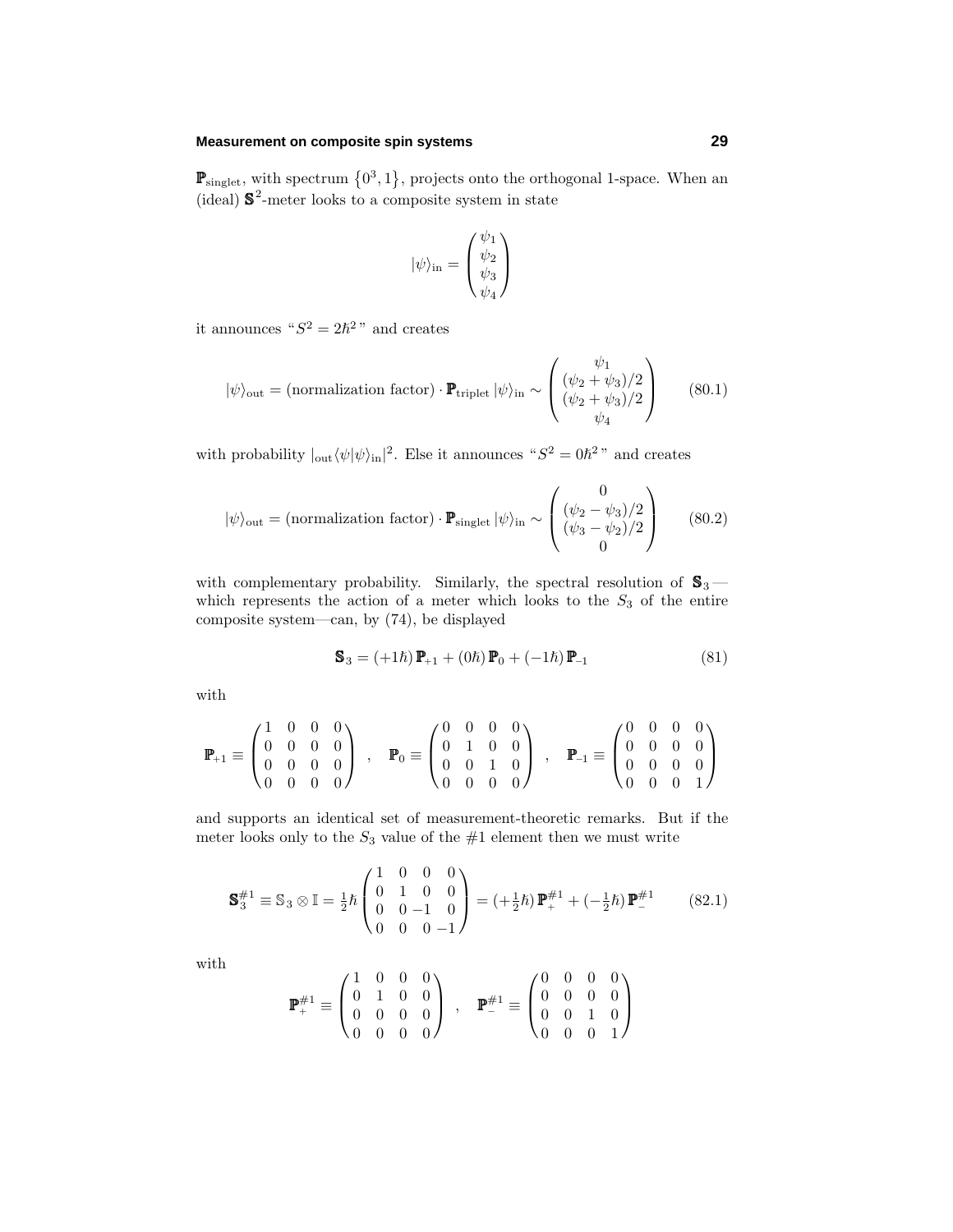while if the meter looks only to the  $#2$  element we have

$$
\mathbf{S}_3^{\#2} \equiv \mathbb{I}_3 \otimes \mathbb{S}_3 = \frac{1}{2} \hbar \begin{pmatrix} 1 & 0 & 0 & 0 \\ 0 & -1 & 0 & 0 \\ 0 & 0 & 1 & 0 \\ 0 & 0 & 0 & -1 \end{pmatrix} = \left( + \frac{1}{2} \hbar \right) \mathbb{P}_+^{\#2} + \left( - \frac{1}{2} \hbar \right) \mathbb{P}_-^{\#2} \qquad (82.2)
$$

with

$$
\mathbb{P}_{+}^{\#2} \equiv \begin{pmatrix} 1 & 0 & 0 & 0 \\ 0 & 0 & 0 & 0 \\ 0 & 0 & 1 & 0 \\ 0 & 0 & 0 & 0 \end{pmatrix} , \quad \mathbb{P}_{-}^{\#2} \equiv \begin{pmatrix} 0 & 0 & 0 & 0 \\ 0 & 1 & 0 & 0 \\ 0 & 0 & 0 & 0 \\ 0 & 0 & 0 & 1 \end{pmatrix}
$$

Suppose, now, that an  $S^2$ -meter does respond " $S^2 = 2\hbar^2$ " when presented with some  $|\psi\rangle_{\text{in}}$ . The prepared state will, as we have seen, have then the form characteristic of triplet states:  $\!{}^{23}$ 

$$
|\psi\rangle_{\text{out}} = \begin{pmatrix} a \\ b \\ c \end{pmatrix} : a^2 + 2b^2 + c^2 = 1
$$
 (83)

Let that state be presented to a downstream  $\mathbf{S}_3^{\#1}$ -meter, which will either

respond "
$$
S_3^{\#1} = +\frac{1}{2}\hbar
$$
" and construct  $|\psi\rangle_{\text{out/out}} = \frac{1}{\sqrt{a^2 + b^2}} \begin{pmatrix} a \\ b \\ 0 \end{pmatrix}$ 

or

respond "
$$
S_3^{\#1} = -\frac{1}{2}\hbar
$$
" and construct  $|\psi\rangle_{\text{out}/\text{out}} = \frac{1}{\sqrt{b^2+c^2}} \begin{pmatrix} 0 \\ 0 \\ b \\ c \end{pmatrix}$ 

with

probability given by 
$$
\begin{cases} \frac{\partial u}{\partial t} \langle \psi | \mathbf{P}^{\#1}_{+} | \psi \rangle_{\text{out}} = a^2 + b^2 \text{ in the former case} \\ \frac{\partial u}{\partial t} \langle \psi | \mathbf{P}^{\#1}_{-} | \psi \rangle_{\text{out}} = b^2 + c^2 \text{ in the latter case} \end{cases}
$$

Now let a second  $S_3$ -meter be placed downstream from the first. It it looks to subsystem #1 it will yield results which are simply confirmatory. But if it looks to subsystem  $#2$  it will yield results which are *conditional upon the*  $\pm$  *recorded* 

<sup>&</sup>lt;sup>23</sup> In the following discussion—simply to reduce notational clutter—I will allow myself to write (for instance)  $a^2$  when  $|a|^2$  is intended. Maximal simplicity is achieved by setting  $a = b = c = \frac{1}{2}$ .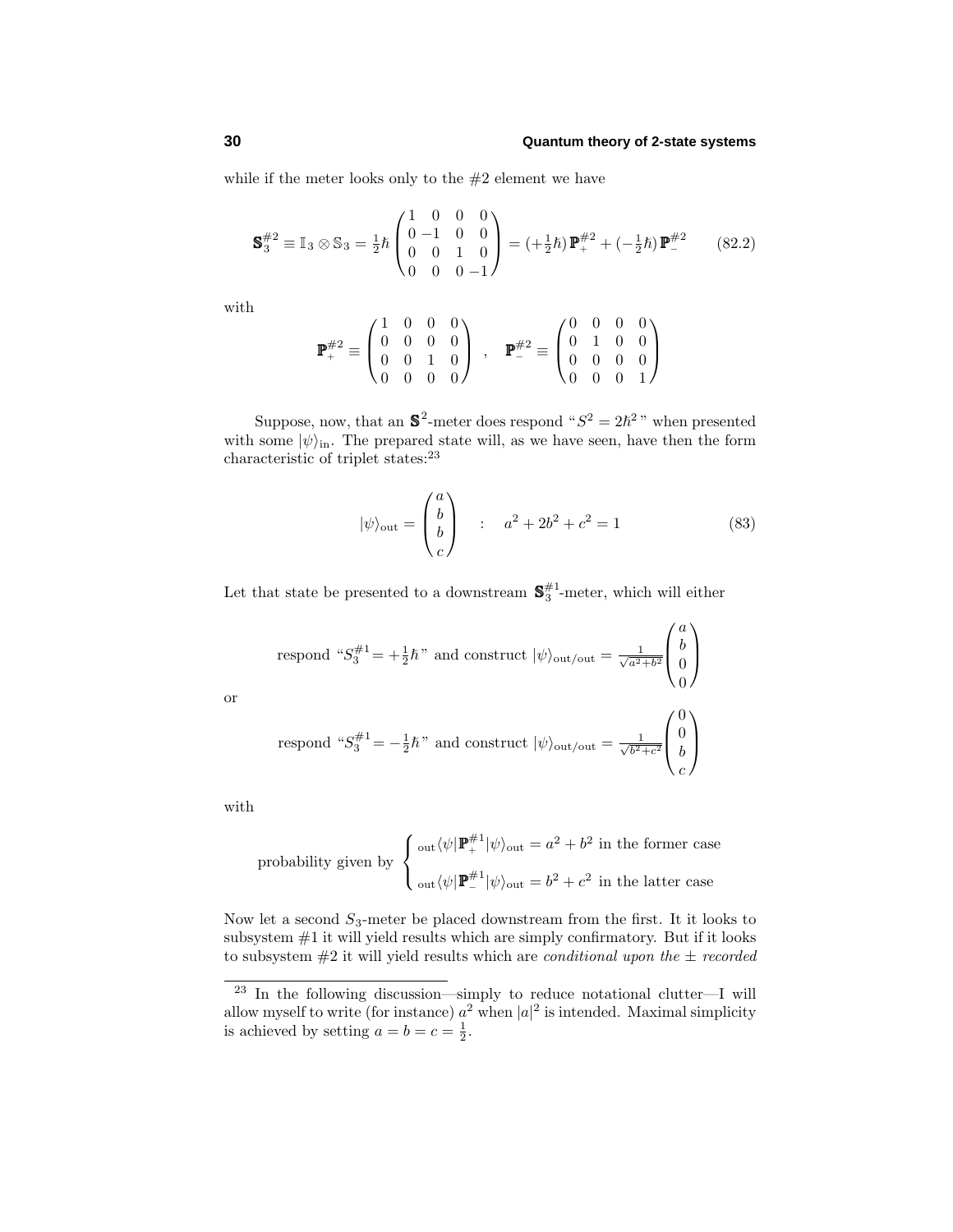### **Measurement on composite spin systems 31**

by the first meter. If the first meter were *disconnected* then the second meter would respond

"+" with probability out
$$
\langle \psi | \mathbf{P}_{+}^{\#2} | \psi \rangle_{\text{out}} = a^{2} + b^{2}
$$
  
"-" with probability out $\langle \psi | \mathbf{P}_{-}^{\#2} | \psi \rangle_{\text{out}} = b^{2} + c^{2}$  (84.1)

(which is to say: it would, owing to the special design (83) of triplet states, yield data identical to that of the first meter, though it would prepare a different population of states), but when the first meter is reconnected the expected responses of the second meter (which looks now to  $|\psi\rangle_{\text{out/out}}$  states) might be described

if "+" then 
$$
\begin{Bmatrix}\n\stackrel{a}{\leftarrow} \stackrel{m}{\leftarrow} \text{with probability } a^2/(a^2 + b^2) \\
\stackrel{a}{\leftarrow} \stackrel{m}{\leftarrow} \text{with probability } b^2/(a^2 + b^2)\n\end{Bmatrix}
$$
\nif "-" then 
$$
\begin{Bmatrix}\n\stackrel{a}{\leftarrow} \text{with probability } b^2/(b^2 + c^2) \\
\stackrel{a}{\leftarrow} \text{with probability } c^2/(b^2 + c^2)\n\end{Bmatrix}
$$
\n(84.2)

The point is that equations (84)—both of which describe activity of the second meter (under distinct experimental protocols)—differ from one another.

The situation becomes more starkly dramatic when the initial *S*<sup>2</sup>-meter announces that it has prepared a singlet state. The characteristic form of such a state was seen at (80.2) to be  $\sqrt{2}$ 

$$
|\psi\rangle_{\text{out}} = \begin{pmatrix} 0\\ \frac{\pm 1}{\sqrt{2}}\\ \frac{-1}{\sqrt{2}}\\ 0 \end{pmatrix}
$$
 (85)

Arguing as before, find that either downstream *S*3-meter, acting alone, (and though they prepare distinct populations of states) yields data which can be described

$$
\begin{array}{c}\n\text{``+'' with probability } \frac{1}{2} \\
\text{``-'' with probability } \frac{1}{2}\n\end{array}\n\right\}\n\tag{86.1}
$$

but that when both meters are on-line the second meter gives

if "+" then 
$$
\begin{Bmatrix}\n\stackrel{a}{\leftarrow} \stackrel{m}{\leftarrow} \text{with zero probability} \\
\stackrel{a}{\leftarrow} \text{with certainty} \\
\text{if "-" then }\n\begin{Bmatrix}\n\stackrel{a}{\leftarrow} \text{with certainty} \\
\stackrel{a}{\leftarrow} \text{with zero probability}\n\end{Bmatrix}\n\end{Bmatrix}
$$
\n(86.2)

The two meters are in this case perfectly correlated: the first meter-reading (whatever it may have turned out to be) caused—is that the right word?—the second meter-reading to be redundant/pre-determined.

We have come here upon a result which the many eminent physicists have found profoundly/disturbingly puzzling *...* which has caused a sea of ink to be spilled, and provoked occasionally strident controversy *...* and has stimulated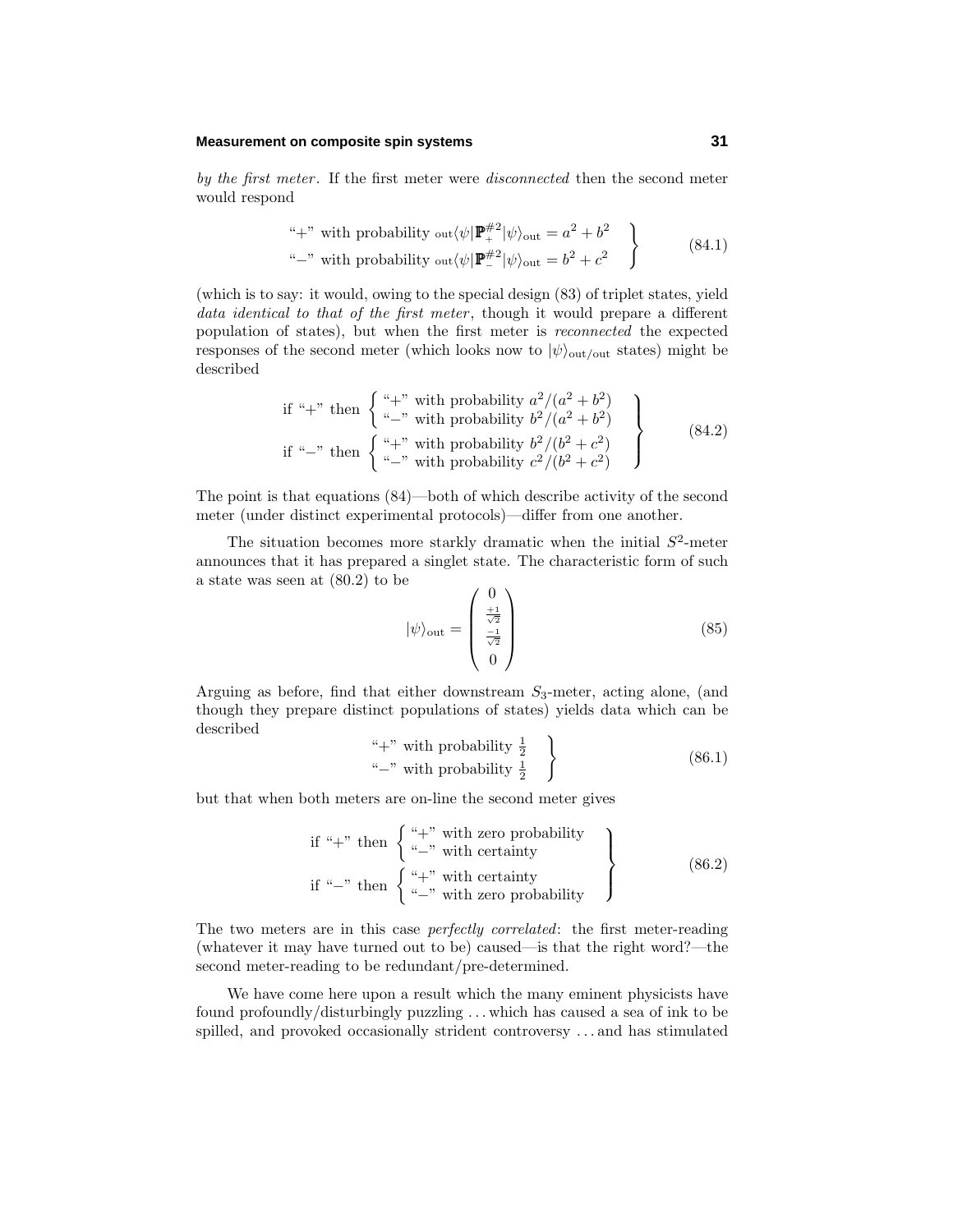### **32 Quantum theory of 2-state systems**

recent experimental work the results of which have been viewed with amazement by all participants in the dispute (if dispute there be). The points at issue continue to shake the foundations of quantum mechanics, and stem from the observation that *...*

Elements  $\mathfrak{S}_1$  and  $\mathfrak{S}_2$  of the composite system may be very far apart at the moment we undertake to do measurement on  $\mathfrak{S}_1$ . The idea that "news" of the outcome of that measurement should be transmitted instantaneously to  $\mathfrak{S}_2$  (faster than allowed by relativity) struck Einstein and his collaborators<sup>24</sup> as absurd. One might

- argue that since we have worked non-relativistically we should not be surprised to find ourselves in conflict with relativity,  $25$  or
- attempt to construct a theory of the "delayed onset of correlation"

but such effort would be rendered pointless by observations which establish convincingly that the onset of correlation is <u>in fact</u> instantaneous.<sup>26</sup> One might on this evidence attempt to argue that the correlation was actually present from the outset, supported by "hidden variables" of which quantum theory takes no account, and that the theory is on this account "incomplete." This

 $25$  In fact our toy theory has so few moving parts that it is difficult to say whether it is or isn't relativistic.

<sup>26</sup> A. Aspect, P. Grangier & G. Roger, "Experimental test of Bell's inequalities using time-varying analyzers," Phys. Rev. Letters **49**, 1804 (1982). The most recent results in that tradition are reported in W. Tittel, J. Brendel, H. Zbinden & N. Grsin, "Violation of Bell inequalities by photons more than 10km apart," Phys. Rev. Letters **81**, 3563 (1998) and G. Wiehs, T. Jennewein, C. Simon, H. Weinfurter & A. Zeilinger, "Violation of Bell's inequality under strict Einstein locality conditions," Phys. Rev. Letters **81**, 5039 (1992). For a very nice brief review of the present status and significance of work in this field, see A. Aspect, "Bell's inequality test: more ideal than ever," Nature **398**, 189 (1999), which bears this subhead:

'The experimental violation of Bell's inequalities confirms that a pair of entangled photons separated by hundreds of metres must be considered a single non-separable object—it is impossible to assign local physical reality to each photon."

Aspect remarks that the best available data lies 30 standard deviations away from the possibility that it might be in error.

<sup>&</sup>lt;sup>24</sup> A. Einstein, Boris Podolsky & Nathan Rosen, "Can quantum-mechanical description of physical reality be considered complete?" Phys. Rev. **47**, 777 (1935). This classic paper (only four pages long) is reprinted in J. A. Wheeler  $\&$ W. H. Zurek, Quantum Theory and Measurement (1983), together with many of the papers (by Bohr, Schrödinger, others) which it stimulated. EPR spoke of composite systems in general terms, but the idea of looking to 2-state spin systems is due to David Bohm,  $\S_{15}$ –19 in Chapter 22 of *Quantum Theory*  $(1951)$ , reprinted as "The paradox of Einstein, Rosen & Podolsky" in Wheeler & Zurek.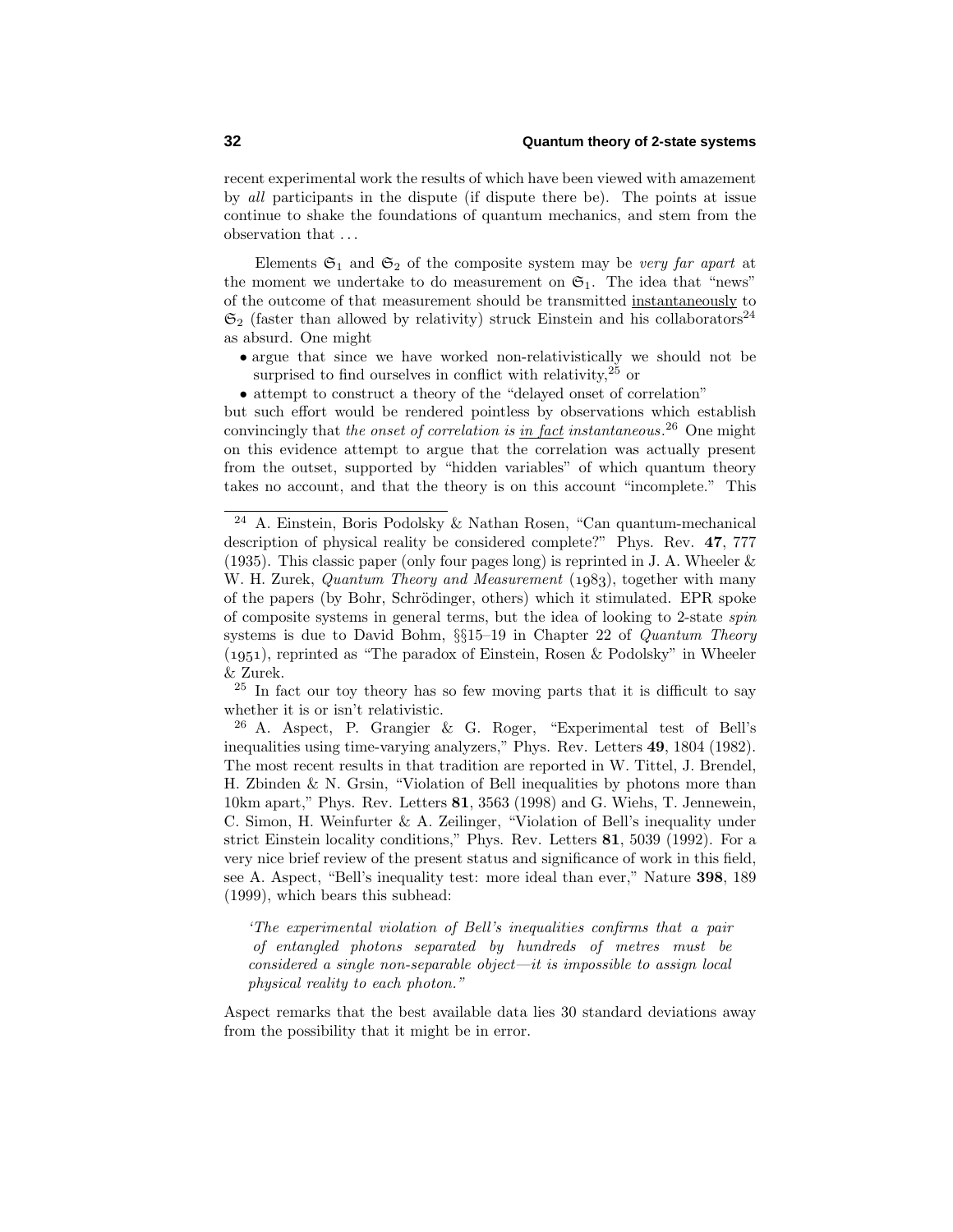### **Dynamics and entanglement of composite systems 33**

hypothesis has added urgency to an already entrenched tradition in which the objective is to construct a deterministic "hidden variable theory" which would "explain" why the quantum mechanical world seems so profoundly random.<sup>27</sup> But this work, while it has taught us much of a formal nature, has thus far served only to sharpen the evidence on which we may hold orthodox quantum mechanics to be correct as it stands. "Instantaneous correlation" has come to be widely interpreted as an indication that quantum mechanics is, in some unsettling sense, non-local *...*that the states of the components of composite systems—even components so far removed from one another as to be physically non-interactive—remain (in Schrödinger's phrase) "entangled."

In the early/mid-1960's John Bell—drawing inspiration jointly from a lecture presented at CERN (where he and I had recently served as colleagues in the Theory Division) by J. M. Jauch<sup>28</sup> and from his own prior exposure to  $EPR/Bohm$  and to Max Born's account<sup>29</sup> of "von Neumann's proof" that, subject to a few natural assumptions, hidden variable theories are impossible looked again into the hidden variable question, as it relates to the EPR paradox. He was able to construct a hidden variable account of the quantum physics of simple spin systems, such as we have considered, and confronted then the question: Which of von Neumann's "natural assumptions" did his toy theory violate? Bell argued that von Neumann's "additivity postulate," though it appears to have the status almost of a "law of thought," is susceptible to physical challenge.<sup>30</sup> Bell's work culminated in the development (while he was a visitor at Brandeis University) of "Bell's inequality," violation of which is interpreted to speak in favor of orthodox quantum mechanics, and against the existence of hidden variables. Einstein and Bohr had in the end to "agree to disagree" *...* as one must in all philosophical disputes. Bell's inequality made it possible to resolve such issues by comparing one experimental number to another, and transformed the quality of the discussion.

**Dynamics of composite spin systems**. To describe (in the Schrödinger picture) the dynamics of a time-independent 2-state system we have only to write

$$
\mathbb{H} |\psi\rangle = i\hslash \frac{\partial}{\partial t} |\psi\rangle
$$

<sup>&</sup>lt;sup>27</sup> See F. J. Belinfante, *A Survey of Hidden-Variable Theories* (1973).

 $28$  J. M. Jauch & C. Piron, "Can hidden variables be excluded in quantum mechanics?" Helvetica Physica Acta 36, 827 (1963). Jauch was then at the University of Geneva.

<sup>&</sup>lt;sup>29</sup> See p. 108 in Natural Philosophy of Cause  $\mathcal C$  Chance (1949).

 $30$  For a readable account of "von Neumann's impossibility proof" (including a list of his four postulates) see §7.4 in Max Jammer, The Philosophy of Quantum Mechanics: The Interpretations of Quantum Mechanics in Historical *Perspective* (1974). In §7.7 one finds a good account also of Bell's contribution. Bell's "On the Einstein-Podolsky-Rosen paradox" Physics **1**, 195 (1964) and "On the problem of hidden variables in quantum mechanics" Rev. Mod. Phys. **38**, 447 (1966) reproduced both in Wheeler  $\&$  Zurek<sup>24</sup> and in his own collection of essays, *Speaking and unspeakable in quantum mechanics*  $(1987)$ .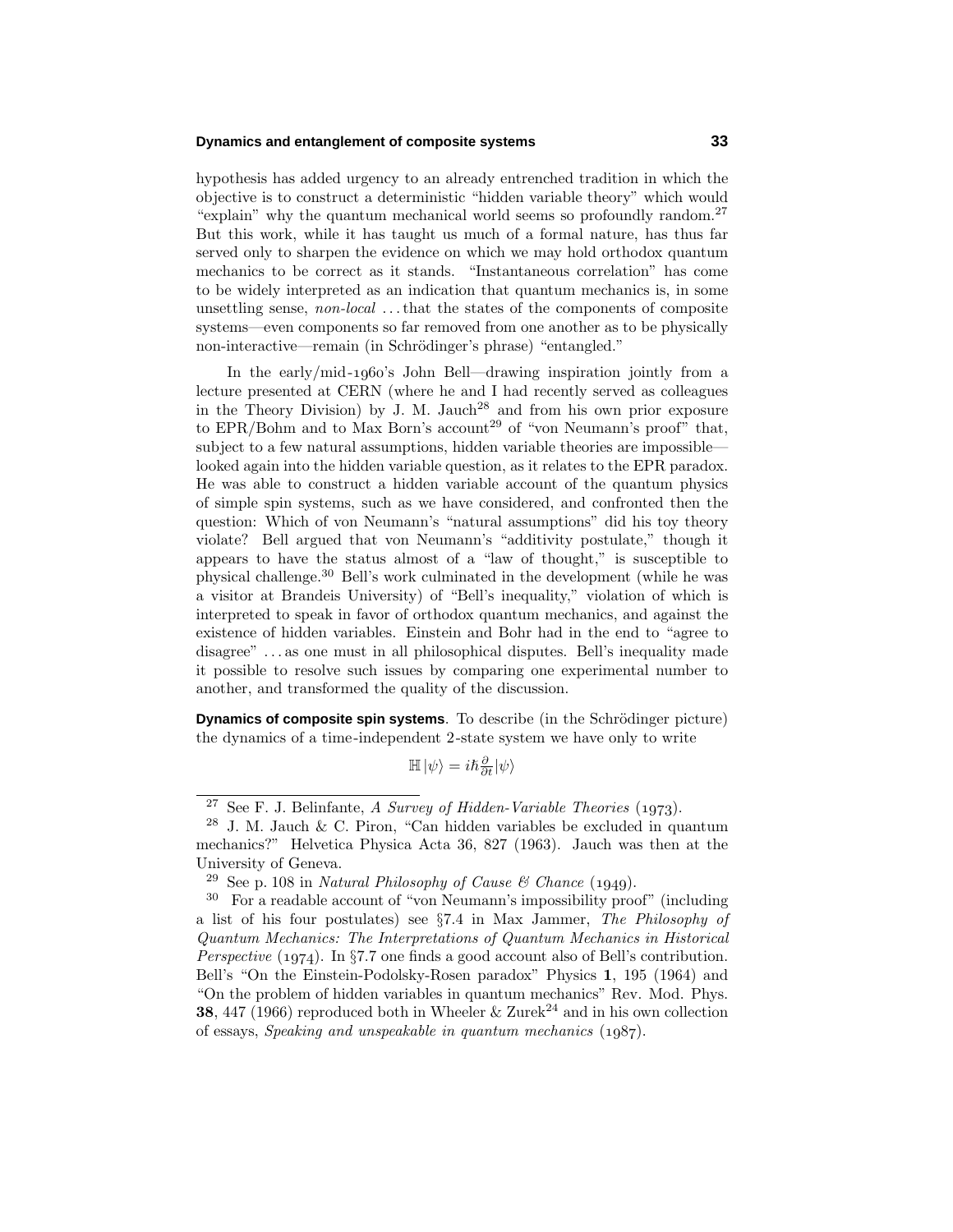### **34 Quantum theory of 2-state systems**

with 
$$
\mathbb{H} = \hbar (\omega_0 \sigma_0 + \omega \hat{\mathbf{h}} \cdot \sigma) \n= \hbar \begin{pmatrix} \omega_0 + \omega \hat{\mathbf{h}}_3 & \omega \hat{\mathbf{h}}_2 - i \omega \hat{\mathbf{h}}_2 \\ \omega \hat{\mathbf{h}}_2 + i \omega \hat{\mathbf{h}}_2 & \omega_0 - \omega \hat{\mathbf{h}}_3 \end{pmatrix} \n= \sum_{\mu} h_{\mu} \sigma_{\mu}
$$

with consequences which have already been described in the equations (45–55) which culminated in Figure 3. The motion of the associated density matrix is described

$$
\mathbb{H}\,\mathbb{R}-\mathbb{R}\,\mathbb{H}=i\hbar\frac{\partial}{\partial t}\mathbb{R}
$$

To describe the motion of elements of a non-interactive composite  $\mathfrak{S}_1 \otimes \mathfrak{S}_2$ we might write  $\overline{ }$ 

$$
\mathbb{H}_1 \mathbb{R}_1 - \mathbb{R}_1 \mathbb{H}_1 = i\hbar \frac{\partial}{\partial t} \mathbb{R}_1
$$
\n
$$
\mathbb{H}_2 \mathbb{R}_2 - \mathbb{R}_2 \mathbb{H}_2 = i\hbar \frac{\partial}{\partial t} \mathbb{R}_2
$$
\n(87)

But if we introduce

$$
\mathbf{R} \equiv (\mathbb{R}_1 \otimes \mathbb{I}) + (\mathbb{I} \otimes \mathbb{R}_2) \n\mathbf{H} \equiv (\mathbb{H}_1 \otimes \mathbb{I}) + (\mathbb{I} \otimes \mathbb{H}_2)
$$
\n(88)

 $\lambda$ 

and notice that (after four of eight terms cancel)

$$
[\mathbf{H}, \mathbf{R}] = (\lbrack \mathbb{H}_1, \mathbb{R}_1 \rbrack \otimes \mathbb{I}) + (\mathbb{I} \otimes [\mathbb{H}_2, \mathbb{R}_2]) \tag{89}
$$

t then equations (87) fuse, to become

$$
\mathbf{H}\mathbf{R} - \mathbf{R}\mathbf{H} = i\hbar \frac{\partial}{\partial t} \mathbf{R} : \text{ matrices now } 4 \times 4
$$
 (90)

The problem now before us: How to describe motion of a composite system  $\mathfrak{S}_1 \times \mathfrak{S}_2$  in which the elements are not just "mentally" conjoined, but physically —interactively?

The  $2 \times 2$  Hermitian matrices  $\mathbb{H}_1$  and  $\mathbb{H}_2$  are 4-parameter objects, and when assembled yield a  $4 \times 4$  Hermitian matrix of the specialized 7-parameter  $design<sup>31</sup>$ 

$$
\mathbb{H} = \sum_{\mu} \left\{ (a_{\mu} \sigma_{\mu} \otimes \mathbb{I}) + (\mathbb{I} \otimes b_{\mu} \sigma_{\mu}) \right\} \n= \begin{pmatrix}\n a_0 + a_3 + b_0 + b_3 & b_1 - ib_2 & a_1 - ia_2 & 0 \\
 b_1 + ib_2 & a_0 + a_3 + b_0 - b_3 & 0 & a_1 - ia_2 \\
 a_1 + ia_2 & 0 & a_0 - a_3 + b_0 + b_3 & b_1 - ib_2 \\
 0 & a_1 + ia_2 & b_1 - ib_2 & a_0 - a_3 + b_0 - b_3\n\end{pmatrix}
$$
\n(91)

The most general  $4 \times 4$  Hermitian  $\mathbb{H}$  is, however, a 16-parameter object.

 $31$  Seven (not eight) because  $a_0$  and  $b_0$  enter only in the fixed combination

$$
a_0 + b_0 = \frac{1}{4} \operatorname{tr} \mathbf{H}
$$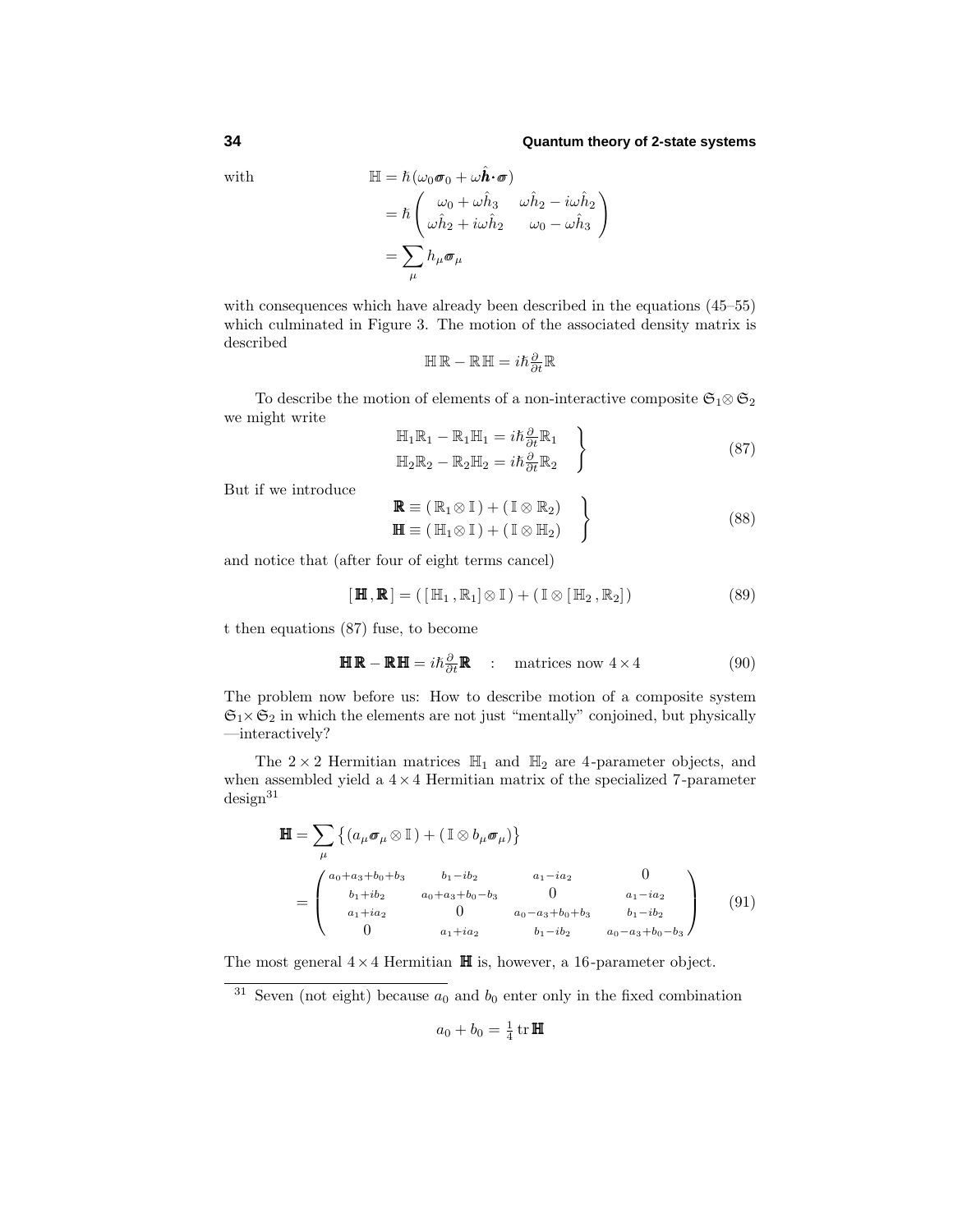### **Dynamics and entanglement of composite systems 35**

We are led by this remark to construct the 16 matrices

$$
\sigma_{\mu\nu} \equiv \sigma_{\mu} \otimes \sigma_{\nu} \tag{92}
$$

The Pauli matrices themselves comprise a tracewise orthogonal basis in the 4-dimensional real vector space of  $2 \times 2$  Hermitian matrices

$$
\frac{1}{2}\operatorname{tr}\boldsymbol{\sigma}_{\mu}\boldsymbol{\sigma}_{\alpha}=\delta_{\mu\alpha}
$$

and from this it follows that the  $\sigma_{\mu\nu}$ -matrices are tracewise orthogonal

$$
\frac{1}{4} \operatorname{tr} \boldsymbol{\sigma}_{\mu\nu} \boldsymbol{\sigma}_{\alpha\beta} = \frac{1}{4} \operatorname{tr} \{ \boldsymbol{\sigma}_{\mu} \boldsymbol{\sigma}_{\alpha} \otimes \boldsymbol{\sigma}_{\nu} \boldsymbol{\sigma}_{\beta} \} \n= \frac{1}{4} \left( \operatorname{tr} \boldsymbol{\sigma}_{\mu} \boldsymbol{\sigma}_{\alpha} \right) (\operatorname{tr} \boldsymbol{\sigma}_{\nu} \boldsymbol{\sigma}_{\beta}) \n= \delta_{\mu\alpha} \delta_{\nu\beta}
$$
\n(93)

and therefore comprise a basis in the in the 16-dimensional real vector space of  $4\times4$  Hermitian matrices. An arbitrary such matrix **M** can be developed

$$
\mathbf{M} = \sum_{\mu,\nu=0}^{3} m_{\mu\nu} \boldsymbol{\sigma}_{\mu\nu} \quad \text{with} \quad m_{\mu\nu} = \frac{1}{4} \operatorname{tr} \mathbb{M} \boldsymbol{\sigma}_{\mu\nu}
$$

For example: *Mathematica* (into which I have fed the  $\sigma_{\mu\nu}$ -definitions<sup>32</sup>) informs us (and we confirm by inspection) that

$$
\begin{pmatrix}\n1 & 0 & 0 & 0 \\
0 & 0 & 0 & 0 \\
0 & 0 & 0 & 0 \\
0 & 0 & 0 & 0\n\end{pmatrix} = \frac{1}{4}\boldsymbol{\sigma}_{00} + \frac{1}{4}\boldsymbol{\sigma}_{03} + \frac{1}{4}\boldsymbol{\sigma}_{30} + \frac{1}{4}\boldsymbol{\sigma}_{33}
$$
\n
$$
\begin{pmatrix}\n0 & 1 & 0 & 0 \\
1 & 0 & 0 & 0 \\
0 & 0 & 0 & 0 \\
0 & 0 & 0 & 0\n\end{pmatrix} = \frac{1}{2}\boldsymbol{\sigma}_{01} + \frac{1}{2}\boldsymbol{\sigma}_{31}
$$
\n
$$
\begin{pmatrix}\n0 & -i & 0 & 0 \\
i & 0 & 0 & 0 \\
0 & 0 & 0 & 0 \\
0 & 0 & 0 & 0\n\end{pmatrix} = \frac{1}{2}\boldsymbol{\sigma}_{02} + \frac{1}{2}\boldsymbol{\sigma}_{32}
$$

We observe that

$$
\frac{1}{4} \text{tr} \,\sigma_{00} = 1 \quad : \quad \text{all other } \sigma_{\mu\nu} \text{-matrices traceless} \tag{94}
$$

It follows that we can assign  $\frac{1}{4} \text{tr} \mathbb{H}$  any value we please by appropriate placement of the energy reference level; to set  $\frac{1}{4}$ tr  $\mathbb{H} = 0$  is to impose the spectral condition

$$
E_1 + E_2 + E_3 + E_4 = 0 \tag{95}
$$

 $32$  I urge my reader to do the same. Take definitions of Pauli0, Pauli1, etc. from (7), then use Outer[Times, Pauli0, Pauli0]//MatrixForm, etc. to construct and examine the matrices  $\sigma_{00}$ , etc.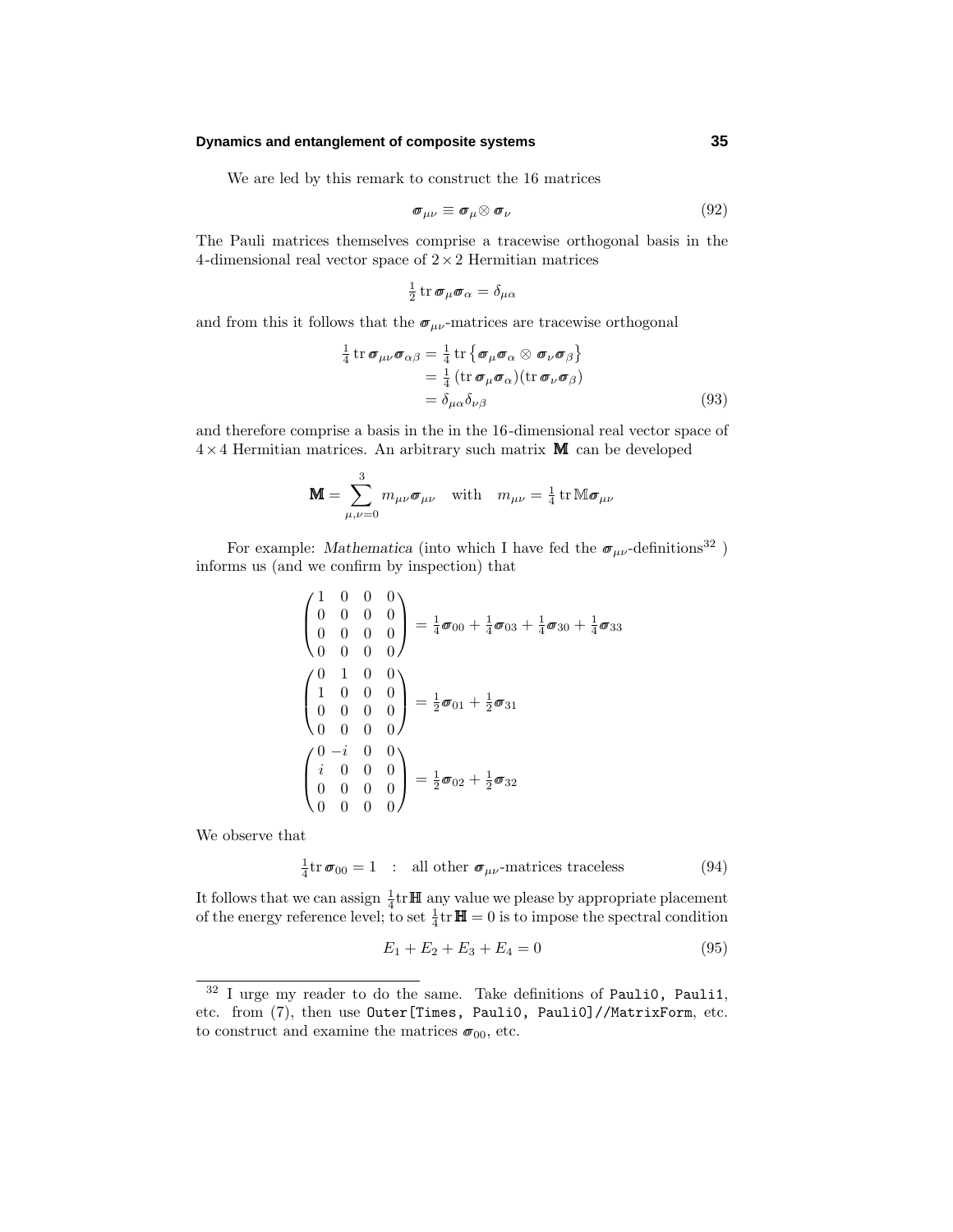### **36 Quantum theory of 2-state systems**

We are in position now to provide an answer to our motivating question: to achieve physical interaction between  $\mathfrak{S}_1$  and  $\mathfrak{S}_2$  we must introduce into ther Hamiltonian terms which (while preserving Hermiticity) break the symmetry with respect to the antidiagonal which is so strikingly evident in  $(91)$ ; we must, in short, make an adjustment of the form

$$
\mathbb{H} \longrightarrow \mathbb{H} + \lambda \mathbb{V} \tag{96}
$$

with

$$
\mathbf{H} = (a_0 + b_0)\boldsymbol{\sigma}_{00} + a_1\boldsymbol{\sigma}_{10} + a_2\boldsymbol{\sigma}_{20} + a_3\boldsymbol{\sigma}_{30} + b_1\boldsymbol{\sigma}_{01} + b_2\boldsymbol{\sigma}_{02} + b_3\boldsymbol{\sigma}_{03} \n\mathbf{V} = c_1\boldsymbol{\sigma}_{13} + c_2\boldsymbol{\sigma}_{23} + d_1\boldsymbol{\sigma}_{31} + d_2\boldsymbol{\sigma}_{32} + e_1\boldsymbol{\sigma}_{22} + e_2\boldsymbol{\sigma}_{21} + f_1\boldsymbol{\sigma}_{11} + f_2\boldsymbol{\sigma}_{12} + g\boldsymbol{\sigma}_{33} \n= \begin{pmatrix}\ng & d_1 - id_2 & c_1 - ic_2 & -e_1 - ie_2 + f_1 - if_2 \\
d_1 + id_2 & -g & e_1 - ie_2 + f_1 + if_2 & -c_1 + ic_2 \\
c_1 + ic_2 & e_1 + ie_2 + f_1 - if_2 & -g & -d_1 + id_2 \\
-e_1 + ie_2 + f_1 - if_2 & -c_1 - ic_2 & -d_1 - id_2 & g\end{pmatrix}
$$
\n(97)

where the *g*-term has been included not for symmetry breaking reasons, but because otherwise  $\sigma_{33}$  would be excluded from both lists.

Our recent discussion of EPR spin correlation inspires interest in the conditions under which  $S^2$  commutes with  $\mathbb{H}$  and/or  $\mathbb{V}$ . While a fancy algebraic argument could be constructed (and would have the merit of being representation independent), I have found it simplest to work from the descriptions  $(76)$ ,  $(91)$  and  $(97)$  of the matrices in question; entrusting the matridx multiplication to *Mathematica*, we are led to the conclusions that

$$
\begin{bmatrix} \mathbf{S}^2, \mathbf{H} \end{bmatrix} = \mathbf{0} \quad \text{if and only if } a_1 = b_1, a_2 = b_2 \& a_3 = b_3 \\ \begin{bmatrix} \mathbf{S}^2, \mathbf{V} \end{bmatrix} = \mathbf{0} \quad \text{if and only if } c_1 = d_1, c_2 = d_2 \& e_2 = f_2 \end{bmatrix}
$$
 (98)

The former condition amounts to the requirement that

$$
\mathbb{H}_2 = \mathbb{H}_1 + (constant) \cdot \mathbb{I}
$$

and has this interesting implication: every  $2 \times 2 \mathbb{H}$  commutes with  $\mathbb{S}^2 = \frac{3}{4}\hbar^2 \mathbb{I}$ (see again (59)), but the commutation of  $\mathbb{H}$  with  $\mathbb{S}^2$  is strongly conditional. Preservation of the prepared singlet state—assumed in our discussion of the EPR phenomenon—therefore requires careful design of the over-all Hamiltonian (including the interactive  $V$  component, which presumably is to be "turned off" as  $\mathfrak{S}_1$  and  $\mathfrak{S}_2$  become separated.)

The special design attributed to  $\mathbb{H}$  at (88) was attributed also to the joint density matrix **R**, where it formalized the notion that  $\mathfrak{S}_1 \otimes \mathfrak{S}_2$  is the "mental composite" of its elements. If the system were "physically composite" we would write  $\mathfrak{S}_1 \times \mathfrak{S}_2$ , and would expect the density matrix to contain additional terms:

$$
\mathbf{R}_{\text{physical}} = \mathbf{R}_{\text{mental}} + \text{terms of the same design as } \mathbf{V}
$$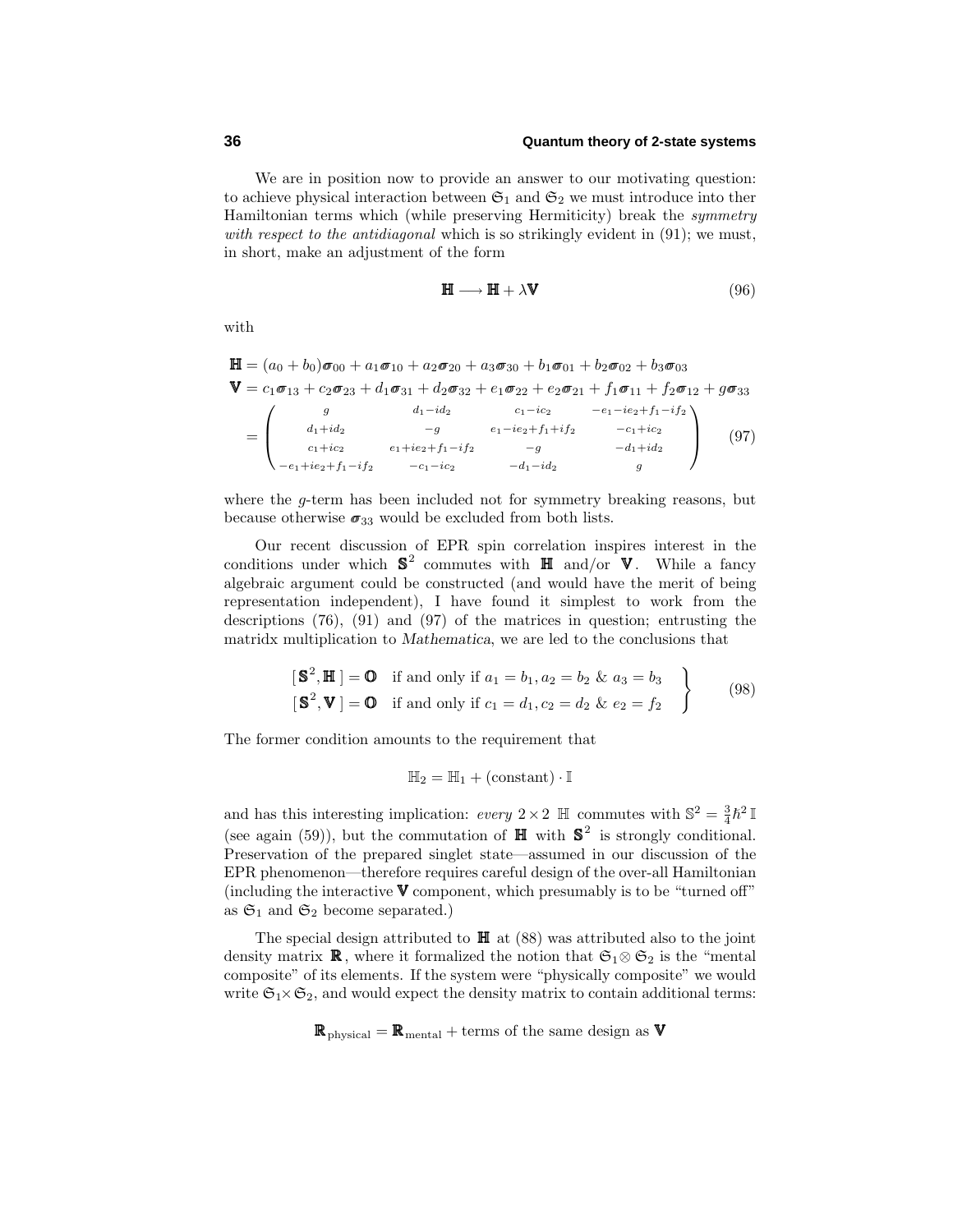### **Dynamics and entanglement of composite systems 37**

The added terms are traceless, so their inclusion would not compromise the general requirement (imposed upon *all* density matrices) that tr  $\rho = 1^{33}$  It is in order to assess the significance of this result that I interpose here a reminder concerning how meter-operation is described in density matrix language:

When a perfect meter  $\mathbf{A} = \sum |a| a |a|$  looks at a system in the mixed state represented by the density matrix  $\rho_{\text{in}}$  and announces " $a_0$ " (which it will do with probability  $(a_0|\boldsymbol{\rho}_{\text{in}}|a_0)$  it constructs

$$
\boldsymbol{\rho}_{\text{out}} = |a_0\rangle(a_0| = \frac{|a_0\rangle(a_0| \cdot \boldsymbol{\rho}_{\text{in}} \cdot |a_0\rangle(a_0|)}{\text{normalization factor}}
$$
\n(99)

where the normalization factor is evidently just  $(a_0|\boldsymbol{\rho}_{\text{in}}|a_0) = \text{tr}\{\boldsymbol{\rho}_{\text{in}} \cdot |a_0)(a_0|\}$ and can (because of a property of the trace, together with the fact that  $|a_0\rangle(a_0|)$ is projective) be described

normalization factor = 
$$
tr\Big\{ |a_0)(a_0| \cdot \boldsymbol{\rho}_{\text{in}} \cdot |a_0)(a_0| \Big\}
$$

Accordingly ... when at  $S^2$ -meter looks at  $\rho_{\text{in}}$  and announces "singlet" it constructs

$$
\boldsymbol{\rho}_{\text{out}} = \frac{\mathbf{P}_{\text{singlet}} \boldsymbol{\rho}_{\text{in}} \mathbf{P}_{\text{singlet}}}{\text{trace}} \tag{100}
$$

We were supplied with a description of  $\mathbb{P}_{\text{singlet}}$  at (79.2), and are in position now to write

$$
\mathbb{P}_{\text{singlet}} = \begin{pmatrix} 0 & 0 & 0 & 0 \\ 0 & \frac{1}{2} & -\frac{1}{2} & 0 \\ 0 & -\frac{1}{2} & \frac{1}{2} & 0 \\ 0 & 0 & 0 & 0 \end{pmatrix}
$$
  
=  $\frac{1}{4}\boldsymbol{\sigma}_{00} - \frac{1}{4}\boldsymbol{\sigma}_{11} - \frac{1}{4}\boldsymbol{\sigma}_{22} - \frac{1}{4}\boldsymbol{\sigma}_{33}$   
=  $\frac{1}{4}\left\{ \mathbb{I} - (\boldsymbol{\sigma}_{1} \otimes \boldsymbol{\sigma}_{1}) - (\boldsymbol{\sigma}_{2} \otimes \boldsymbol{\sigma}_{2}) - (\boldsymbol{\sigma}_{3} \otimes \boldsymbol{\sigma}_{3}) \right\}$ 

and to notice the the expression on the right displays "entangled terms"—terms not present in

$$
\boldsymbol{\rho}_{\text{mental}} = q_{00}\boldsymbol{\sigma}_{00} + r_1\boldsymbol{\sigma}_{10} + r_2\boldsymbol{\sigma}_{20} + r_3\boldsymbol{\sigma}_{30} + s_1\boldsymbol{\sigma}_{01} + s_2\boldsymbol{\sigma}_{02} + s_3\boldsymbol{\sigma}_{03}
$$

but present as honored citizens in

$$
\mathbf{\rho}_{\text{entangled}} = r_1 \mathbf{\sigma}_{13} + r_2 \mathbf{\sigma}_{23} + s_1 \mathbf{\sigma}_{31} + s_2 \mathbf{\sigma}_{32} \n+ u_1 \mathbf{\sigma}_{22} + u_2 \mathbf{\sigma}_{21} + v_1 \mathbf{\sigma}_{11} + v_2 \mathbf{\sigma}_{12} + w_1 \mathbf{\sigma}_{33}
$$

<sup>33</sup> Preservation of compliance with the requirement that all eigenvalues be non-negative seems, however, to be more difficult to insure.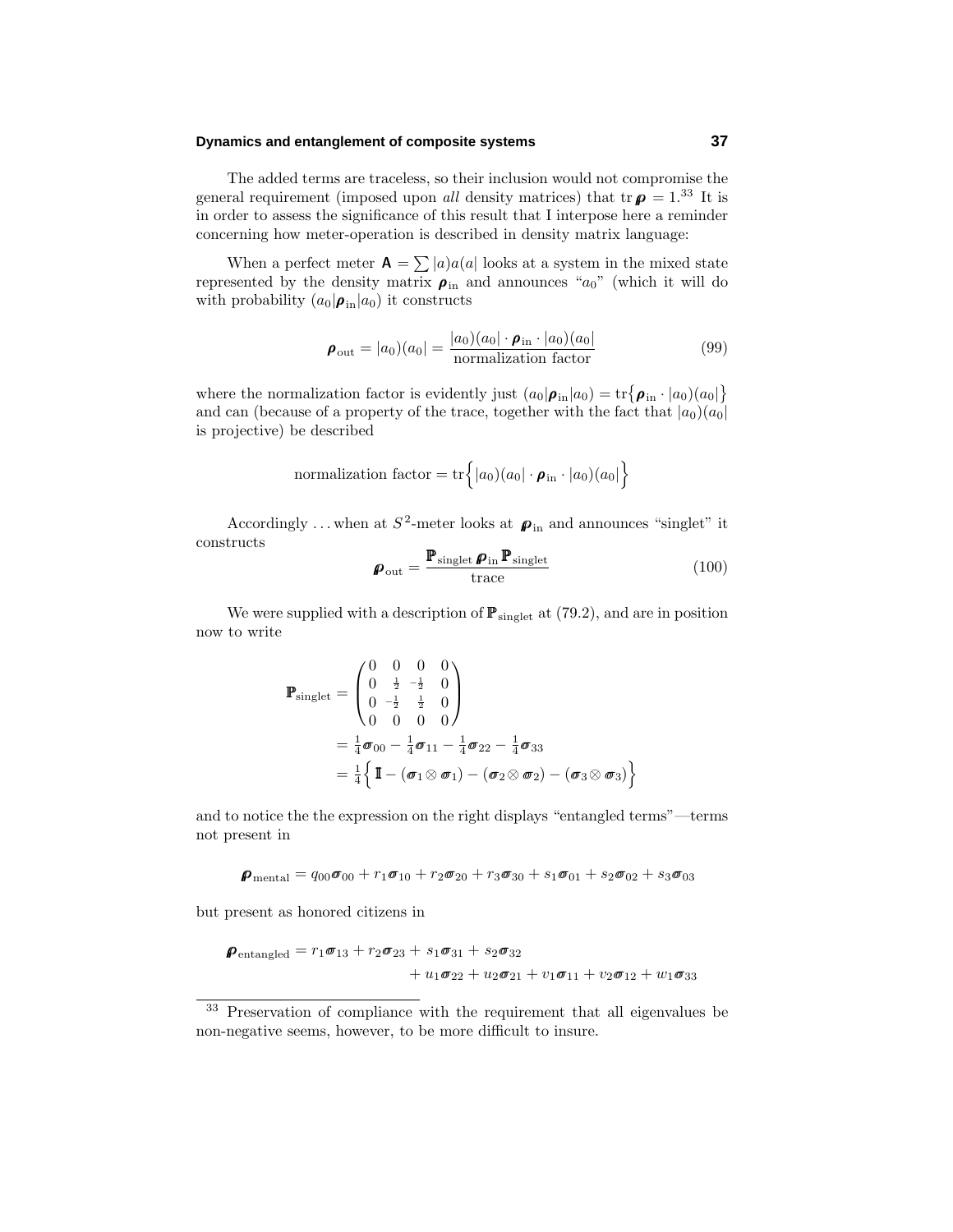*Mathematica* informs us that

$$
\mathbf{P}_{\text{singlet}} \,\boldsymbol{\rho}_{\text{mental}}\,\mathbf{P}_{\text{singlet}} = q_{00} \cdot \begin{pmatrix} 0 & 0 & 0 & 0 \\ 0 & \frac{1}{2} & -\frac{1}{2} & 0 \\ 0 & -\frac{1}{2} & \frac{1}{2} & 0 \\ 0 & 0 & 0 & 0 \end{pmatrix}
$$

i.e., that when  $\boldsymbol{p}_{\text{mental}}$  is presented to an  $S^2$ -meter it constructs a singlet state with probability  $q_{00}$ . On the other hand,

$$
\mathbf{P}_{\text{singlet}} \mathbf{p}_{\text{entangled}} \mathbf{P}_{\text{singlet}} = -(v_1 + u_1 + w_1) \cdot \begin{pmatrix} 0 & 0 & 0 & 0 \\ 0 & \frac{1}{2} & -\frac{1}{2} & 0 \\ 0 & -\frac{1}{2} & \frac{1}{2} & 0 \\ 0 & 0 & 0 & 0 \end{pmatrix}
$$

The device then sees only the  $\sigma_{11}$ ,  $\sigma_{22}$  and  $\sigma_{33}$  terms present in the entangled mixture. This is a satisfying result, not at all surprising ...but exposesmore clearly than before—this important point:  $S<sup>2</sup>$ -meters prepare (and some Hamiltonians preserve) entangled states, and it is upon this fact that the EPR phenomenon depends.

The preceding discussion exposes this deep (but, I suspect, attackable) problem: How does it come about that—in the classical limit; under what other circumstances?—the entangled component of the density matrix spontaneously and effectively disappears from the physics of composite systems?

**Two-state theory as a perturbation laboratory**. Perturbation theories come in many flavors. Some—some of those which assign a starring role to the wave function  $\psi(x) = (x|\psi)$ , and are therefore representation-specific—are presented as exercises in the approximation theory of differential equations. Those have no analogs in 2-state theory (where no operators have continuous spectra). But many present exercises in matrix algebra, made complicated mainly by the circumstance that the matrices in question are  $\infty$ -dimensional. Those can be modeled—sometimes advantageously, and variations of them explored—in the toy context provided by 2-state theory, where most matrix-theoretic questions can, after all, be settled by explicit/exact calculation.

Look in this light to the simplest version of time-independent perturbation theory.<sup>34</sup> We possess the solutions (eigenvalues and eigenvectors) of

$$
\mathbb{H}^0 |n\rangle^0 = E_n^0 |n\rangle^0 \quad : \quad n = 1, 2
$$

and seek solutions of

$$
\mathbb{H} |n\rangle = E_n |n\rangle \quad : \quad \mathbb{H} = \mathbb{H}^0 + \lambda \mathbb{V}
$$

Elect to work in the unperturbed eigenbasis, where

$$
\mathbb{H}^0 = \begin{pmatrix} E_1^0 & 0 \\ 0 & E_2^0 \end{pmatrix} , \quad |1\rangle^0 = \begin{pmatrix} 1 \\ 0 \end{pmatrix} , \quad |2\rangle^0 = \begin{pmatrix} 0 \\ 1 \end{pmatrix}
$$

 $34$  The theory was first described by Schrödinger himself; See  $\S6.1$  in Griffiths.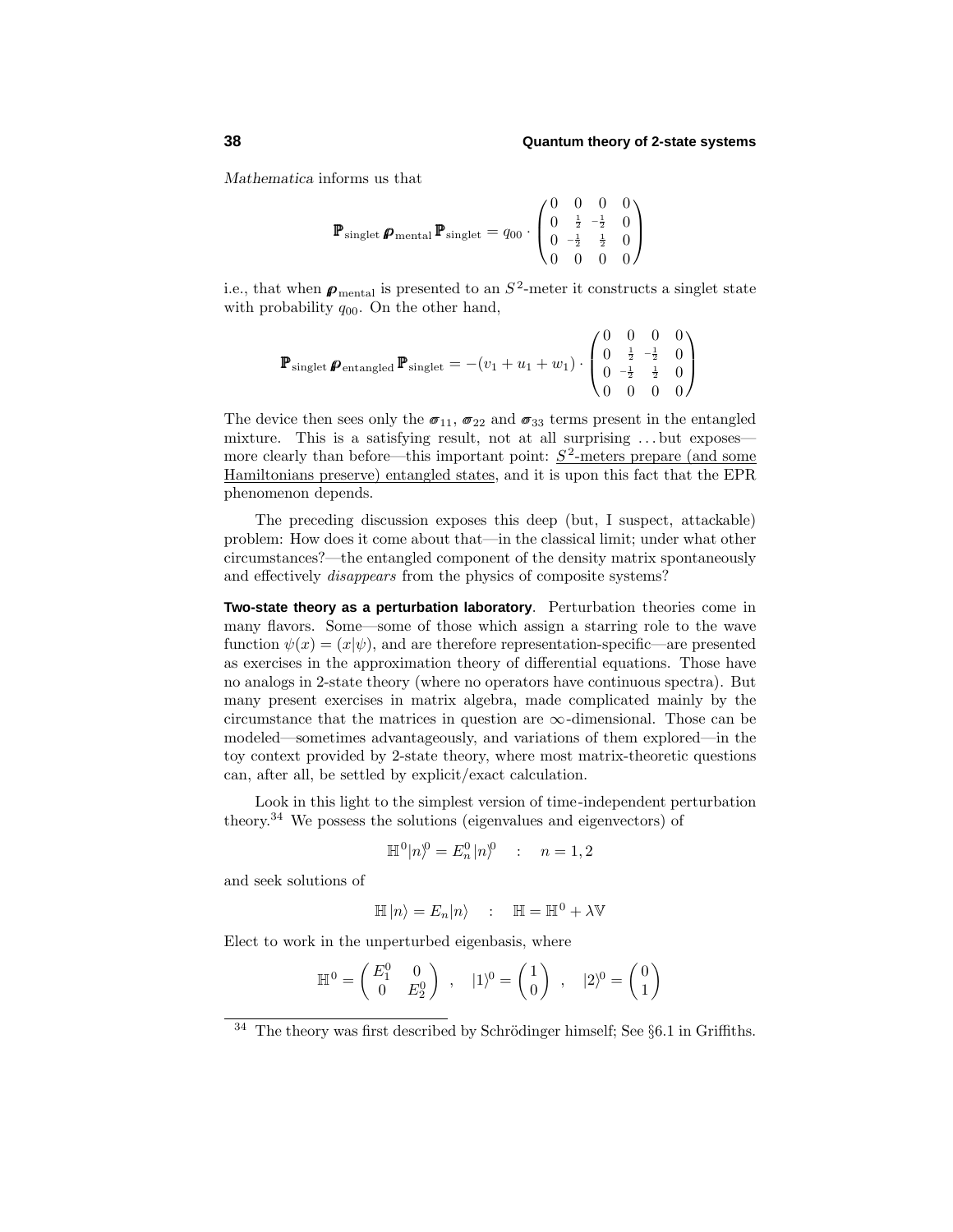### **Toy perturbation theories 39**

and where to describe the Hermitian perturbation term we will agree to write

$$
\mathbb{V} = \begin{pmatrix} \binom{0}{1} |\mathbb{V}| 1 \end{pmatrix} \quad \begin{array}{c} \binom{0}{1} |\mathbb{V}| 2 \end{array} \quad \begin{array}{c} \binom{0}{1} |\mathbb{V}| 2 \end{array} \quad \begin{array}{c} \binom{0}{2} \end{array} = \begin{pmatrix} V_1 & U^* \\ U & V_2 \end{pmatrix}
$$

The exact perturbed energy eigenvalues are easy enough to compute: from

$$
\det\begin{pmatrix} E_1^0 + \lambda V_1 - x & \lambda U^* \\ \lambda U & E_2^0 + \lambda V_2 - x \end{pmatrix}
$$
  
=  $x^2 - x \big[ (E_1^0 + \lambda V_1) + (E_2^0 + \lambda V_2) \big] + \big[ (E_1^0 + \lambda V_1) \cdot (E_2^0 + \lambda V_2) - \lambda^2 U^* U \big]$ 

we have

$$
x = \frac{1}{2} \Biggl\{ \Bigl[ \bigl( E_1^0 + \lambda V_1 \bigr) + \bigl( E_2^0 + \lambda V_2 \bigr) \Bigr] \pm \sqrt{\Bigl[ \bigl( E_1^0 + \lambda V_1 \bigr) - \bigl( E_2^0 + \lambda V_2 \bigr) \Bigr]^2 + 4\lambda^2 U^* U} \Biggr\}
$$

which upon expansion in powers of  $\lambda$  gives

$$
E_1 = E_1^0 + \lambda E_1^1 + \lambda^2 E_1^2 + \cdots
$$
  
\n
$$
= E_1^0 + \lambda V_1 - \lambda^2 \frac{U^* U}{E_2^0 - E_1^0} + \cdots
$$
  
\n
$$
E_2 = E_2^0 + \lambda E_2^1 + \lambda^2 E_2^2 + \cdots
$$
  
\n
$$
= E_2^0 + \lambda V_2 + \lambda^2 \frac{U^* U}{E_2^0 - E_1^0} + \cdots
$$
\n(101.1)

when  $E_1^0 < E_2^0$ , and

$$
E_1 = E^0 + \frac{1}{2}\lambda \left\{ (V_1 + V_2) - \sqrt{(V_1 - V_2)^2 + U^*U} \right\} + \text{no } \lambda^2 \text{ term } + \cdots E_2 = E^0 + \frac{1}{2}\lambda \left\{ (V_1 + V_2) + \sqrt{(V_1 - V_2)^2 + U^*U} \right\} + \text{no } \lambda^2 \text{ term } + \cdots
$$
 (101.2)

when the unperturbed spectrum is degenerate:  $E_1^0 = E_2^0 \equiv E^0$ . Standard perturbation theory leads to (101) by a hierarchical method

$$
\{ \cdots \{ \{ \{ 0^{th} \rightarrow 1^{st} \} \rightarrow 2^{nd} \} \rightarrow 3^{rd} \} \rightarrow \cdots \}
$$

which—while it does not require one to develop/solve

$$
\det\left(\mathbb{H}^0 + \lambda \mathbb{V} - E\mathbb{I}\right) = 0
$$

—does require one to serially construct

• all lower-order spectral corrections  $\{E_i^1, E_i^2, \ldots, E_i^{p-1}\}$  (all *i*) and

• all lower-order corrections  $\{|i\rangle^1, |i\rangle^2, \ldots, |i\rangle^{p-1}\}$  (all *i*) to the eigenfunctions before one undertakes to describe

$$
E_n^p : p^{\text{th}} \text{ correction to } n^{\text{th}} \text{ spectral value}
$$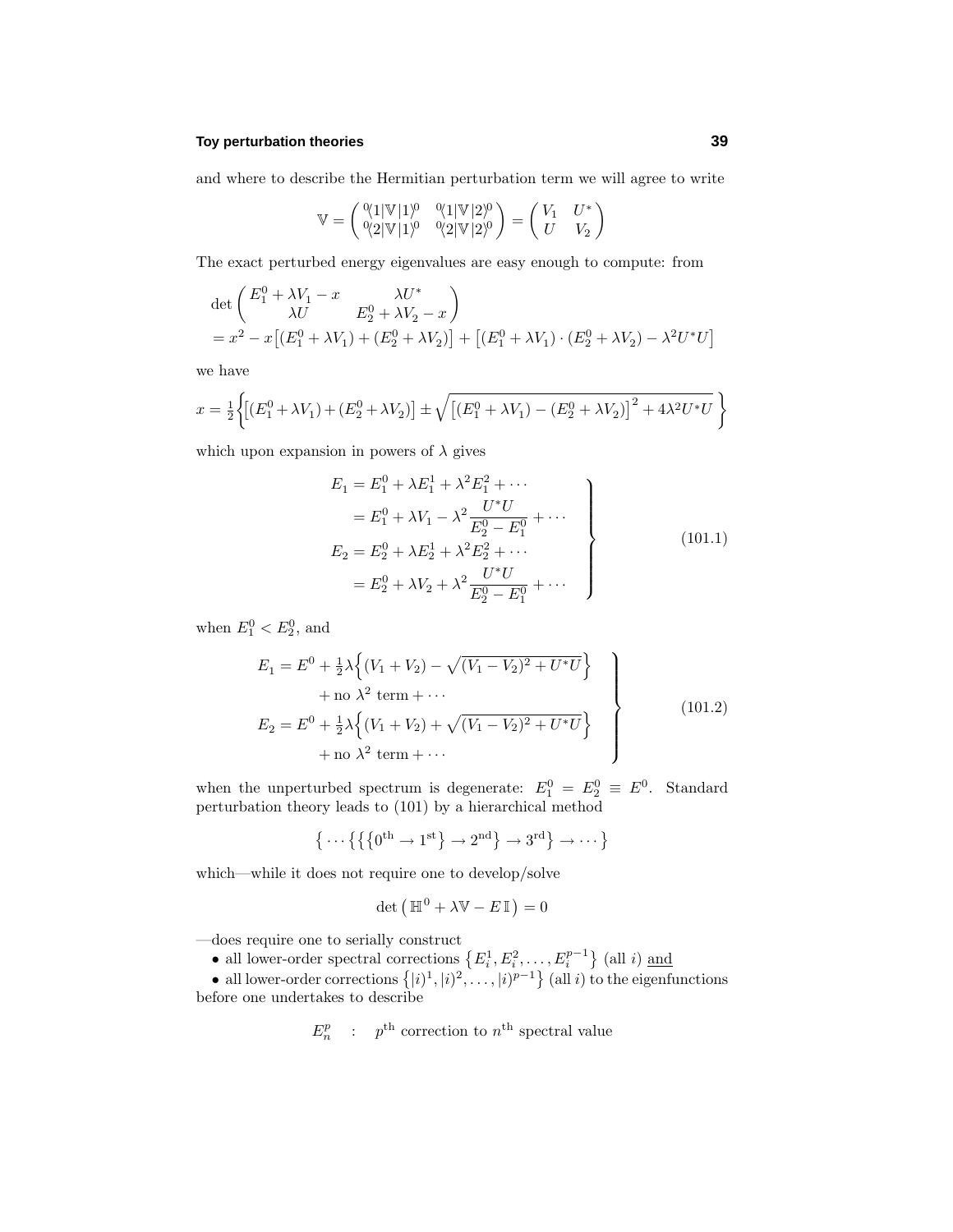Our visit to the "toy quantum lab" has on this occasion rewarded us with the vision of an alternative—and potentially more efficient—3-step procedure:

**STEP ONE**

\nExpand 
$$
\det (\mathbb{H}^0 + \lambda \mathbb{V} - E \mathbb{I})
$$
 in powers of  $\lambda$ .

\n**STEP TWO**

\nReplace  $E$  with  $E_n^0 + \lambda E_n^1 + E_n^2 + \cdots$  and collect terms:

\n $\det = \lambda D(E_n^0, E_n^1) + \lambda^2 D(E_n^0, E_n^1, E_n^2) + \lambda^3 D(E_n^0, E_n^1, E_n^2, E_n^3) + \cdots$ 

STEP THREE Solve serially.

The first step is accomplished by writing

$$
\det(\mathbb{H}^0 + \lambda \mathbb{V} - E \mathbb{I}) = \det(\mathbb{H}^0 - E \mathbb{I}) \cdot \det(\mathbb{I} + \lambda \mathbb{M})
$$

$$
\mathbb{M} = (\mathbb{H}^0 - E \mathbb{I})^{-1} \mathbb{V}
$$

and using

$$
\det\left(\mathbb{H}^0 - E\mathbb{I}\right) = \prod_i (E_i^0 - E)
$$

and a remarkable identity<sup>35</sup> which deserves to be more widely known:

$$
\det\left(\mathbb{I} + \lambda \mathbb{M}\right) = 1 + \lambda \operatorname{tr}\mathbb{M} + \frac{1}{2!} \lambda^2 \begin{vmatrix} \operatorname{tr}\mathbb{M} & \operatorname{tr}\mathbb{M}^2\\ 1 & \operatorname{tr}\mathbb{M} \\ \operatorname{tr}\mathbb{M} & \operatorname{tr}\mathbb{M}^3\\ +\frac{1}{3!} \lambda^3 \begin{vmatrix} \operatorname{tr}\mathbb{M} & \operatorname{tr}\mathbb{M}^2\\ 1 & \operatorname{tr}\mathbb{M} & \operatorname{tr}\mathbb{M}^3\\ 0 & 2 & \operatorname{tr}\mathbb{M} \end{vmatrix} + \cdots
$$
 (102)

I regret that I must, on this occasion, leave further details to the delight of the curious reader.

Not to belabor the nearly obvious: in 2-state theory much can be done exactly that is usually done only approximately, and by comparing those exact procedures with various perturbation strategies<sup>36</sup> one has an opportunity to learn things *...* and perhaps to come upon new strategies that may offer advantages in some situations.

It is in that spirit that we turn now to time-dependent perturbation theory, and to discussion of some the insight which in that important context can be gained from play with our toy quantum theory. Standardly, one elects to work in the Schrödinger picture, and writes

$$
\mathbf{H}_0|n) = E_n|n\rangle\tag{103}
$$

 $35$  See CLASSICAL DYNAMICS (1964), Chapter 1, pp. 60–69 or "Applications of an elegant formula due to V. F. Ivanoff" in COLLECTED SEMINARS  $1963-1970$ .

<sup>36</sup> Of which a fairly long and diverse (but by no means exhaustive) list can be found in quantum perturbation theory & classical radiative PROCESSES  $(1969/74)$ , pp. 1–50.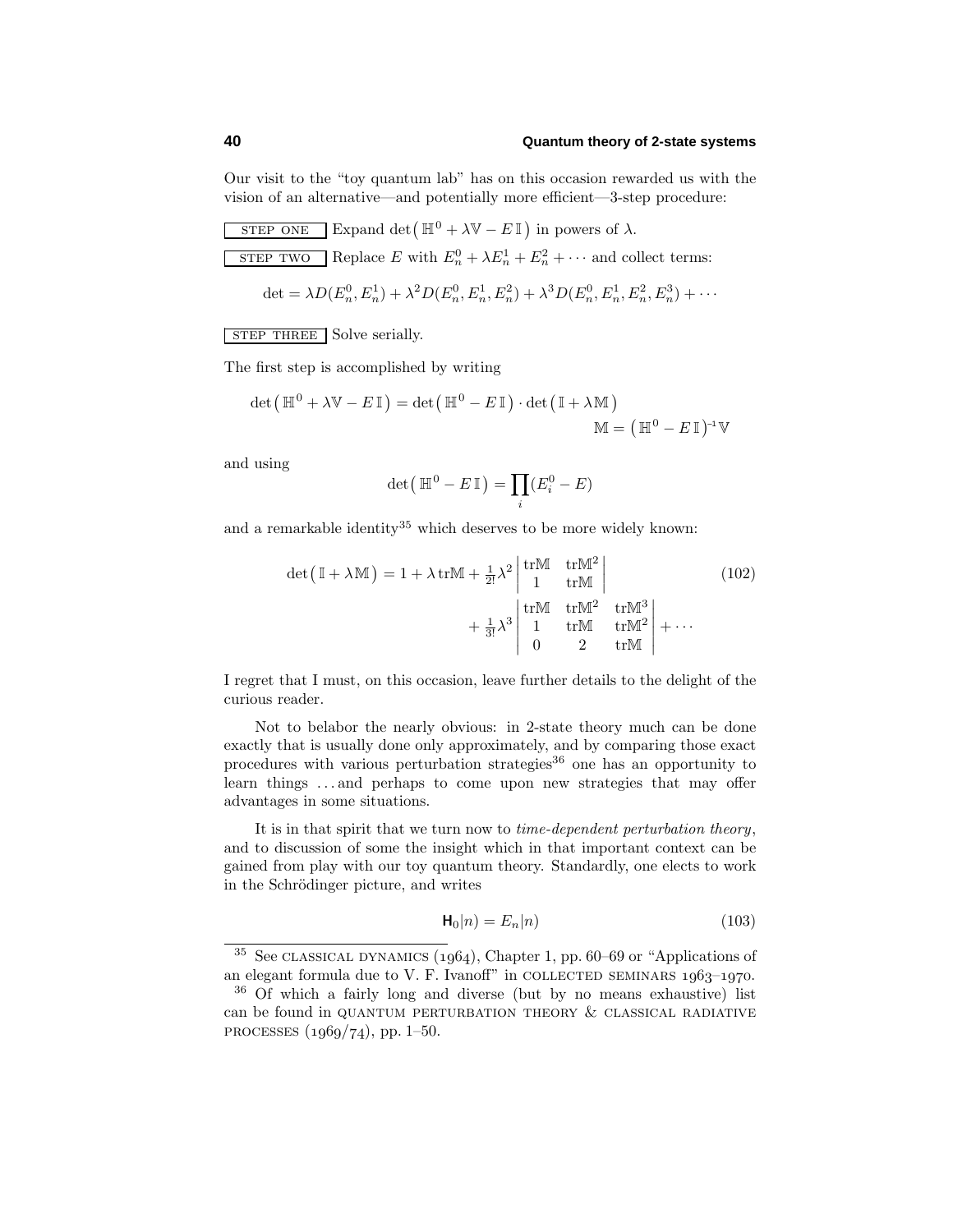### **Toy perturbation theories 41**

(note the altered/simplified notation) to describe the information that is assumed to be already in hand. The general solution of  $H_0|\psi\rangle_t = i\hbar \frac{\partial}{\partial t}|\psi\rangle_t$ can in this notation be developed

$$
|\psi\rangle_t = \sum_n |n\rangle e^{-i\omega_n t} (n|\psi\rangle_0 \quad : \quad \omega_n \equiv E_n/\hbar
$$

$$
= \sum_n c_n \cdot e^{-i\omega_n t} |n\rangle \tag{104}
$$

as a  $c_n$ -weighted superposition of "harmonically buzzing eigenfunctions." We now tickle the Hamiltonian

$$
\mathbf{H}_0 \quad \longrightarrow \quad \mathbf{H} = \mathbf{H}_0 + \lambda \mathbf{V}(t) \quad : \quad t\text{-dependent perturbation}
$$

and ask how the tickle alters the motion of  $|\psi\rangle_t$ . The question is standardly approached by launching the coefficients  $c_n$  into motion; one discovers by simple argument that

$$
|\psi\rangle_t^{\text{perturbed}} \equiv \sum_n c_n(t) \cdot e^{-i\omega_n t} |n\rangle \tag{105}
$$

will (exactly!) satisfy

$$
\left\{ \mathbf{H}_0 + \lambda \mathbf{V}(t) \right\} |\psi\rangle = i\hbar \frac{\partial}{\partial t} |\psi\rangle
$$

if and only if

$$
i\hbar \frac{d}{dt}c_m(t) = \lambda \sum_n (m|\mathbf{V}(t)|n)e^{i(\omega_m - \omega_n)t}c_n(t)
$$
\n(106.1)

which we may express

$$
i\hbar \frac{d}{dt} \mathbf{c} = \lambda \mathbb{W}(t) \mathbf{c} \quad \text{with} \quad \mathbf{c} \equiv \begin{pmatrix} c_1(t) \\ c_2(t) \\ \vdots \\ c_n(t) \\ \vdots \end{pmatrix}
$$
 (106.2)

Equivalently, we have the integral equation

$$
\mathbf{c}(t) = \mathbf{c}_0 - \lambda \frac{i}{\hbar} \int_0^t \mathbb{W}(\tau) \, \mathbf{c}(\tau) \, d\tau \qquad : \quad \mathbf{c}_0 \equiv \mathbf{c}(0) \tag{107}
$$

which upon iteration gives

$$
\mathbf{c}(t) = \left\{ \mathbb{I} - \lambda \frac{i}{\hbar} \int_0^t \mathbb{W}(\tau) d\tau + \left( \lambda \frac{i}{\hbar} \right)^2 \int_0^t \int_0^{\tau} \mathbb{W}(\tau) \mathbb{W}(\sigma) d\sigma d\tau \right. \left. (108.1) \right.- \left( \lambda \frac{i}{\hbar} \right)^3 \int_0^t \int_0^{\tau} \int_0^{\sigma} \mathbb{W}(\tau) \mathbb{W}(\sigma) \mathbb{W}(\rho) d\rho d\sigma d\tau + \cdots \right\} \mathbf{c}_0
$$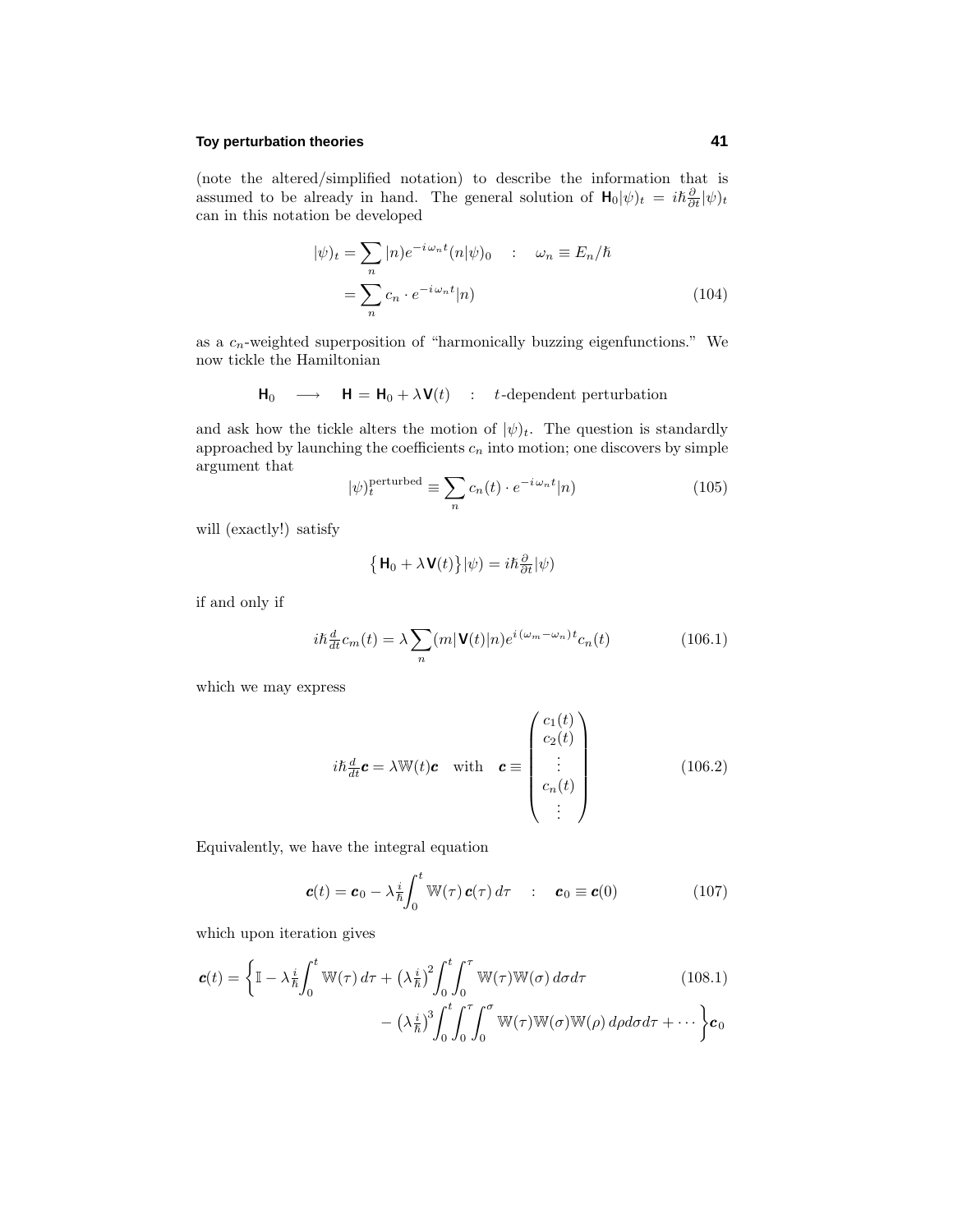### **42 Quantum theory of 2-state systems**

This exact result can be rendered more compactly (and, at the same time, be made to fall more gracefully upon the eye: no staggered integrals) if we introduce the "chronological product operator" P, which acts on products of non-commuting objects  $\mathbb{A}(t_1)\mathbb{B}(t_2)\cdots\mathbb{Z}(t_n)$  by placing them in the order

 $(factor with latest argument) \cdot (factor with next latest) \cdots (earliest)$ 

Thus

$$
\mathcal{P}\{\mathbb{A}(\tau)\,\mathbb{B}(\sigma)\} \equiv \begin{cases} \mathbb{A}(\tau)\,\mathbb{B}(\sigma) & \text{if } \tau > \sigma \\ \mathbb{B}(\sigma)\,\mathbb{A}(\tau) & \text{if } \tau < \sigma \end{cases}
$$

and we are enabled to write (note what's happened to the upper limits)

$$
\mathbf{c}(t) = \left\{ \mathbb{I} - \lambda \frac{i}{\hbar} \int_0^t \mathbb{W}(\tau) d\tau + \left( \lambda \frac{i}{\hbar} \right)^2 \frac{1}{2!} \int_0^t \int_0^t \mathcal{P} \{ \mathbb{W}(\tau) \mathbb{W}(\sigma) \} d\sigma d\tau - \left( \lambda \frac{i}{\hbar} \right)^3 \frac{1}{3!} \int_0^t \int_0^t \int_0^t \mathcal{P} \{ \mathbb{W}(\tau) \mathbb{W}(\sigma) \mathbb{W}(\rho) \} d\rho d\sigma d\tau + \cdots \right\} \mathbf{c}_0
$$
  
\n
$$
\equiv \mathcal{P} \exp \left\{ -\lambda \frac{i}{\hbar} \int_0^t \mathbb{W}(\tau) d\tau \right\} \mathbf{c}_0
$$
(108.2)

These last manipulations are merely cosmetic, but widely encountered.

The results achieved thus far are exact, but not terribly useful as they stand except in favorable special cases.<sup>37</sup> The theory becomes an *approximation* scheme when, in service of enhanced tractability, one truncates the series *...* which means that in place of (108.1) we write

$$
\mathbf{c}(t) = \left\{ \mathbb{I} - \lambda \frac{i}{\hbar} \int_0^t \mathbb{V}(\tau) d\tau \right\} \mathbf{c}_0 + \cdots \tag{109}
$$

In the exact theory we had  $\sum_{n} |c_n(t)|^2 = 1$ , which is sacrificed when we truncate. But the damage done is readily seen to be always of higher order than the order in which we are working, so can be ignored.

In 2-dimensional quantum mechanics (104) becomes

$$
|\psi\rangle_t = c_1 e^{-i\omega_1 t} \begin{pmatrix} 1 \\ 0 \end{pmatrix} + c_2 e^{-i\omega_2 t} \begin{pmatrix} 0 \\ 1 \end{pmatrix}
$$

$$
\boldsymbol{c}(t) = \exp\left\{-\lambda \frac{i}{\hbar} \mathbb{V} t\right\} \boldsymbol{c}_0
$$

and we find ourselves doing what amounts to an odd kind of time-independent perturbation theory. Ambitious readers will find that tracing the details which lead "from here to there" is a rewarding challenge.

<sup>&</sup>lt;sup>37</sup> Suppose, for example, that  $V(t)$  is in fact *constant*. Then (108.2) gives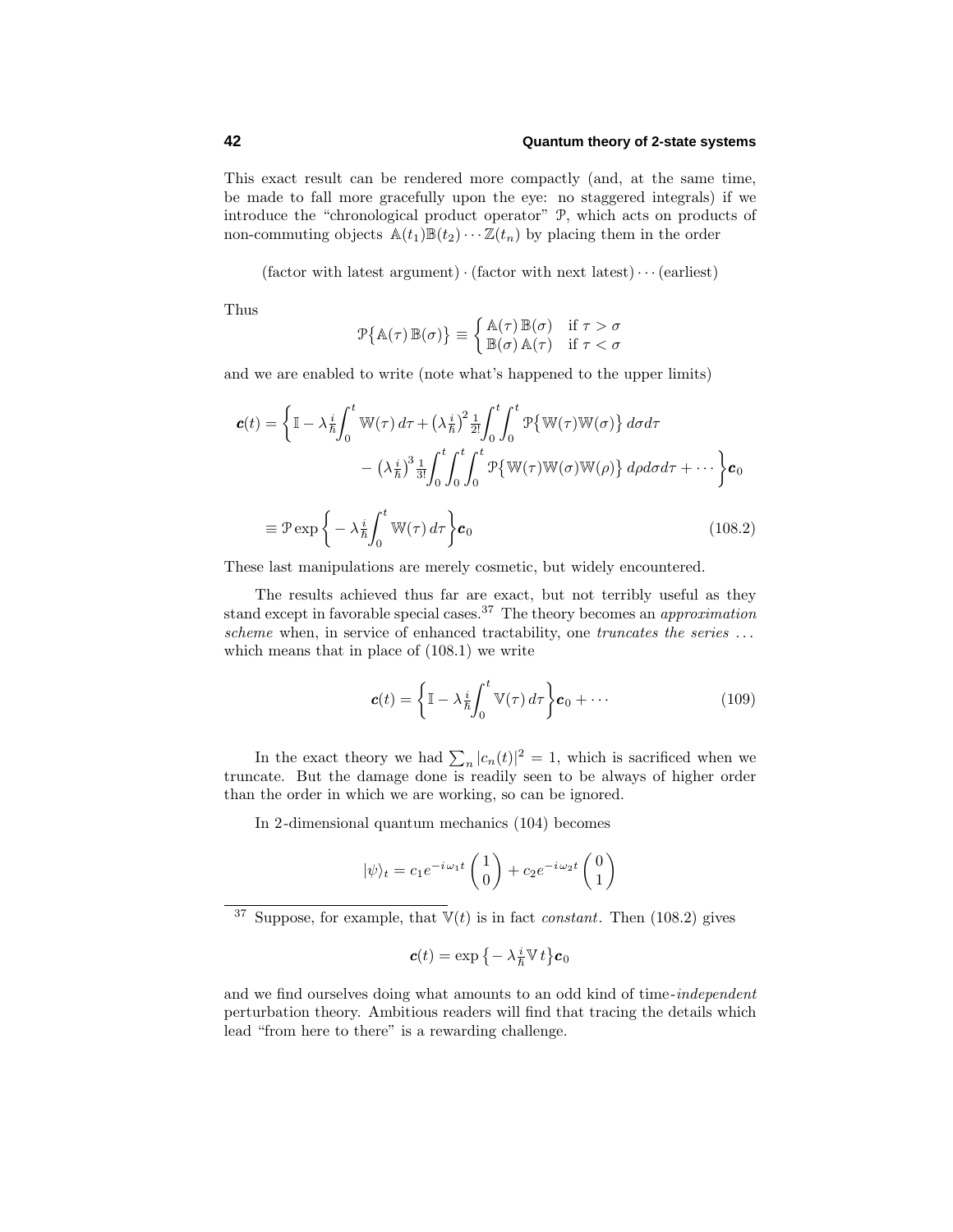### **Toy perturbation theories 43**

with  $|c_1|^2 + |c_2|^2 = 1$ , the perturbed Hamiltonian acquires (in the unperturbed eigenbasis) the representation

$$
\mathbb{H} = \hbar \begin{pmatrix} \omega_1 & 0 \\ 0 & \omega_2 \end{pmatrix} + \lambda \begin{pmatrix} V_{11}(t) & V_{12}(t) \\ V_{21}(t) & V_{22}(t) \end{pmatrix}
$$

and (106) reads

$$
i\hbar \frac{d}{dt} \begin{pmatrix} c_1(t) \\ c_2(t) \end{pmatrix} = \lambda \begin{pmatrix} V_{11}(t) & V_{12}(t)e^{-i\omega t} \\ V_{21}(t)e^{+i\omega t} & V_{22}(t) \end{pmatrix} \begin{pmatrix} c_1(t) \\ c_2(t) \end{pmatrix}
$$

with  $\omega \equiv \omega_2 - \omega_1$  So in leading approximation we (according to (109)) have

$$
\begin{pmatrix} c_1(t) \\ c_2(t) \end{pmatrix} = \left\{ \begin{pmatrix} 1 & 0 \\ 0 & 1 \end{pmatrix} - \lambda \frac{i}{\hbar} \int_0^t \begin{pmatrix} V_{11}(\tau) & V_{12}(\tau) e^{-i\omega \tau} \\ V_{21}(\tau) e^{+i\omega \tau} & V_{22}(\tau) \end{pmatrix} d\tau \right\} \begin{pmatrix} c_1(0) \\ c_2(0) \end{pmatrix}
$$

which in the textbooks $38$  is, in a variety of special cases, used to illuminate a remarkable variety of fundamental physical processes.

Textbook accounts of time-dependent perturbation theory tend to mask its simple essence, which I would like to try here to expose. Let the Schrödinger equation  $\left\{\mathbf{H}_0 + \lambda \mathbf{V}(t)\right\}|\psi\rangle = i\hbar \frac{\partial}{\partial t}|\psi\rangle$  be written

$$
\left\{i\hbar\frac{\partial}{\partial t}-\mathbf{H}_0\right\}|\psi)=\lambda\mathbf{V}(t)|\psi)
$$

Use the shift rule  $\{i\hbar\frac{\partial}{\partial t} - \mathbf{H}_0\} = e^{-\frac{i}{\hbar}\mathbf{H}_0t} \cdot i\hbar\frac{\partial}{\partial t} \cdot e^{+\frac{i}{\hbar}\mathbf{H}_0t}$  to obtain

$$
i\hbar \frac{\partial}{\partial t}|c\rangle = \lambda \mathbf{W}(t)|c\rangle \tag{110.1}
$$

with  $|c| \equiv e^{+\frac{i}{\hbar}H_0t} |\psi\rangle$  and  $\mathbf{W}(t) \equiv e^{+\frac{i}{\hbar}H_0t} \cdot \mathbf{V}(t) \cdot e^{-\frac{i}{\hbar}H_0t}$ . From the latter definition if follows that

$$
i\hbar \frac{\partial}{\partial t} \mathbf{W} = -[\mathbf{H}_0, \mathbf{W}] \tag{110.2}
$$

By unitary transformation we have moved from the Schrödinger picture to an instance of the "interaction picture:"<sup>39</sup> the unperturbed Hamiltonian moves observables around, while the perturbation  $V$  (which by the adjustment just mentioned has become **W**) moves the state vector. Our toy theory has (because of the diagrammatic possibilities made thus available; see again Figure 3) emphasized the importance of the density operator as a state-representation device, and in that connection we notice that

$$
\mathbf{C} \equiv |c)(c| = e^{+\frac{i}{\hbar} \mathbf{H}_0 t} \cdot |\psi)(\psi| \cdot e^{-\frac{i}{\hbar} \mathbf{H}_0 t}
$$

<sup>38</sup> See, for example (and especially), Griffiths' Chapter 9, or L. E. Ballentine,  $Quantum Mechanics (1990); L. I. Schiff, Quantum Mechanics (3<sup>rd</sup> edition 1968),$ pp. 279–289.

 $39$  See Chapter 0, p. 19, footnote 12.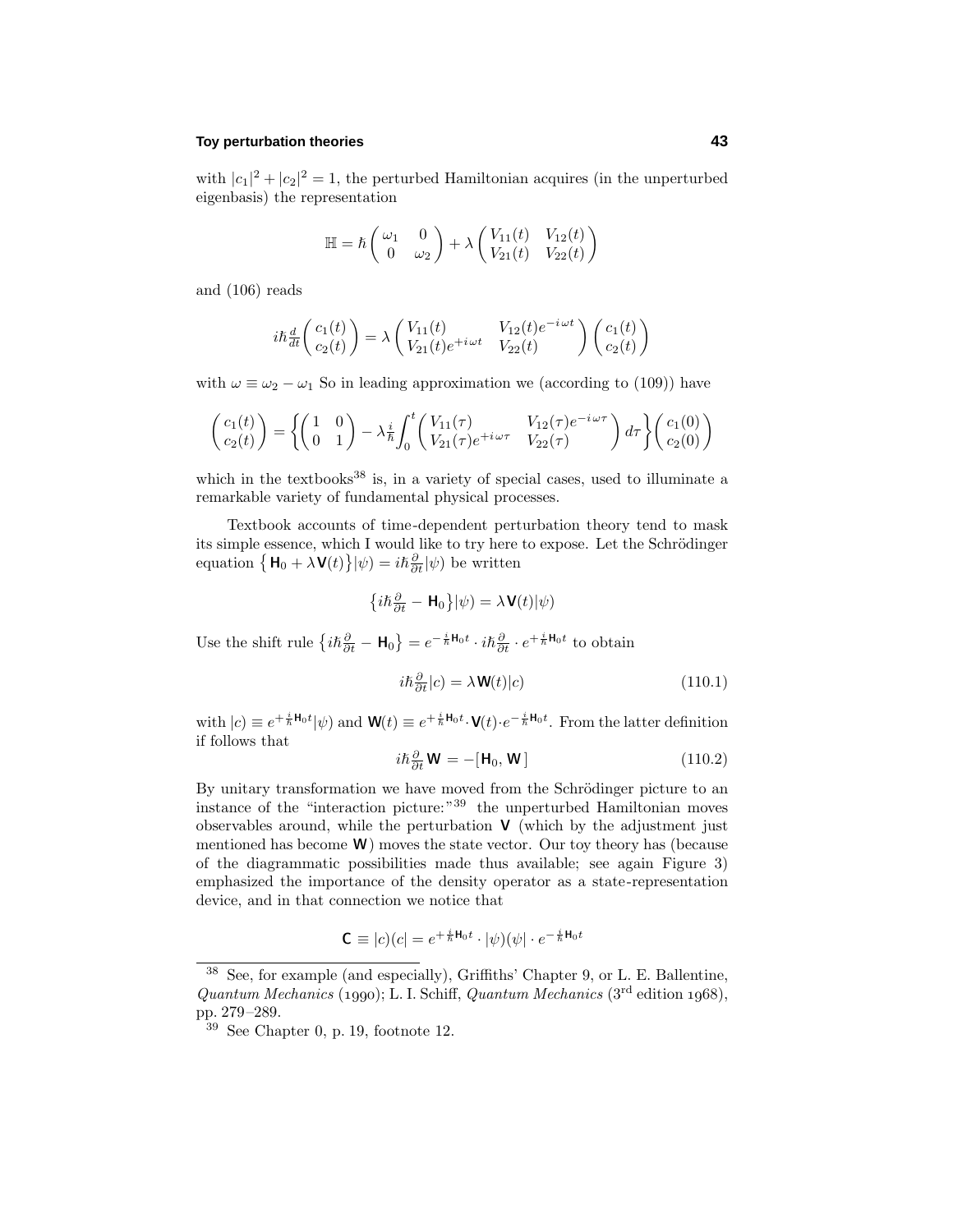moves by the law

$$
i\hbar \tfrac{\partial}{\partial t}\, {\bf C} = \lambda [\,{\bf W}(t),\,{\bf C}\,]
$$

which in  $2 \times 2$  representation becomes

$$
i\hbar \tfrac{\partial}{\partial t}\mathbb{C}=\lambda[\mathbb{W}(t),\mathbb{C}\,]
$$

with

$$
\mathbb{C} = \tfrac{1}{2}(\mathbb{I} + \hat{\pmb{c}} \cdot \pmb{\sigma})
$$

This result places us in position to comprehend and depict the perturbed motion of  $|\psi\rangle$  by watching the motion of the real unit 3-vector  $\hat{c}$ .

**Abrupt /slow system adjustments**. Dynamical systems—whether classical or quantum mechanical—with time-dependent Hamiltonians are systems with non-conserved energy

*∂H/∂t*  $\neq$  0  $\implies$  energy non-conservation

and it is that circumstance (loss of an "integral of the motion") that makes their theory relatively difficult to discuss, except in favorable special cases. We have discussed a perturbation theory designed to handle cases of the form

 $Hamiltonian = constant term + small excursion term$ 

We turn now to discussion of a pair of "favorable cases" which acquire their tractability not from a presumption that the excursion is "small" (in typical applications it won't be) but from the presumption that

$$
H_{\text{initial}} \longrightarrow H_{\text{final}} \quad \text{is either} \begin{cases} \text{abrupt, or} \\ \text{very slow} \end{cases}
$$

The former is much easier to discuss. Look, for example, to the classical oscillator

$$
H(x, p; t) = \frac{1}{2m}p^{2} + \frac{1}{2}m\omega^{2}(t)x^{2} \quad \text{with} \quad \omega^{2}(t) = \begin{cases} \omega_{1}^{2} & \text{: } t < 0\\ \omega_{2}^{2} & \text{: } t > 0 \end{cases}
$$

If the motion can be described  $x(t) = A \cos \omega_1 t$  when  $t < 0$  then necessarily  $x(t) = A \cos \omega_2 t$  when  $t > 0$ , the "splice condition" being  $x(0) = A$ ,  $p(0) = 0$ . The oscillator moves with conserved energy  $E_1 = \frac{1}{2} m \omega_1^2 A^2$  at times prior to  $t = 0$ , and with different conserved energy

$$
E_2 = E_1 + \frac{1}{2}m(\omega_2^2 - \omega_1^2)A^2
$$

at subsequent times.

Or, within the 2-dimensional toy theory, suppose it to be the case that

$$
\mathbb{H}(t) = \begin{cases} \hbar \{\omega_{01} \mathbb{I} + \omega_1 \hat{\boldsymbol{h}}_1 \cdot \boldsymbol{\sigma} \} & : \quad t < 0 \\ \hbar \{\omega_{02} \mathbb{I} + \omega_2 \hat{\boldsymbol{h}}_2 \cdot \boldsymbol{\sigma} \} & : \quad t > 0 \end{cases}
$$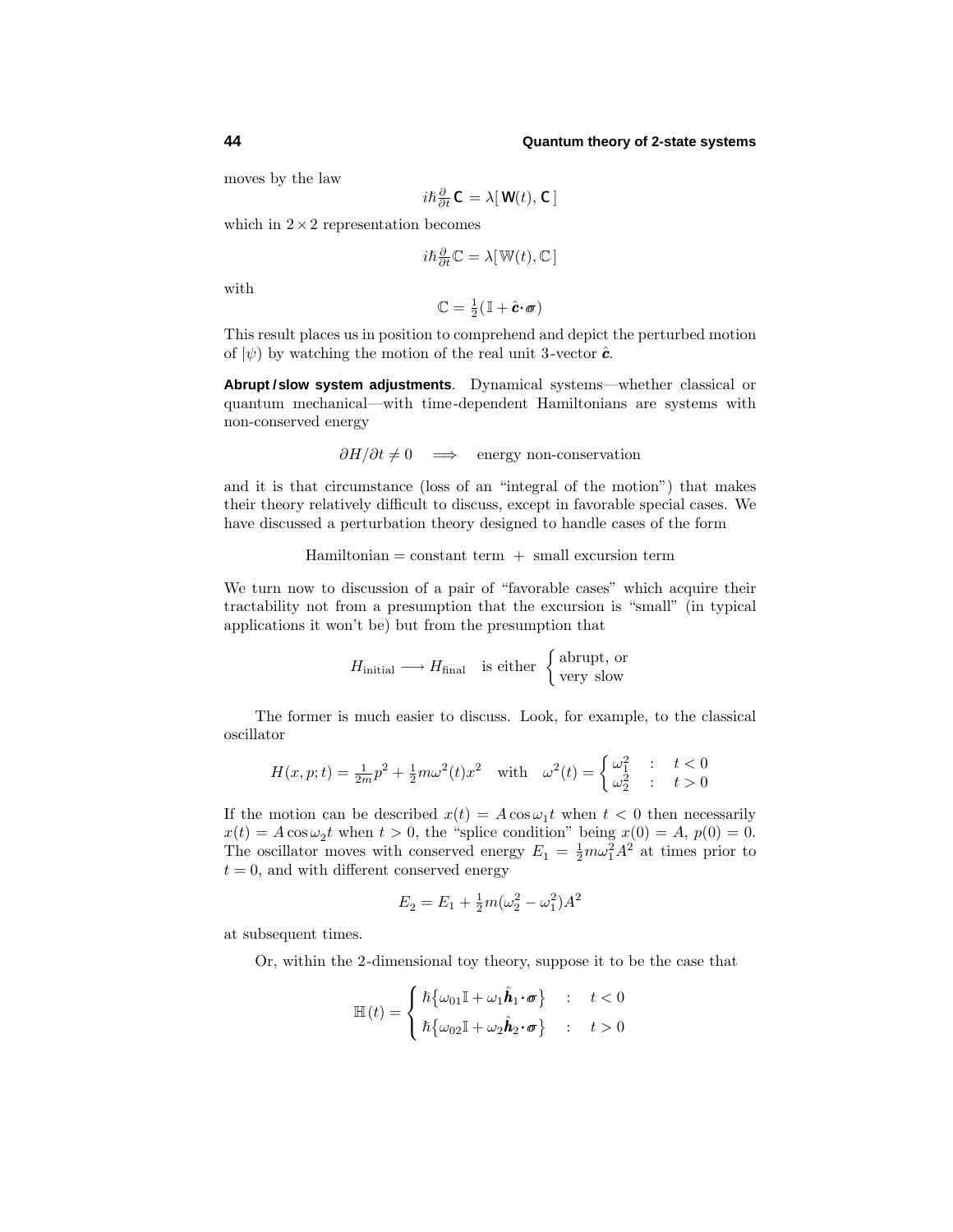### **Abrupt /slow system adjustments 45**

Then  $\hat{\psi}$ —which comes to us from the density matrix  $|\psi\rangle\langle\psi| = \frac{1}{2} \{ \mathbb{I} + \hat{\psi} \cdot \mathcal{\sigma} \}$ —

twirls conically about  $\begin{cases} \hat{\mathbf{h}}_1 \text{with angular frequency } 2\omega_1 \text{ when } t < 0 \\ \hat{\mathbf{h}}_2 \text{with angular frequency } 2\omega_2 \text{ when } t > 0 \end{cases}$ 

as illustrated in Figure 3. At negative times the density matrix has at every  $\lim_{\delta \to 0} \lim_{\delta \to 0} |\psi\rangle\langle\psi| = \frac{1}{2} \left\{ \mathbb{I} + \left( \hat{\boldsymbol{h}}_1 \cos \alpha + \hat{\boldsymbol{g}} \sin \alpha \right) \cdot \boldsymbol{\sigma} \right\}^*$  with  $\hat{\boldsymbol{g}} \perp \hat{\boldsymbol{h}}_1$ , so the expected energy, as computed from  $\text{tr}\left\{ |\psi\rangle\langle\psi| \mathbb{H}_1 \right\}$ , is given therefore by

$$
E_1 = \hbar(\omega_{01} + \cos \alpha \cdot \omega_1) = \begin{cases} \hbar(\omega_{01} + \omega_1) & \colon & \alpha = 0 \\ \hbar(\omega_{01} - \omega_1) & \colon & \alpha = \frac{\pi}{2} \end{cases}
$$

At positive times we have

$$
E_2 = \hbar(\omega_{02} + \cos \beta \cdot \omega_2) = \begin{cases} \hbar(\omega_{02} + \omega_2) & \colon & \beta = 0 \\ \hbar(\omega_{02} - \omega_2) & \colon & \beta = \frac{\pi}{2} \end{cases}
$$

where  $\beta$  is the angle which  $\pmb{\psi}$  (twirling about  $\hat{\boldsymbol{h}}_1$ ) and  $\hat{\boldsymbol{h}}_2$  happen to subtend at  $t = 0$ . The simple geometry of the situation is illustrated in Figures 4 & 5.<sup>40</sup>

More interesting in many respects is the physics that results when  $H(t)$ changes not suddenly, but very slowly. Look again to the classical system

$$
H(x, p; t) = \frac{1}{2m}p^{2} + \frac{1}{2}m\omega^{2}(t)x^{2}
$$

or perhaps to the "gently transported oscillator"

$$
H(x, p; t) = \frac{1}{2m}p^{2} + \frac{1}{2}m\omega^{2}[x - a(t)]^{2}
$$

If the t-dependence were surpressed then the dynamical phase point  $\{x(t), p(t)\}$ would trace an ellipse, with intercepts  $\{\pm\sqrt{eE/m\omega^2}, \pm\sqrt{2mE}\}$  and area given therefore by

$$
area = \oint p \, dx = 2\pi E/\omega \tag{111}
$$

One can show by simple argument (but more informatively by an argument that proceeds with the aid of "action and angle variables" from Hamilton-Jacobi theory) $41$  that

$$
E(t)/\omega(t) = \text{constant in the "adiabatic approximation"} \tag{112}
$$

But Planck gave us

$$
area = nh : n = 1, 2, 3, \dots
$$

which historically supplied  $E_n = n\hbar\omega$  but might now be used to support an expectation that

$$
n = E(t)/\hbar\omega(t)
$$
 is an adiabatic invariant (113)

<sup>40</sup> For more elaborate discussion, and reference to some pioneering work by Pauli, see pp. 292–295 in Schiff.<sup>38</sup>

<sup>&</sup>lt;sup>41</sup> See CLASSICAL MECHANICS  $(1983)$ , pp. 412–421 for details, references and historical remarks.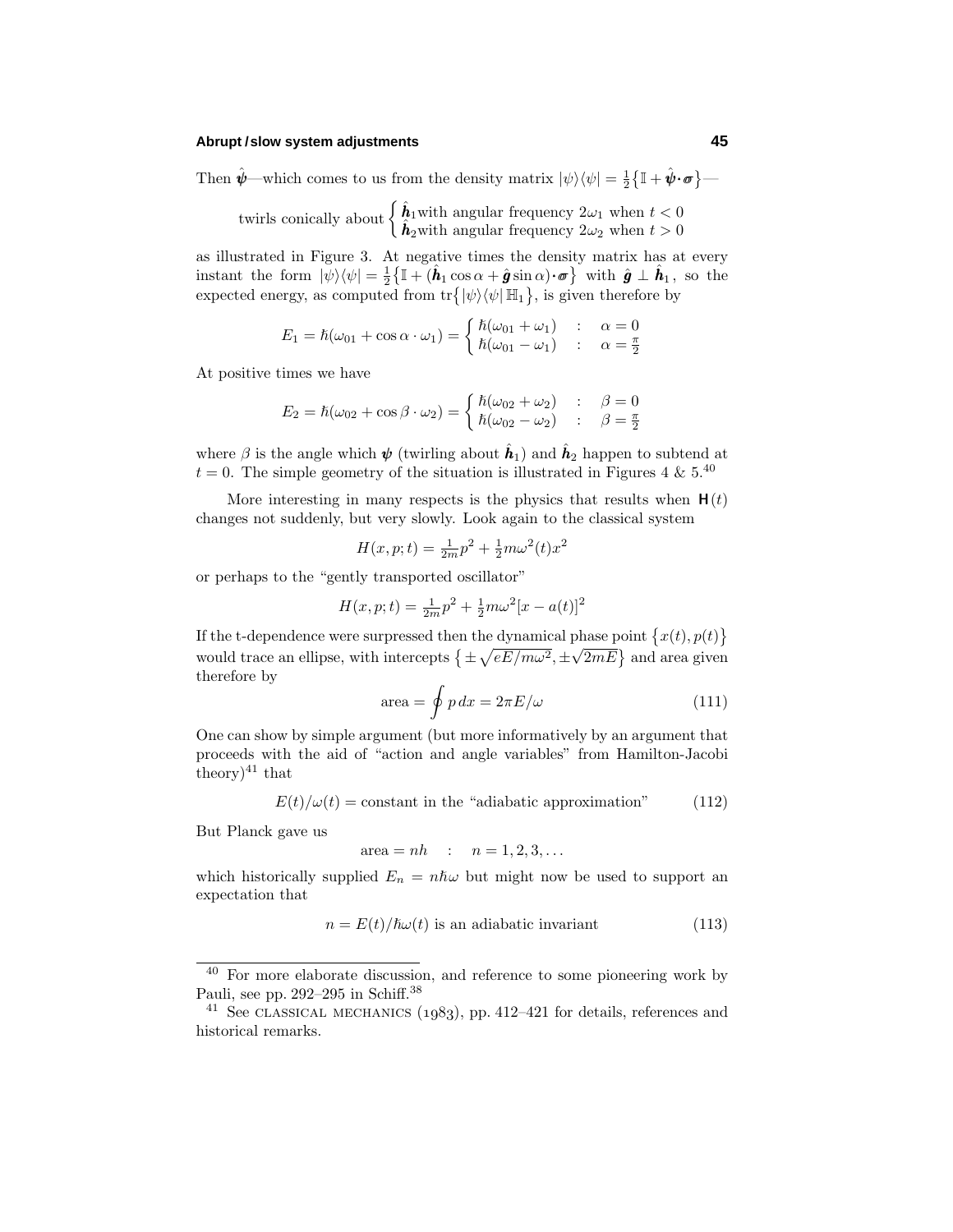

FIGURE 4: The 3-vector  $\psi$  twirls about the axis defined by  $\mathbb{H}_1$ , but at  $t = 0$  the old Hamiltonian is abruptly replaced by  $\mathbb{H}_2 \rightarrow is$ replaced by  $\longrightarrow$ ).



FIGURE 5: Illustration of the simple relationship

 $E = \hbar(\omega_0 + \omega \cos \alpha)$ 

between the expected energy of a system in state  $\psi$  and the apex angle of the cone traced by  $\psi$ . The system is in energy eigenstate  $|+\rangle$  when **ψ** is parallel to **h** (i.e., when  $\alpha = 0$ ), and in state  $|-\rangle$ when antiparallel.

The "old quantum mechanics" leads, in other words, to the expectation that a system (here an oscillator) which begins in the  $n<sup>th</sup>$  quantum state will, under adiabatic deformation,  $remain$  in the  $n<sup>th</sup>$  quantum state. The classical basis for this expectation is illustrated in Figure 6. See §3.1 in Max Jammer's Conceptual Development of Quantum Mechanics  $(1966)$  for a fascinating account of the important role played by the "Adiabatic Principle" in the transition from old quantum theory to the modern quantum mechanics of 1926. The placement of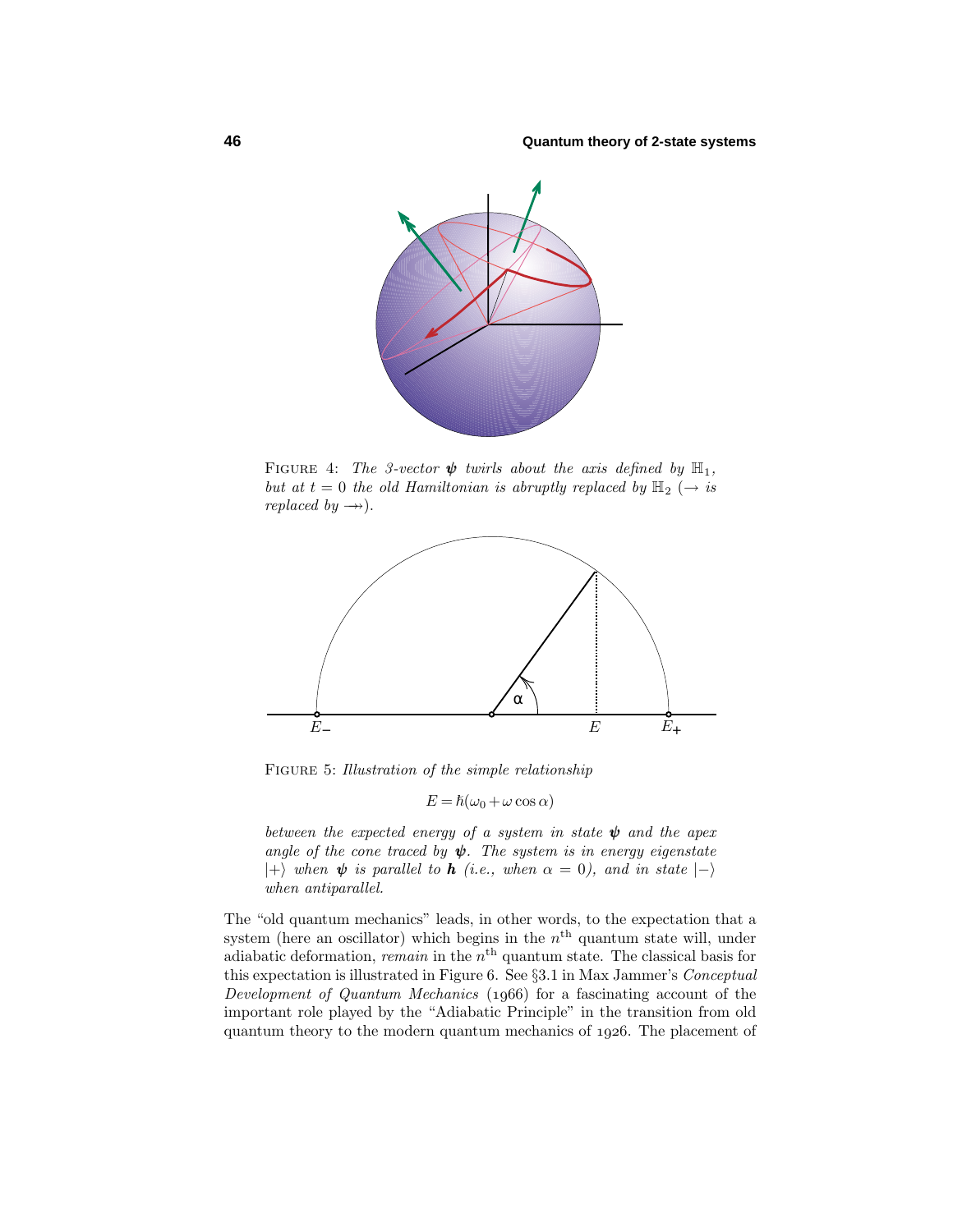

Figure 6: The classical harmonic oscillator Hamiltonian inscribes isoenergetic ellipses on phase space. Temporal modification of the Hamiltonian (such as might be achieved by lending *t*-dependence to the spring constant) causes deformation of the associated elliptical orbits. An oscillator moves initially on the undeformed *E*-ellipse. In adiabatic approximation the modified system will be found to be tracing an ellipse of the same area, from which it follows that

work done on oscillator =  $E_{\rm final} - E_{\rm initial}$  $=\frac{\omega_{\text{final}}-\omega_{\text{initial}}}{\omega_{\text{initial}}}\cdot E_{\text{initial}}$ 

that old idea *within* the modern theory was worked out by Fermi & Persico,<sup>42</sup> and in greater detail by Born  $\&$  Fock.<sup>43</sup> Griffiths devotes his  $\S 10.1$  to the

<sup>42</sup> E. Fermi & F. Persico, "Il prinzipio della adiabatiche e la nozione de forza vivo nella nuova meccanica ondulatoria," Lincei Rend. **4**, 452 (1926).

<sup>43</sup> M. Born & V. Fock, "Beweis des Adiabatensatzes," Z. Physik **51**, 165 (1928). Appended to this paper is a valuable bibliography listing the principal contributions to adiabatic theory in language of the old quantum theory, from Ehrenfest (1916) through Dirac (1925).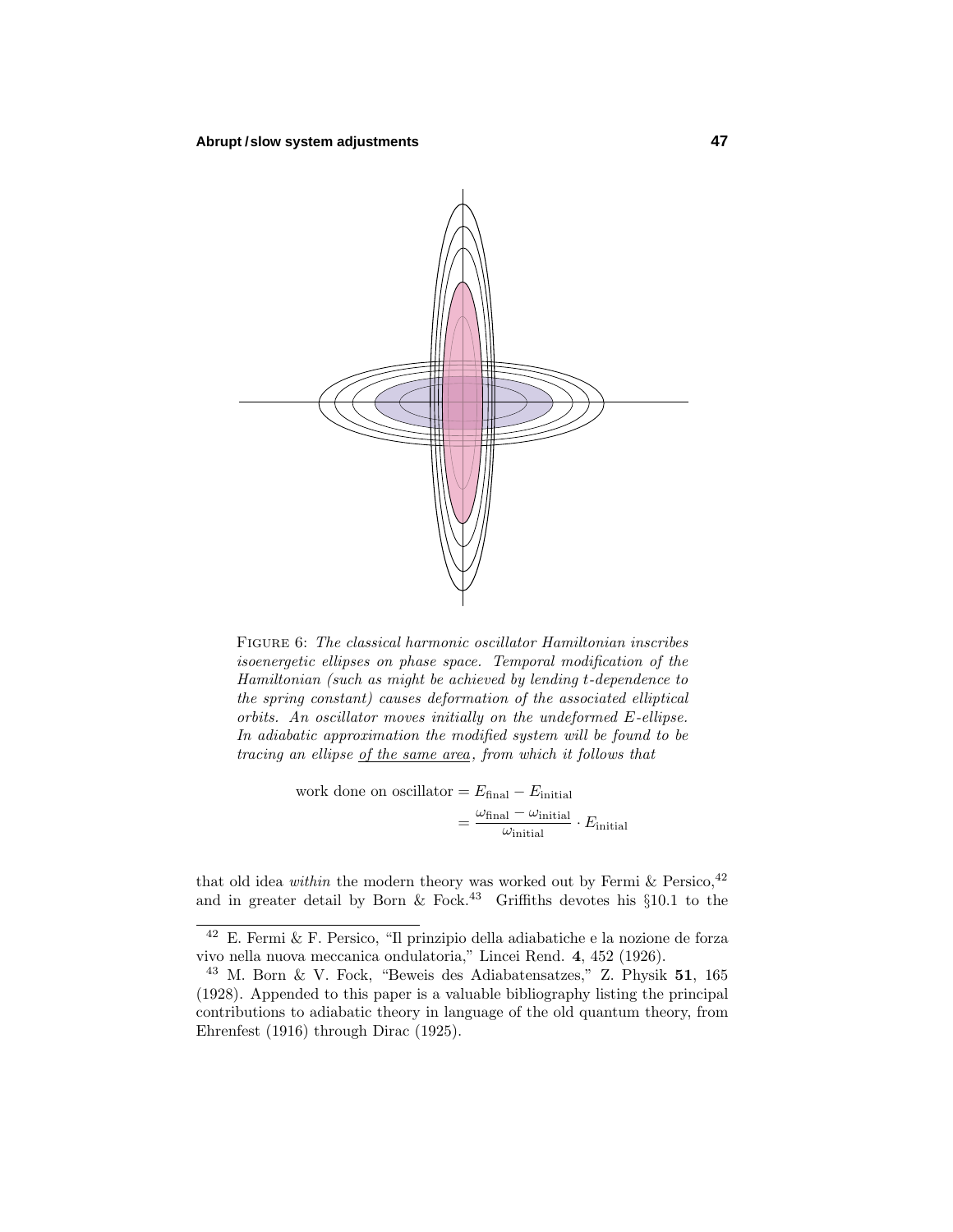

FIGURE 7: The figure on the left refers once again to the dynamical motion of the unit 3-vector  $\psi$  representative of a pure state  $|\psi\rangle$ , on the presumption that the Hamiltonian  $H_0$  is time-independent. The figure on the right refers to a population of pure states such as would be produced if  $\psi(t)$  were sampled at times  $t = n(\text{period})/N$  $(n = 1, 2, \ldots, N)$ . Individual elements of the population circulate, but the population as a whole is time-independent. The "ergodic hypothesis" speaks to the equivalence of the two modes of averaging.



FIGURE 8: Representation of the mixed state which might have been constructed by time-averaging, but might equally well have resulted from averaging over the steady population shown at right in the preceding figure. Note that the steady red arrow representative of the mixture is parallel to the green arrow representative of the timeindependent Hamiltonian.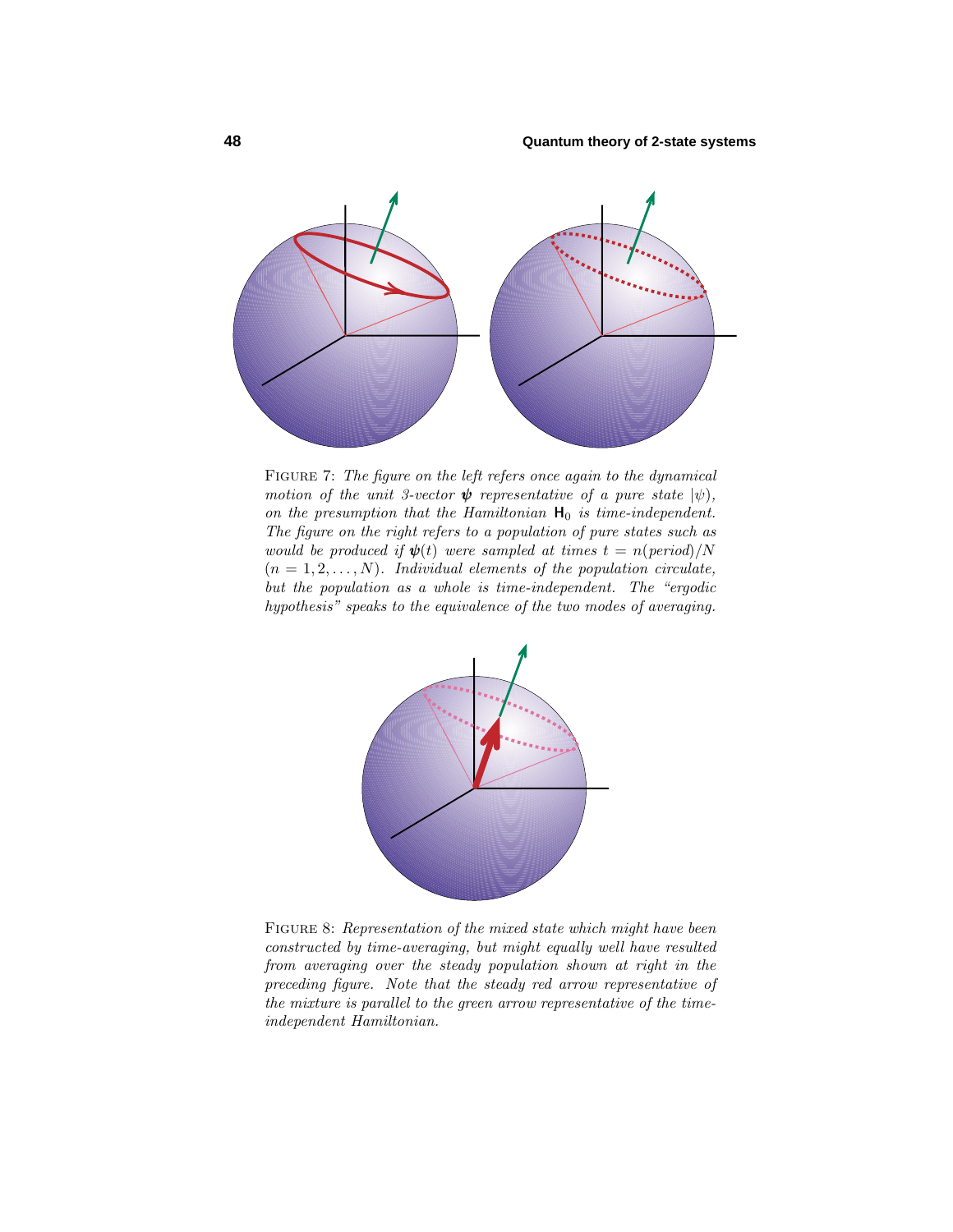### **Abrupt /slow system adjustments 49**

subject, and an especially valuable discussion can be found in Schiff.<sup>38</sup> My own approach to the points at issue has been designed to exploit diagramatic resources special to the two-state theory.

Figures 7–10 describe the plan of attack. The Hamiltonian

$$
\mathbb{H}(t) = \hbar \{\omega_0(t)\mathbb{I} + \omega(t)\hat{\boldsymbol{h}}(t) \cdot \boldsymbol{\sigma}\}
$$
\n(114)

interpolates between  $\mathbb{H}_0 \equiv \mathbb{H}(t_0)$  and  $\mathbb{H}_1 \equiv \mathbb{H}(t_1)$ . The unit 3-vector  $\boldsymbol{\psi}(t)$ serves by  $\frac{1}{2} \left\{ \mathbb{I} + \psi(t) \cdot \sigma \right\}$  to describe the projector onto the dynamical pure state  $|\psi_t|$ . At times prior to  $t_0$  the vector  $\psi(t)$  has been tracing a cone with apex angle  $\alpha$  and spin-axis  $\hat{\boldsymbol{h}}$ . Time-averaging over a period (or equivalently: averaging over the ring-ensemble shown on the right in Figure 7) yields the mixed state described by the time-independent density matrix

$$
\rho \equiv \frac{1}{\tau} \int_0^{\tau} |\psi_t\rangle dt \langle \psi_t| = \frac{1}{2} \{ \mathbb{I} + \rho \cdot \sigma \}
$$
\n(115)

where  $\rho = \psi_{\parallel} = \cos \alpha \cdot \hat{h}$ . It is the time-independence of  $\rho$  that makes it, in comparison to  $|\psi_t\rangle(\psi_t|)$ , such an attractive thing to watch. What we want to show is that

$$
\boldsymbol{\rho}(t) = \cos \alpha \cdot \hat{\boldsymbol{h}}(t) \tag{116}
$$

persists even when H is subjected to slow adjustment, and that the value of  $\cos \alpha$  remains constant. Such a result (see Figures 9 & 10) would entail that

$$
\hbar \cos \alpha = \frac{\langle E - E_0 \rangle(t)}{\omega(t)} \quad \text{is adiabatically invariant} \tag{117}
$$

and so would be neatly consistent with our classical experience. To expose most simply the mathematical essence of the issue before us, and to minimize the width of the chasm which might separate formalism from physical intuition, I will, in fact, revert to the language of classical mechanics, looking now in closer detail to a system to which passing reference has already been made.<sup>17</sup>

## symmetric charged top in a slowly wandering magnetic field

A rigid body—in effect, a "top"—spins with angular momentum **S** about its center of mass. The top is assumed to be "symmetric" in the sense that its principal moments of inertia (relative to the center of mass) are equal. The top is assumed, moreover, to be made of some non-conductive material, and to be uniformly charged. It has, therefore, a magnetic moment  $\mu = qS$ , which in the presence of an impressed magnetic field **B** contributes a term  $\mu \cdot \mathbf{B}$  to the energy of the system, so the Hamiltonian becomes

$$
H = \frac{1}{2(\text{moment of inertia})} \mathbf{S} \cdot \mathbf{S} + \boldsymbol{\mu} \cdot \mathbf{B} = aS^2 + \omega \boldsymbol{a} \cdot \mathbf{S}
$$

where *a* is a dimensioned constant,  $\omega = qB$  bears the dimensions of a frequency, and *a* is a dimensionless unit vector. From the Poisson bracket theory upon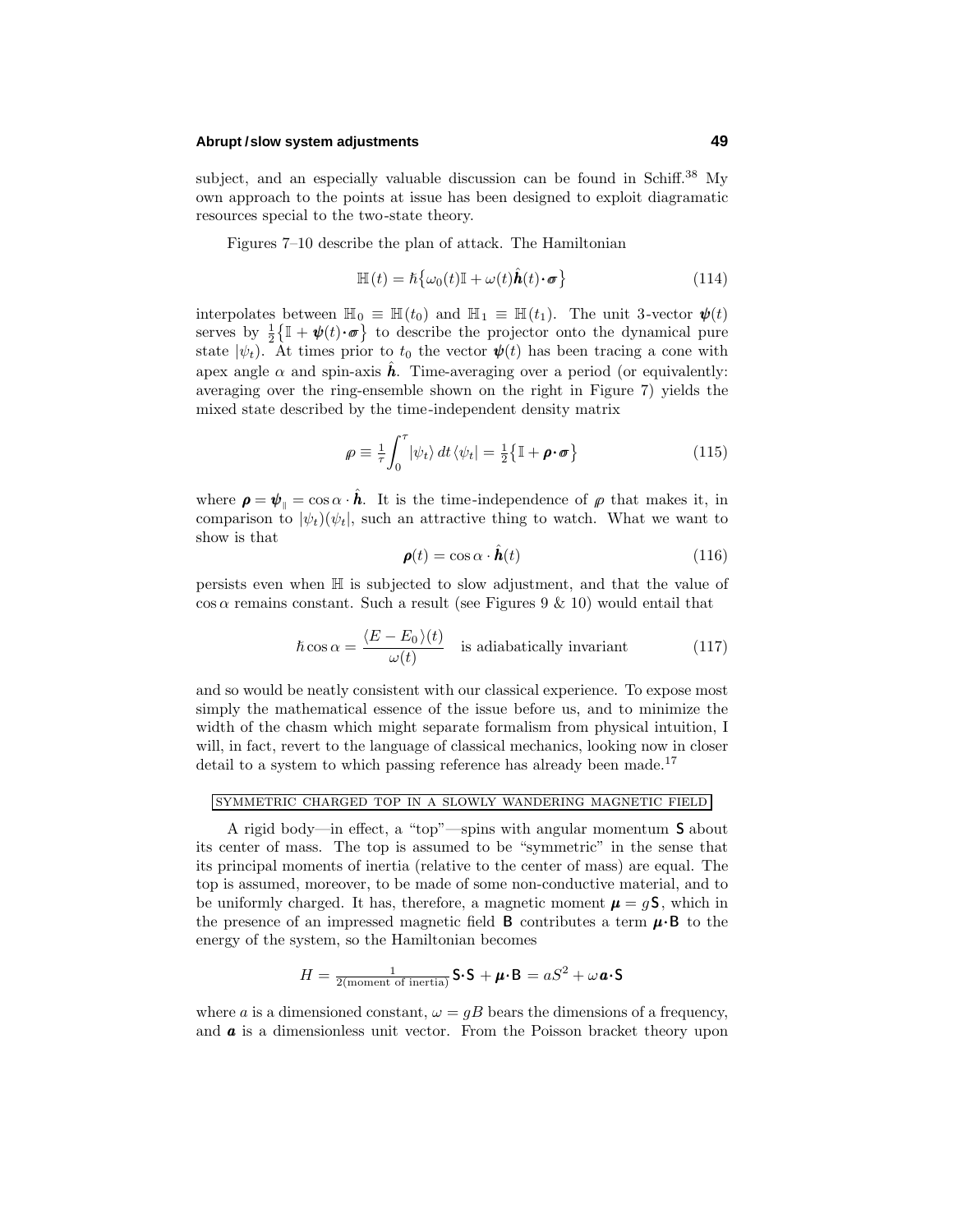

FIGURE 9: An external agent slowly modifies the Hamiltonian:

$$
\mathbf{H}_0 \xrightarrow{\qquad \qquad } \mathbf{H}_{1}
$$

as represented by the sequenced green arrows (of which not only the direction but also the length is variable). It is claimed that in adiabatic approximation the arrow representative of the mixture remains parallel to the Hamiltonian arrow, and is of constant length. The mixed state is, in effect, "transported rigidly, without internal deformation or sloshing."

![](_page_49_Figure_5.jpeg)

FIGURE 10: Adiabatic adjustment of the Hamiltonian generally alters both the natural frequency  $\omega = (E_{+} - E_{-})/\hbar$  and the expected energy  $\langle E \rangle$ , but in such a way that the angle  $\alpha$  (which is to say: the entropy of the mixture) remains constant.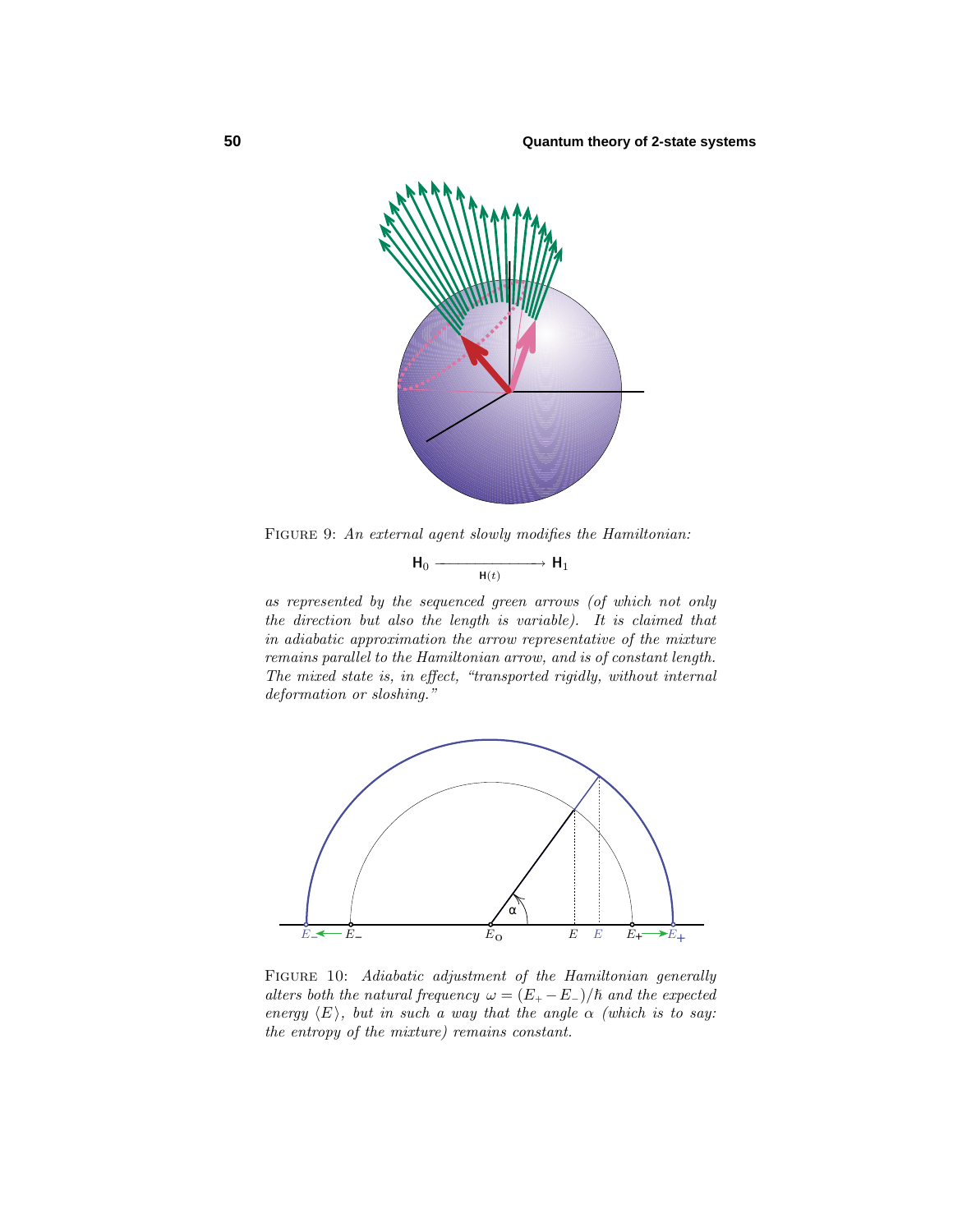### **Abrupt /slow system adjustments 51**

which we based  $(0-50)$  we know that

$$
[S_1, S_2] = S_3, \quad [S_2, S_3] = S_1, \quad [S_3, S_1] = S_2
$$

$$
[S_1, S^2] = [S_2, S^2] = [S_3, S^2] = 0
$$

from which it follows that

$$
\frac{d}{dt}S^2 = -[H, S^2] = 0 \quad : \quad S^2 \equiv \textbf{S} \cdot \textbf{S} \text{ is a constant of the motion}
$$

and

$$
\frac{d}{dt} \mathbf{S} = -[H, \mathbf{S}]
$$
  
=  $\omega \mathbf{a} \times \mathbf{S} = \omega A \mathbf{S}$  with  $A \equiv \begin{pmatrix} 0 & -a_3 & a_2 \\ a_3 & 0 & -a_1 \\ -a_2 & a_1 & 0 \end{pmatrix}$ 

Immediately

$$
\mathbf{S}(t) = e^{\omega \mathbb{A} t} \mathbf{S}(0)
$$

where  $\mathbb{R}(t) \equiv e^{\omega \mathbb{A} t}$  is the rotation matrix that describes "twirling about the *a*-axis with angular velocity  $\omega$ ." The motion of the spin vector **S** is therefore precessional, as illustrated on the left in Figure 7. Introducing

$$
\mathbf{S}_{\parallel} = (\mathbf{S} \cdot \mathbf{a}) \mathbf{a} \; : \; \text{component of } \mathbf{S} \text{ parallel to } \mathbf{a} \tag{118}
$$

we see that

$$
\tfrac{d}{dt} \, {\bf S}_{\parallel} = \omega \, ({\bf S} {\bf \cdot} \textbf{\textit{a}}) \, {\boldsymbol a} \times {\boldsymbol a} = \, {\bf 0}
$$

 $S_{\parallel}$  is a constant of the motion, and so in particular is its length  $S_{\parallel} = (S \cdot \boldsymbol{a})$ .

If we assign arbitrary time-dependence to the strength of the magnetic field  $\omega \mapsto \omega(t)$  then the preceding line of argument gives

$$
\frac{d}{dt}\mathbf{S} = \omega(t)\mathbb{A}\mathbf{S} \implies \mathbf{S}(t) = e^{\mathbb{A}\int_0^t \omega(s) ds} \mathbf{S}(0)
$$
\n(119)

The conservation of  $S^2$ ,  $\mathbf{S}_{\parallel}$  and  $S_{\parallel}$  is unaffected by such an adjustment.

Now assign arbitrary time-dependence also to the direction of the magnetic field; i.e., let  $\mathbf{a} \mapsto \mathbf{a}(t)$  wander in some prescribed way on the surface of the unit sphere. Our time-dependent Hamilton has become

$$
H(t) = aS^{2} + \omega(t)\mathbf{a}(t) \cdot \mathbf{S}
$$
\n
$$
\begin{array}{c}\n\text{120}\n\\
\text{121}\n\\
\text{122}\n\\
\text{123}\n\\
\text{124}\n\\
\text{125}\n\\
\text{126}\n\\
\text{128}\n\\
\text{129}\n\\
\text{120}\n\\
\text{121}\n\\
\text{122}\n\\
\text{123}\n\\
\text{124}\n\\
\text{126}\n\\
\text{128}\n\\
\text{129}\n\\
\text{120}\n\\
\text{121}\n\\
\text{122}\n\\
\text{123}\n\\
\text{124}\n\\
\text{126}\n\\
\text{128}\n\\
\text{129}\n\\
\text{120}\n\\
\text{120}\n\\
\text{121}\n\\
\text{122}\n\\
\text{123}\n\\
\text{124}\n\\
\text{126}\n\\
\text{128}\n\\
\text{129}\n\\
\text{120}\n\\
\text{120}\n\\
\text{121}\n\\
\text{121}\n\\
\text{122}\n\\
\text{123}\n\\
\text{124}\n\\
\text{126}\n\\
\text{128}\n\\
\text{129}\n\\
\text{129}\n\\
\text{120}\n\\
\text{120}\n\\
\text{121}\n\\
\text{121}\n\\
\text{122}\n\\
\text{123}\n\\
\text{124}\n\\
\text{126}\n\\
\text{128}\n\\
\text{129}\n\\
\text{120}\n\\
\text{120}\n\\
\text{121}\n\\
\text{121}\n\\
\text{122}\n\\
\text{123}\n\\
\text{123}\n\\
\text{124}\n\\
\text{126}\n\\
\text{126}\n\\
\text{128}\n\\
\text{129}\n\\
\text{129}\n\\
\text{120}\n\\
\text{120}\n\\
\text{120}\n\\
\text{1
$$

Borrowing an idea from (108.2) we might in place of (119) write

$$
\frac{d}{dt}\mathbf{S} = \omega(t)\mathbb{A}(t)\mathbf{S} \implies \mathbf{S}(t) = \mathcal{P}\left\{e^{\int_0^t \omega(s)\mathbb{A}(s)ds}\right\}\mathbf{S}(0) \tag{121}
$$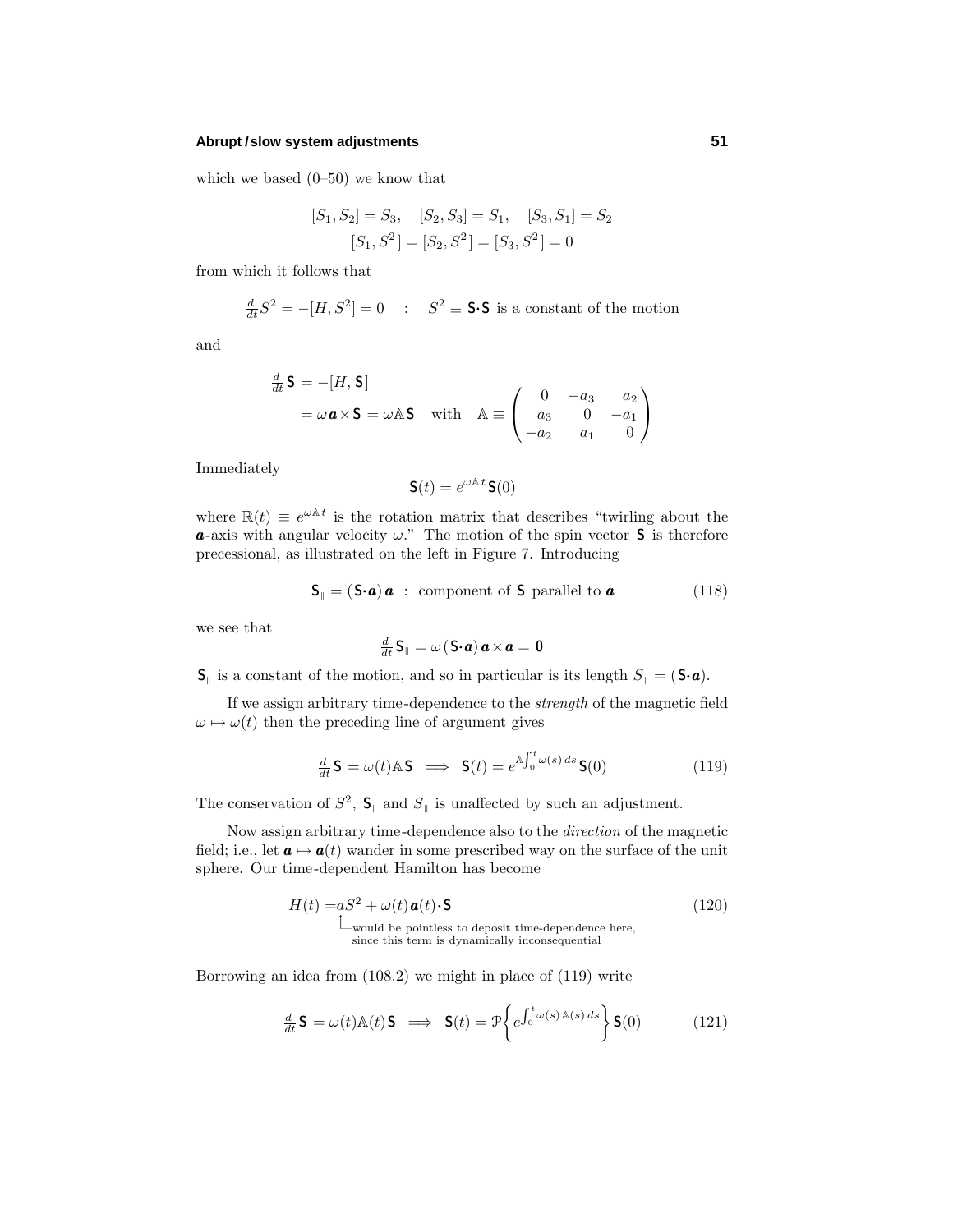but the expression on the right is hardly more than a fancy name for a heavy computational program; it is, except in favorable special cases, uninformative as it stands. It is, however, evident that  $[H(t), S^2] = 0$ ; however complicated the motion of  $S(t)$  may have become, the constancy of  $S^2 = S(t) \cdot S(t)$  has been preserved.

Look now to the motion of  $S_{\parallel}$ , which has become an observable with a time-dependent definition

$$
\mathbf{S}_{\parallel} \equiv (\mathbf{S} \cdot \mathbf{a}(t)) \, \mathbf{a}(t) \; : \; \text{component of } \mathbf{S} \; \underline{\text{instantaneously parallel to } \mathbf{a}(t)}
$$

so to describe the dynamical motion of  $S_{\parallel}$  we must write

$$
\frac{d}{dt}\mathbf{S}_{\parallel} = -[H(t), \mathbf{S}_{\parallel}] + \frac{\partial}{\partial t}\mathbf{S}_{\parallel}
$$
\n(122)

The first term on the right vanishes as before, but if we write  $\mathbf{b} \equiv \frac{d}{dt} \mathbf{a}$  then we have

$$
\frac{d}{dt}\mathsf{S}_{\parallel}=\mathbf{0}+(\mathsf{S}\boldsymbol{\cdot}\boldsymbol{b})\boldsymbol{a}+(\mathsf{S}\boldsymbol{\cdot}\boldsymbol{a})\boldsymbol{b}
$$

Similarly (or arguing from the result just obtained, with the aid of  $\mathbf{a} \cdot \mathbf{b} = 0$ , which follows upon differentiation of  $\mathbf{a} \cdot \mathbf{a} = 1$ )

$$
\frac{d}{dt}S_{\parallel} = (\mathbf{S} \cdot \mathbf{b}) = (\mathbf{b} \cdot \mathbf{S}_{\perp})
$$
\n(123)

and it is upon implications of the latter equation that we will concentrate. From (123) and the established fact that  $S^2$  is conserved it follows immediately that

$$
S_{\parallel}(t) = S_{\parallel}(0) + \underbrace{\int_0^t b(u)\sqrt{S^2 - S_{\parallel}^2(u)}\cos\vartheta(u) du}_{\text{bounded by } \pm S \int_0^t b(u)\cos\vartheta(u) du}
$$

where  $\vartheta(t)$  refers to the angle instantaneously subtended by  $\mathbf{S}_{\perp}(t)$  and  $\boldsymbol{b}(t)$ :

$$
\vartheta(t) = \int_0^t \omega(s) \, ds + \left\{ \begin{array}{l} \text{relatively small correction term arising from} \\ \text{the geometry of the curve traced by } \bm{a}(t) \end{array} \right.
$$

Our objective is to establish that under weak hypotheses

$$
S_{\parallel}(t) = S_{\parallel}(0) \text{ for all } t \text{ in the adiabatic limit}
$$
 (124)

To expose most simply the meaning of the preceding assertion, and the mechanism at work, I look first to a simplified model:

Suppose  $a(t)$  ramps linearly from  $a_0$  to  $a_1$  in time  $T$ :

$$
a(t) = \begin{cases} a_0 & \text{: } t \leq 0 \\ a_0 + (a_1 - a_0)t/T & \text{: } 0 \leq t \leq T \\ a_1 & \text{: } T \leq t \end{cases}
$$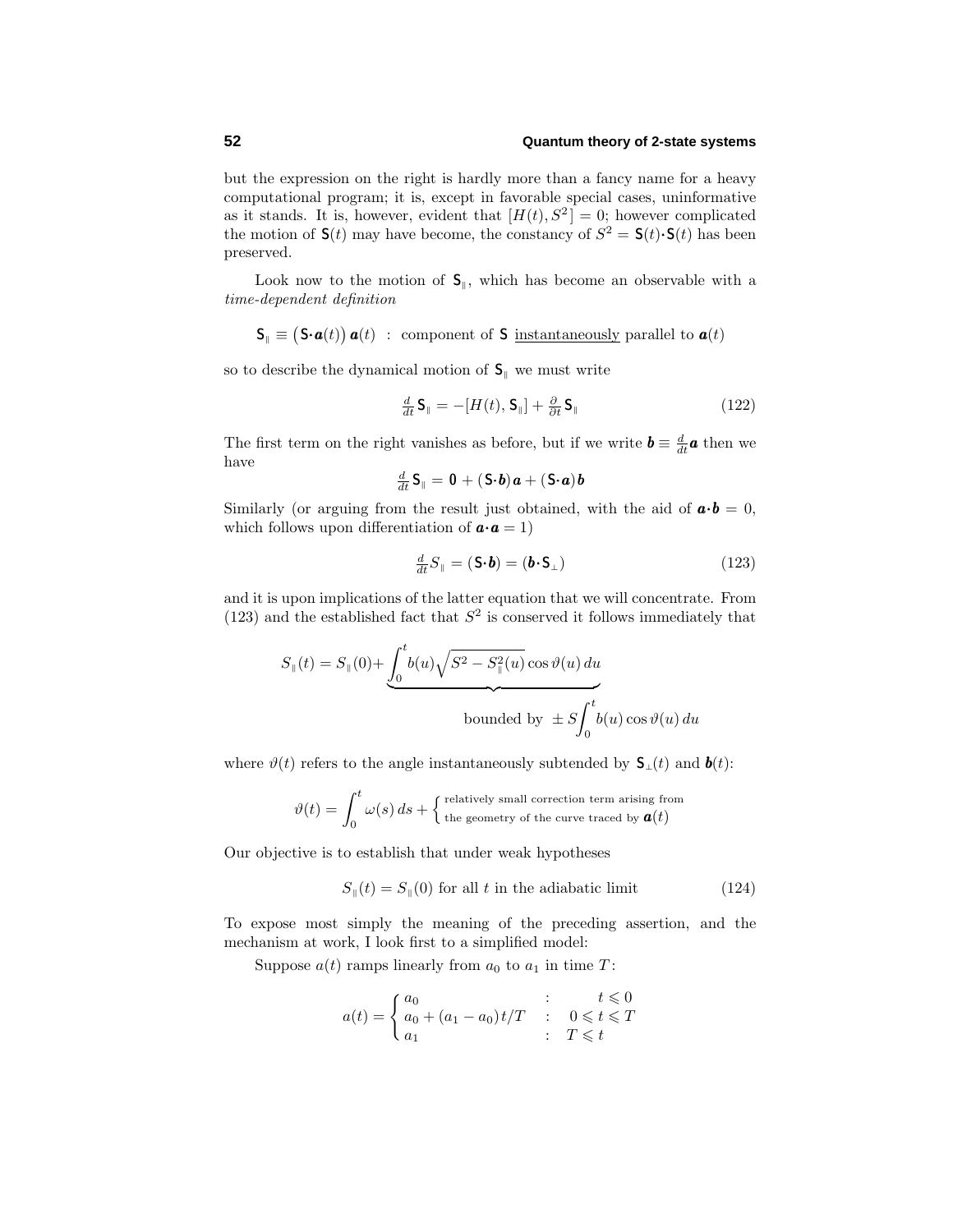### **Abrupt /slow system adjustments 53**

Then

$$
b(t) \equiv \dot{a}(t) = \begin{cases} 0 & \text{if } t \leq 0 \\ (a_1 - a_0)/T \equiv b & \text{if } 0 \leq t \leq T \\ 0 & \text{if } T \leq t \end{cases}
$$

The constant  $b \downarrow 0$  as  $T \uparrow \infty$ , but in such a way that  $\int_0^T b(u) du$  remains dilationally invariant. Suppose additionally that  $\omega(t)$  ramps linearly from  $\omega_0$ to  $\omega_1$  in time *T*:

$$
\omega(t) = \begin{cases} \omega_0 & \text{if } t \leq 0\\ \omega_0 + (\omega_1 - \omega_0)t/T & \text{if } 0 \leq t \leq T\\ \omega_1 & \text{if } T \leq t \end{cases}
$$

Then

$$
\vartheta(t) = \int_0^t \omega(s) ds = \omega_0 t + \frac{1}{2} (\omega_1 - \omega_0) t^2 / T \quad : \quad 0 \leq t \leq T
$$

and (ask *Mathematica* for the details)  $\int \cos \theta(u) du$  can be described in terms of the so-called "Fresnel integrals"<sup>44</sup>

$$
C(t) \equiv \int_0^t \cos \frac{1}{2}\pi u^2 du \quad \text{and} \quad S(t) \equiv \int_0^t \sin \frac{1}{2}\pi u^2 du
$$

Look to a concrete case: let *b* assume unit value in the case  $T = 10$  (therefore  $b = \frac{1}{2}$  in the case  $T = 20$ ,  $b = \frac{1}{4}$  in the case  $T = 40$ , etc.), and let  $\omega_1 = 2\omega_0$ with  $\omega_0 = 2\pi$ , giving  $\vartheta(t) = 2\pi t + \pi t^2/T$ . Then

$$
\int_0^t b(u) \cos \vartheta(u) \, du = \begin{cases}\n\int_0^t \cos(2\pi u + \frac{1}{10}\pi u^2) \, du = \sqrt{\frac{5}{1}} \Big\{ C\left(\frac{t+10}{\sqrt{5}}\right) - C\left(\frac{10}{\sqrt{5}}\right) \Big\} \\
\frac{1}{2} \int_0^t \cos(2\pi u + \frac{1}{20}\pi u^2) \, du = \sqrt{\frac{5}{2}} \Big\{ C\left(\frac{t+20}{\sqrt{10}}\right) - C\left(\frac{20}{\sqrt{10}}\right) \Big\} \\
\frac{1}{4} \int_0^t \cos(2\pi u + \frac{1}{40}\pi u^2) \, du = \sqrt{\frac{5}{4}} \Big\{ C\left(\frac{t+40}{\sqrt{20}}\right) - C\left(\frac{40}{\sqrt{20}}\right) \Big\} \\
0 \text{ asymptotically}\n\end{cases}
$$

with consequences which are illustrated in Figure 11.

The preceding discussion is not so restrictively special as it might appear. For we might use the values assumed by  $a(t)$  and  $\omega(t)$  at times

$$
t_n \equiv t_0 + n(T - t_0)
$$
 :  $n = 1, 2, ..., N$ 

to construct spline approximants to those functions; since between consecutive nodal times  $t_n$  and  $t_{n+1}$  the approximants are in fact ramped, the preceding

<sup>44</sup> Good discussion of these important functions can be found in Spanier & Oldham, An Atlas of Functions (1987), Chapter 39; Gradshteyn & Ryzhik, §8.25; or Abramowitz & Stegun, §7.3.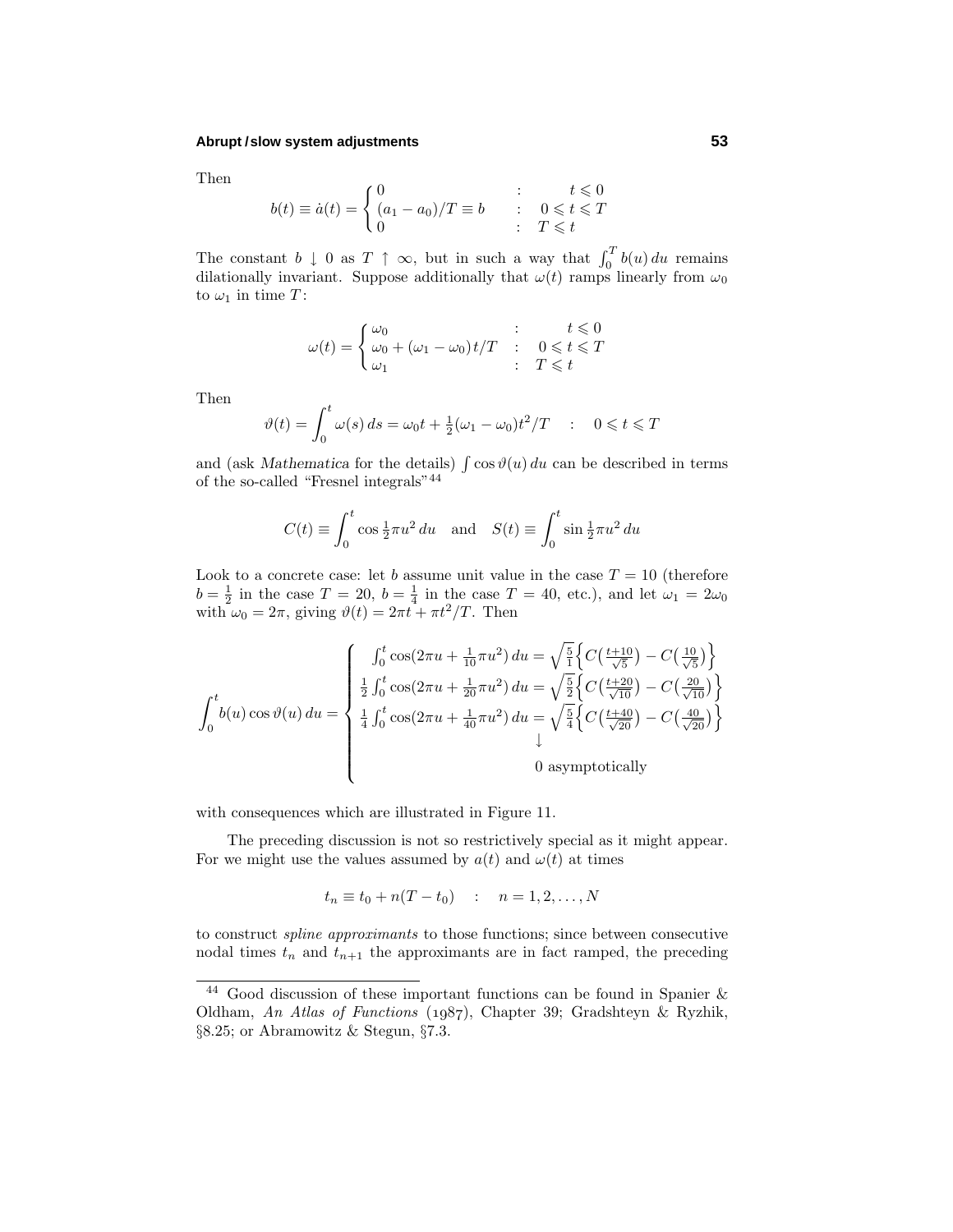![](_page_53_Figure_1.jpeg)

Figure 11: Superimposed graphs of

$$
\int_0^t \cos(2\pi u + \frac{1}{10}\pi u^2) du : 0 \le t \le 10
$$
  

$$
\int_0^t \frac{1}{2} \cos(2\pi u + \frac{1}{20}\pi u^2) du : 0 \le t \le 20
$$

remarks pertain—internodal sector by internodal sector.

The essential point is that the dilation which sends  $a(t) \longrightarrow A(t) \equiv a(t/k)$ sends  $a'(t) \longrightarrow A'(t) \equiv \frac{1}{k} a(t/k)$ : we have the previously remarked dilational invariance statement

$$
\int_0^{kT} A'(u) \, du = \int_0^{kT} \frac{1}{k} a'(u/k) \, du = \int_0^T a'(t) \, dt = a(T) - a(0)
$$

But the introduction of an oscillatory factor which does not participate in the dilation serves to break dilational invariance

$$
\int_0^{kT} A'(u) \cos \omega u \, du = \int_0^T a'(t) \cos k\omega t \, dt \neq \int_0^T a'(t) \cos \omega t \, dt
$$

Moreover

$$
\lim_{k \to \infty} \int_0^T a'(t) \cos k\omega t \, dt = 0 \tag{125}
$$

under weak hypotheses which I will not attempt to spell out, but which permit  $\omega$  also to be endowed with some *t*-dependence.

So (124) is established:  $S_{\parallel}$  is adiabatically invariant, and (since *S* is unrestrictedly invariant) so also is *S*⊥. Slow reorientation of the magnetic field "leads the top by its nose" in Griffiths' phrase. Slow adjustment of the strength of the field has no effect upon the rate of spin, but does affect the rate of precession.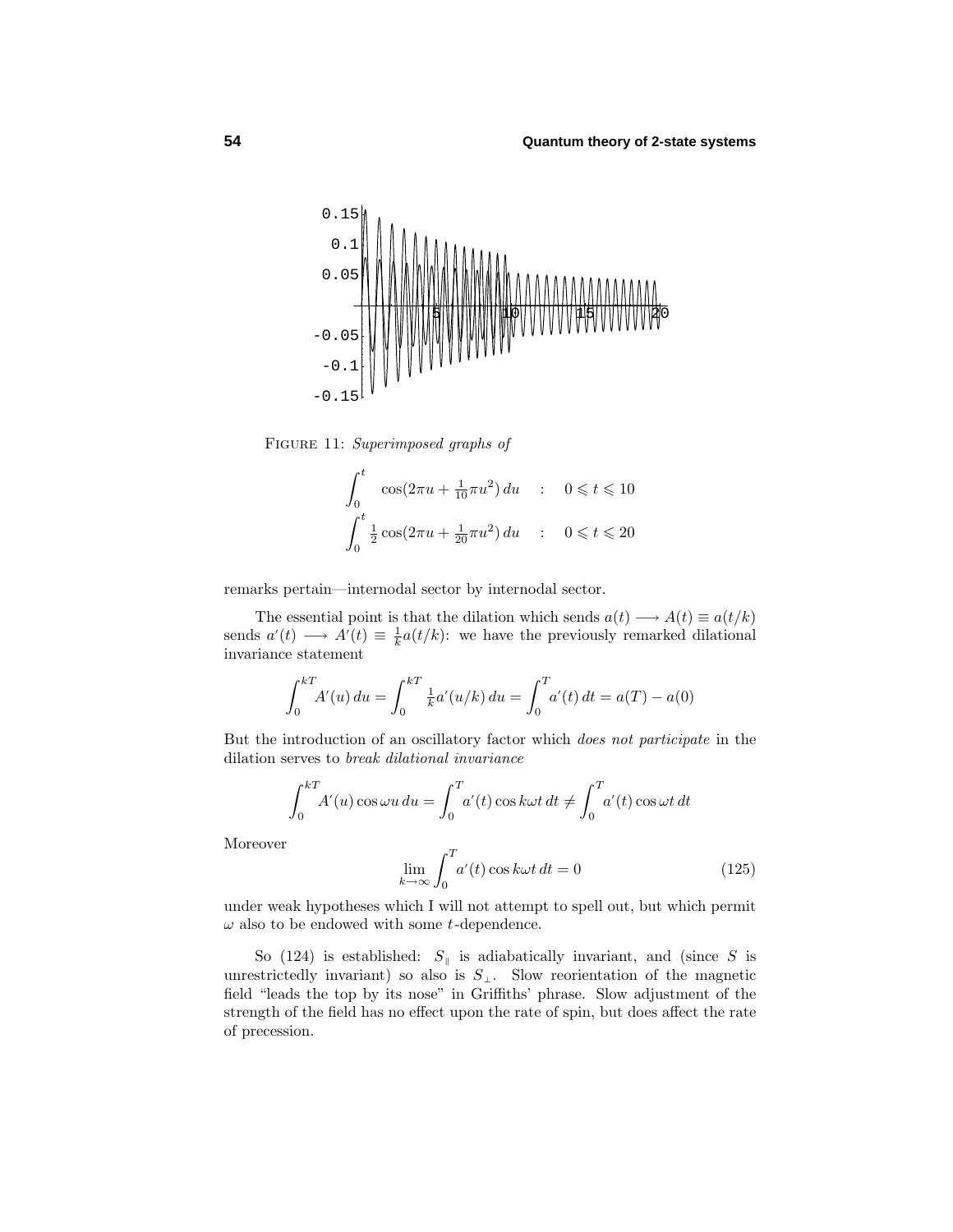### **Abrupt /slow system adjustments 55**

The mathematics pertains with only interpretive change to the quantum theory of two-state systems: adiabatic adjustment of the Hamiltonian (see again Figure 9) leaves unchanged the length of the  $\psi_{\parallel}$  vector (and therefore also of the  $\psi_{\perp}$  vector). The 3-vector  $\psi = \psi_{\parallel} + \psi_{\perp}$  precesses about the momentary  $\psi_{\parallel}$ -axis at a rate determined by the momentary "strength" of  $\mathbb{H}(t)$ . The flying vector  $\psi(t)$  "points" (in the sense that  $\frac{1}{2} \left\{ \mathbb{I} + \psi(t) \cdot \sigma \right\}$  projects onto) a flying sequence  $|\psi\rangle_t$  of complex 2-vectors which describe the dynamical quantum state of the system. One could (with Griffiths; see his  $\S10.1.3$ ) phrase the argument directly in terms of those state vectors, but then one must live with (and contrive to see the simplicity which lies beyond) the fussy complexity of those  $|\psi\rangle$ -vectors (see again (15.3)). In the parallel theory of *N*-state systems  $(N > 2)$  there appears to be, in fact, no other way to  $\mathbf{g}_0$ <sup>45</sup> but it is my experience that even in that enlarged setting our toy theory does serve to *illuminate* what's going on.

I have previously remarked (see again Figures  $7 \& 8$ ) that the "flying" component of  $\psi(t)$  can be expunged by an averaging process, leaving  $\psi_{\parallel}$  as the descriptor of a *mixture*, with density matrix given by

$$
\mathbf{\rho} = \tfrac{1}{2} \big\{ \mathbb{I} + \boldsymbol{\psi}_{\parallel} \!\!\cdot\! \boldsymbol{\sigma} \big\}
$$

One might be tempted to interpret what we now know about the adiabatic motion of  $\rho$  to mean that "slow transport of a mixture preserves the relative placement of its constituents"—in a word: "generates no internal sloshing" but to adopt such language entails risk of imputing an objective reality to the notion of "constituent" which we have found to be classically meaningful but quantum mechanically disallowed.

Possibly more useful therefore—or at least more sharply curious—is the observation that the adiabatic invariance of the

length of 
$$
\psi_{\parallel} = \sqrt{2 \text{tr} \rho^2 - 1}
$$

can be interpreted<sup>46</sup> to signify the

adiabatic invariance of the *entropy* of 
$$
\rho
$$
 (126)

In thermodynamics one has, by the first law,

$$
dU = dQ + dW
$$

where  $dQ$  (differential "heat injected") refers to the energy increase which results when a dynamical trajectory is flicked from an isoenergetic surface to one of higher energy (same Hamiltonian), while  $dW$  (differential "work done on") refers to slow adjustment of the parameters which control the design of the Hamiltonian. And by the second law

$$
dQ = TdS
$$

<sup>&</sup>lt;sup>45</sup> See Schiff, *Quantum Mechanics* ( $3<sup>rd</sup>$  edition 1968), pp. 289–292.

 $46$  See again (22) and (23).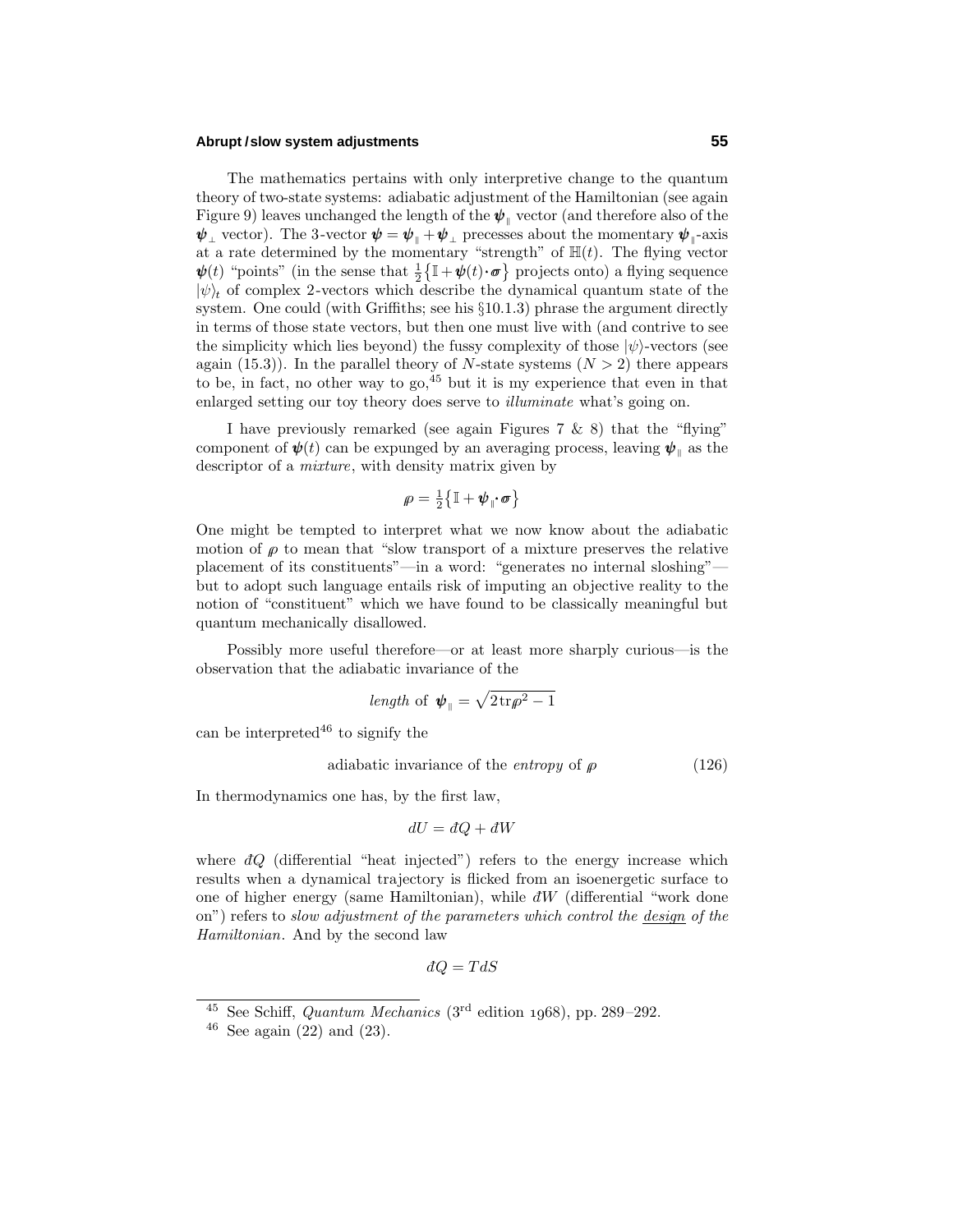in which sense "adiabatic"  $(dQ = 0)$  means "isentropic"  $(dS = 0)$ . So the quantum mechanical statement (126) conforms very nicely to thermodynamic usage. I find it impossible to think that this confluence of ideas is merely verbal, yet must emphasize that on the thermodynamic side of the street essential reference is made to the famously elusive concept of a "thermized state," while no such notion appears to inhabit the quantum mechanics.

It is interesting in this light to notice that abrupt adjustment of the Hamiltonian followed by re-thermalization of the mixture (quantum analog of Joule free expansion) in non-isentropic, and in fact entails

$$
S_{\text{after}} > S_{\text{before}}
$$

since (see again Figure 4)  $\psi_{\parallel \text{after}}$  is necessarily shorter than  $\psi_{\parallel \text{before}}$ . It must, however, be emphasized that quantum mechanics—unenriched by any further principle—provides no mechanism by which "re-thermalization" might come about, no indication of how a mixture acquires the features of its time-average.

**Geometric phase**. Let the design of the Hamiltonian  $H(t)$  be adiabatically adjusted (Figure 9) in such a way that at time  $T$  it has returned to its *original* design (Figure 12):

$$
\mathbb{H}(0) \xrightarrow{\hspace{0.5cm}} \text{adiabatic tour of a loop in parameter space} \mathbb{H}(T) = \mathbb{H}(0)
$$

Then  $\hat{\boldsymbol{h}}(t)$  will trace a closed curve on the unit sphere, which  $\boldsymbol{\psi}_{\parallel}(t)$  will track. Initially (i.e., at times  $t < 0$ )  $\psi(t)$  was tracing a circle, and upon completion of the tour (i.e., at times  $t>T$ ) finds itself retracing that same circle, but it will in general be out of phase with the comparison system which remained at home the whole time.

Let  $\mathbb{H}_{\text{tour}} = \hbar \omega(t) \hat{\boldsymbol{h}}(t) \cdot \boldsymbol{\sigma}$  describe the system that takes the leisurely tour, and  $\mathbb{H}_{\text{home}} = \hbar \omega(t) \hat{\boldsymbol{h}} \cdot \boldsymbol{\sigma}$  the system that stays home and twiddles its thumb  $\omega(t)$ . Take it to be understood that  $\hat{\boldsymbol{h}}(0) = \hat{\boldsymbol{h}}(T) = \hat{\boldsymbol{h}}$ . By the time the tourist returns to its point of departure the stay-at-home system, according to (54), will have experienced a net precession given by

$$
\theta_{\text{home}} = 2 \int_0^T \omega(t) dt
$$

The tourist, on the other hand, will be relatively phase-advanced

 $\theta_{\text{tour}} = \theta_{\text{home}} + (\text{spherical area } \Omega \text{ enveloped by the tour})$  (127*.*1)

for the non-dynamical, purely geometrical reason described in the caption to Figure 13. Retreating from  $\psi$ -language to  $|\psi\rangle$ -language, we find (see again (54)) that

phase of 
$$
|\psi\rangle_{\text{tour}} = \text{phase of } |\psi\rangle_{\text{home}} + \frac{1}{2}\Omega
$$
 (127.2)

where the  $\frac{1}{2}$  can be considered to reflect (not a minor mystery, as is sometimes alleged, but simply) the double-valuedness of the  $SU(2)$  representation of  $O(3)$ .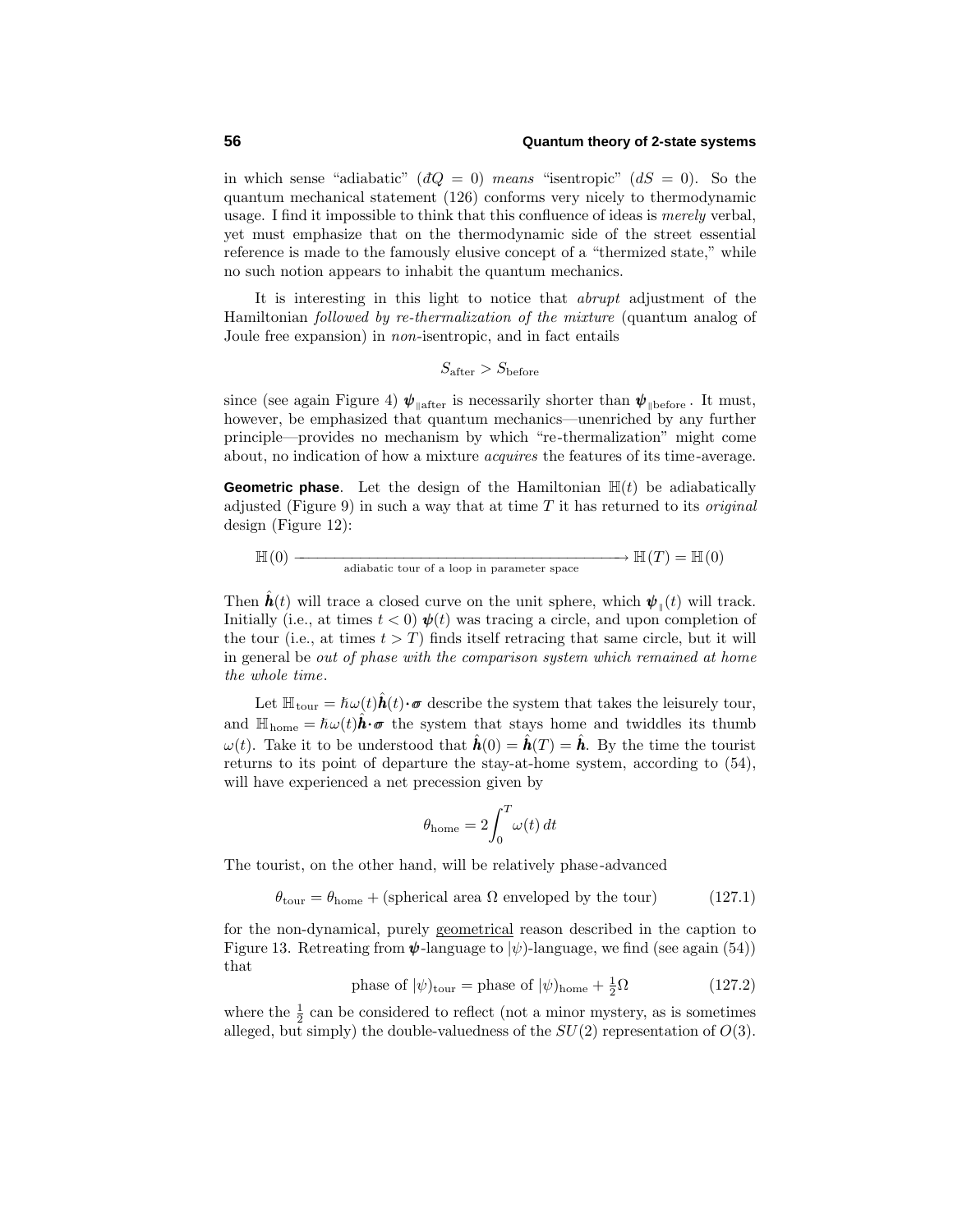**Geometric phase 57**

![](_page_56_Figure_1.jpeg)

FIGURE 12: Representation the tour taken by  $\mathbb{H}_{\text{tour}} = \hbar \omega(t) \hat{\bm{h}}(t) \cdot \bm{\sigma}$ , who finally returns home at time  $t = T$ .

Equations (127) illustrate a point first noted, in a more general quantum mechanical setting, by Michael Berry in 1984.<sup>47</sup> J. H. Hannay, a colleague of Berry's at the University of Bristol, immediately demonstrated that the "geometrical phase" phenomenon is not intrinsically quantum mechanical, but is present also in classical mechanics (note in this connection that (127.1) could be taken to refer to the adiabatic mechanics of our toy top). It was noticed belatedly that an optical instance of the same phenomenon had been described already by S. Pancharatnam in  $1956<sup>48</sup>$  and within a few years the idea had been recognized to have significant applications to topics ranging from gauge field theory to the locomotion of robots and other creatures.<sup>49</sup>

I digress to argue that "geometric phase" had been implicit in the work of mathematicians/physicists/engineers for more than a century by the time Pancharatnam published his paper—since  $1854$ , to be precise, when

- "Stokes' theorem" (known to  $W^m$  Thomson (Lord Kelvin) already in  $1850$ ) made its first public appearance (as a problem to be solved by Cambridge undergraduates), and
- the "polar planimeter" was invented by Jakob Amsler.

<sup>47</sup> "Quantal phase factors accompanying adiabatic changes," Proc. Roy. Soc. (London) **A392**, 45 (1984).

<sup>48</sup> "Generalized theory of interference and its applications," Proceedings of the Indian Academy of Sciences **44**, 247 (1956).

<sup>49</sup> We move by semi-cyclic manipulation of our shape; i.e., by touring closed curves in high-dimensional "shape-space." For a collection of the classic papers in this young field, see A. Shapere & F. Wilczek, Geometric Phases in Physics  $(1989).$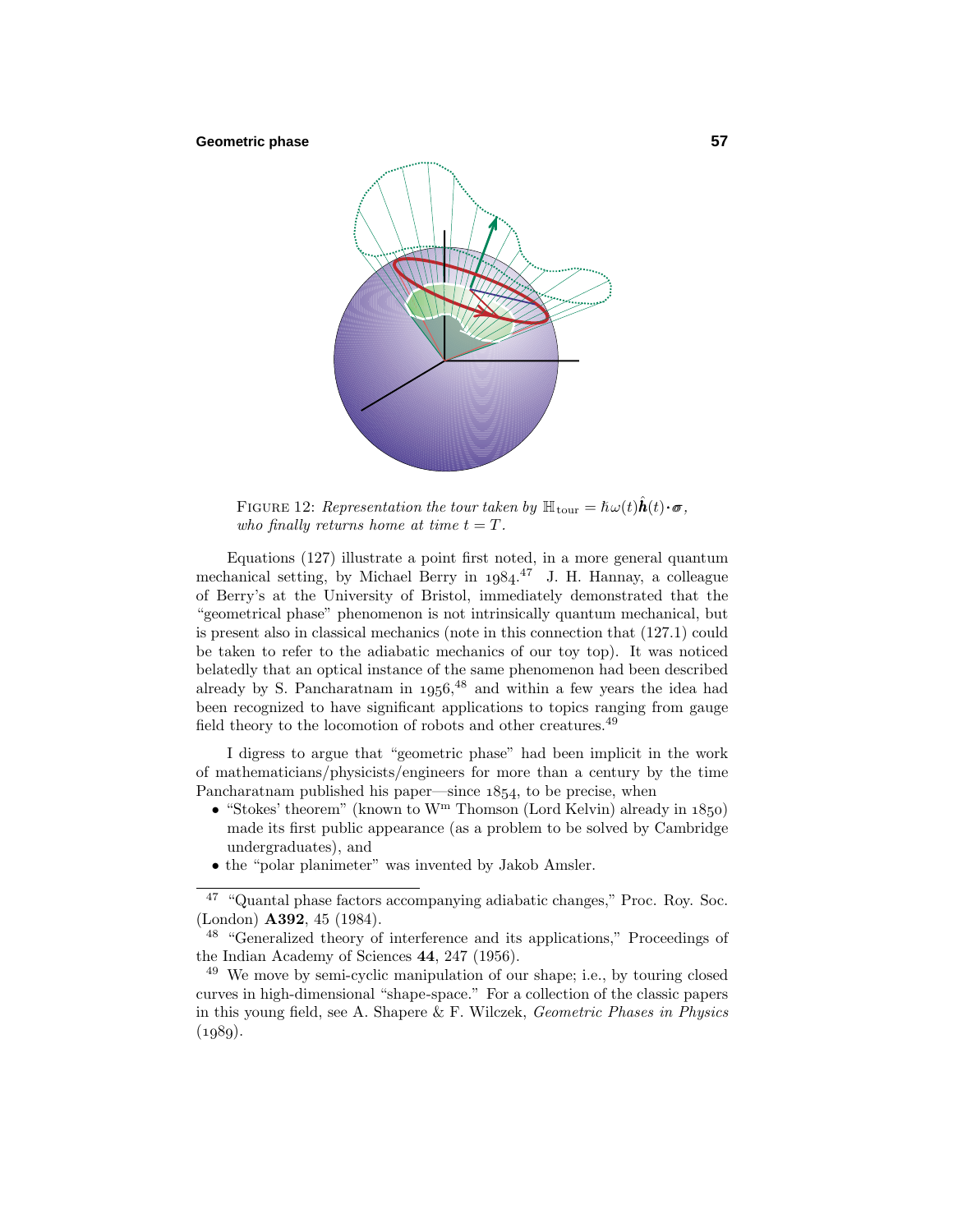![](_page_57_Figure_1.jpeg)

FIGURE 13: A spherical triangle (triangle bounded by geodesic arcs) is inscribed on the surface of a sphere of unit radius *R*. It has been known since antiquity that

$$
area = R2 \underbrace{\{(sum of interior angles) - \pi\}}_{\text{``spherical excess''}}
$$

Of more recent vintage is the discovery that parallel transport of a vector around such curve results in an "angular misalignment" given by that same factor:

misalignment = spherical excess  

$$
= \frac{\text{area}}{R^2}
$$

The latter formula pertains, in fact, to the curves which bound arbitrary regions, by an easy argument based on the observation that such regions can be approximated to any degree of precision by fitting together spherical triangular tiles. Several more sophisticated modes of argument are also available.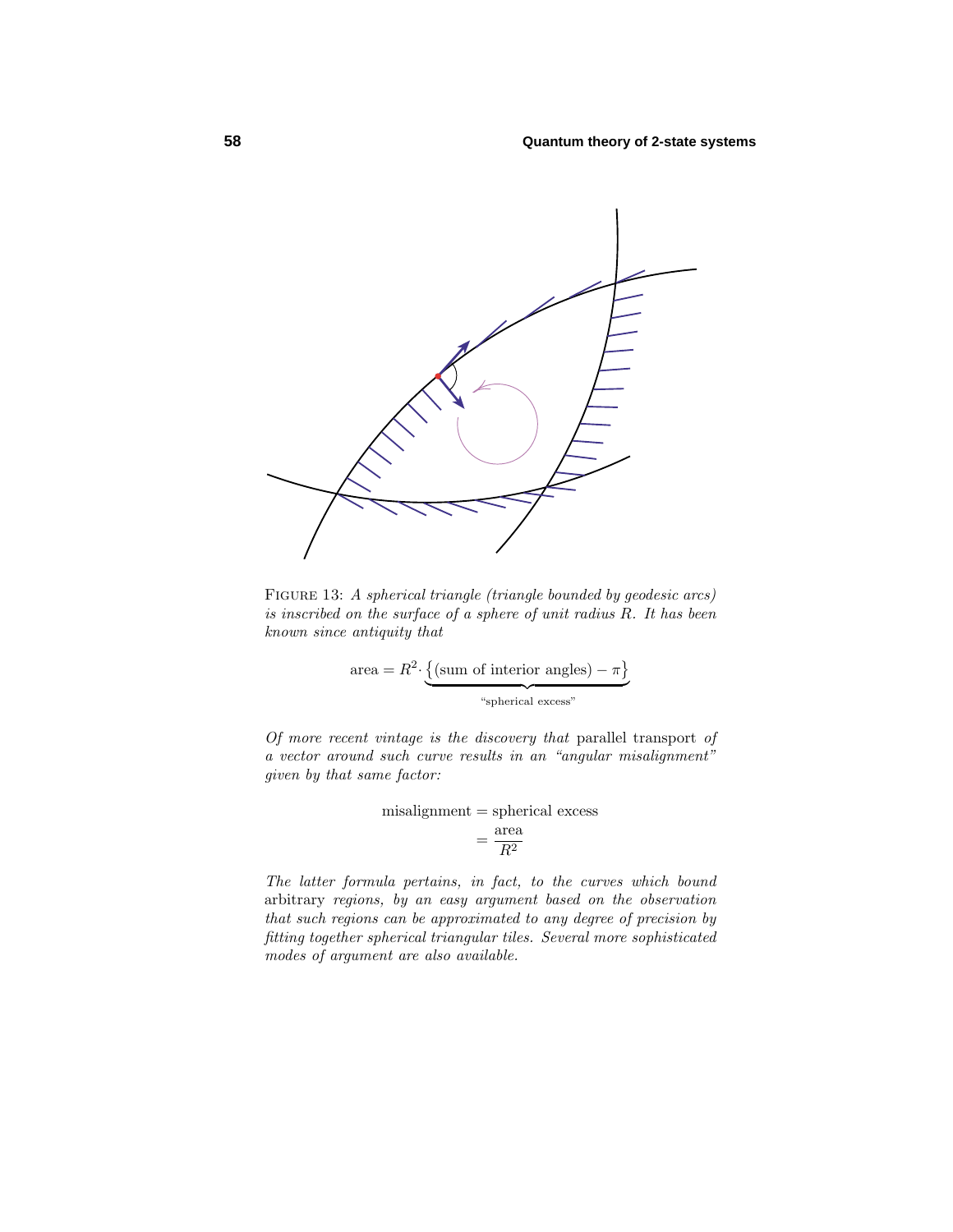### **Geometric phase 59**

![](_page_58_Figure_1.jpeg)

FIGURE 14: What is the area swept out by a rod of length  $\ell$  that moves so that one end lies always on the blue curve  $\mathfrak{C}_0$  and the other tours once around the closed loop C? What, in other words, is the sum of the areas of the green quadrilaterals? The question presumes that all points of  $C$  lie not greater than  $\ell$  from the nearest point (and not less than than  $\ell$  from the most distant point) of  $\mathcal{C}_0$ .

I discuss those developments in reverse order.

Amsler's planimeter<sup>50</sup> springs from the solution of the problem posed in the preceding figure. A detail is reproduced as Figure 15, for the purpose establishing an elegant mathematical principle, as profound as it is simple. Returning with that principle to the situation illustrated above, we find that

 $50$  Jakob Amsler ( $1823-1912$ ), the son of a Swiss farmer, went to Königsberg to study theology, but was diverted into mathematical physics by influence of Franz Neumann (who figured prominently in the pre-Maxwellian history of electrodynamics, a subject to which Amsler himself also made youthful contributions). In  $1851$  he accepted a position as teacher in the Gymnasium of Schaffhausen, Switzerland, in order to secure his financial position and to gain time in which to do research. The success of his "polar planimeter" led him to found a firm devoted to the manufacture and sale of precision scientific instruments. Amsler's planimeter was for years used widely by shipbuilders and engineers, and was applied also to the computation of moments of inertia and Fourier coefficients. By the time of his death he had sold 50,000 of the things. Today one can buy digital planimeters which operate on the same principle. Further information concerning Amsler—whom Felix Klein (in the geometry volume of Elementary Mathematics from an Advanced Standpoint  $(1908)$  describes somewhat condescendingly as a "mechanic," though he has only good things to say about Amsler's invention ("highly ingenious and very useful")—can be found in the *Dictionary of Scientific Biography* (1970).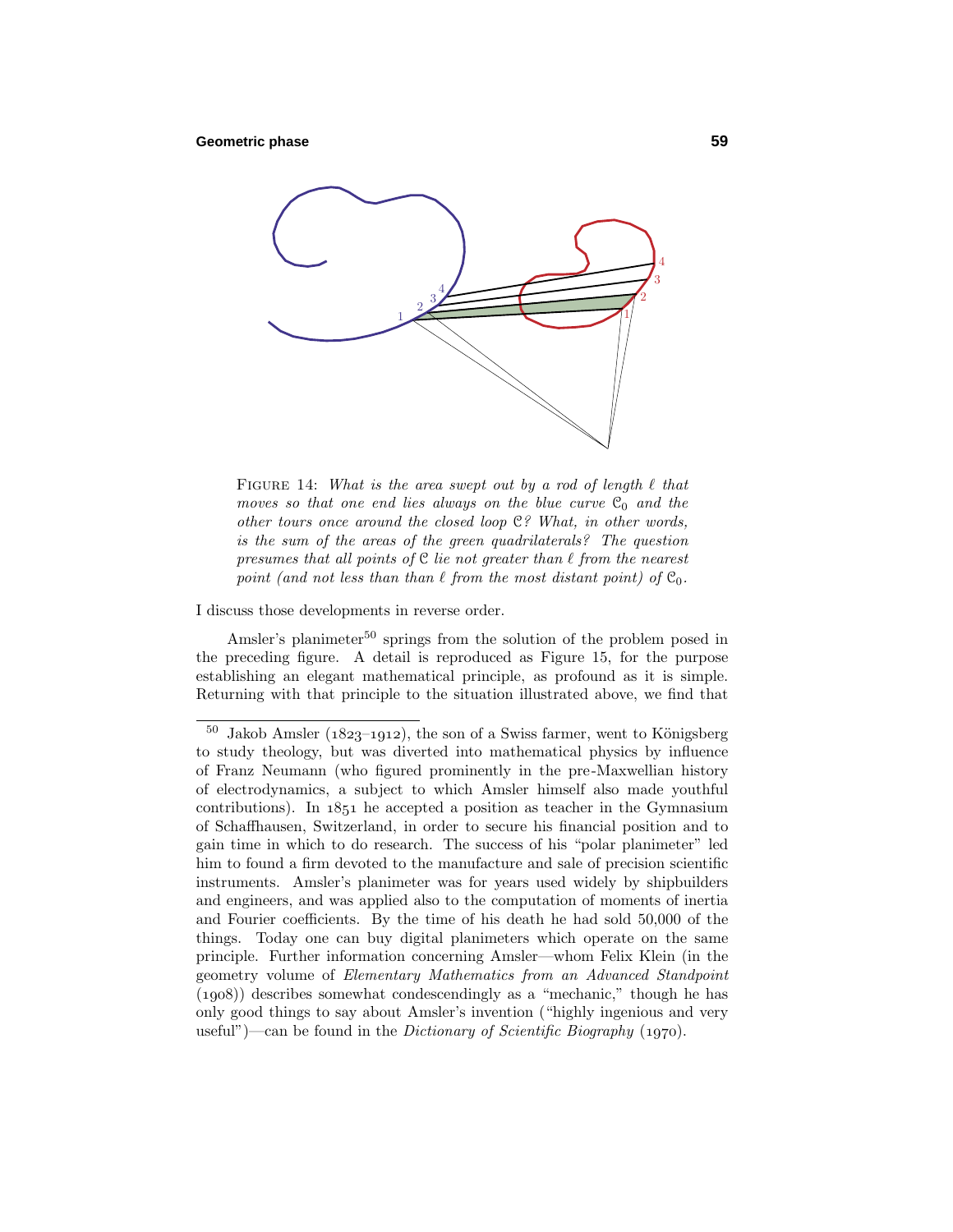![](_page_59_Figure_1.jpeg)

FIGURE 15: Let  $(abcd)$  signify the area of the  $\circ$ -oriented green quadrilateral. Introducing an arbitrary reference point *O* we see that

 $(abcd) = (Oab) + (Obc) + (Ocd) + (Oca)$ 

The triangles acquire their orientation from the quadrilateral:

 $\triangle$ *Oab* is  $\Diamond$ -oriented, so (*Oab*) is negative;  $\triangle Obc$  is  $\Diamond$ -oriented, so (*Obc*) is negative;  $\triangle Ocd$  is  $\circ$ -oriented, so  $(Ocd)$  is positive;  $\triangle Oda$  is  $\Diamond$ -oriented, so  $(Oda)$  is positive.

we are at once able to proceed from

swept area  $= (1221) + (2332) + (3443) + \cdots$ 

to

swept area = 
$$
(O12) + (O22) + (O21) + (O11)
$$
  
+  $(O23) + (O33) + (O32) + (O22)$   
+  $(O34) + (O44) + (O43) + (O33)$ 

But the terms of mixed color cancel pairwise  $(\triangle 022$  and  $\triangle 022$  have opposite orientation, so  $(O22) + (O22) = 0$ , and so on down the line), leaving

\n
$$
\text{swept area} = \{ (O12) + (O23) + (O34) + \cdots \}
$$
\n
$$
- \{ (O12) + (O23) + (O34) + \cdots \}
$$
\n
$$
= \text{area of region bounded by } \mathcal{C}
$$
\n
$$
- \text{area of region bounded by } \mathcal{C}_0
$$
\n

But  $C_0$  bounds no area, so we have

swept area  $=$  area of the region  $\Re$  bounded by  $\Im$ 

which will be fairly obvious to anyone who has (like me) spent childhood hours contemplating the piston rods of steam locomotives.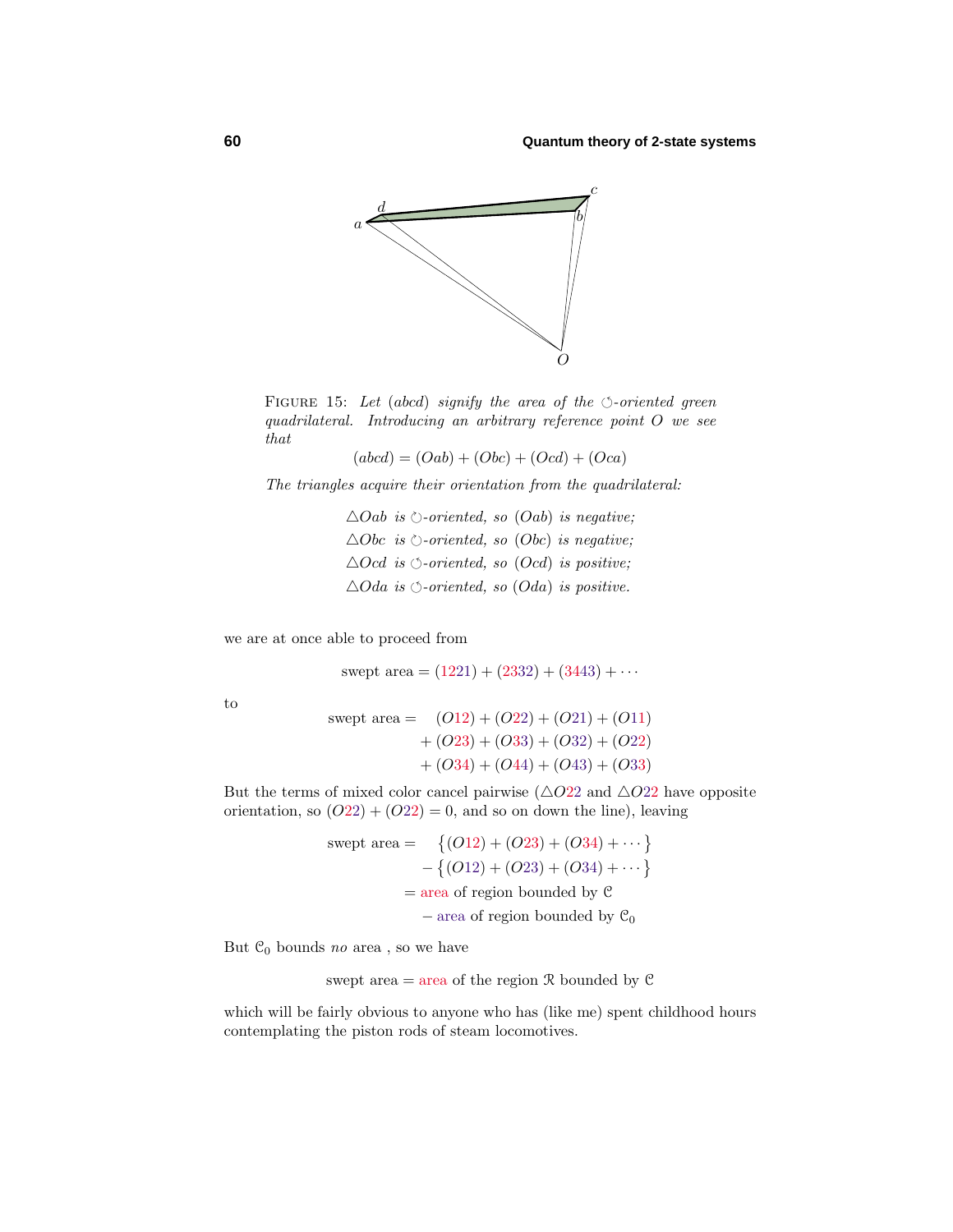**Geometric phase 61**

![](_page_60_Figure_1.jpeg)

FIGURE 16: A different way to conceptualize the differential area shown in the preceding figure. The green parallelogram has length  $\ell$ and a differential width we will call *dw*. The area of the wedge is  $\frac{1}{2}$  $\ell^2 d\vartheta$ , so the area of the entire shaded region can, in leading order, be described

$$
dA = \ell dw + \frac{1}{2}\ell^2 d\vartheta
$$

Alternatively, we might argue from the preceding figure to the conclusion that

$$
swept\,\arg\theta = \ell \oint dw + \frac{1}{2}\ell^2 \oint d\vartheta
$$

But it is evident that  $\oint d\theta = 0$ , so we have at last the equation which lies at the heart of Amsel's inspired contrivance:

$$
area of the region R bounded by C = \ell \oint dw
$$
 (128)

Given this pretty fact—which Klein holds up as an example of the kind of mathematics that should be presented to school kids—the planimeter almost invents itself; Amsel's device is shown in Figure 17. The wheel serves as a mechanical integrator.

The point to notice is that the planimeter, upon completion of a circuit, returns home in an altered state: the wheel has experienced a phase advance which reflects a geometrical property of the excursion. This I present as a non-dynamical instance of "geometrical phase."

What has this to do with Stokes' theorem? Look to the (3-dimensional Cartesian) instance of Stokes theorem which reads

$$
\iint_{\mathcal{R}} (\boldsymbol{\nabla} \times \boldsymbol{A}) \cdot d\boldsymbol{S} = \oint_{\partial \mathcal{R}} \boldsymbol{A} \cdot d\boldsymbol{s}
$$

Set

$$
\mathbf{A} = \begin{pmatrix} -\frac{1}{2}y \\ +\frac{1}{2}x \\ 0 \end{pmatrix} \implies \nabla \times \mathbf{A} = \begin{pmatrix} 0 \\ 0 \\ 1 \end{pmatrix}
$$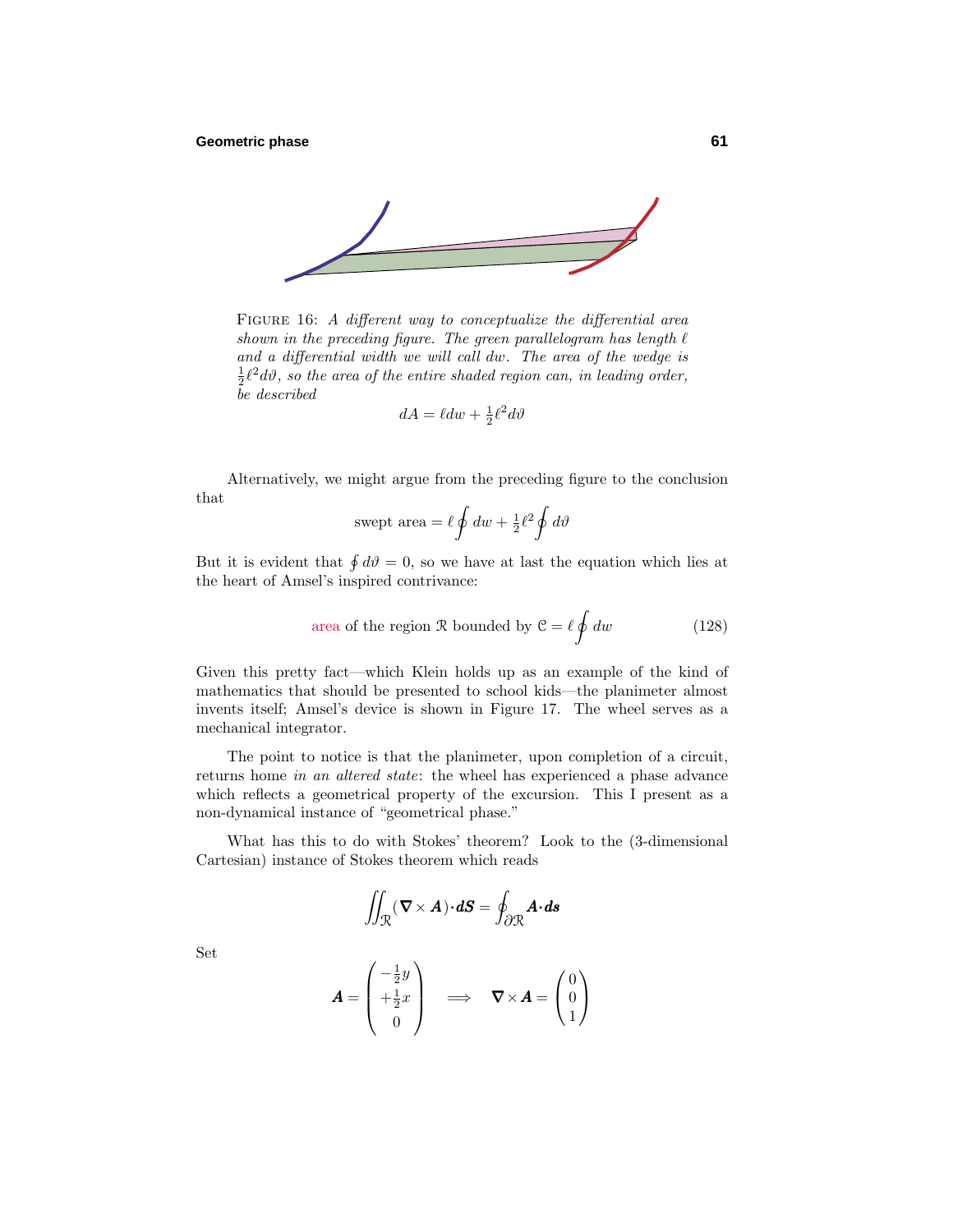![](_page_61_Figure_1.jpeg)

FIGURE 17: Amsel's "polar planimeter." It has been mechanically expedient to take the reference curve  $C_0$  to be circular. The wheel turns on a threaded axel, so rotation can be read as translation along a vernier. The green square is a "unit area," used to calibrate the device.

and with the aid of

$$
dS = \begin{pmatrix} dydz \\ dzdx \\ dxdy \end{pmatrix} \text{ and } d\boldsymbol{s} = \begin{pmatrix} dx \\ dy \\ dz \end{pmatrix}
$$

obtain

$$
\iint_{\mathcal{R}} dx dy \equiv \text{area of } \mathcal{R} = \frac{1}{2} \oint (x dy - y dx) \tag{129}
$$

Some other ways to say the same thing, each instructive in its own way:

$$
\text{area} = \frac{1}{2} \oint \begin{vmatrix} 1 & 0 & 0 \\ 1 & x & y \\ 1 & x + dx & y + dy \end{vmatrix} = \frac{1}{2} \oint r^2 d\theta
$$

The essence of the situation is exposed by the elementary observation that the differential form encountered at (129) is "inexact," in the sense that

there exists no 
$$
f(x, y)
$$
 such that  $df = \frac{\partial f}{\partial x} dx + \frac{\partial f}{\partial y} dy = x dy - y dx$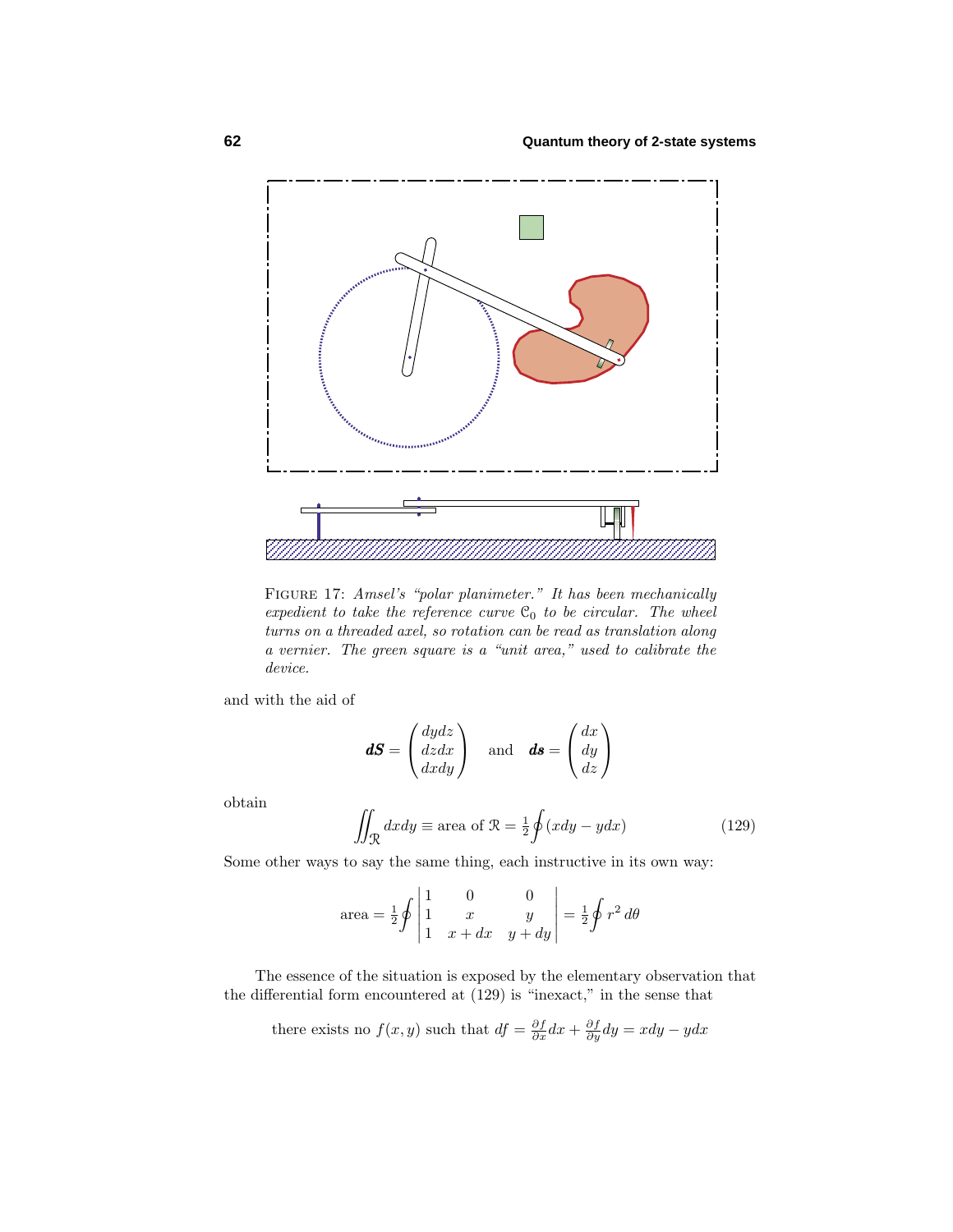### **Geometric phase 63**

In some fields (thermodynamics, most notably) it has become standard to use *d*¯-notation to register the distinction: one writes

$$
df = f_x dx + f_y dy \quad \text{if} \quad \frac{\partial}{\partial x} f_y - \frac{\partial}{\partial y} f_x \neq 0
$$

and in the contrary (or "exact") case writes *df*. One has

$$
\oint df = 0
$$
 invariably, but  

$$
\oint df \neq 0
$$
 typically

and observes that  $\oint df$  is invariant under "gauge transformations"  $df \rightarrow df + dg$ .

The terms "inexact" and "anholonomic" refer to the same mathematical circumstance, and *geometrical phase is—in every instance, whatever the context*  $-a$  manifestation of anholonomy. One is therefore not surprised to find that the latter term is ubiquitous in the Berry phase literature.<sup>49</sup>

Look back again in this light to Figure 16, were we encounter the equation  $dA = \ell dw + \frac{1}{2}\ell^2 d\vartheta$ . Given  $\mathcal{C}_0$  and  $\mathcal{C}_2$ , one could in principle work out descriptions of the  $dw = w_x dx + w_y dy$  and  $d\theta = \vartheta_x dx + \vartheta_y dy$  that result from differential advance  $(x, y) \rightarrow (x + dx, y + dy)$  along C. Amsel's construction hinges of the circumstance that  $d\theta$  is exact (exploited when we wrote  $\oint d\theta = 0$ ), while dw (more properly  $dw$ ) is inexact.

It is amusing to note that if you carried a gyro and a pair of accelerometers (integration of their output would yield  $x(t)$  and  $y(t)$ ) while walking around a fenced field, you could, upon completion of your hike, use (129) to compute the area of the field  $\dots$  without ever venturing onto it. Or more physically: let  $x(t)$ and *y*(*t*) refer to the periodic motion of a mass *m* around a closed track. Then

$$
2m(\text{area enclosed by track}) = \int_0^{\text{period}} m(x\dot{y} - y\dot{x}) dt
$$

from which a number of interesting conclusions could be drawn. It was Kepler who (in effect) first noticed the implied relation between orbital area and angular momentum.

Return now to the sphere which launched this entire discussion. Tinkering leads me (in the notation of Figure 18) to introduce the vector field

$$
\mathbf{A} = \begin{pmatrix} A_r(r, \theta, \phi) \\ A_{\theta}(r, \theta, \phi) \\ A_{\phi}(r, \theta, \phi) \end{pmatrix} = \begin{pmatrix} 0 \\ -\phi \frac{1}{2}r \sin \theta \\ -\frac{1}{2}r \cot \theta \end{pmatrix}
$$
(130.1)

on grounds that, by calculation,

$$
\nabla \times \mathbf{A} = \begin{pmatrix} 1 \\ \cot \theta \\ -\phi \sin \theta \end{pmatrix}
$$
 (130.2)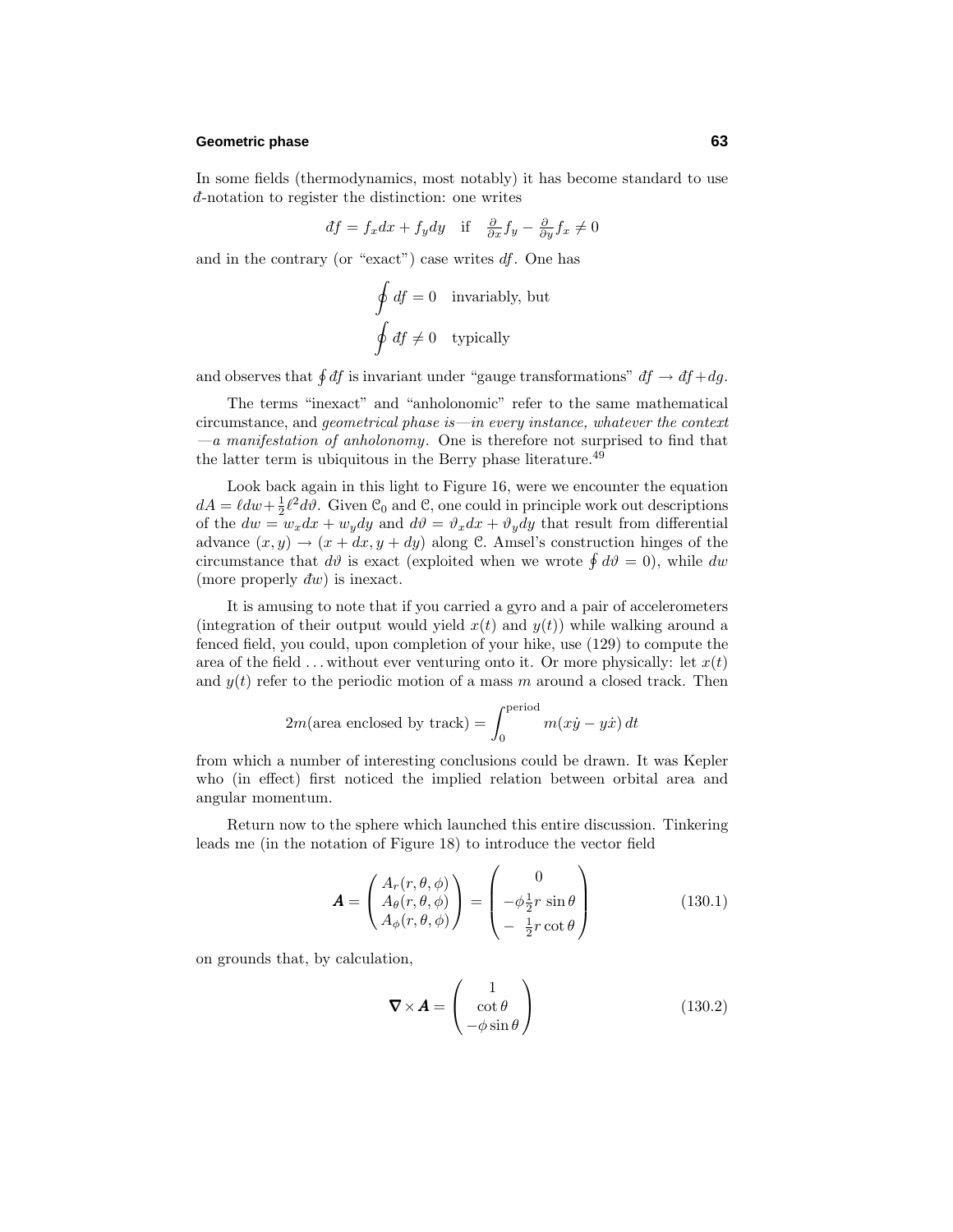![](_page_63_Figure_1.jpeg)

FIGURE 18: We employ spherical coordinates introduced in such a way

| $x = r \sin \theta \cos \phi$ |  | $0 < \theta < \pi$        |
|-------------------------------|--|---------------------------|
| $y = r \sin \theta \sin \phi$ |  | $0 \leqslant \phi < 2\pi$ |
| $z = r \cos \theta$           |  |                           |

as to render  $\{dr, d\theta, d\phi\}$  a righthanded frame. The convention is in agreement with that employed by Griffiths and by *Mathematica*, whose <<Calculus'VectorAnalysis' package can be used to remove the tedium from calculation involving the spherical identities which Griffiths reproduces on the front endboards of his Introduction to Electrodynamics ( $1981/89/99$ ). Notice that  $\theta$  here signifies not latitude but "co-latitude." The figure is intended to emphasize that, for purposes of the present discussion, the poles must be carefully avoided, and that also one must be careful not to trip on the  $multivaluedness$  of  $\phi$ . We agree to write  $\hat{\mathbf{r}}$ ,  $\hat{\boldsymbol{\theta}}$  and  $\hat{\boldsymbol{\phi}}$ —directed as indicated by  $\{dr, d\theta, d\phi\}$  —to denote orthonormal unit vectors in that particular element of the "frame field" which is associated with *the point*  $\{r, \theta, \phi\}$ .

Surface elements on the sphere can be described

$$
\mathbf{dS} = r^2 \sin \theta \, d\theta d\phi \cdot \hat{\mathbf{r}} = \begin{pmatrix} r^2 \sin \theta \, d\theta d\phi \\ 0 \\ 0 \end{pmatrix} \tag{130.3}
$$

so if R does not violate restrictions imposed in the figure, then

area of spherical region = 
$$
\iint_{\mathcal{R}} (\mathbf{\nabla} \times \mathbf{A}) \cdot d\mathbf{S} = \iint_{\mathcal{R}} r^2 \sin \theta \, d\theta d\phi \qquad (130.4)
$$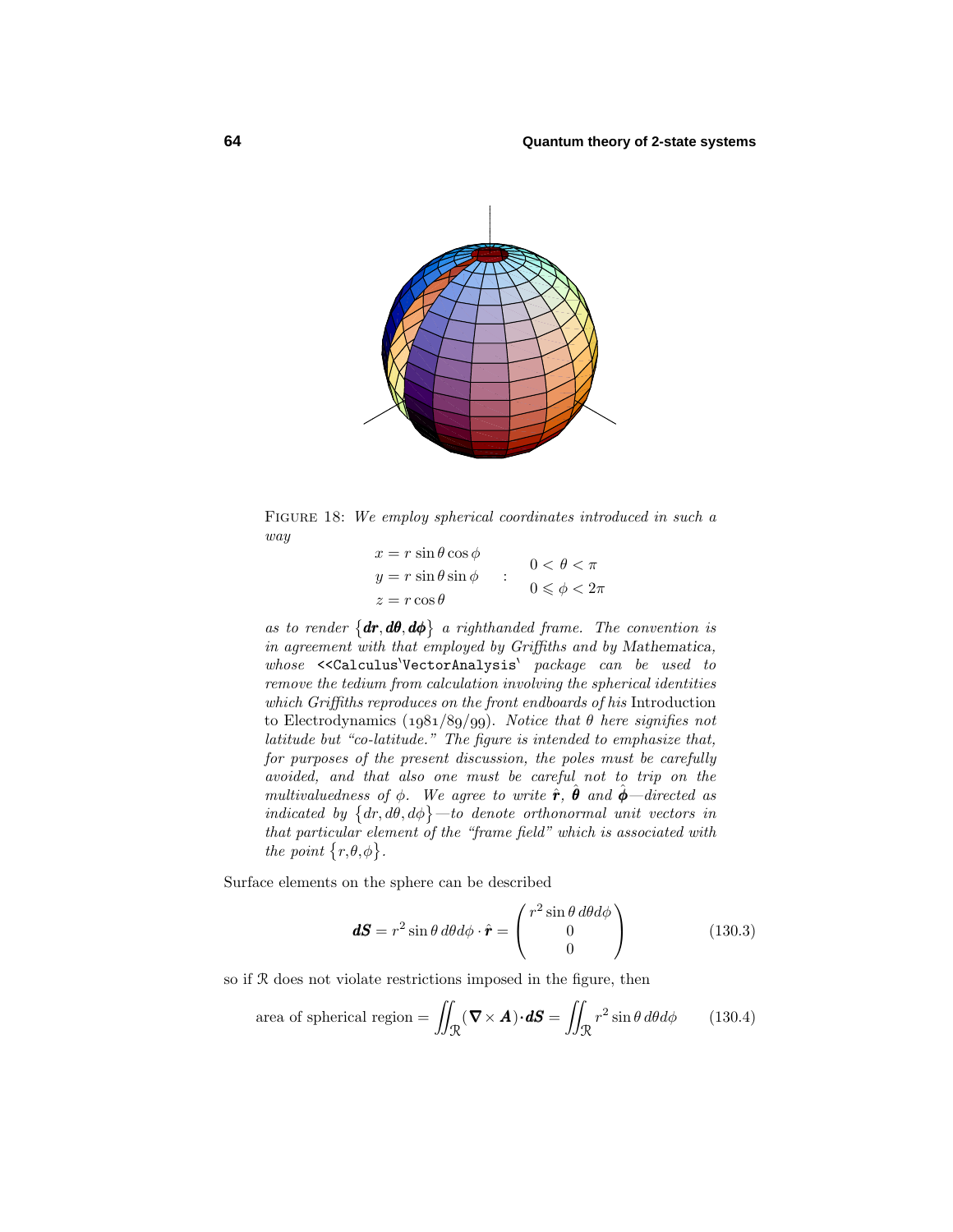### **Interference effects in quantum mechanics 65**

But by Stokes' theorem we expect to have

area of spherical region = 
$$
\oint_{\partial \mathcal{R}} \mathbf{A} \cdot d\mathbf{s}
$$
 with  $\mathbf{ds} = \begin{pmatrix} 0 \\ r d\theta \\ r \sin \theta d\phi \end{pmatrix}$   
=  $-\frac{1}{2}r^2 \oint_{\partial \mathcal{R}} (\phi \sin \theta \, d\theta + \cos \theta \, d\phi)$  (130.5)

which (as I will in a moment demonstrate) is readily established on independent grounds; the effort will supply evidence (if evidence were needed) that Stokes' theorem works even in non-Euclidean settings. It is, by the familiar

![](_page_64_Picture_4.jpeg)

argument, sufficient to establish that (130.5) pertains accurately to the curves that bound infinitesimal patches:

$$
(\theta, \phi) \bullet \longleftrightarrow (\theta, \phi + d\phi)
$$
  

$$
\downarrow \qquad \uparrow
$$
  

$$
(\theta + d\theta, \phi) \bullet \longrightarrow \bullet (\theta + d\theta, \phi + d\phi)
$$

We find in leading order that

$$
-\frac{1}{2}r^2 \oint_{\text{little patch boundary}} (\phi \sin \theta \, d\theta + \cos \theta \, d\phi)
$$
  
=  $-\frac{1}{2}r^2 \Big\{ \phi \sin \theta \, d\theta + \cos(\theta + d\theta) d\phi - (\phi + d\phi) \sin \theta \, d\theta - \cos \theta \, d\phi \Big\}$   
=  $(\text{first-order terms cancel}) + \frac{1}{2}r^2 \sin \theta \, d\theta d\phi + \cdots$ 

which is precisely the result we sought.<sup>51</sup> We will soon have need of  $(130)$ .

I turn finally to a discussion motivated by the question: How might Berry phase be observed?

**Interference effects in quantum mechanics**. Generally, we expect to have to use interferometric techniques to detect phase relationships *...* at least when they occur in physical contexts that involve superimposable waves (optics, acoustics, wave mechanics). The generic idea is quite simple: one constructs

 $z(\delta) = z_1 + z_2 e^{i\delta}$  : superimposed complex signals

<sup>51</sup> If, at (130.5), we in place of the co-latitude  $\theta$  introduce the geographer's latitude  $\vartheta \equiv \frac{\pi}{2} - \theta$  then we have

$$
-\frac{1}{2}r^2 \oint_{\partial \mathcal{R}} (\phi \sin \theta \, d\theta + \cos \theta \, d\phi) = +\frac{1}{2}r^2 \oint_{\partial \mathcal{R}} (\phi \cos \vartheta \, d\vartheta - \sin \vartheta \, d\phi)
$$

which is encountered in the discussion of Pancharatnam's phase<sup>48</sup> that can be found in "Ellipsometry"  $(1999)$ .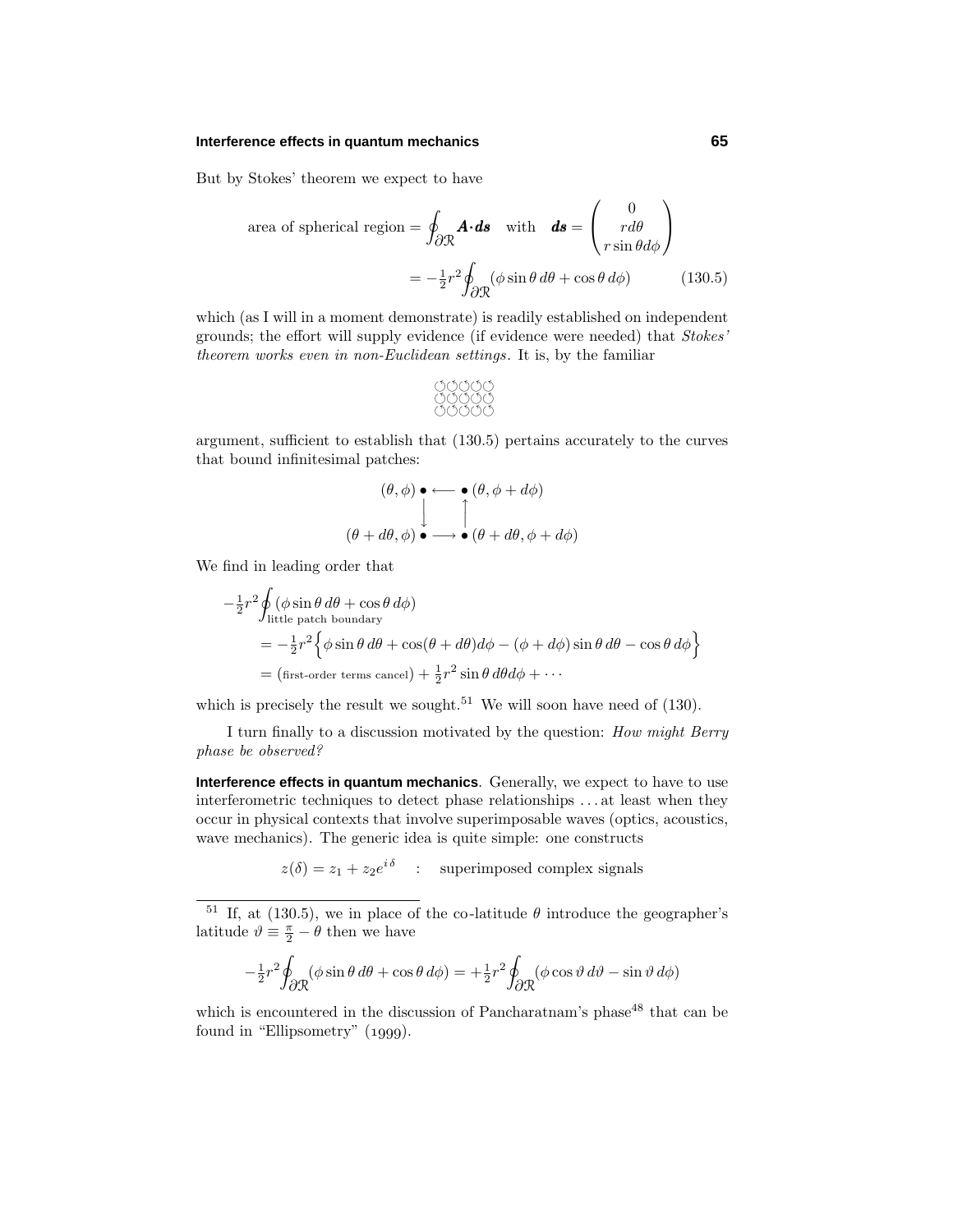![](_page_65_Figure_1.jpeg)

FIGURE 19: Representation of the superposition process

 $z = z_1 + z_2 e^{i\delta}$ 

as it is encountered in (say) optics or acoustics. One has interest in the squared modulus of  $z$  as the relative phase  $\delta$  ranges through all values; i.e., as • ranges on the circle. The *δ*-values which serve to maximize/minimize  $|z|^2$  are evident.

and looks to the *δ*-dependence of  $|z(\delta)|^2$ , which in optics/acoustics carries an "intensity-like" interpretation. The preceding figure illustrates the simple essence of the matter.

The quantum mechanical situation differs in one simple but characteristic and profoundly important respect (which—unaccountably—the texts typically neglect to mention): a ket vector is not admissible as a state-descriptor unless it has unit norm, so state superposition must be followed by renormalization

$$
|\psi\rangle = \frac{|\psi_1\rangle + |\psi_2\rangle e^{i\delta}}{\text{normalization factor}} \qquad \text{superimposed quantum states} \tag{131}
$$

and it would therefore senseless to inquire after the  $\delta$ -dependence of  $(\psi|\psi) = 1$ . To expose the phase-dependence hidden within the design of the superimposed state one must make a measurement: one must look (Figure 20) to the *δ*-dependence of some experimentally convenient *component* of  $|\psi\rangle$ ... which is to say: one must look to how some selected *expectation value* depends upon the relative phase. Recall in this light the design of the two-slit experiment, where one looks to the squared modulus of  $\psi(x) \equiv (x|\psi)$ .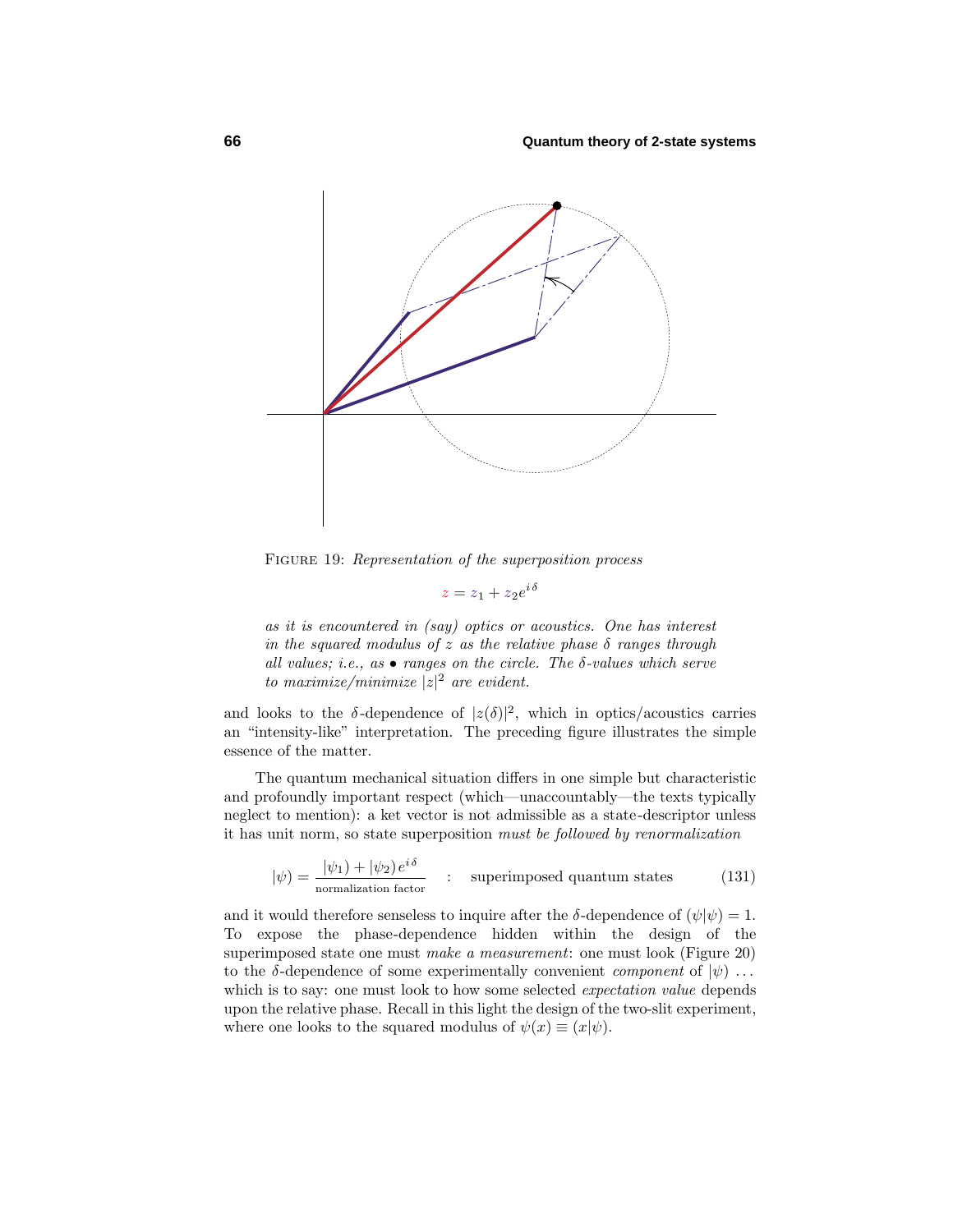![](_page_66_Figure_1.jpeg)

FIGURE 20: Representation of the superposition process

$$
|\psi) = \frac{|\psi_1) + |\psi_2| e^{i\delta}}{\text{normalization factor}}
$$

as it is encountered in quantum mechanics. The unit value of  $(\psi|\psi)$ is enforced by fundamental postulate. The phase-dependence of the superimposed state becomes evident only when does a measurement; i.e., when one projects out some arbitrarily selected component of  $|\psi\rangle$ —a process to which the green details refer.

Our "toy quantum mechanics" is too impoverished to support a two-slit experiment, but does permit one to inquire after the phase-dependence of expressions of the form  $(\psi | \mathbf{a} \cdot \mathbf{\sigma} | \psi)$ —in spin language: the expected spin in some specified direction. The normalization factor encountered at (131) can be described √norm with

$$
norm = 2[1 + m\cos(\mu + \delta)]
$$

where I have written  $(\psi_1|\psi_2) \equiv me^{i\mu}$ , with *m*-notation intended to suggest "mixing." In this notation we have

$$
(\psi|\mathbb{A}|\psi) = \frac{(\psi_1|\mathbb{A}|\psi_1) + (\psi_2|\mathbb{A}|\psi_2) + (\psi_1|\mathbb{A}|\psi_2)e^{i\delta} + (\psi_2|\mathbb{A}|\psi_1)e^{-i\delta}}{\text{norm}} \tag{132}
$$

Berry, however, has contrived a situation in which  $|\psi_1\rangle = |\psi_2\rangle$ , at least to within the precision of the adiabatic approximiation. In that special circumstance<sup>52</sup>

<sup>&</sup>lt;sup>52</sup> Let the shared value of  $|\psi_1\rangle$  and  $|\psi_2\rangle$  be called  $|\Psi\rangle$ .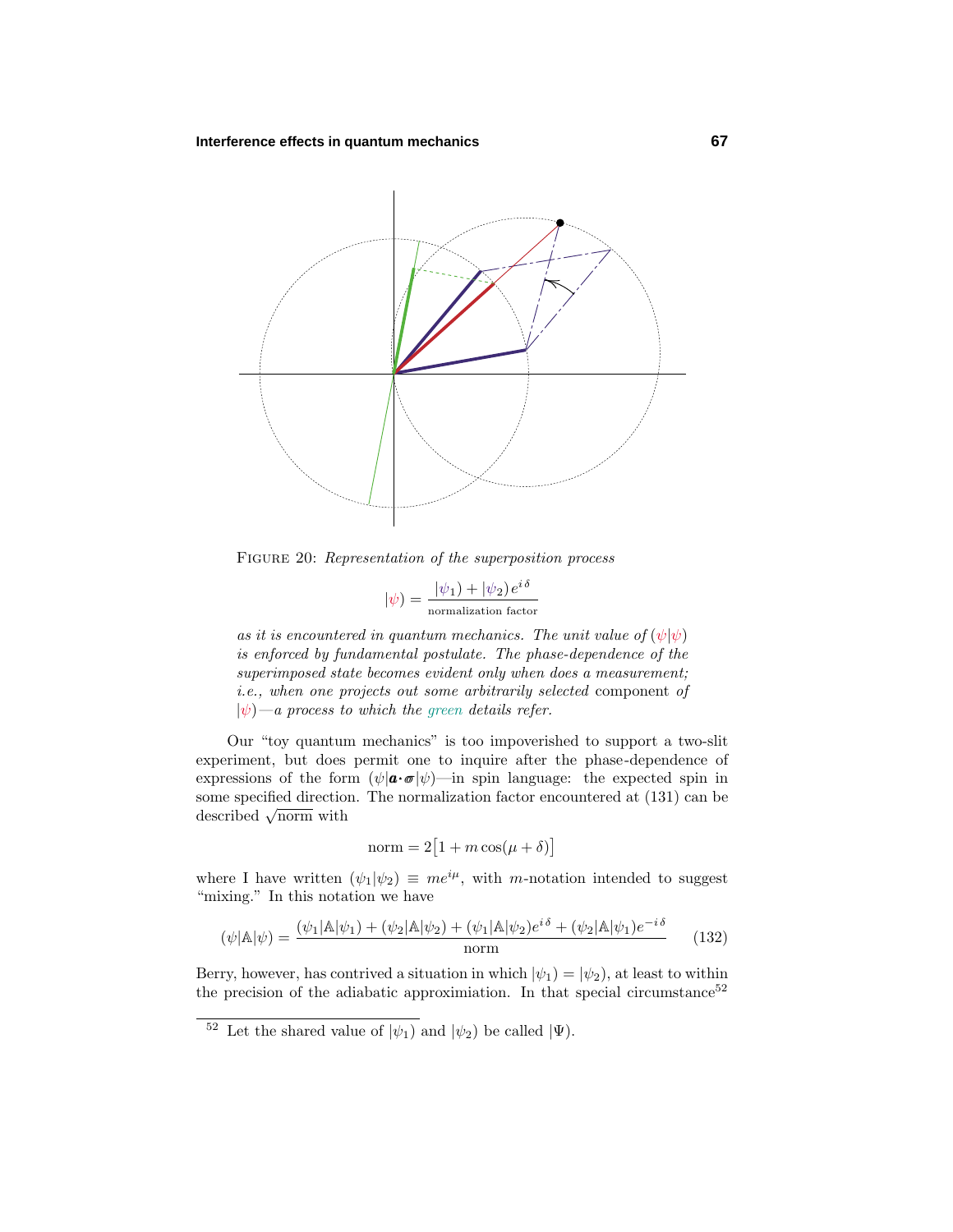![](_page_67_Figure_1.jpeg)

FIGURE 21: Schematic of an interferometer designed to observe Berry's phase. In that application, a prepared state  $|\psi_0\rangle$  is resolved into two fractions, of which one proceeds under control of a fixed Hamiltonian to a detector (green), while the other is subjected to an adiabatic adventure (red), such as might be achieved by slow passage through a spatially variable impressed field. The reassembled state presented to the detector (which in two-state theory will register either plus or minus) is the renormalized superposition of  $|\psi_1\rangle$  and  $|\psi_2|$ .

we have

$$
|\psi) = \frac{1 + e^{i\delta}}{\sqrt{2(1 + \cos \delta)}} |\Psi) = e^{\frac{1}{2}i\delta} \cdot |\Psi)
$$

Relative phase survives here only as an unphysical phase factor which, in point of principle, no measurement can expose: we have

$$
(\psi|\mathbb{A}|\psi) = (\Psi|\mathbb{A}|\Psi) \quad \text{for all values of } \delta
$$

which could, alternatively, have been extracted directly from (132). The surprising conclusion is that, while the interferometer shown above works fine as a detector of *optical* Berry phase,<sup>53</sup> it fails quantum mechanically.

Suppose, however, that adiabatic transport carries  $|\psi_0\rangle$  to a state  $|\psi_2\rangle$ distinct from  $|\psi_1\rangle$ ; i.e., that progress around the loop *remains incomplete* by the time the reassembled state is presented to the detector. Prior to Berry's publication  $(1984)$  we might have expected to find

$$
|\psi) = \frac{|\psi_1)e^{-i\omega t} + |\psi_2)e^{-i\omega t}}{\sqrt{\text{norm}}}
$$
 presented to the detector

giving

$$
(\psi | \mathbb{A} | \psi) = \frac{(\psi_1 | \mathbb{A} | \psi_1) + (\psi_2 | \mathbb{A} | \psi_2) + (\psi_1 | \mathbb{A} | \psi_2) + (\psi_2 | \mathbb{A} | \psi_1)}{\text{norm}}
$$

Berry argues that we should in fact expect to have

<sup>53</sup> In optics no renormalization factor intrudes to mess things up.